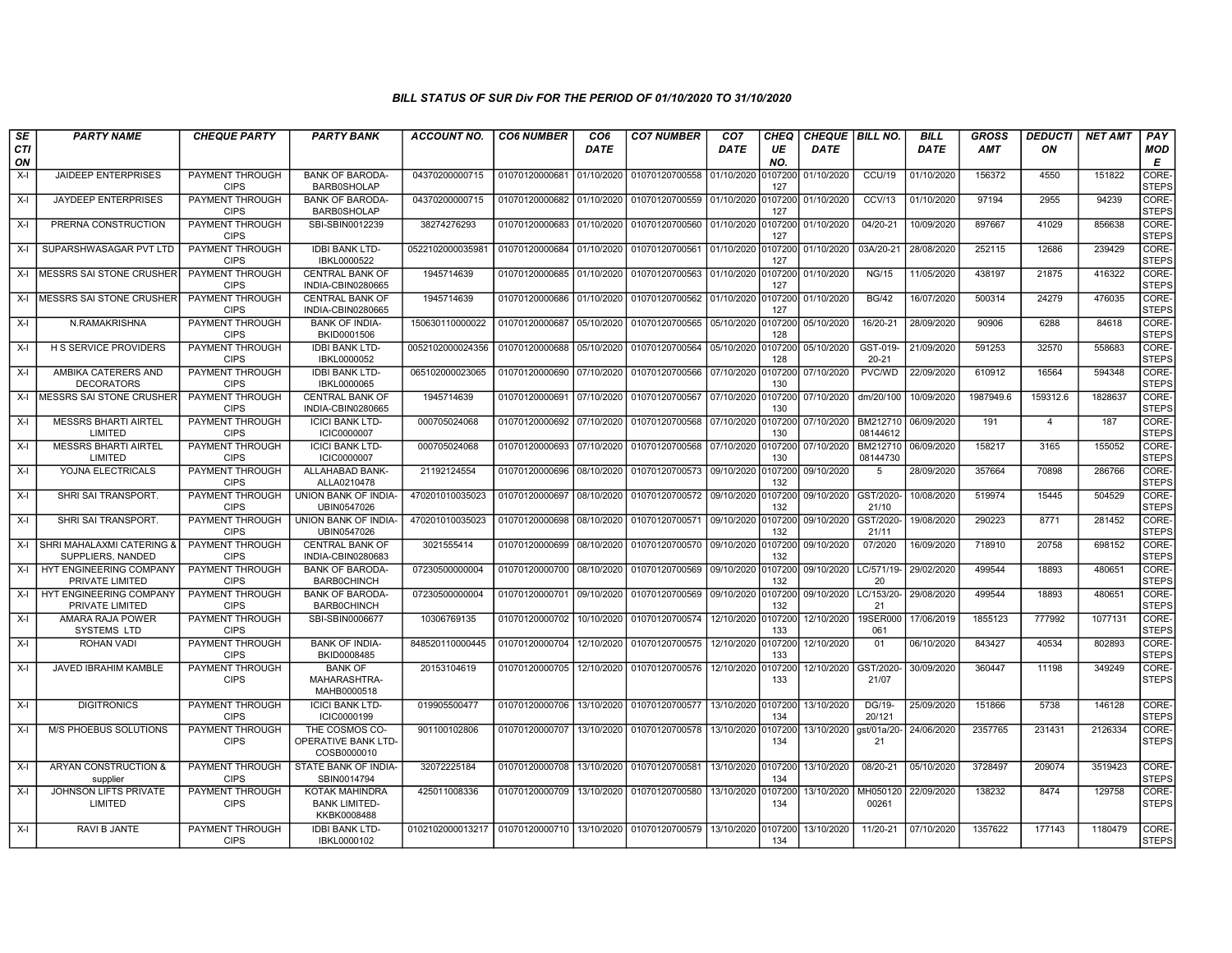| SE               | <b>PARTY NAME</b>                                              | <b>CHEQUE PARTY</b>                   | <b>PARTY BANK</b>                             | ACCOUNT NO.     | <b>CO6 NUMBER</b>         | CO <sub>6</sub> | <b>CO7 NUMBER</b> | CO <sub>7</sub> | CHEQ           | <b>CHEQUE   BILL NO.</b> |                            | <b>BILL</b> | GROSS      | <b>DEDUCTI</b> | <b>NET AMT</b> | <b>PAY</b>            |
|------------------|----------------------------------------------------------------|---------------------------------------|-----------------------------------------------|-----------------|---------------------------|-----------------|-------------------|-----------------|----------------|--------------------------|----------------------------|-------------|------------|----------------|----------------|-----------------------|
| <b>CTI</b><br>ON |                                                                |                                       |                                               |                 |                           | <b>DATE</b>     |                   | DATE            | UE<br>NO.      | <b>DATE</b>              |                            | <b>DATE</b> | <b>AMT</b> | ON             |                | MOD<br>E              |
| $X-I$            | <b>VIJAY CONSTRUCTION</b>                                      | <b>PAYMENT THROUGH</b><br><b>CIPS</b> | <b>BANK OF</b><br>MAHARASHTRA-<br>MAHB0001128 | 60127890457     | 01070120000713            | 13/10/2020      | 01070120700582    | 13/10/2020      | 107200<br>134  | 13/10/2020               | GST/09-<br>A/2020-21       | 07/10/2020  | 528591     | 16031          | 512560         | CORE-<br><b>STEPS</b> |
| $X-I$            | <b>IRCLASS SYSTEMS AND</b><br>SOLUTIONS PRIVATE LIMITED        | PAYMENT THROUGH<br><b>CIPS</b>        | <b>HDFC BANK LTD-</b><br>HDFC0000239          | 02390330000132  | 01070120000714            | 13/10/2020      | 01070120700583    | 13/10/2020      | 0107200<br>134 | 13/10/2020               | <b>IRQ2021IC</b><br>SI0297 | 14/07/2020  | 413000     | 48350          | 364650         | CORE-<br><b>STEPS</b> |
| $X-I$            | <b>IRCLASS SYSTEMS AND</b><br><b>SOLUTIONS PRIVATE LIMITED</b> | <b>PAYMENT THROUGH</b><br><b>CIPS</b> | <b>HDFC BANK LTD-</b><br>HDFC0000239          | 02390330000132  | 01070120000716            | 13/10/2020      | 01070120700584    | 13/10/2020      | 0107200<br>134 | 13/10/2020               | <b>IRQ1920IC</b><br>SI1247 | 14/02/2020  | 236000     | 27650          | 208350         | CORE-<br><b>STEPS</b> |
| $X-I$            | PACE CONTRACTORS<br>PRIVATELIMITED                             | <b>PAYMENT THROUGH</b><br><b>CIPS</b> | <b>ICICI BANK LTD-</b><br>ICIC0001478         | 147805000548    | 01070120000717            | 14/10/2020      | 01070120700585    | 14/10/2020      | 0107200<br>135 | 14/10/2020               | 04                         | 21/09/2020  | 283074     | 20997          | 262077         | CORE-<br><b>STEPS</b> |
| $X-I$            | <b>HRK ENTERPRISES</b>                                         | PAYMENT THROUGH<br><b>CIPS</b>        | STATE BANK OF INDIA-<br>SBIN0021446           | 62342433332     | 01070120000718            | 19/10/2020      | 01070120700586    | 19/10/2020      | 107200<br>138  | 19/10/2020               | RR/PB/11                   | 04/09/2020  | 356046     | 12549          | 343497         | CORE-<br><b>STEPS</b> |
| X-I              | <b>BURBURE ELECTRIC STORES</b>                                 | PAYMENT THROUGH<br><b>CIPS</b>        | <b>BANK OF</b><br>MAHARASHTRA-<br>MAHB0000464 | 20033604915     | 01070120000719            | 19/10/2020      | 01070120700587    | 19/10/2020      | 0107200<br>138 | 19/10/2020               | 14                         | 14/10/2020  | 3341503    | 199403         | 3142100        | CORE-<br><b>STEPS</b> |
| $X-I$            | VASAVI ELECTRICAL WORKS                                        | PAYMENT THROUGH<br><b>CIPS</b>        | STATE BANK OF INDIA-<br>SBIN0021815           | 62485348512     | 01070120000721            | 19/10/2020      | 01070120700588    | 19/10/2020      | 0107200<br>138 | 19/10/2020               | <b>SUR/002</b>             | 01/10/2020  | 3037451    | 169018         | 2868433        | CORE-<br><b>STEPS</b> |
| $X-I$            | <b>SENGAR SECURITY &amp; LABOUR</b><br>SERVICES PVT LTD        | PAYMENT THROUGH<br><b>CIPS</b>        | <b>ICICI BANK LTD-</b><br>ICIC0000197         | 019705008900    | 01070120000722            | 20/10/2020      | 01070120700589    | 20/10/2020      | 0107200<br>139 | 20/10/2020               | 713/2020-<br>21            | 06/10/2020  | 2977929    | 284674         | 2693255        | CORE-<br><b>STEPS</b> |
| $X-I$            | SASHA HOUSEKEEPING<br>FACILITY MANAGEMENT PVT<br><b>LTD</b>    | <b>PAYMENT THROUGH</b><br><b>CIPS</b> | UNION BANK OF INDIA-<br>UBIN0532002           | 320001010036402 | 01070120000723            | 20/10/2020      | 01070120700590    | 20/10/2020      | 0107200<br>139 | 20/10/2020               | GST-2020<br>$21 - 05$      | 30/09/2020  | 252824     | 25609          | 227215         | CORE-<br><b>STEPS</b> |
| $X-I$            | <b>EFFTRONICS SYSTEMS</b><br>PRIVATE LIMITED                   | PAYMENT THROUGH<br><b>CIPS</b>        | ANDHRA BANK-<br>ANDB0000051                   | 005111011006558 | 01070120000724            | 20/10/2020      | 01070120700591    | 20/10/2020      | 0107200<br>139 | 20/10/2020               | CI-011                     | 16/10/2020  | 2601632    | 231433         | 2370199        | CORE-<br><b>STEPS</b> |
| $X-I$            | <b>ADITYA ENTERPRISES</b>                                      | PAYMENT THROUGH<br><b>CIPS</b>        | <b>BANK OF</b><br>MAHARASHTRA-<br>MAHB0000518 | 60292687411     | 01070120000725 21/10/2020 |                 | 01070120700595    | 21/10/2020      | 0107200<br>140 | 21/10/2020               | 02                         | 07/07/2020  | 174045     | 9261           | 164784         | CORE-<br><b>STEPS</b> |
| $X-I$            | ARYAN CONSTRUCTION &<br>supplier                               | PAYMENT THROUGH<br><b>CIPS</b>        | STATE BANK OF INDIA-<br>SBIN0014794           | 32072225184     | 01070120000726            | 21/10/2020      | 01070120700594    | 21/10/2020      | 107200<br>140  | 21/10/2020               | 06/20-21                   | 06/10/2020  | 1108406    | 24213          | 1084193        | CORE-<br><b>STEPS</b> |
| $X-I$            | SHRI D J PARMAR                                                | PAYMENT THROUGH<br><b>CIPS</b>        | <b>HDFC BANK LTD-</b><br>HDFC0002849          | 28491000003189  | 01070120000727 21/10/2020 |                 | 01070120700593    | 21/10/2020      | 0107200<br>140 | 21/10/2020               | 02                         | 26/08/2020  | 1722498    | 65259          | 1657239        | CORE-<br><b>STEPS</b> |
| $X-I$            | CHANDRASHEKHAR<br><b>INDUSTRIES</b>                            | PAYMENT THROUGH<br><b>CIPS</b>        | <b>BANK OF INDIA-</b><br>BKID0000700          | 070020110000271 | 01070120000728            | 21/10/2020      | 01070120700592    | 21/10/2020      | 0107200<br>140 | 21/10/2020               | 20-21/10                   | 16/10/2020  | 137390     | 12651          | 124739         | CORE-<br><b>STEPS</b> |
| $X-I$            | <b>BURBURE AND CHAVAN</b><br><b>ENTERPRISES</b>                | <b>PAYMENT THROUGH</b><br><b>CIPS</b> | <b>BANK OF</b><br>MAHARASHTRA-<br>MAHB0000464 | 60308185587     | 01070120000729            | 21/10/2020      | 01070120700596    | 21/10/2020      | 107200<br>141  | 22/10/2020               | BCE/GST/2<br>$0 - 21/03$   | 20/10/2020  | 1467590    | 41463          | 1426127        | CORE-<br><b>STEPS</b> |
| $X-I$            | SHREE CONSTRUCTION                                             | PAYMENT THROUGH<br><b>CIPS</b>        | AXIS BANK-UTIB0000266                         | 914020003130692 | 01070120000730 22/10/2020 |                 | 01070120700597    | 22/10/2020      | 107200<br>141  | 22/10/2020               | 19                         | 24/09/2020  | 504955     | 19564          | 485391         | CORE-<br><b>STEPS</b> |
| X-I              | KRISHNA CONSTRUCTION AND<br><b>EARTHMOVERS</b>                 | <b>PAYMENT THROUGH</b><br><b>CIPS</b> | IDBI BANK-IBKL0469SUB                         | 002000405000000 | 01070120000731            | 22/10/2020      | 01070120700598    | 22/10/2020      | 0107200<br>141 | 22/10/2020               | 04                         | 14/09/2020  | 1178074    | 45220          | 1132854        | CORE-<br><b>STEPS</b> |
| $X-I$            | JAY SEWALAL CONSTRUCTION                                       | PAYMENT THROUGH<br><b>CIPS</b>        | SBI-SBIN0012485                               | 36086159135     | 01070120000734            | 22/10/2020      | 01070120700599    | 22/10/2020      | 107200<br>143  | 23/10/2020               | 05                         | 17/08/2020  | 164762     | 44779          | 119983         | CORE-<br><b>STEPS</b> |
| $X-I$            | <b>MESSRS SAI STONE CRUSHER</b>                                | PAYMENT THROUGH<br><b>CIPS</b>        | <b>CENTRAL BANK OF</b><br>INDIA-CBIN0280665   | 1945714639      | 01070120000735            | 23/10/2020      | 01070120700603    | 23/10/2020      | 0107200<br>143 | 23/10/2020               | dm/20102                   | 17/09/2020  | 500732.96  | 23963.96       | 476769         | CORE-<br><b>STEPS</b> |
| $X-I$            | N.RAMAKRISHNA                                                  | PAYMENT THROUGH<br><b>CIPS</b>        | <b>BANK OF INDIA-</b><br>BKID0001506          | 150630110000022 | 01070120000737            | 23/10/2020      | 01070120700602    | 23/10/2020      | 0107200<br>143 | 23/10/2020               | 14/20-21                   | 15/09/2020  | 2829172    | 109435         | 2719737        | CORE-<br><b>STEPS</b> |
| $X-I$            | <b>IMESSRS SAI STONE CRUSHER</b>                               | PAYMENT THROUGH<br><b>CIPS</b>        | <b>CENTRAL BANK OF</b><br>INDIA-CBIN0280665   | 1945714639      | 01070120000738 23/10/2020 |                 | 01070120700601    | 23/10/2020      | 107200<br>143  | 23/10/2020               | <b>BG/92</b>               | 13/10/2020  | 529957     | 25703          | 504254         | CORE-<br><b>STEPS</b> |
| X-I              | Y V MANE CONSTRUCTIONS<br><b>PVT LTD</b>                       | PAYMENT THROUGH<br><b>CIPS</b>        | <b>HDFC BANK LTD-</b><br>HDFC0000007          | 50200025788708  | 01070120000739 23/10/2020 |                 | 01070120700600    | 23/10/2020      | 0107200<br>143 | 23/10/2020               | 04/20-21                   | 14/10/2020  | 2766329    | 410497         | 2355832        | CORE-<br><b>STEPS</b> |
| $X-I$            | <b>MESSRS SAI STONE CRUSHER</b>                                | PAYMENT THROUGH<br><b>CIPS</b>        | <b>CENTRAL BANK OF</b><br>INDIA-CBIN0280665   | 1945714639      | 01070120000740            | 23/10/2020      | 01070120700605    | 23/10/2020      | 107200<br>143  | 23/10/2020               | dm/20/108                  | 26/09/2020  | 5453360    | 267475         | 5185885        | CORE-<br><b>STEPS</b> |
| $X-I$            | Sandeep Roopchandani                                           | PAYMENT THROUGH<br><b>CIPS</b>        | <b>BANK OF</b><br>MAHARASHTRA-<br>MAHB0000163 | 20010802458     | 01070120000741            | 23/10/2020      | 01070120700604    | 23/10/2020      | 0107200<br>143 | 23/10/2020               | 02/20-21                   | 22/10/2020  | 3542060    | 136139         | 3405921        | CORE-<br><b>STEPS</b> |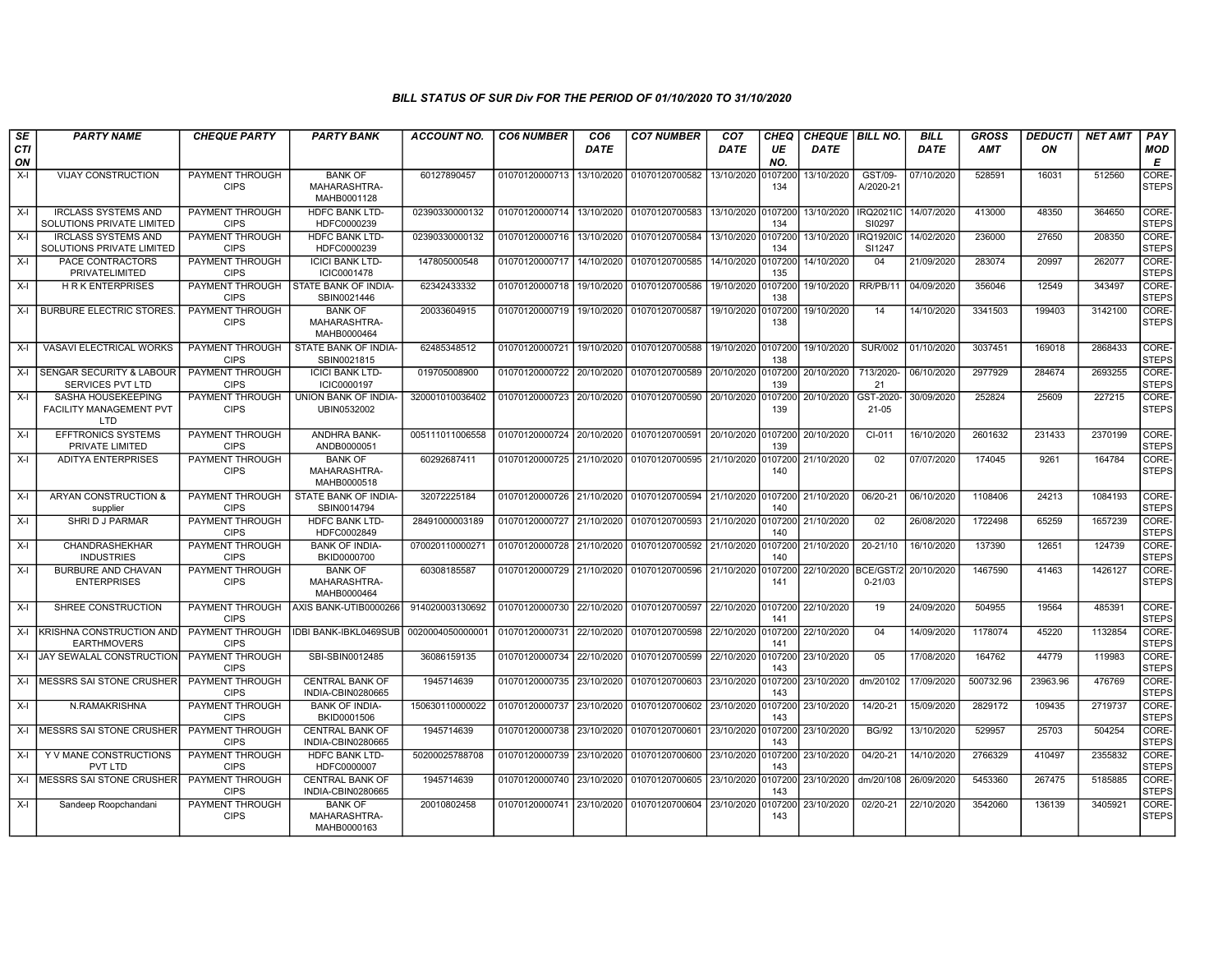| SE        | <b>PARTY NAME</b>                                | <b>CHEQUE PARTY</b>                   | <b>PARTY BANK</b>                                             | ACCOUNT NO.     | <b>CO6 NUMBER</b>                        | CO <sub>6</sub> | <b>CO7 NUMBER</b>                 | CO <sub>7</sub>       | CHEQ           | <b>CHEQUE   BILL NO.</b> |                             | <b>BILL</b> | <b>GROSS</b> | <i><b>DEDUCTI</b></i> | <b>NET AMT</b> | <b>PAY</b>                  |
|-----------|--------------------------------------------------|---------------------------------------|---------------------------------------------------------------|-----------------|------------------------------------------|-----------------|-----------------------------------|-----------------------|----------------|--------------------------|-----------------------------|-------------|--------------|-----------------------|----------------|-----------------------------|
| CTI<br>ON |                                                  |                                       |                                                               |                 |                                          | DATE            |                                   | DATE                  | UE<br>NO.      | DATE                     |                             | <b>DATE</b> | <b>AMT</b>   | ON                    |                | MOD<br>Е                    |
| X-I       | SHRI SAMARTH ENTERPRISES                         | PAYMENT THROUGH<br><b>CIPS</b>        | <b>BANK OF</b><br>MAHARASHTRA-<br>MAHB0000017                 | 60295113226     | 01070120000742 23/10/2020                |                 | 01070120700606                    | 23/10/2020            | 0107200<br>143 | 23/10/2020               | 02/20-21                    | 08/09/2020  | 558741       | 22342                 | 536399         | CORE-<br><b>STEPS</b>       |
| X-I       | <b>MESSRS BHARTI AIRTEL</b><br>LIMITED           | <b>PAYMENT THROUGH</b><br><b>CIPS</b> | <b>ICICI BANK LTD-</b><br><b>ICIC0000007</b>                  | 000705024068    | 01070120000743 23/10/2020                |                 | 01070120700607                    | l 23/10/2020 l0107200 | 144            | 26/10/2020               | BM212710<br>10508990        | 06/10/2020  | 170212       | 3404                  | 166808         | <b>CORE</b><br><b>STEPS</b> |
| X-I       | <b>MESSRS BHARTI AIRTEL</b><br>LIMITED           | <b>PAYMENT THROUGH</b><br><b>CIPS</b> | <b>ICICI BANK LTD-</b><br><b>ICIC0000007</b>                  | 000705024068    | 01070120000744 23/10/2020                |                 | 01070120700607                    | 23/10/2020 0107200    | 144            | 26/10/2020               | BM212710<br>10510024        | 06/10/2020  | 11           | $\mathbf 0$           | 11             | CORE-<br><b>STEPS</b>       |
|           | X-I MESSRS SAI STONE CRUSHER                     | <b>PAYMENT THROUGH</b><br><b>CIPS</b> | <b>CENTRAL BANK OF</b><br>INDIA-CBIN0280665                   | 1945714639      | 01070120000745 26/10/2020                |                 | 01070120700608                    | 26/10/2020            | 0107200<br>144 | 26/10/2020               | <b>BG/98</b>                | 21/10/2020  | 4671996      | 229491                | 4442505        | CORE-<br><b>STEPS</b>       |
| $X-I$     | CHETAN VADI                                      | PAYMENT THROUGH<br><b>CIPS</b>        | <b>BANK OF INDIA-</b><br>BKID0008485                          | 848530110000194 | 01070120000746 26/10/2020                |                 | 01070120700609                    | 26/10/2020 0107200    | 144            | 26/10/2020               | 05                          | 26/10/2020  | 784826       | 22848                 | 761978         | CORE-<br><b>STEPS</b>       |
| X-I       | <b>MAHARASTRA STATE</b><br>SECURITY CORPORATION  | <b>PAYMENT THROUGH</b><br><b>CIPS</b> | <b>HDFC BANK LTD-</b><br>HDFC0000501                          | 50100150433559  | 01070120000747 27/10/2020                |                 | 01070120700610                    | 27/10/2020 0107200    | 145            | 27/10/2020               | <b>MSSC/19-</b><br>20/1226  | 04/02/2020  | 552658       | 20421                 | 532237         | CORE-<br><b>STEPS</b>       |
| X-I       | <b>MAHARASTRA STATE</b><br>SECURITY CORPORATION  | <b>PAYMENT THROUGH</b><br><b>CIPS</b> | <b>HDFC BANK LTD-</b><br>HDFC0000501                          | 50100150433559  | 01070120000748 27/10/2020                |                 | 01070120700610 27/10/2020 0107200 |                       | 145            | 27/10/2020               | <b>MSSC/19-</b><br>20/1425  | 04/03/2020  | 566481       | 20932                 | 545549         | CORE-<br><b>STEPS</b>       |
| X-I       | MAHARASTRA STATE<br>SECURITY CORPORATION         | <b>PAYMENT THROUGH</b><br><b>CIPS</b> | <b>HDFC BANK LTD-</b><br>HDFC0000501                          | 50100150433559  | 01070120000749 27/10/2020                |                 | 01070120700610 27/10/2020         |                       | 0107200<br>145 | 27/10/2020               | <b>MSSC/20-</b><br>21/00114 | 03/04/2020  | 611240       | 22585                 | 588655         | CORE-<br><b>STEPS</b>       |
| $X-I$     | MAHARASTRA STATE<br>SECURITY CORPORATION         | PAYMENT THROUGH<br><b>CIPS</b>        | <b>HDFC BANK LTD-</b><br>HDFC0000501                          | 50100150433559  | 01070120000750 27/10/2020                |                 | 01070120700610                    | 27/10/2020            | 0107200<br>145 | 27/10/2020               | MSSC/20-<br>21/00338        | 06/05/2020  | 523487       | 19343                 | 504144         | CORE-<br><b>STEPS</b>       |
| X-I       | <b>MAHARASTRA STATE</b><br>SECURITY CORPORATION  | <b>PAYMENT THROUGH</b><br><b>CIPS</b> | <b>HDFC BANK LTD</b><br>HDFC0000501                           | 50100150433559  | 01070120000751                           | 27/10/2020      | 01070120700610 27/10/2020         |                       | 0107200<br>145 | 27/10/2020               | MSSC/20-<br>21/00584        | 05/06/2020  | 506182       | 18704                 | 487478         | CORE-<br><b>STEPS</b>       |
| X-I       | <b>MAHARASTRA STATE</b><br>SECURITY CORPORATION  | PAYMENT THROUGH<br><b>CIPS</b>        | <b>HDFC BANK LTD-</b><br>HDFC0000501                          | 50100150433559  | 01070120000752 27/10/2020                |                 | 01070120700611                    | 27/10/2020            | 0107200<br>145 | 27/10/2020               | MSSC/20-<br>21/00115        | 03/04/2020  | 719800       | 27640                 | 692160         | CORE-<br><b>STEPS</b>       |
| X-I       | <b>MAHARASTRA STATE</b><br>SECURITY CORPORATION  | <b>PAYMENT THROUGH</b><br><b>CIPS</b> | <b>HDFC BANK LTD-</b><br>HDFC0000501                          | 50100150433559  | 01070120000753 27/10/2020                |                 | 01070120700611 27/10/2020 0107200 |                       | 145            | 27/10/2020               | <b>MSSC/20-</b><br>21/00585 | 05/06/2020  | 646069       | 23872                 | 622197         | CORE-<br><b>STEPS</b>       |
| X-I       | MAHARASTRA STATE<br>SECURITY CORPORATION         | PAYMENT THROUGH<br><b>CIPS</b>        | <b>HDFC BANK LTD-</b><br>HDFC0000501                          | 50100150433559  | 01070120000754                           | 27/10/2020      | 01070120700611                    | 27/10/2020            | 0107200<br>145 | 27/10/2020               | <b>MSSC/20-</b><br>21/00819 | 05/07/2020  | 603727       | 22308                 | 581419         | CORE-<br><b>STEPS</b>       |
| $X-I$     | <b>MAHARASTRA STATE</b><br>SECURITY CORPORATION  | <b>PAYMENT THROUGH</b><br><b>CIPS</b> | <b>HDFC BANK LTD-</b><br>HDFC0000501                          | 50100150433559  | 01070120000755 27/10/2020                |                 | 01070120700611                    | 27/10/2020 0107200    | 145            | 27/10/2020               | <b>MSSC/20-</b><br>21/01053 | 05/08/2020  | 626541       | 23151                 | 603390         | CORE-<br><b>STEPS</b>       |
| X-I       | <b>MAHARASTRA STATE</b><br>SECURITY CORPORATION  | <b>PAYMENT THROUGH</b><br><b>CIPS</b> | <b>HDFC BANK LTD-</b><br>HDFC0000501                          | 50100150433559  | 01070120000756 27/10/2020                |                 | 01070120700611                    | 27/10/2020 0107200    | 145            | 27/10/2020               | <b>MSSC/20-</b><br>21/01227 | 03/09/2020  | 612991       | 22650                 | 590341         | CORE-<br><b>STEPS</b>       |
| X-I       | MAHARASTRA STATE<br>SECURITY CORPORATION         | <b>PAYMENT THROUGH</b><br><b>CIPS</b> | <b>HDFC BANK LTD-</b><br>HDFC0000501                          | 50100150433559  | 01070120000757 27/10/2020                |                 | 01070120700612                    | 27/10/2020            | 0107200<br>145 | 27/10/2020               | <b>MSSC/20-</b><br>21/0339A | 06/05/2020  | 681804       | 25192                 | 656612         | CORE-<br><b>STEPS</b>       |
| X-I       | <b>MAHARASTRA STATE</b><br>SECURITY CORPORATION  | PAYMENT THROUGH<br><b>CIPS</b>        | <b>HDFC BANK LTD-</b><br>HDFC0000501                          | 50100150433559  | 01070120000758 27/10/2020                |                 | 01070120700613 27/10/2020         |                       | 0107200<br>145 | 27/10/2020               | MSSC/20-<br>21/00818        | 05/07/2020  | 112822       | 4052                  | 108770         | CORE-<br>STEPS              |
| X-I       | <b>MAHARASTRA STATE</b><br>SECURITY CORPORATION  | PAYMENT THROUGH<br><b>CIPS</b>        | <b>HDFC BANK LTD-</b><br>HDFC0000501                          | 50100150433559  | 01070120000759 27/10/2020                |                 | 01070120700614 27/10/2020         |                       | 0107200<br>145 | 27/10/2020               | <b>MSSC/20-</b><br>21/01439 | 05/10/2020  | 194351       | 7011                  | 187340         | CORE-<br><b>STEPS</b>       |
|           | X-I JAI SIDDHESH CONSTRUCTION<br>JV              | <b>PAYMENT THROUGH</b><br><b>CIPS</b> | THE COSMOS CO<br><b>OPERATIVE BANK</b><br>LIMITED-COSB0000113 | 113100102455    | 01070120000761 28/10/2020                |                 | 01070120700615 28/10/2020         |                       | 0107200<br>146 | 28/10/2020               | 02/20-21                    | 25/09/2020  | 5393245      | 878280                | 4514965        | CORE-<br><b>STEPS</b>       |
| $X-I$     | <b>JAI SIDDHESH CONSTRUCTION</b><br>JV           | <b>PAYMENT THROUGH</b><br><b>CIPS</b> | THE COSMOS CO<br><b>OPERATIVE BANK</b><br>LIMITED-COSB0000113 | 113100102455    | 01070120000762 28/10/2020                |                 | 01070120700615 28/10/2020 0107200 |                       | 146            | 28/10/2020               | 03/20-21                    | 25/09/2020  | 18231461     | 3049992               | 15181469       | CORE-<br><b>STEPS</b>       |
| X-I       | SHREE CONSTRUCTION                               | PAYMENT THROUGH<br><b>CIPS</b>        | AXIS BANK-UTIB0000266                                         | 914020003130692 | 01070120000763 28/10/2020                |                 | 01070120700616 28/10/2020 0107200 |                       | 146            | 28/10/2020 GST/2020-     | 21/21                       | 09/10/2020  | 116544       | 4376                  | 112168         | CORE-<br><b>STEPS</b>       |
| $X-I$     | AMBIKA CATERERS AND<br><b>DECORATORS</b>         | PAYMENT THROUGH<br><b>CIPS</b>        | <b>IDBI BANK LTD-</b><br>IBKL0000065                          | 065102000023065 | 01070120000764 28/10/2020                |                 | 01070120700617                    | 28/10/2020 0107200    | 146            | 28/10/2020               | RR/WD/06                    | 16/09/2020  | 849056       | 28518                 | 820538         | CORE-<br><b>STEPS</b>       |
| $X-I$     | <b>HRK ENTERPRISES</b>                           | PAYMENT THROUGH<br><b>CIPS</b>        | STATE BANK OF INDIA-<br>SBIN0021446                           | 62342433332     | 01070120000765 28/10/2020                |                 | 01070120700618 28/10/2020 0107200 |                       | 146            | 28/10/2020               | LB/DD/12                    | 19/09/2020  | 573142       | 17647                 | 555495         | CORE-<br><b>STEPS</b>       |
| X-I       | SAI CONSTRUCTION                                 | PAYMENT THROUGH<br><b>CIPS</b>        | SBI-SBIN0006040                                               | 30630801524     | 01070120000768 28/10/2020                |                 | 01070120700619 28/10/2020 0107200 |                       | 146            | 28/10/2020               | 01/A/20-21                  | 24/09/2020  | 13501319     | 2644105               | 10857214       | CORE-<br>STEPS              |
| X-I       | <b>HRK ENTERPRISES</b>                           | <b>PAYMENT THROUGH</b><br><b>CIPS</b> | STATE BANK OF INDIA-<br>SBIN0021446                           | 62342433332     | 01070120000769 28/10/2020                |                 | 01070120700620 28/10/2020 0107200 |                       | 146            | 28/10/2020               | RR/DD-04                    | 19/09/2020  | 633418       | 51260                 | 582158         | <b>CORE</b><br><b>STEPS</b> |
|           | X-I   RATAN EMPORIUM SECURITY<br><b>SERVICES</b> | PAYMENT THROUGH<br><b>CIPS</b>        | HDFC BANK LTD-<br>HDFC0000404                                 | 50200031636074  | 01070120000770 29/10/2020 01070120700621 |                 |                                   | 29/10/2020            | 0107200<br>148 | 29/10/2020 GST/DD/21     | $/20 - 21$                  | 29/10/2020  | 2198337      | 110659                | 2087678        | CORE-<br><b>STEPS</b>       |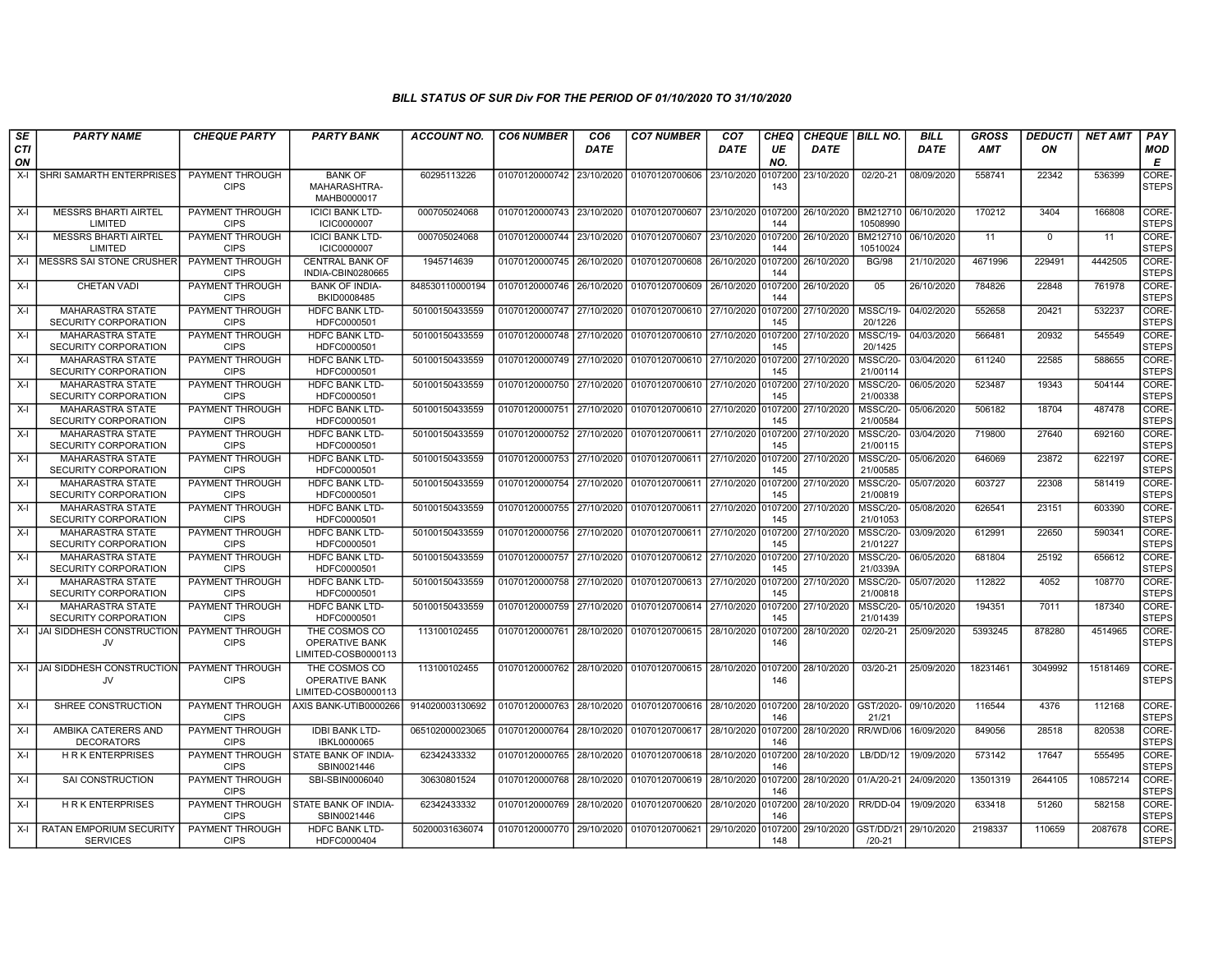| SE        | <b>PARTY NAME</b>                                    | <b>CHEQUE PARTY</b>                     | <b>PARTY BANK</b>                     | ACCOUNT NO.     | <b>CO6 NUMBER</b>                        | CO <sub>6</sub> | <b>CO7 NUMBER</b>                                          | CO <sub>7</sub>    | <b>CHEQ</b>    | CHEQUE   BILL NO. |                   | <b>BILL</b> | <b>GROSS</b> | <b>DEDUCTI</b> | <b>NET AMT</b> | PAY                   |
|-----------|------------------------------------------------------|-----------------------------------------|---------------------------------------|-----------------|------------------------------------------|-----------------|------------------------------------------------------------|--------------------|----------------|-------------------|-------------------|-------------|--------------|----------------|----------------|-----------------------|
| CTI<br>ON |                                                      |                                         |                                       |                 |                                          | <b>DATE</b>     |                                                            | DATE               | UE<br>NO.      | DATE              |                   | <b>DATE</b> | AMT          | ON             |                | <b>MOD</b><br>E       |
| $X-I$     | <b>SAGAR SERVICES</b>                                | PAYMENT THROUGH<br><b>CIPS</b>          | <b>BANK OF BARODA-</b><br>BARB0HADAPS | 24830200000638  | 01070120000771 29/10/2020                |                 | 01070120700622                                             | 29/10/2020         | 0107200<br>148 | 29/10/2020        | GST-106<br>20-21  | 20/10/2020  | 256816       | 11945          | 244871         | CORE-<br><b>STEPS</b> |
| $X-I$     | SASHA HOUSEKEEPING<br>FACILITY MANAGEMENT PVT<br>LTD | <b>PAYMENT THROUGH</b><br><b>CIPS</b>   | UNION BANK OF INDIA-<br>UBIN0532002   | 320001010036402 | 01070120000772 29/10/2020 01070120700623 |                 |                                                            | 29/10/2020 0107200 | 148            | 29/10/2020        | GST-2020<br>21-06 | 21/10/2020  | 252824       | 25609          | 227215         | CORE-<br><b>STEPS</b> |
| $X-I$     | <b>MESSRS SUNIL</b><br><b>CONSTRUCTION</b>           | PAYMENT THROUGH<br><b>CIPS</b>          | UNION BANK OF INDIA-<br>UBIN0547093   | 470901010000212 | 01070120000774 29/10/2020 01070120700624 |                 |                                                            | 29/10/2020 0107200 | 148            | 29/10/2020        | 02/20-21          | 28/09/2020  | 2605947      | 419803         | 2186144        | CORE-<br><b>STEPS</b> |
| $X-I$     | ADITYA CONSTRUCTION                                  | <b>PAYMENT THROUGH</b><br><b>CIPS</b>   | <b>UCO BANK-</b><br>UCBA0001267       | 12670210001486  | 01070120000775 29/10/2020 01070120700625 |                 |                                                            | 29/10/2020         | 0107200<br>148 | 29/10/2020        | $01/20-21$        | 28/10/2020  | 9944844      | 1472061        | 8472783        | CORE-<br><b>STEPS</b> |
| $X-II$    | CYM/DD                                               | STATE BANK OF INDIA<br>(IMPREST)        | SBI-SBIN0003072                       | 31529931961     | 01070220003167 01/10/2020                |                 | 01070220701126                                             | 06/10/2020         | 971677         | 06/10/2020        | 383               | 01/09/2020  | 3180         | $\mathbf 0$    | 3180           | <b>IMP</b>            |
| $X-II$    | DTC/DD                                               | STATE BANK OF INDIA<br>(IMPREST)        | SBI-SBIN0003072                       | 31529931961     |                                          |                 | 01070220003168 01/10/2020 01070220701126                   | 06/10/2020 971677  |                | 06/10/2020        | 19581             | 10/08/2020  | 9900         | $\mathbf 0$    | 9900           | <b>IMP</b>            |
| X-II      | <b>STATION MANAGER KEM</b>                           | <b>STATE BANK OF INDIA</b><br>(IMPREST) | SBI-SBIN0003072                       | 31529931961     |                                          |                 | 01070220003169 01/10/2020 01070220701126 06/10/2020 971677 |                    |                | 06/10/2020        | sw                | 31/07/2020  | 6448         | $\mathbf 0$    | 6448           | IMP                   |
| X-II      | STATION MANAGER MADHA                                | <b>STATE BANK OF INDIA</b><br>(IMPREST) | SBI-SBIN0003072                       | 31529931961     |                                          |                 | 01070220003170 01/10/2020 01070220701126                   | 06/10/2020 971677  |                | 06/10/2020        | 4558              | 20/08/2020  | 8663         | $\mathbf 0$    | 8663           | <b>IMP</b>            |
| X-II      | STATION MANAGER MOHOL                                | STATE BANK OF INDIA<br>(IMPREST)        | SBI-SBIN0003072                       | 31529931961     | 01070220003171 01/10/2020                |                 | 01070220701126                                             | 06/10/2020         | 971677         | 06/10/2020        | 351               | 27/07/2020  | 8116         | $\mathbf 0$    | 8116           | IMP                   |
| X-II      | <b>STATION MANAGER</b><br>MUNDHEWADI                 | STATE BANK OF INDIA<br>(IMPREST)        | SBI-SBIN0003072                       | 31529931961     |                                          |                 | 01070220003172 01/10/2020 01070220701126                   | 06/10/2020         | 971677         | 06/10/2020        | 395               | 27/05/2020  | 8170         | $\mathbf 0$    | 8170           | <b>IMP</b>            |
| $X-H$     | <b>STATION MANAGER PAKANI</b>                        | STATE BANK OF INDIA<br>(IMPREST)        | SBI-SBIN0003072                       | 31529931961     |                                          |                 | 01070220003173 01/10/2020 01070220701126                   | 06/10/2020 971677  |                | 06/10/2020        | 46670             | 16/08/2020  | 6500         | $\mathbf 0$    | 6500           | <b>IMP</b>            |
| $X-H$     | STATION MANAGER SOLAPUR STATE BANK OF INDIA          | (IMPREST)                               | SBI-SBIN0003072                       | 31529931961     |                                          |                 | 01070220003174 01/10/2020 01070220701137                   | 07/10/2020 971679  |                | 07/10/2020        | 521               | 31/08/2020  | 22790        | $\Omega$       | 22790          | <b>IMP</b>            |
| X-II      | <b>STATION MANAGER</b><br><b>WADSINGE</b>            | STATE BANK OF INDIA<br>(IMPREST)        | SBI-SBIN0003072                       | 31529931961     | 01070220003175 01/10/2020                |                 | 01070220701126                                             | 06/10/2020         | 971677         | 06/10/2020        | 560               | 07/09/2020  | 5977         | $\mathbf 0$    | 5977           | IMP                   |
| $X-H$     | <b>STATION MANAGER</b><br>AKKALKOTROAD               | STATE BANK OF INDIA<br>(IMPREST)        | SBI-SBIN0003072                       | 31529931961     | 01070220003176 01/10/2020                |                 | 01070220701127                                             | 06/10/2020         | 971677         | 06/10/2020        | 011               | 31/08/2020  | 7540         | $\mathbf 0$    | 7540           | <b>IMP</b>            |
| $X-H$     | CYM/WD                                               | STATE BANK OF INDIA<br>(IMPREST)        | SBI-SBIN0003072                       | 31529931961     |                                          |                 | 01070220003177 01/10/2020 01070220701127                   | 06/10/2020 971677  |                | 06/10/2020        | 3101              | 09/08/2020  | 5000         | $\Omega$       | 5000           | <b>IMP</b>            |
| $X-H$     | STATION MAMAGER DUDHANI                              | <b>STATE BANK OF INDIA</b><br>(IMPREST) | SBI-SBIN0003072                       | 31529931961     | 01070220003178 01/10/2020                |                 | 01070220701127                                             | 06/10/2020         | 971677         | 06/10/2020        | 810               | 05/08/2020  | 14130        | $\mathbf 0$    | 14130          | <b>IMP</b>            |
| X-II      | STATION MANAGER HOTGI                                | STATE BANK OF INDIA<br>(IMPREST)        | SBI-SBIN0003072                       | 31529931961     | 01070220003179 01/10/2020                |                 | 01070220701127                                             | 06/10/2020         | 971677         | 06/10/2020        | 17043             | 20/08/2020  | 23630        | $\mathbf 0$    | 23630          | IMP                   |
| $X-H$     | <b>STATION MANAGER</b><br>HIRENANDURU                | <b>STATE BANK OF INDIA</b><br>(IMPREST) | SBI-SBIN0003072                       | 31529931961     | 01070220003180 01/10/2020                |                 | 01070220701127                                             | 06/10/2020 971677  |                | 06/10/2020        | 416               | 17/08/2020  | 3895         | $\mathbf 0$    | 3895           | <b>IMP</b>            |
| $X-H$     | <b>STATION MANAGER KULALI</b>                        | <b>STATE BANK OF INDIA</b><br>(IMPREST) | SBI-SBIN0003072                       | 31529931961     |                                          |                 | 01070220003181 01/10/2020 01070220701127                   | 06/10/2020 971677  |                | 06/10/2020        | 1057              | 24/08/2020  | 6932         | $\Omega$       | 6932           | <b>IMP</b>            |
| X-II      | <b>STATION MANAGER MARTUR</b>                        | <b>STATE BANK OF INDIA</b><br>(IMPREST) | SBI-SBIN0003072                       | 31529931961     | 01070220003182 01/10/2020 01070220701128 |                 |                                                            | 06/10/2020         | 971677         | 06/10/2020        | 905               | 28/08/2020  | 4230         | $\mathbf 0$    | 4230           | <b>IMP</b>            |
| X-II      | STATION MANAGER WADI                                 | STATE BANK OF INDIA<br>(IMPREST)        | SBI-SBIN0003072                       | 31529931961     |                                          |                 | 01070220003183 01/10/2020 01070220701120                   | 05/10/2020         | 971675         | 05/10/2020        | 3120              | 30/08/2020  | 15975        | $\mathbf 0$    | 15975          | IMP                   |
| $X-II$    | <b>STATION MANAGER</b><br><b>SULTANPUR</b>           | STATE BANK OF INDIA<br>(IMPREST)        | SBI-SBIN0003072                       | 31529931961     |                                          |                 | 01070220003184 01/10/2020 01070220701128                   | 06/10/2020 971677  |                | 06/10/2020        | 709               | 05/09/2020  | 4485         | $\mathbf 0$    | 4485           | <b>IMP</b>            |
| X-II      | STATION MANAGER SAVALGI                              | STATE BANK OF INDIA<br>(IMPREST)        | SBI-SBIN0003072                       | 31529931961     | 01070220003186 01/10/2020                |                 | 01070220701128 06/10/2020 971677                           |                    |                | 06/10/2020        | SW                | 14/06/2020  | 6720         | $\mathbf 0$    | 6720           | <b>IMP</b>            |
| $X-H$     | <b>STATION MANAGER</b><br><b>GANGAPURROAD</b>        | <b>STATE BANK OF INDIA</b><br>(IMPREST) | SBI-SBIN0003072                       | 31529931961     |                                          |                 | 01070220003187 01/10/2020 01070220701120                   | 05/10/2020 971675  |                | 05/10/2020        | 985               | 09/06/2020  | 7055         | $\mathbf 0$    | 7055           | <b>IMP</b>            |
| X-II      | STATION MANAGER BOROTI                               | STATE BANK OF INDIA<br>(IMPREST)        | SBI-SBIN0003072                       | 31529931961     | 01070220003188 01/10/2020                |                 | 01070220701120                                             | 05/10/2020 971675  |                | 05/10/2020        | 07                | 16/06/2020  | 6770         | $\mathbf 0$    | 6770           | <b>IMP</b>            |
| $X-H$     | <b>STATION MANAGER</b><br><b>DHALGAON</b>            | STATE BANK OF INDIA<br>(IMPREST)        | SBI-SBIN0003072                       | 31529931961     | 01070220003189 01/10/2020 01070220701121 |                 |                                                            | 05/10/2020 971675  |                | 05/10/2020        | 7288              | 20/08/2020  | 9574         | $\mathbf 0$    | 9574           | <b>IMP</b>            |
| X-II      | <b>STATION MANAGER</b><br><b>AUSAROAD</b>            | STATE BANK OF INDIA<br>(IMPREST)        | SBI-SBIN0003072                       | 31529931961     |                                          |                 | 01070220003190 01/10/2020 01070220701121                   | 05/10/2020 971675  |                | 05/10/2020        | 112               | 03/09/2020  | 6980         | $\mathbf 0$    | 6980           | <b>IMP</b>            |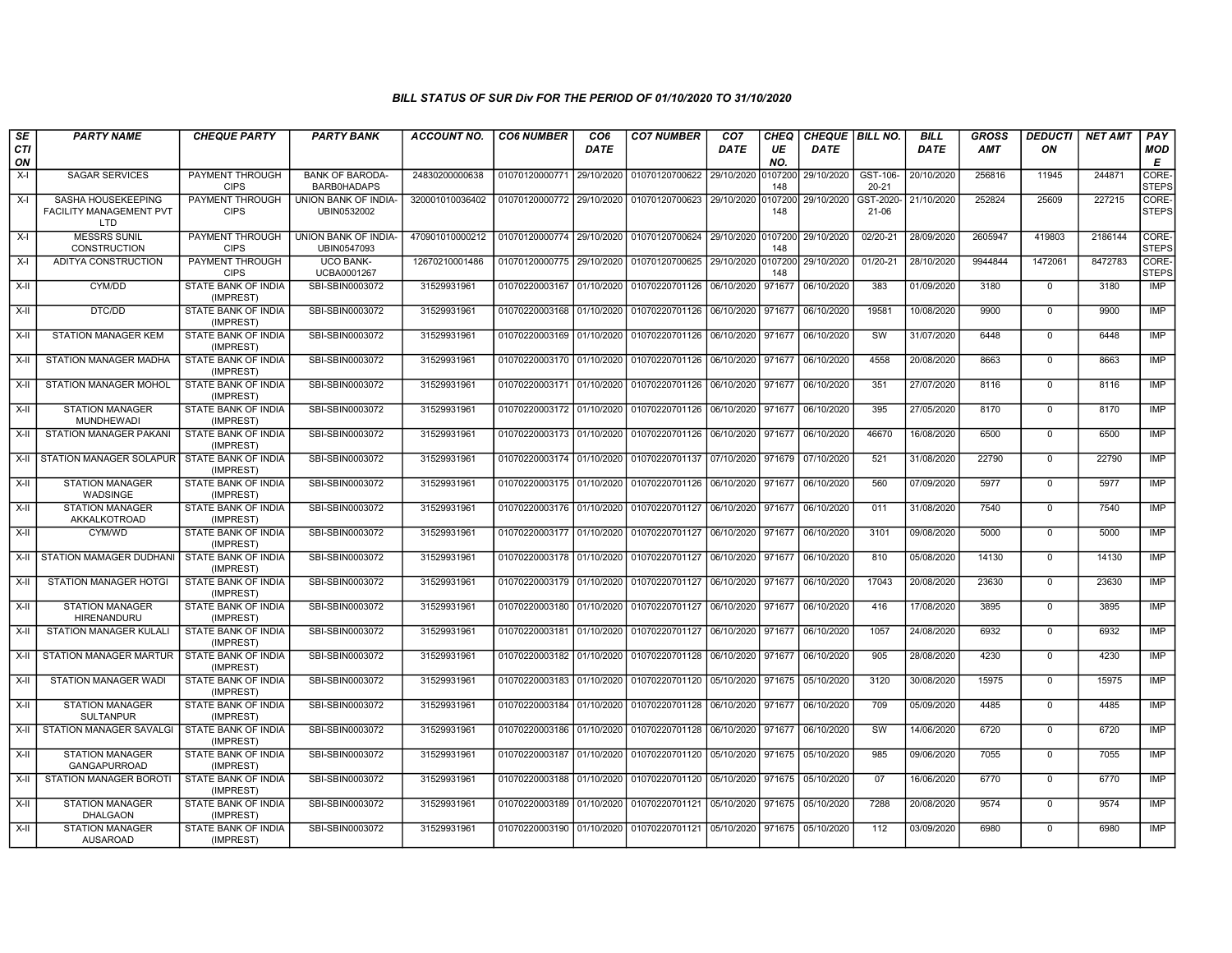| SE               | <b>PARTY NAME</b>                          | <b>CHEQUE PARTY</b>                      | <b>PARTY BANK</b>                    | <b>ACCOUNT NO.</b> | <b>CO6 NUMBER</b>         | CO <sub>6</sub> | <b>CO7 NUMBER</b>                                 | CO <sub>7</sub> | <b>CHEQ</b>    | CHEQUE   BILL NO.   |                         | <b>BILL</b> | <b>GROSS</b> | <i><b>DEDUCTI</b></i> | <b>NET AMT</b> | PAY                   |
|------------------|--------------------------------------------|------------------------------------------|--------------------------------------|--------------------|---------------------------|-----------------|---------------------------------------------------|-----------------|----------------|---------------------|-------------------------|-------------|--------------|-----------------------|----------------|-----------------------|
| <b>CTI</b><br>ON |                                            |                                          |                                      |                    |                           | DATE            |                                                   | DATE            | UE<br>NO.      | DATE                |                         | <b>DATE</b> | <b>AMT</b>   | ON                    |                | <b>MOD</b><br>E       |
| $X-H$            | STATION MANAGER SHENDRI                    | <b>STATE BANK OF INDIA</b><br>(IMPREST)  | SBI-SBIN0003072                      | 31529931961        | 01070220003191            | 01/10/2020      | 01070220701121                                    | 05/10/2020      | 971675         | 05/10/2020          | 4170                    | 02/07/2020  | 5876         | $\mathbf{0}$          | 5876           | <b>IMP</b>            |
| $X-H$            | <b>STATION MANAGER YEDSHI</b>              | STATE BANK OF INDIA<br>(IMPREST)         | SBI-SBIN0003072                      | 31529931961        | 01070220003192 01/10/2020 |                 |                                                   |                 |                |                     | 603                     | 19/08/2020  | 6064         | $\mathbf 0$           | 6064           | IMP                   |
| X-II             | STATION MANAGER JATROAD                    | STATE BANK OF INDIA<br>(IMPREST)         | SBI-SBIN0003072                      | 31529931961        | 01070220003193            | 01/10/2020      | 01070220701121 05/10/2020                         |                 |                | 971675 05/10/2020   | 38                      | 20/08/2020  | 8950         | $\mathbf{0}$          | 8950           | IMP                   |
| $X-H$            | <b>STATION MANAGER PANGRI</b>              | STATE BANK OF INDIA<br>(IMPREST)         | SBI-SBIN0003072                      | 31529931961        | 01070220003194            | 01/10/2020      | 01070220701121                                    | 05/10/2020      | 971675         | 05/10/2020          | 4130                    | 12/05/2020  | 7178         | $\overline{0}$        | 7178           | <b>IMP</b>            |
| X-II             | STATION MANAGER SALGARE                    | <b>STATE BANK OF INDIA</b><br>(IMPREST)  | SBI-SBIN0003072                      | 31529931961        | 01070220003195 01/10/2020 |                 | 01070220701121 05/10/2020                         |                 |                | 971675   05/10/2020 | 196                     | 04/07/2020  | 8521         | $\mathbf 0$           | 8521           | <b>IMP</b>            |
| X-II             | <b>STATION MANAGER DHOKI</b>               | STATE BANK OF INDIA<br>(IMPREST)         | SBI-SBIN0003072                      | 31529931961        | 01070220003196            | 01/10/2020      | 01070220701121                                    | 05/10/2020      | 971675         | 05/10/2020          | 1106                    | 07/07/2020  | 7668         | $\mathbf{0}$          | 7668           | <b>IMP</b>            |
| X-II             | <b>STATION MANAGER</b><br><b>KOPARGAON</b> | STATE BANK OF INDIA<br>(IMPREST)         | SBI-SBIN0003072                      | 31529931961        | 01070220003197            | 01/10/2020      | 01070220701125   05/10/2020   971675   05/10/2020 |                 |                |                     | SW                      | 15/06/2020  | 6300         | $\mathbf 0$           | 6300           | <b>IMP</b>            |
| X-II             | STATION MANAGER RAHURI                     | STATE BANK OF INDIA<br>(IMPREST)         | SBI-SBIN0003072                      | 31529931961        | 01070220003198            | 01/10/2020      | 01070220701125                                    | 05/10/2020      |                | 971675 05/10/2020   | 3756                    | 17/06/2020  | 6300         | $\mathbf 0$           | 6300           | <b>IMP</b>            |
| $X-H$            | <b>STATION MANAGER</b><br>SHRIGONDAROAD    | STATE BANK OF INDIA<br>(IMPREST)         | SBI-SBIN0003072                      | 31529931961        | 01070220003199            | 01/10/2020      | 01070220701125 05/10/2020                         |                 |                | 971675   05/10/2020 | 4903                    | 19/07/2020  | 9467         | $\mathbf 0$           | 9467           | <b>IMP</b>            |
| X-II             | STATION MANAGER VILAD                      | STATE BANK OF INDIA<br>(IMPREST)         | SBI-SBIN0003072                      | 31529931961        | 01070220003200 01/10/2020 |                 | 01070220701125 05/10/2020                         |                 |                | 971675 05/10/2020   | 2587                    | 10/09/2020  | 10000        | $\mathbf 0$           | 10000          | <b>IMP</b>            |
| X-II             | STATION MANAGER VISAPUR                    | STATE BANK OF INDIA<br>(IMPREST)         | SBI-SBIN0003072                      | 31529931961        | 01070220003201            | 01/10/2020      | 01070220701125                                    | 05/10/2020      |                | 971675 05/10/2020   | 25                      | 13/08/2020  | 7490         | $\Omega$              | 7490           | <b>IMP</b>            |
| X-II             | STATION MANAGER BELAPUR                    | STATE BANK OF INDIA<br>(IMPREST)         | SBI-SBIN0003072                      | 31529931961        | 01070220003202            | 01/10/2020      | 01070220701125 05/10/2020                         |                 |                | 971675 05/10/2020   | 258                     | 21/08/2020  | 15980        | $\mathbf 0$           | 15980          | <b>IMP</b>            |
| $X-H$            | <b>STATION MANAGER</b><br>PADHEGAON        | <b>STATE BANK OF INDIA</b><br>(IMPREST)  | SBI-SBIN0003072                      | 31529931961        | 01070220003203            | 01/10/2020      | 01070220701125 05/10/2020                         |                 | 971675         | 05/10/2020          | 680                     | 18/06/2020  | 4301         | $\overline{0}$        | 4301           | <b>IMP</b>            |
| X-II             | <b>STATION MANAGER YEOLA</b>               | <b>STATE BANK OF INDIA</b><br>(IMPREST)  | SBI-SBIN0003072                      | 31529931961        | 01070220003204            | 01/10/2020      | 01070220701125   05/10/2020   971675   05/10/2020 |                 |                |                     | 27800                   | 15/08/2020  | 10980        | $\mathbf 0$           | 10980          | <b>IMP</b>            |
| X-II             | STATION MANAGER VAMBORI                    | STATE BANK OF INDIA<br>(IMPREST)         | SBI-SBIN0003072                      | 31529931961        | 01070220003205            | 01/10/2020      | 01070220701128                                    | 06/10/2020      | 971677         | 06/10/2020          | 2325                    | 02/09/2020  | 6550         | $\mathbf{0}$          | 6550           | <b>IMP</b>            |
| X-II             | STATION MANAGER CHITALI                    | STATE BANK OF INDIA<br>(IMPREST)         | SBI-SBIN0003072                      | 31529931961        | 01070220003206            | 01/10/2020      | 01070220701128                                    | 06/10/2020      | 971677         | 06/10/2020          | 2508                    | 01/09/2020  | 3760         | $\mathbf 0$           | 3760           | <b>IMP</b>            |
| $X-H$            | <b>GANDHI MOTORS</b>                       | <b>PAYMENT THROUGH</b><br><b>CIPS</b>    | <b>BANK OF INDIA-</b><br>BKID0000705 | 070520110000034    | 01070220003207            | 01/10/2020      | 01070220701161                                    | 09/10/2020      | 0107200<br>132 | 09/10/2020          | <b>RBR21A00</b><br>1746 | 17/09/2020  | 20083        | $\overline{0}$        | 20083          | CORE-<br><b>STEPS</b> |
| $X-H$            | <b>GANDHI MOTORS</b>                       | <b>PAYMENT THROUGH</b><br><b>CIPS</b>    | <b>BANK OF INDIA-</b><br>BKID0000705 | 070520110000034    | 01070220003208            | 01/10/2020      | 01070220701161                                    | 09/10/2020      | 0107200<br>132 | 09/10/2020          | <b>RBR21A00</b><br>1747 | 17/09/2020  | 10192        | $\mathbf{0}$          | 10192          | CORE-<br><b>STEPS</b> |
| X-II             | SR DAUO SUR                                | <b>DIVISIONAL</b><br>CASHIER(P) SHOLAPUR | SELF CHEQUE-                         | 000                | 01070220003209            | 01/10/2020      | 01070220701106 01/10/2020                         |                 |                | 971672 01/10/2020   | 2611                    | 26/08/2020  | 470          | $\Omega$              | 470            | CASH                  |
| $X-H$            | MS/KWV/GEN                                 | STATE BANK OF INDIA<br>(IMPREST)         | SBI-SBIN0003072                      | 31529931961        | 01070220003210 01/10/2020 |                 | 01070220701107 01/10/2020                         |                 | 971673         | 01/10/2020          | 613-615                 | 28/09/2020  | 10402        | $\mathbf 0$           | 10402          | <b>IMP</b>            |
| $X-H$            | <b>MS/PVR/GEN</b>                          | STATE BANK OF INDIA<br>(IMPREST)         | SBI-SBIN0003072                      | 31529931961        | 01070220003211            | 01/10/2020      | 01070220701107                                    | 01/10/2020      |                | 971673 01/10/2020   | 9857                    | 24/08/2020  | 3724         | $\mathbf{0}$          | 3724           | IMP                   |
| X-II             | CCOR WD RR                                 | STATE BANK OF INDIA<br>(IMPREST)         | SBI-SBIN0003072                      | 3152993161         | 01070220003212 01/10/2020 |                 | 01070220701108 01/10/2020 971673 01/10/2020       |                 |                |                     | 710                     | 02/09/2020  | 24861        | $\mathbf{0}$          | 24861          | <b>IMP</b>            |
| $X-H$            | <b>CCOR WD</b>                             | STATE BANK OF INDIA<br>(IMPREST)         | SBI-SBIN0003072                      | 31529931961        | 01070220003213            | 01/10/2020      | 01070220701108                                    | 01/10/2020      | 971673         | 01/10/2020          | 495                     | 26/09/2020  | 980          | $\overline{0}$        | 980            | <b>IMP</b>            |
| X-II             | SSE(E/M)/ANG                               | STATE BANK OF INDIA<br>(IMPREST)         | SBI-SBIN0003072                      | 31529931961        | 01070220003214            | 01/10/2020      | 01070220701108 01/10/2020                         |                 |                | 971673 01/10/2020   | 179                     | 26/09/2020  | 6738         | $\mathbf 0$           | 6738           | <b>IMP</b>            |
| X-II             | SSE (E/M)/DD                               | STATE BANK OF INDIA<br>(IMPREST)         | SBI-SBIN0003072                      | 31529931961        | 01070220003215            | 01/10/2020      | 01070220701108 01/10/2020                         |                 |                | 971673 01/10/2020   | 87                      | 28/09/2020  | 2000         | $\mathbf{0}$          | 2000           | <b>IMP</b>            |
| X-II             | SR SE(C&W)/WD/ARME                         | STATE BANK OF INDIA<br>(IMPREST)         | SBI-SBIN0003072                      | 31529931961        | 01070220003216 01/10/2020 |                 | 01070220701108 01/10/2020 971673 01/10/2020       |                 |                |                     | GEVH/60                 | 23/07/2020  | 8178         | $\mathbf 0$           | 8178           | <b>IMP</b>            |
| X-II             | SSE(C&W)ARME/SPART/SUR                     | STATE BANK OF INDIA<br>(IMPREST)         | SBI-SBIN0003072                      | 31529931961        | 01070220003217 01/10/2020 |                 | 01070220701108 01/10/2020                         |                 |                | 971673 01/10/2020   | 717                     | 24/08/2020  | 20929        | $\mathbf{0}$          | 20929          | <b>IMP</b>            |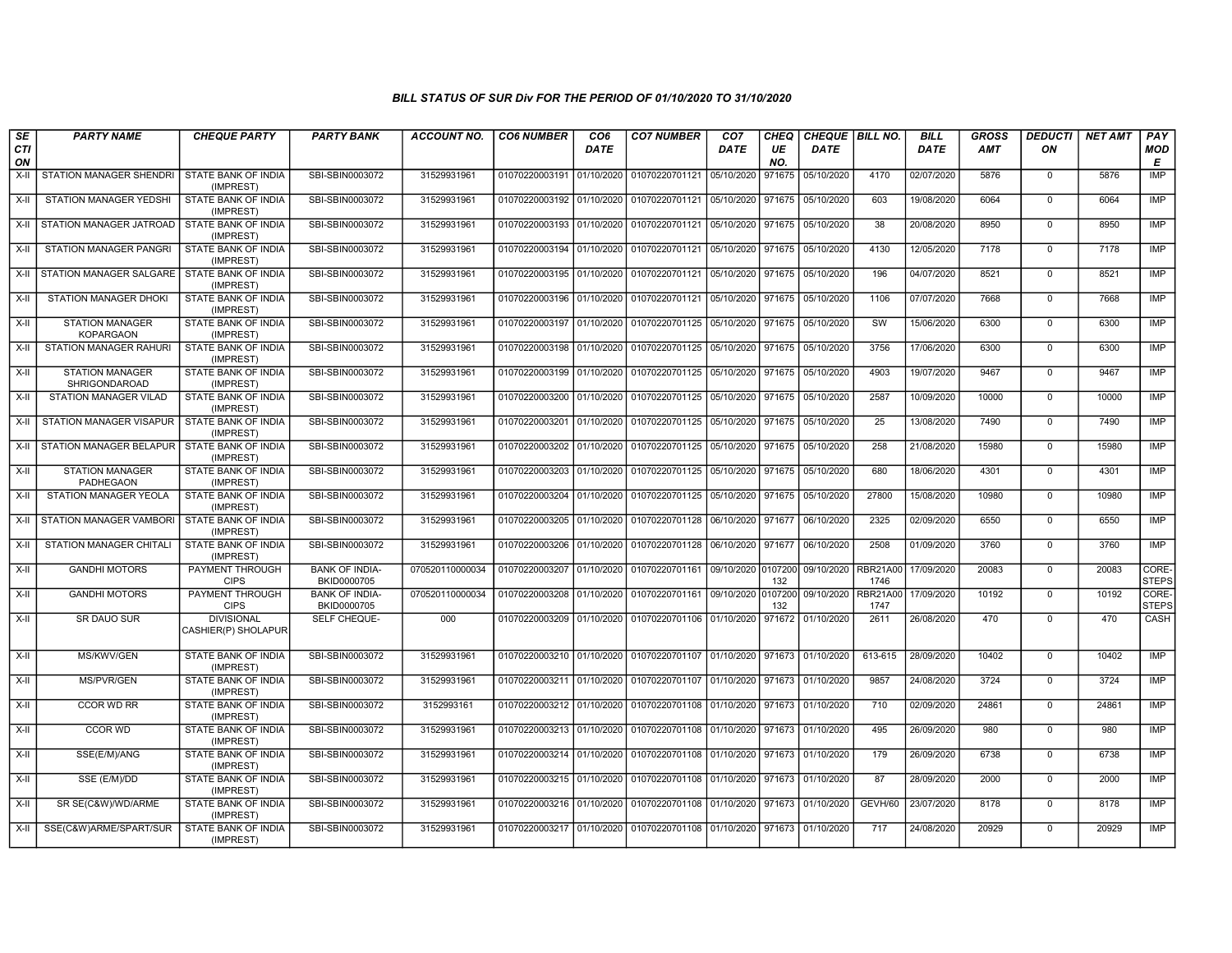| SE        | <b>PARTY NAME</b>                                                                   | <b>CHEQUE PARTY</b>                      | <b>PARTY BANK</b>                                    | ACCOUNT NO.                                | <b>CO6 NUMBER</b>         | CO <sub>6</sub> | <b>CO7 NUMBER</b>                                                     | CO <sub>7</sub> | CHEQ           | CHEQUE   BILL NO.    |                          | <b>BILL</b> | <b>GROSS</b> | <b>DEDUCTI</b> | <b>NET AMT</b> | <b>PAY</b>            |
|-----------|-------------------------------------------------------------------------------------|------------------------------------------|------------------------------------------------------|--------------------------------------------|---------------------------|-----------------|-----------------------------------------------------------------------|-----------------|----------------|----------------------|--------------------------|-------------|--------------|----------------|----------------|-----------------------|
| CTI<br>ON |                                                                                     |                                          |                                                      |                                            |                           | DATE            |                                                                       | DATE            | UE<br>NO.      | <b>DATE</b>          |                          | <b>DATE</b> | <b>AMT</b>   | ON             |                | <b>MOD</b><br>E       |
| $X-II$    | <b>SSE/P WAY/DUD</b>                                                                | STATE BANK OF INDIA<br>(IMPREST)         | SBI-SBIN0003072                                      | 31529931961                                | 01070220003218 01/10/2020 |                 | 01070220701113 01/10/2020                                             |                 | 971673         | 01/10/2020           | 101                      | 29/09/2020  | 18808        | $\mathbf 0$    | 18808          | IMP                   |
| $X-H$     | <b>SSE/P WAY/SDB</b>                                                                | STATE BANK OF INDIA<br>(IMPREST)         | SBI-SBIN0003072                                      | 31529931961                                | 01070220003219 01/10/2020 |                 | 01070220701113 01/10/2020                                             |                 | 971673         | 01/10/2020           | 2259                     | 15/09/2020  | 14961        | $\mathbf 0$    | 14961          | IMP                   |
| X-II      | <b>IMANJEERA ENGINEERING AND</b><br><b>CONSTRUCTION CO PRIVATE</b><br>LIMITED-BIDAR | <b>CIPS</b>                              | PAYMENT THROUGH   KARNATAKA BANK LTD-<br>KARB0000076 | 0767000600198001                           | 01070220003220 01/10/2020 |                 | 01070220701114 01/10/2020 0107200                                     |                 | 127            | 01/10/2020           | 101087                   | 22/09/2020  | 265100       | $\Omega$       | 265100         | CORE-<br><b>STEPS</b> |
| X-II      | <b>JAIDEEP ENTERPRISES</b>                                                          | PAYMENT THROUGH<br><b>CIPS</b>           | <b>BANK OF BARODA-</b><br><b>BARB0SHOLAP</b>         | 04370200000715                             | 01070220003221 01/10/2020 |                 | 01070220701112 01/10/2020 0107200                                     |                 | 127            | 01/10/2020           | CAX/13                   | 01/10/2020  | 97657        | 2968           | 94689          | CORE-<br><b>STEPS</b> |
| X-II      | RAVI B JANTE<br><b>INFRAPROJECTS PRIVATE</b><br>LIMITED-PUNE                        | PAYMENT THROUGH<br><b>CIPS</b>           | <b>IDBI BANK LTD-</b><br>IBKL0000102                 | 0102102000025902                           | 01070220003222 01/10/2020 |                 | 01070220701114 01/10/2020 0107200                                     |                 | 127            | 01/10/2020           | 101089                   | 22/09/2020  | 265100       | $\mathbf 0$    | 265100         | CORE-<br><b>STEPS</b> |
| X-II      | YOJNA ELECTRICALS                                                                   | PAYMENT THROUGH<br><b>CIPS</b>           | ALLAHABAD BANK-<br>ALLA0210478                       | 21192124554                                |                           |                 | 01070220003223 01/10/2020 01070220701115 01/10/2020 0107200           |                 | 127            | 01/10/2020           | 278600                   | 18/09/2020  | 207500       | $\Omega$       | 207500         | CORE-<br><b>STEPS</b> |
| $X-II$    | <b>BURBURE ELECTRIC STORES</b>                                                      | PAYMENT THROUGH<br><b>CIPS</b>           | <b>BANK OF</b><br>MAHARASHTRA-<br>MAHB0000464        | 20033604915                                | 01070220003224 01/10/2020 |                 | 01070220701116 01/10/2020 0107200                                     |                 | 128            | 05/10/2020           | 278599                   | 08/09/2020  | 9700         | $\mathbf 0$    | 9700           | CORE-<br><b>STEPS</b> |
| X-II      | <b>SKVM AND COMPANY</b>                                                             | PAYMENT THROUGH<br><b>CIPS</b>           | <b>BANK OF INDIA-</b><br>BKID0000705                 | 070520110000325                            | 01070220003225 01/10/2020 |                 | 01070220701117 01/10/2020 0107200                                     |                 | 128            | 05/10/2020           | 255331                   | 29/09/2020  | 19870        | $\overline{0}$ | 19870          | CORE-<br><b>STEPS</b> |
| X-II      | SOLVE-IT, SOLAPUR                                                                   | PAYMENT THROUGH<br><b>CIPS</b>           | <b>BANK OF</b><br>MAHARASHTRA-<br>MAHB0000464        | 60355170028                                |                           |                 | 01070220003226 05/10/2020 01070220701118 05/10/2020 0107200           |                 | 128            | 05/10/2020           | SOL/2021/<br>158         | 10/09/2020  | 81154.5      | 1623.5         | 79531          | CORE-<br><b>STEPS</b> |
| $X-H$     | IPF/RPF/DOG<br>SQUAD/KWV/LUCKY                                                      | <b>DIVISIONAL</b><br>CASHIER(P) SHOLAPUR | SBI-SBIN0003072                                      | 31529931961                                | 01070220003227 05/10/2020 |                 | 01070220701122 05/10/2020 971674                                      |                 |                | 05/10/2020           | $C-498$                  | 16/08/2020  | 9060         | $\overline{0}$ | 9060           | CASH                  |
| X-II      | IPF RPF DOG SQUAD KWV<br><b>BOBBY</b>                                               | <b>DIVISIONAL</b><br>CASHIER(P) SHOLAPUR | SBI-SBIN0003072                                      | 31529931961                                |                           |                 | 01070220003228 05/10/2020 01070220701122 05/10/2020 971674 05/10/2020 |                 |                |                      | $C-391$                  | 24/08/2020  | 9990         | $\Omega$       | 9990           | CASH                  |
| $X-II$    | IPF/RPF/DOG<br>SQUAD/SUR/BUBBA                                                      | STATE BANK OF INDIA<br>(IMPREST)         | SBI-SBIN0003072                                      | 31529931961                                | 01070220003229 05/10/2020 |                 | 01070220701123 05/10/2020 971675                                      |                 |                | 05/10/2020           | 2521                     | 31/08/2020  | 10000        | $\Omega$       | 10000          | <b>IMP</b>            |
|           | X-II ANAND RISHIJI HOSPITAL AND<br>MEDICAL RESEARCH CENTER                          | <b>CIPS</b>                              | PAYMENT THROUGH AXIS BANK-UTIB0000215                | 215010100015941                            | 01070220003230 05/10/2020 |                 | 01070220701119 05/10/2020 0107200                                     |                 | 128            | 05/10/2020 BLIP19000 | 4040                     | 20/01/2020  | 106095       | 10610          | 95485          | CORE-<br><b>STEPS</b> |
| $X-II$    | ANAND RISHIJI HOSPITAL AND<br>MEDICAL RESEARCH CENTER                               | PAYMENT THROUGH<br><b>CIPS</b>           | AXIS BANK-UTIB0000215                                | 215010100015941                            | 01070220003231 05/10/2020 |                 | 01070220701119 05/10/2020 0107200 05/10/2020                          |                 | 128            |                      | <b>BLIP19000</b><br>4808 | 22/01/2020  | 27823        | 2782           | 25041          | CORE-<br><b>STEPS</b> |
| X-II      | ANAND RISHIJI HOSPITAL AND<br>MEDICAL RESEARCH CENTER                               | PAYMENT THROUGH<br><b>CIPS</b>           | AXIS BANK-UTIB0000215                                | 215010100015941                            | 01070220003232 05/10/2020 |                 | 01070220701119 05/10/2020 0107200                                     |                 | 128            | 05/10/2020           | <b>BLIP19000</b><br>4673 | 24/01/2020  | 44936        | 4494           | 40442          | CORE-<br><b>STEPS</b> |
| X-II      | IPF/RPF/DQM/SUR                                                                     | STATE BANK OF INDIA<br>(IMPREST)         | SBI-SBIN0003072                                      | 31529931961                                | 01070220003233 05/10/2020 |                 | 01070220701123 05/10/2020                                             |                 | 971675         | 05/10/2020           | 93                       | 20/03/2020  | 950          | $\mathbf 0$    | 950            | IMP                   |
| $X-H$     | ANAND RISHIJI HOSPITAL AND<br>MEDICAL RESEARCH CENTER                               | <b>CIPS</b>                              | PAYMENT THROUGH AXIS BANK-UTIB0000215                | 215010100015941                            | 01070220003234 05/10/2020 |                 | 01070220701119 05/10/2020 0107200                                     |                 | 128            | 05/10/2020           | <b>BLIP19000</b><br>5167 | 31/01/2020  | 21031        | 2103           | 18928          | CORE-<br><b>STEPS</b> |
| X-II      | <b>IPF ANG</b>                                                                      | STATE BANK OF INDIA<br>(IMPREST)         | SBI-SBIN0003072                                      | 31529931961                                | 01070220003235 05/10/2020 |                 | 01070220701123 05/10/2020                                             |                 | 971675         | 05/10/2020           | 67/2020                  | 02/06/2020  | 8880         | $\Omega$       | 8880           | <b>IMP</b>            |
| $X-H$     | SR.DEN/N/SUR                                                                        | <b>DIVISIONAL</b><br>CASHIER(P) SHOLAPUR | SBI-SBIN0003072                                      | 31529931961                                | 01070220003236 05/10/2020 |                 | 01070220701122 05/10/2020 971674 05/10/2020                           |                 |                |                      | 11210                    | 16/09/2020  | 4000         | $\Omega$       | 4000           | CASH                  |
| X-II      | DD/C&W/ARME/IMP                                                                     | STATE BANK OF INDIA<br>(IMPREST)         | SBI-SBIN0003072                                      | 31529931961                                | 01070220003237 05/10/2020 |                 | 01070220701123 05/10/2020 971675 05/10/2020                           |                 |                |                      | 3540                     | 20/08/2020  | 9699         | $\mathbf 0$    | 9699           | IMP                   |
| $X-H$     | <b>NARE PARMESHWAR-</b><br><b>SOLAPUR</b>                                           | <b>PAYMENT THROUGH</b><br><b>CIPS</b>    | <b>BANK OF INDIA-</b><br>BKID0000759                 | 075930110000007                            | 01070220003238            | 05/10/2020      | 01070220701129 06/10/2020 0107200                                     |                 | 129            | 06/10/2020           | 268704                   | 24/09/2020  | 28400        | $\Omega$       | 28400          | CORE-<br><b>STEPS</b> |
| $X-I$     | <b>GAYATRI CONSTRUCTION</b>                                                         | <b>PAYMENT THROUGH</b><br><b>CIPS</b>    | <b>SAMARTH SAHAKARI</b><br>BANK LTD-SBLS0000001      | 0080051010000065 01070220003239 05/10/2020 |                           |                 | 01070220701130 06/10/2020                                             |                 | 0107200<br>129 | 06/10/2020           | 222502                   | 07/10/2019  | 5100         | $\mathbf 0$    | 5100           | CORE-<br><b>STEPS</b> |
| X-II      | IPF/RPF/CIB/SUR MH13 DK<br>6578                                                     | <b>DIVISIONAL</b><br>CASHIER(P) SHOLAPUR | SBI-SBIN0003072                                      | 31529931961                                |                           |                 | 01070220003240 05/10/2020 01070220701122 05/10/2020 971674 05/10/2020 |                 |                |                      | 19338                    | 30/07/2020  | 2985         | $\Omega$       | 2985           | CASH                  |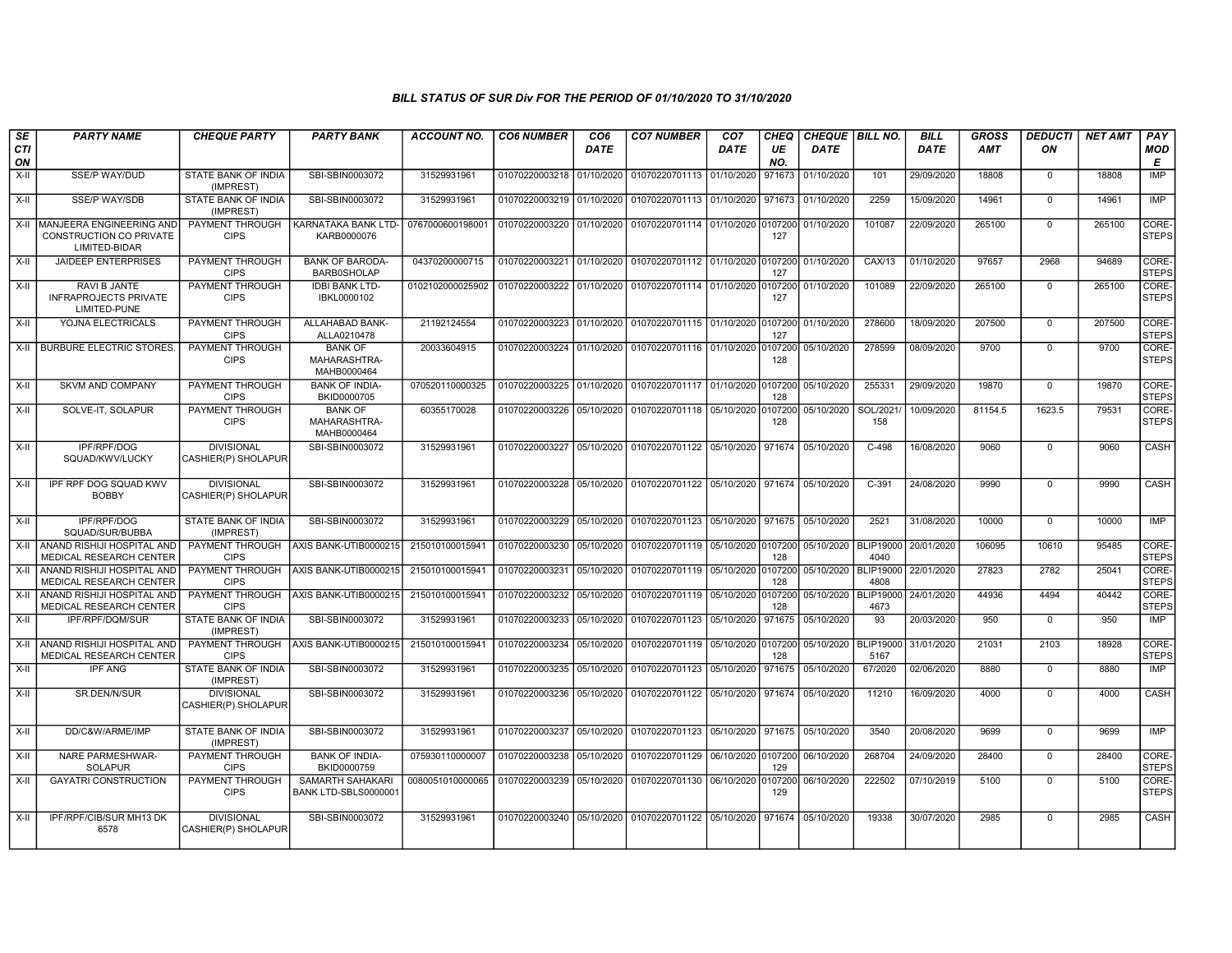| SE        | <b>PARTY NAME</b>                         | <b>CHEQUE PARTY</b>                      | <b>PARTY BANK</b>                                        | ACCOUNT NO.     | <b>CO6 NUMBER</b>         | CO <sub>6</sub> | <b>CO7 NUMBER</b>                                                      | CO <sub>7</sub> | <b>CHEQ</b>    | CHEQUE BILL NO. |                  | <b>BILL</b> | <b>GROSS</b> | <b>DEDUCTI</b> | <b>NET AMT</b> | <b>PAY</b>            |
|-----------|-------------------------------------------|------------------------------------------|----------------------------------------------------------|-----------------|---------------------------|-----------------|------------------------------------------------------------------------|-----------------|----------------|-----------------|------------------|-------------|--------------|----------------|----------------|-----------------------|
| CTI<br>ON |                                           |                                          |                                                          |                 |                           | DATE            |                                                                        | DATE            | UE<br>NO.      | DATE            |                  | <b>DATE</b> | AMT          | ON             |                | <b>MOD</b><br>E       |
| $X-II$    | SAI CONSTRUCTION-<br>AHMEDNAGAR           | PAYMENT THROUGH<br><b>CIPS</b>           | SBI-SBIN0006040                                          | 30630801524     | 01070220003241            | 05/10/2020      | 01070220701130                                                         | 06/10/2020      | 0107200<br>129 | 06/10/2020      | 278606           | 26/09/2020  | 35600        | 4930           | 30670          | CORE-<br><b>STEPS</b> |
| $X-H$     | MS/INVESTIGATION/ANG                      | <b>DIVISIONAL</b><br>CASHIER(P) SHOLAPUR | SBI-SBIN0003072                                          | 31529931961     | 01070220003242            | 05/10/2020      | 01070220701124 05/10/2020                                              |                 | 971674         | 05/10/2020      | 6391             | 17/02/2020  | 19209        | $\Omega$       | 19209          | <b>CASH</b>           |
| X-II      | SR SE(SIG/M)/GR                           | <b>DIVISIONAL</b><br>CASHIER(P) SHOLAPUR | SBI-SBIN0003072                                          | 31529931961     |                           |                 | 01070220003243 05/10/2020 01070220701159 09/10/2020 971681             |                 |                | 09/10/2020      | 94               | 18/05/2020  | 1978         | $\Omega$       | 1978           | CASH                  |
| X-II      | <b>NARE PARMESHWAR-</b><br><b>SOLAPUR</b> | PAYMENT THROUGH<br><b>CIPS</b>           | <b>BANK OF INDIA-</b><br>BKID0000759                     | 075930110000007 | 01070220003244 06/10/2020 |                 | 01070220701136 07/10/2020 0107200 07/10/2020                           |                 | 130            |                 | 278607           | 24/09/2020  | 33900        | $\mathbf 0$    | 33900          | CORE-<br><b>STEPS</b> |
| $X-H$     | ALAKNANDA ADVERTISING<br>PVT LTD          | PAYMENT THROUGH<br><b>CIPS</b>           | <b>STANDARD</b><br>CHARTERED BANK-<br>SCBL0036078        | 42705480662     | 01070220003245 06/10/2020 |                 | 01070220701131 07/10/2020 0107200                                      |                 | 130            | 07/10/2020      | SOL/19-<br>20/68 | 01/09/2019  | 6468         | $\Omega$       | 6468           | CORE-<br><b>STEPS</b> |
| X-II      | ALAKNANDA ADVERTISING<br>PVT LTD          | PAYMENT THROUGH<br><b>CIPS</b>           | <b>STANDARD</b><br><b>CHARTERED BANK-</b><br>SCBL0036078 | 42705480662     | 01070220003246 06/10/2020 |                 | 01070220701131 07/10/2020 0107200                                      |                 | 130            | 07/10/2020      | SOL/19-<br>20/49 | 01/08/2019  | 6919         | $\Omega$       | 6919           | CORE-<br><b>STEPS</b> |
| X-II      | ALAKNANDA ADVERTISING<br>PVT LTD          | <b>PAYMENT THROUGH</b><br><b>CIPS</b>    | STANDARD<br>CHARTERED BANK-<br>SCBL0036078               | 42705480662     | 01070220003247            | 06/10/2020      | 01070220701131 07/10/2020 0107200                                      |                 | 130            | 07/10/2020      | SOL/19-<br>20/55 | 12/09/2019  | 2789         | $\Omega$       | 2789           | CORE-<br><b>STEPS</b> |
| $X-II$    | ALAKNANDA ADVERTISING<br>PVT LTD          | PAYMENT THROUGH<br><b>CIPS</b>           | <b>STANDARD</b><br><b>CHARTERED BANK-</b><br>SCBL0036078 | 42705480662     |                           |                 | 01070220003248 06/10/2020 01070220701131 07/10/2020 0107200            |                 | 130            | 07/10/2020      | SOL/19-<br>20/19 | 09/05/2019  | 9718         | $\Omega$       | 9718           | CORE-<br><b>STEPS</b> |
| X-II      | ALAKNANDA ADVERTISING<br>PVT LTD          | PAYMENT THROUGH<br><b>CIPS</b>           | <b>STANDARD</b><br>CHARTERED BANK-<br>SCBL0036078        | 42705480662     | 01070220003249 06/10/2020 |                 | 01070220701131 07/10/2020 0107200                                      |                 | 130            | 07/10/2020      | SOL/19-<br>20/20 | 10/05/2019  | 4859         | $\mathbf 0$    | 4859           | CORE-<br><b>STEPS</b> |
| X-II      | ALAKNANDA ADVERTISING<br>PVT LTD          | PAYMENT THROUGH<br><b>CIPS</b>           | <b>STANDARD</b><br>CHARTERED BANK-<br>SCBL0036078        | 42705480662     |                           |                 | 01070220003250 06/10/2020 01070220701131 07/10/2020 0107200 07/10/2020 |                 | 130            |                 | SOL/19-<br>20/5  | 13/04/2019  | 10328        | $\mathbf 0$    | 10328          | CORE-<br><b>STEPS</b> |
| $X-H$     | ADEN/ANG                                  | STATE BANK OF INDIA<br>(IMPREST)         | SBI-SBIN0003072                                          | 31529931961     | 01070220003251 07/10/2020 |                 | 01070220701135 07/10/2020                                              |                 | 971679         | 07/10/2020      | 5217             | 18/09/2020  | 5900         | $\mathbf 0$    | 5900           | <b>IMP</b>            |
| X-II      | ADEN/ANG                                  | STATE BANK OF INDIA<br>(IMPREST)         | SBI-SBIN0003072                                          | 31529931961     | 01070220003252            | 07/10/2020      | 01070220701135 07/10/2020 971679                                       |                 |                | 07/10/2020      | 2230725          | 05/09/2020  | 4236         | $\mathbf 0$    | 4236           | IMP                   |
| X-II      | ADEN/BG/KWV                               | <b>DIVISIONAL</b><br>CASHIER(P) SHOLAPUR | SBI-SBIN0003072                                          | 31529931961     | 01070220003253            | 07/10/2020      | 01070220701135 07/10/2020 971678                                       |                 |                | 07/10/2020      | 2696             | 03/09/2020  | 9450         | $\Omega$       | 9450           | CASH                  |
| $X-II$    | ADEN/SUR                                  | STATE BANK OF INDIA<br>(IMPREST)         | SBI-SBIN0003072                                          | 31529931961     |                           |                 | 01070220003254 07/10/2020 01070220701135 07/10/2020 971679             |                 |                | 07/10/2020      | 17410            | 08/09/2020  | 14343        | $\Omega$       | 14343          | IMP                   |
| $X-II$    | ADEN/TM/SUR                               | STATE BANK OF INDIA<br>(IMPREST)         | SBI-SBIN0003072                                          | 31529931961     | 01070220003255            | 07/10/2020      | 01070220701135 07/10/2020 971679                                       |                 |                | 07/10/2020      | 661              | 29/08/2020  | 24292        | $\mathbf 0$    | 24292          | IMP                   |
| X-II      | ADEN/PVR                                  | STATE BANK OF INDIA<br>(IMPREST)         | SBI-SBIN0003072                                          | 31529931961     | 01070220003256            | 07/10/2020      | 01070220701135 07/10/2020 971679                                       |                 |                | 07/10/2020      | 300              | 11/07/2020  | 4962         | $\mathbf 0$    | 4962           | IMP                   |
| $X-H$     | <b>SR.DCM.SUR</b>                         | STATE BANK OF INDIA<br>(IMPREST)         | SBI-SBIN0003072                                          | 31529931961     | 01070220003257 07/10/2020 |                 | 01070220701141 07/10/2020 971679                                       |                 |                | 07/10/2020      | 3488             | 01/09/2020  | 29994        | $\Omega$       | 29994          | <b>IMP</b>            |
| $X-H$     | <b>CCOR/RR/SUR</b>                        | STATE BANK OF INDIA<br>(IMPREST)         | SBI-SBIN0003072                                          | 31529931961     | 01070220003258            | 07/10/2020      | 01070220701142 07/10/2020 971679                                       |                 |                | 07/10/2020      | 339              | 07/09/2020  | 24594        | $\Omega$       | 24594          | IMP                   |
| X-II      | TTE REST HOUSE WD                         | STATE BANK OF INDIA<br>(IMPREST)         | SBI-SBIN0003072                                          | 31529931961     | 01070220003259            | 07/10/2020      | 01070220701142 07/10/2020                                              |                 | 971679         | 07/10/2020      | 53               | 07/09/2020  | 14900        | $\mathbf 0$    | 14900          | IMP                   |
| $X-H$     | <b>CCOR/SUR/LOBBY</b>                     | STATE BANK OF INDIA<br>(IMPREST)         | SBI-SBIN0003072                                          | 31529931961     | 01070220003260            | 07/10/2020      | 01070220701159 09/10/2020                                              |                 | 971682         | 09/10/2020      | 527              | 20/09/2020  | 4948         | $\Omega$       | 4948           | IMP                   |
| $X-H$     | <b>CCOR/SUR/GEN</b>                       | STATE BANK OF INDIA<br>(IMPREST)         | SBI-SBIN0003072                                          | 31529931961     | 01070220003261 07/10/2020 |                 | 01070220701142 07/10/2020 971679                                       |                 |                | 07/10/2020      | 5229             | 20/09/2020  | 500          | $\mathbf 0$    | 500            | <b>IMP</b>            |
| $X-H$     | ADEN/TRACK/SUR                            | STATE BANK OF INDIA<br>(IMPREST)         | SBI-SBIN0003072                                          | 31529931961     | 01070220003262            | 07/10/2020      | 01070220701135 07/10/2020 971679                                       |                 |                | 07/10/2020      | 2642             | 02/09/2020  | 4960         | $\Omega$       | 4960           | IMP                   |
| $X-H$     | ADEN/DETC/SUR                             | <b>STATE BANK OF INDIA</b><br>(IMPREST)  | SBI-SBIN0003072                                          | 31529931961     |                           |                 | 01070220003263 07/10/2020 01070220701135 07/10/2020 971679             |                 |                | 07/10/2020      | $\sim$           | 30/09/2020  | 4725         | $\mathbf 0$    | 4725           | <b>IMP</b>            |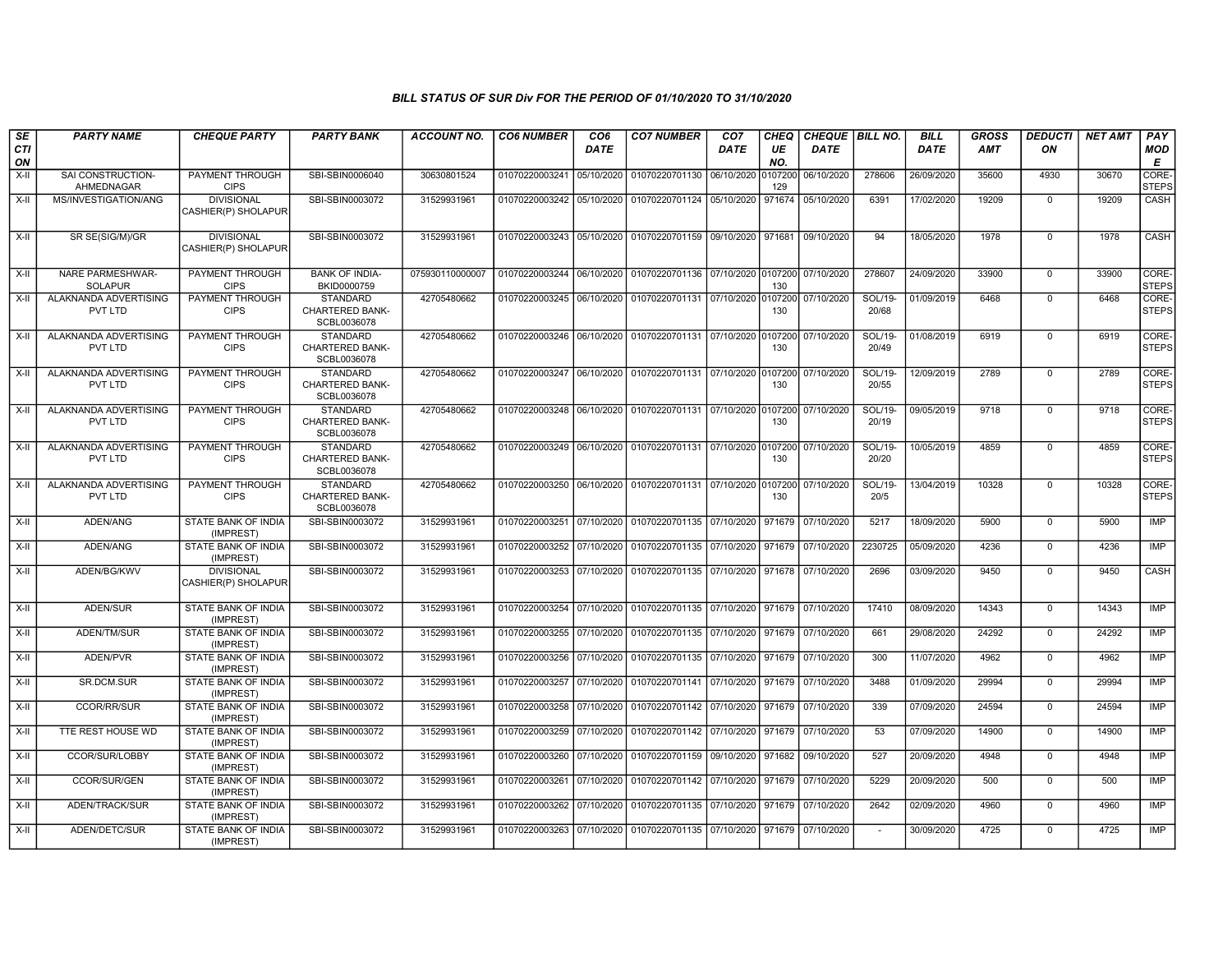| SE               | <b>PARTY NAME</b>                                                      | <b>CHEQUE PARTY</b>                     | <b>PARTY BANK</b>                                        | <b>ACCOUNT NO.</b> | <b>CO6 NUMBER</b>         | CO <sub>6</sub> | <b>CO7 NUMBER</b>                                                      | CO <sub>7</sub> | <b>CHEQ</b>    | CHEQUE   BILL NO. |                                 | <b>BILL</b> | <b>GROSS</b> | <b>DEDUCTI</b> | <b>NET AMT</b> | <b>PAY</b>            |
|------------------|------------------------------------------------------------------------|-----------------------------------------|----------------------------------------------------------|--------------------|---------------------------|-----------------|------------------------------------------------------------------------|-----------------|----------------|-------------------|---------------------------------|-------------|--------------|----------------|----------------|-----------------------|
| <b>CTI</b><br>ON |                                                                        |                                         |                                                          |                    |                           | <b>DATE</b>     |                                                                        | <b>DATE</b>     | UE<br>NO.      | <b>DATE</b>       |                                 | <b>DATE</b> | <b>AMT</b>   | ON             |                | <b>MOD</b><br>Е       |
| $X-H$            | <b>ALAKNANDA ADVERTISING</b><br>PVT LTD                                | <b>PAYMENT THROUGH</b><br><b>CIPS</b>   | <b>STANDARD</b><br><b>CHARTERED BANK-</b><br>SCBL0036078 | 42705480662        |                           |                 | 01070220003264 07/10/2020 01070220701131                               | 07/10/2020      | 0107200<br>130 | 07/10/2020        | <b>SOL/18-</b><br>19/98         | 27/10/2018  | 12356        | $\mathbf 0$    | 12356          | CORE-<br><b>STEPS</b> |
| X-II             | ALAKNANDA ADVERTISING<br>PVT LTD.                                      | PAYMENT THROUGH<br><b>CIPS</b>          | <b>HDFC BANK LTD-</b><br>HDFC0000084                     | 50200017573461     |                           |                 | 01070220003265 07/10/2020 01070220701131 07/10/2020 0107200            |                 | 130            | 07/10/2020        | SOL/19-<br>20/51                | 15/08/2019  | 1608         | $\Omega$       | 1608           | CORE-<br><b>STEPS</b> |
| X-II             | ANAND RISHIJI HOSPITAL AND<br><b>MEDICAL RESEARCH CENTER</b>           | PAYMENT THROUGH<br><b>CIPS</b>          | AXIS BANK-UTIB0000215                                    | 215010100015941    |                           |                 |                                                                        |                 | 130            | 07/10/2020        | <b>BLIP19000</b><br>4555        | 18/01/2020  | 13391        | 1339           | 12052          | CORE-<br><b>STEPS</b> |
| X-II             | ANAND RISHIJI HOSPITAL AND<br>MEDICAL RESEARCH CENTER                  | PAYMENT THROUGH<br><b>CIPS</b>          | AXIS BANK-UTIB0000215                                    | 215010100015941    |                           |                 | 01070220003267 07/10/2020 01070220701132 07/10/2020 0107200            |                 | 130            | 07/10/2020        | <b>BLIP19000</b><br>4602        | 17/01/2020  | 11474        | 1147           | 10327          | CORE-<br><b>STEPS</b> |
| $X-H$            | ANAND RISHIJI HOSPITAL AND<br>MEDICAL RESEARCH CENTER                  | PAYMENT THROUGH<br><b>CIPS</b>          | AXIS BANK-UTIB0000215                                    | 215010100015941    | 01070220003268 07/10/2020 |                 | 01070220701132 07/10/2020 0107200                                      |                 | 130            | 07/10/2020        | BLIP19000<br>4452               | 13/01/2020  | 11750        | 1175           | 10575          | CORE-<br><b>STEPS</b> |
| X-II             | ANAND RISHIJI HOSPITAL AND<br>MEDICAL RESEARCH CENTER                  | <b>CIPS</b>                             | PAYMENT THROUGH AXIS BANK-UTIB0000215                    | 215010100015941    |                           |                 | 01070220003269 07/10/2020 01070220701132 07/10/2020 0107200            |                 | 130            | 07/10/2020        | <b>BLIP19000</b><br>4285        | 10/01/2020  | 13541        | 1354           | 12187          | CORE-<br><b>STEPS</b> |
| $X-H$            | ANAND RISHIJI HOSPITAL AND<br>MEDICAL RESEARCH CENTER                  | PAYMENT THROUGH<br><b>CIPS</b>          | AXIS BANK-UTIB0000215                                    | 215010100015941    | 01070220003270 07/10/2020 |                 | 01070220701132 07/10/2020 0107200                                      |                 | 130            | 07/10/2020        | <b>BLIP19000</b><br>4310        | 09/01/2020  | 18693        | 1869           | 16824          | CORE-<br><b>STEPS</b> |
| $X-II$           | DEN/S/SUR                                                              | STATE BANK OF INDIA<br>(IMPREST)        | SBI-SBIN0003072                                          | 31529931961        |                           |                 | 01070220003271 07/10/2020 01070220701142 07/10/2020                    |                 | 971679         | 07/10/2020        | 154                             | 05/10/2020  | 2800         | $\mathbf 0$    | 2800           | IMP                   |
| $X-H$            | ANAND RISHIJI HOSPITAL AND<br>MEDICAL RESEARCH CENTER                  | <b>CIPS</b>                             | PAYMENT THROUGH AXIS BANK-UTIB0000215                    | 215010100015941    | 01070220003272 07/10/2020 |                 | 01070220701132 07/10/2020 0107200                                      |                 | 130            | 07/10/2020        | <b>BLIP19000</b><br>4269        | 08/01/2020  | 21870        | 2187           | 19683          | CORE<br><b>STEPS</b>  |
| X-II             | ANAND RISHIJI HOSPITAL AND<br>MEDICAL RESEARCH CENTER                  | PAYMENT THROUGH<br><b>CIPS</b>          | AXIS BANK-UTIB0000215                                    | 215010100015941    | 01070220003273 07/10/2020 |                 | 01070220701132 07/10/2020 0107200                                      |                 | 130            | 07/10/2020        | <b>BLIP19000</b><br>4163        | 06/01/2020  | 17262        | 1726           | 15536          | CORE-<br><b>STEPS</b> |
| $X-H$            | EA TO DRM GEN                                                          | <b>STATE BANK OF INDIA</b><br>(IMPREST) | SBI-SBIN0003072                                          | 31529931961        |                           |                 | 01070220003274 07/10/2020 01070220701142 07/10/2020                    |                 | 971679         | 07/10/2020        | 04292                           | 15/07/2020  | 9144         | $\overline{0}$ | 9144           | <b>IMP</b>            |
|                  | X-II SSE/(ELECT/MAINT)VEH/(TRUC STATE BANK OF INDIA<br>K)              | (IMPREST)                               | SBI-SBIN0003072                                          | 31529931961        |                           |                 | 01070220003275 07/10/2020 01070220701142 07/10/2020 971679             |                 |                | 07/10/2020        | 0 <sub>5</sub>                  | 30/09/2020  | 20000        | $\Omega$       | 20000          | <b>IMP</b>            |
| X-II             | <b>SSE WORKS SUR</b>                                                   | STATE BANK OF INDIA<br>(IMPREST)        | SBI-SBIN0003072                                          | 31529931961        |                           |                 | 01070220003276 07/10/2020 01070220701133 07/10/2020 971679             |                 |                | 07/10/2020        | 828                             | 18/09/2020  | 49529        | $\Omega$       | 49529          | <b>IMP</b>            |
| X-II             | SSE(E/M)/ANG                                                           | STATE BANK OF INDIA<br>(IMPREST)        | SBI-SBIN0003072                                          | 31529931961        | 01070220003277 07/10/2020 |                 | 01070220701142 07/10/2020 971679                                       |                 |                | 07/10/2020        | 180                             | 03/10/2020  | 6491         | $\mathbf 0$    | 6491           | <b>IMP</b>            |
| X-II             | SSE/WORKS/UMD                                                          | STATE BANK OF INDIA<br>(IMPREST)        | SBI-SBIN0003072                                          | 31529931961        |                           |                 | 01070220003278 07/10/2020 01070220701133 07/10/2020 971679             |                 |                | 07/10/2020        | 1372                            | 02/07/2020  | 4934         | $\mathbf 0$    | 4934           | <b>IMP</b>            |
| X-II             | <b>SSE WORKS ANG</b>                                                   | STATE BANK OF INDIA<br>(IMPREST)        | SBI-SBIN0003072                                          | 31529931961        | 01070220003280 07/10/2020 |                 | 01070220701133 07/10/2020 971679                                       |                 |                | 07/10/2020        | 213                             | 16/09/2020  | 12000        | $\Omega$       | 12000          | <b>IMP</b>            |
| X-II             | SR DSO SUR HIRING VEH                                                  | STATE BANK OF INDIA<br>(IMPREST)        | SBI-SBIN0003072                                          | 31529931961        |                           |                 | 01070220003281 07/10/2020 01070220701142 07/10/2020 971679             |                 |                | 07/10/2020        | 104                             | 09/09/2020  | 3000         | $\mathbf 0$    | 3000           | <b>IMP</b>            |
| X-II             | SR DEE/SUR/GEN                                                         | STATE BANK OF INDIA<br>(IMPREST)        | SBI-SBIN0003072                                          | 31529931961        | 01070220003282 07/10/2020 |                 | 01070220701142 07/10/2020 971679                                       |                 |                | 07/10/2020        | 229                             | 05/10/2020  | 4000         | $\mathbf 0$    | 4000           | <b>IMP</b>            |
| X-II             | <b>MAHARASHTRA STATE</b><br>ELECTRICITY DISTRIBUTION<br><b>COMPANY</b> | PAYMENT THROUGH<br><b>CIPS</b>          | <b>CANARA BANK-</b><br>CNRB0001903                       | 1903201010183      |                           |                 | 01070220003283 07/10/2020 01070220701134 07/10/2020 0107200 07/10/2020 |                 | 130            |                   | 945100107 28/09/2020 3          |             | 103900       | $\Omega$       | 103900         | CORE-<br><b>STEPS</b> |
| X-II             | <b>MAHARASHTRA STATE</b><br>ELECTRICITY DISTRIBUTION<br>COMPANY        | PAYMENT THROUGH<br><b>CIPS</b>          | CANARA BANK-<br>CNRB0001903                              | 1903201010183      |                           |                 | 01070220003284 07/10/2020 01070220701134 07/10/2020 0107200            |                 | 130            |                   | 07/10/2020 931043590 21/09/2020 |             | 111020       | $\mathbf 0$    | 111020         | CORE-<br><b>STEPS</b> |
| $X-II$           | <b>MAHARASHTRA STATE</b><br>ELECTRICITY DISTRIBUTION<br><b>COMPANY</b> | PAYMENT THROUGH<br><b>CIPS</b>          | <b>CANARA BANK-</b><br>CNRB0001903                       | 1903201010183      |                           |                 | 01070220003285 07/10/2020 01070220701134 07/10/2020 0107200            |                 | 130            |                   | 07/10/2020 938019041 26/09/2020 |             | 3560         | $\mathbf 0$    | 3560           | CORE-<br><b>STEPS</b> |
| X-II             | <b>MAHARASHTRA STATE</b><br>ELECTRICITY DISTRIBUTION<br><b>COMPANY</b> | PAYMENT THROUGH<br><b>CIPS</b>          | CANARA BANK-<br>CNRB0001903                              | 1903201010183      |                           |                 | 01070220003286 07/10/2020 01070220701134 07/10/2020 0107200            |                 | 130            |                   | 07/10/2020 937656856 26/09/2020 |             | 3750         | $\mathbf 0$    | 3750           | CORE-<br><b>STEPS</b> |
| X-II             | <b>HPCL DT CARD</b>                                                    | PAYMENT THROUGH<br><b>CIPS</b>          | <b>ICICI BANK LTD-</b><br>ICIC0000104                    | HPCL2600191902     |                           |                 | 01070220003287 07/10/2020 01070220701139 07/10/2020 0107200 07/10/2020 |                 | 130            |                   | 15299                           | 23/09/2020  | 975450       | $\mathbf 0$    | 975450         | CORE-<br><b>STEPS</b> |
| X-II             | DD/C&W/COG                                                             | STATE BANK OF INDIA<br>(IMPREST)        | SBI-SBIN0003072                                          | 31529931961        |                           |                 | 01070220003288 07/10/2020 01070220701162 09/10/2020 971682             |                 |                | 09/10/2020        | 596                             | 09/07/2020  | 9258         | $\Omega$       | 9258           | <b>IMP</b>            |
| X-II             | HPCL DT CARD (ELECT D G<br>SET)                                        | <b>PAYMENT THROUGH</b><br><b>CIPS</b>   | <b>ICICI BANK LTD-</b><br>ICIC0000104                    | HPCL2600795272     |                           |                 | 01070220003289 07/10/2020 01070220701138 07/10/2020 0107200 07/10/2020 |                 | 130            |                   | 15                              | 19/09/2020  | 32000        | $\mathbf 0$    | 32000          | CORE-<br><b>STEPS</b> |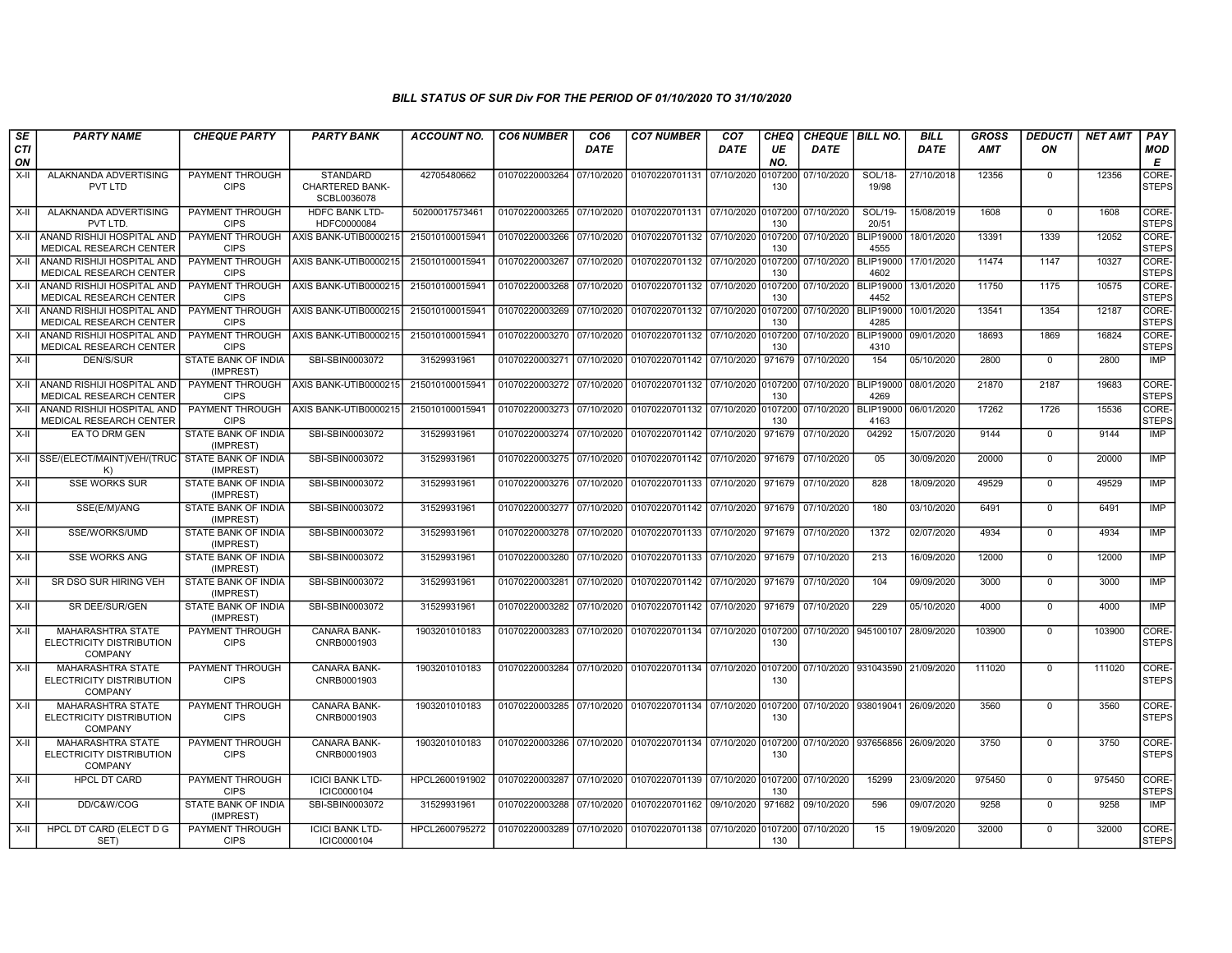| SE               | <b>PARTY NAME</b>                                            | <b>CHEQUE PARTY</b>                   | <b>PARTY BANK</b>                                        | <b>ACCOUNT NO.</b> | <b>CO6 NUMBER</b>         | CO <sub>6</sub> | <b>CO7 NUMBER</b>                 | CO <sub>7</sub> | CHEQ           | <b>CHEQUE BILL NO.</b> |                              | <b>BILL</b>          | <b>GROSS</b> | <b>DEDUCTI</b> | <b>NET AMT</b> | PAY                   |
|------------------|--------------------------------------------------------------|---------------------------------------|----------------------------------------------------------|--------------------|---------------------------|-----------------|-----------------------------------|-----------------|----------------|------------------------|------------------------------|----------------------|--------------|----------------|----------------|-----------------------|
| <b>CTI</b><br>ON |                                                              |                                       |                                                          |                    |                           | <b>DATE</b>     |                                   | <b>DATE</b>     | UE<br>NO.      | <b>DATE</b>            |                              | <b>DATE</b>          | <b>AMT</b>   | ON             |                | MOD<br>E              |
| $X-H$            | ANAND RISHIJI HOSPITAL AND<br><b>MEDICAL RESEARCH CENTER</b> | PAYMENT THROUGH<br><b>CIPS</b>        | AXIS BANK-UTIB0000215                                    | 215010100015941    | 01070220003290            | 07/10/2020      | 01070220701140 07/10/2020         |                 | 107200<br>131  | 08/10/2020             | <b>BLIP19000</b><br>3888     | 14/01/2020           | 120112       | 12011          | 108101         | CORE-<br><b>STEPS</b> |
| X-II             | ANAND RISHIJI HOSPITAL AND<br><b>MEDICAL RESEARCH CENTER</b> | PAYMENT THROUGH<br><b>CIPS</b>        | AXIS BANK-UTIB0000215                                    | 21501010001594     | 01070220003291            | 07/10/2020      | 01070220701140 07/10/2020         |                 | 107200<br>131  | 08/10/2020             | <b>BLIP19000</b><br>4104     | 04/01/2020           | 8262         | 826            | 7436           | CORE-<br><b>STEPS</b> |
| X-II             | ANAND RISHIJI HOSPITAL AND<br>MEDICAL RESEARCH CENTER        | PAYMENT THROUGH<br><b>CIPS</b>        | AXIS BANK-UTIB0000215                                    | 21501010001594     | 01070220003292            | 07/10/2020      | 01070220701140 07/10/2020         |                 | 0107200<br>131 | 08/10/2020             | <b>BLIP19000</b><br>4011     | 02/01/2020           | 14543        | 1454           | 13089          | CORE-<br><b>STEPS</b> |
| X-II             | ANAND RISHIJI HOSPITAL AND<br>MEDICAL RESEARCH CENTER        | PAYMENT THROUGH<br><b>CIPS</b>        | AXIS BANK-UTIB0000215                                    | 215010100015941    | 01070220003293            | 07/10/2020      | 01070220701140 07/10/2020         |                 | 0107200<br>131 | 08/10/2020             | 5233                         | BLIP19000 01/02/2020 | 9992         | 999            | 8993           | CORE-<br><b>STEPS</b> |
| $X-H$            | ANAND RISHIJI HOSPITAL AND<br><b>MEDICAL RESEARCH CENTER</b> | PAYMENT THROUGH<br><b>CIPS</b>        | AXIS BANK-UTIB0000215                                    | 215010100015941    | 01070220003294            | 07/10/2020      | 01070220701140 07/10/2020         |                 | 0107200<br>131 | 08/10/2020             | 3991                         | BLIP19000 02/01/2020 | 19326        | 1933           | 17393          | CORE-<br><b>STEPS</b> |
| X-II             | ANAND RISHIJI HOSPITAL AND<br>MEDICAL RESEARCH CENTER        | <b>PAYMENT THROUGH</b><br><b>CIPS</b> | AXIS BANK-UTIB0000215                                    | 21501010001594     | 01070220003295            | 07/10/2020      | 01070220701140 07/10/2020         |                 | 107200<br>131  | 08/10/2020             | <b>BLIP19000</b><br>4018     | 02/01/2020           | 11920        | 1192           | 10728          | CORE-<br><b>STEPS</b> |
| $X-I$            | SSE(TL/AC)/SUR                                               | STATE BANK OF INDIA<br>(IMPREST)      | SBI-SBIN0003072                                          | 31529931961        | 01070220003296            | 07/10/2020      | 01070220701159 09/10/2020         |                 | 971682         | 09/10/2020             | 41                           | 05/10/2020           | 4000         | $\Omega$       | 4000           | IMP                   |
|                  | X-II ANAND RISHIJI HOSPITAL AND<br>MEDICAL RESEARCH CENTER   | PAYMENT THROUGH<br><b>CIPS</b>        | AXIS BANK-UTIB0000215                                    | 215010100015941    | 01070220003297            | 08/10/2020      | 01070220701143                    | 08/10/2020      | 0107200<br>131 | 08/10/2020             | <b>BLIP19000</b><br>6167     | 27/02/2020           | 9971         | 997            | 8974           | CORE-<br><b>STEPS</b> |
| X-II             | ANAND RISHIJI HOSPITAL AND<br>MEDICAL RESEARCH CENTER        | PAYMENT THROUGH<br><b>CIPS</b>        | AXIS BANK-UTIB0000215                                    | 215010100015941    | 01070220003298            | 08/10/2020      | 01070220701143   08/10/2020       |                 | 0107200<br>131 | 08/10/2020             | <b>BLIP19000</b><br>6104     | 25/02/2020           | 10091        | 1009           | 9082           | CORE-<br><b>STEPS</b> |
| X-II             | ANAND RISHIJI HOSPITAL AND<br><b>MEDICAL RESEARCH CENTER</b> | PAYMENT THROUGH<br><b>CIPS</b>        | AXIS BANK-UTIB0000215                                    | 215010100015941    | 01070220003299            | 08/10/2020      | 01070220701143                    | 08/10/2020      | 0107200<br>131 | 08/10/2020             | <b>BLIP19000</b><br>5722     | 14/02/2020           | 4513         | 451            | 4062           | CORE-<br><b>STEPS</b> |
| X-II             | ANAND RISHIJI HOSPITAL AND<br>MEDICAL RESEARCH CENTER        | PAYMENT THROUGH<br><b>CIPS</b>        | AXIS BANK-UTIB0000215                                    | 21501010001594     | 01070220003300            | 08/10/2020      | 01070220701143 08/10/2020         |                 | 107200<br>131  | 08/10/2020             | <b>BLIP19000</b><br>5779     | 18/02/2020           | 19474        | 1947           | 17527          | CORE-<br><b>STEPS</b> |
| X-II             | ANAND RISHIJI HOSPITAL AND<br><b>MEDICAL RESEARCH CENTER</b> | PAYMENT THROUGH<br><b>CIPS</b>        | AXIS BANK-UTIB0000215                                    | 215010100015941    | 01070220003301            | 08/10/2020      | 01070220701143                    | 08/10/2020      | 0107200<br>131 | 08/10/2020             | <b>BLIP19000</b><br>5646     | 12/02/2020           | 7152         | 715            | 6437           | CORE-<br><b>STEPS</b> |
| X-II             | ANAND RISHIJI HOSPITAL AND<br>MEDICAL RESEARCH CENTER        | PAYMENT THROUGH<br><b>CIPS</b>        | AXIS BANK-UTIB0000215                                    | 21501010001594     | 01070220003302            | 08/10/2020      | 01070220701143                    | 08/10/2020      | 0107200<br>131 | 08/10/2020             | <b>BLIP19000</b><br>5611     | 11/02/2020           | 7844         | 784            | 7060           | CORE-<br><b>STEPS</b> |
| X-II             | M/S PREMANAND TOURS AND<br><b>TRAVELS</b>                    | PAYMENT THROUGH<br><b>CIPS</b>        | AXIS BANK-UTIB0000266                                    | 919020049597612    | 01070220003303            | 08/10/2020      | 01070220701147 08/10/2020         |                 | 0107200<br>131 | 08/10/2020             | 10 <sup>1</sup>              | 05/10/2020           | 60290        | 2092           | 58198          | CORE-<br><b>STEPS</b> |
| X-II             | SANTOSH CONSTRUCTION                                         | PAYMENT THROUGH<br><b>CIPS</b>        | <b>BANK OF INDIA-</b><br><b>BKID0WAINGB</b>              | 203720110000011    | 01070220003304            | 08/10/2020      | 01070220701144                    | 08/10/2020      | 0107200<br>131 | 08/10/2020             | GST-2020<br>21/02            | 04/10/2020           | 198240       | 5627           | 192613         | CORE-<br><b>STEPS</b> |
| $X-II$           | SANTOSH CONSTRUCTION                                         | PAYMENT THROUGH<br><b>CIPS</b>        | <b>BANK OF INDIA-</b><br><b>BKID0WAINGB</b>              | 20372011000001     | 01070220003305            | 08/10/2020      | 01070220701145                    | 08/10/2020      | 107200<br>131  | 08/10/2020             | GST-2020<br>21/03            | 07/10/2020           | 198240       | 5627           | 192613         | CORE-<br><b>STEPS</b> |
| $X-H$            | <b>JAYDEEP ENTERPRISES</b>                                   | PAYMENT THROUGH<br><b>CIPS</b>        | <b>BANK OF BARODA-</b><br><b>BARB0SHOLAP</b>             | 04370200000715     | 01070220003306            | 08/10/2020      | 01070220701146 08/10/2020 0107200 |                 | 131            | 08/10/2020             | <b>CAU/10</b>                | 03/10/2020           | 33909        | 1130           | 32779          | CORE-<br><b>STEPS</b> |
| X-II             | Y V MANE CONSTRUCTIONS<br><b>PVT LTD</b>                     | <b>PAYMENT THROUGH</b><br><b>CIPS</b> | <b>HDFC BANK LTD-</b><br>HDFC0000007                     | 50200025788708     | 01070220003307            | 08/10/2020      | 01070220701148 08/10/2020         |                 | 0107200<br>131 | 08/10/2020             | 225957                       | 05/10/2020           | 451170       | $\mathbf 0$    | 451170         | CORE-<br><b>STEPS</b> |
| X-II             | MESSRS CORPORATE TRACK<br><b>INNOVATORS</b>                  | PAYMENT THROUGH<br><b>CIPS</b>        | CANARA BANK-<br>CNRB0002562                              | 2562261000608      | 01070220003308            | 08/10/2020      | 01070220701149                    | 08/10/2020      | 107200<br>131  | 08/10/2020             | 243752                       | 28/09/2020           | 823900       | $\Omega$       | 823900         | CORE-<br><b>STEPS</b> |
| X-II             | <b>MESSRS GULLU</b><br><b>CONSTRUCTION</b>                   | PAYMENT THROUGH<br><b>CIPS</b>        | <b>CANARA BANK-</b><br>CNRB0005783                       | 5783201000273      | 01070220003309            | 08/10/2020      | 01070220701150                    | 08/10/2020      | 0107200<br>131 | 08/10/2020             | 279213                       | 05/10/2020           | 422400       | $\mathbf 0$    | 422400         | CORE-<br><b>STEPS</b> |
| X-II             | ALAKNANDA ADVERTISING<br>PVT LTD                             | PAYMENT THROUGH<br><b>CIPS</b>        | STANDARD<br><b>CHARTERED BANK-</b><br>SCBL0036078        | 42705480662        | 01070220003310 08/10/2020 |                 | 01070220701190                    | 14/10/2020      | 107200<br>135  | 14/10/2020             | SOL/19-<br>20/61             | 25/09/2019           | 19405        | $\mathbf{0}$   | 19405          | CORE-<br><b>STEPS</b> |
| $X-II$           | ALAKNANDA ADVERTISING<br>PVT LTD                             | PAYMENT THROUGH<br><b>CIPS</b>        | <b>STANDARD</b><br><b>CHARTERED BANK-</b><br>SCBL0036078 | 42705480662        | 01070220003311 08/10/2020 |                 | 01070220701190 14/10/2020         |                 | 0107200<br>135 | 14/10/2020             | SOL/18-<br>19/105            | 02/02/2019           | 10511        | $\Omega$       | 10511          | CORE-<br><b>STEPS</b> |
| X-II             | ALAKNANDA ADVERTISING<br>PVT LTD                             | <b>PAYMENT THROUGH</b><br><b>CIPS</b> | <b>STANDARD</b><br><b>CHARTERED BANK-</b><br>SCBL0036078 | 42705480662        | 01070220003312 08/10/2020 |                 | 01070220701190 14/10/2020         |                 | 0107200<br>135 | 14/10/2020             | SOL/19-<br>20/56             | 12/09/2019           | 8320         | $\Omega$       | 8320           | CORE-<br><b>STEPS</b> |
| X-II             | ANAND RISHIJI HOSPITAL AND  <br>MEDICAL RESEARCH CENTER      | PAYMENT THROUGH<br><b>CIPS</b>        | AXIS BANK-UTIB0000215                                    | 215010100015941    | 01070220003313 09/10/2020 |                 | 01070220701151 09/10/2020         |                 | 0107200<br>132 | 09/10/2020             | BLIP19000 27/02/2020<br>6072 |                      | 30820        | 3082           | 27738          | CORE-<br><b>STEPS</b> |
| X-II             | I ANAND RISHIJI HOSPITAL AND I<br>MEDICAL RESEARCH CENTER    | PAYMENT THROUGH<br><b>CIPS</b>        | AXIS BANK-UTIB0000215                                    | 215010100015941    | 01070220003314 09/10/2020 |                 | 01070220701151 09/10/2020         |                 | 107200<br>132  | 09/10/2020             | <b>BLIP19000</b><br>6165     | 29/02/2020           | 28472        | 2847           | 25625          | CORE-<br><b>STEPS</b> |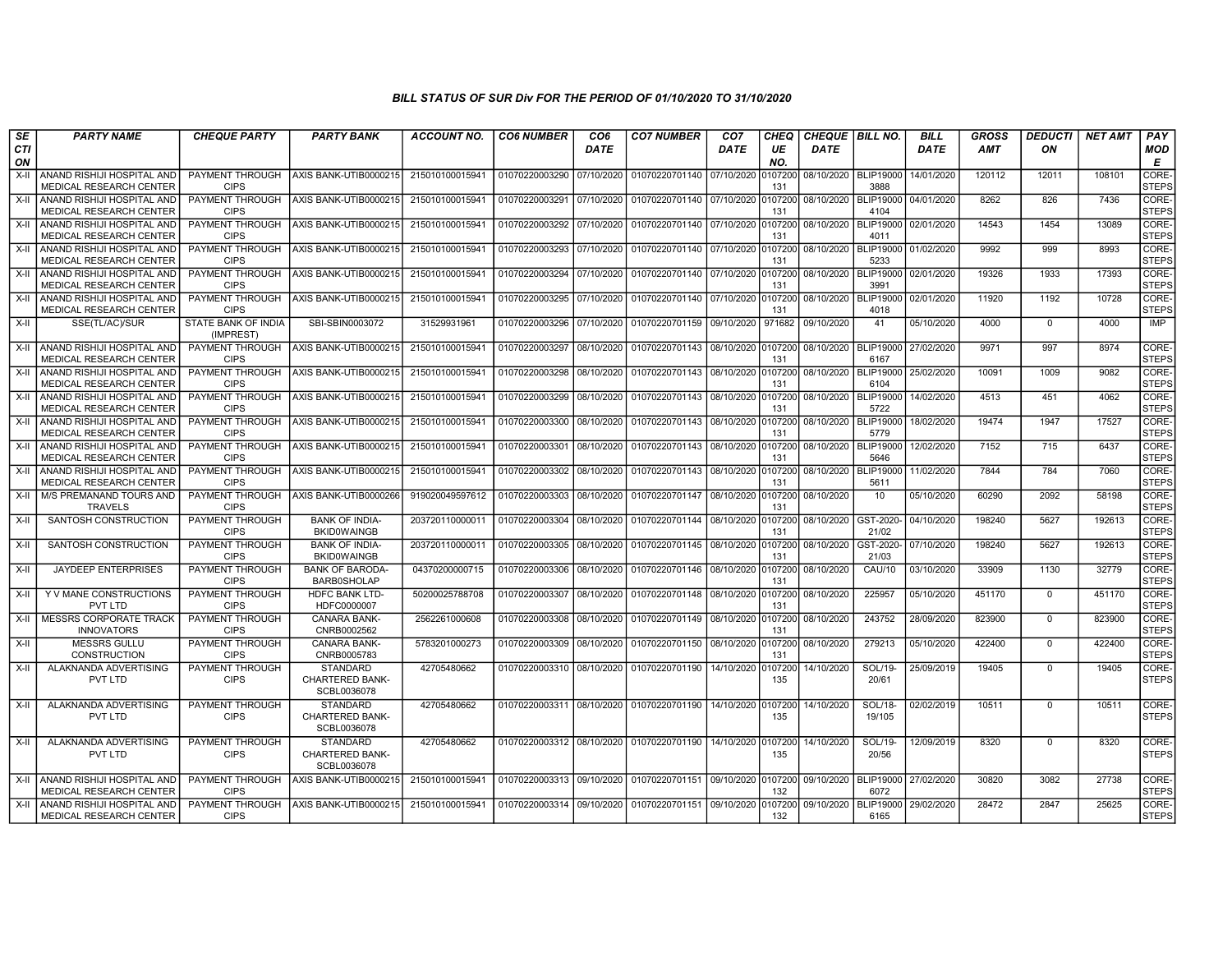| SE               | <b>PARTY NAME</b>                                                      | <b>CHEQUE PARTY</b>                      | <b>PARTY BANK</b>                            | <b>ACCOUNT NO.</b>                             | <b>CO6 NUMBER</b>         | CO <sub>6</sub> | <b>CO7 NUMBER</b>                                           | CO <sub>7</sub> | CHEQ           | CHEQUE BILL NO. |                       | <b>BILL</b> | <b>GROSS</b> | <b>DEDUCTI</b> | <b>NET AMT</b> | PAY                   |
|------------------|------------------------------------------------------------------------|------------------------------------------|----------------------------------------------|------------------------------------------------|---------------------------|-----------------|-------------------------------------------------------------|-----------------|----------------|-----------------|-----------------------|-------------|--------------|----------------|----------------|-----------------------|
| <b>CTI</b><br>ON |                                                                        |                                          |                                              |                                                |                           | DATE            |                                                             | <b>DATE</b>     | UE<br>NO.      | <b>DATE</b>     |                       | <b>DATE</b> | <b>AMT</b>   | ON             |                | <b>MOD</b><br>E       |
| $X-H$            | <b>ASHOK CONSTRUCTION</b>                                              | <b>PAYMENT THROUGH</b><br><b>CIPS</b>    | SAMARTH SAHAKARI<br>BANK LTD-SBLS0000001     | 0100051010000148   01070220003315   09/10/2020 |                           |                 | 01070220701152 09/10/2020                                   |                 | 0107200<br>132 | 09/10/2020      | $20 - 21/05$          | 07/10/2020  | 60929        | 2060           | 58869          | CORE-<br><b>STEPS</b> |
| X-II             | Kashinath Bhimashankar Golle                                           | PAYMENT THROUGH<br><b>CIPS</b>           | <b>BANK OF INDIA-</b><br>BKID0000738         | 073810100011228                                | 01070220003316 09/10/2020 |                 | 01070220701153 09/10/2020 0107200                           |                 | 132            | 09/10/2020      | GST/20-<br>21/KWV/02  | 03/09/2020  | 98417        | 3294           | 95123          | CORE-<br><b>STEPS</b> |
| X-II             | MS/KWV/GEN                                                             | STATE BANK OF INDIA<br>(IMPREST)         | SBI-SBIN0003072                              | 31529931961                                    | 01070220003317 09/10/2020 |                 | 01070220701159 09/10/2020 971682                            |                 |                | 09/10/2020      | 616                   | 07/10/2020  | 10080        | $\mathbf 0$    | 10080          | IMP                   |
| $X-II$           | TTE REST HOUSE WD                                                      | STATE BANK OF INDIA<br>(IMPREST)         | SBI-SBIN0003072                              | 31529931961                                    | 01070220003318 09/10/2020 |                 | 01070220701159 09/10/2020 971682                            |                 |                | 09/10/2020      | 64                    | 11/09/2020  | 14930        | $\overline{0}$ | 14930          | IMP                   |
| $X-II$           | SR.DSO.SUR                                                             | STATE BANK OF INDIA<br>(IMPREST)         | SBI-SBIN0003072                              | 31529931961                                    | 01070220003319 09/10/2020 |                 | 01070220701159 09/10/2020 971682                            |                 |                | 09/10/2020      | 2108                  | 26/08/2020  | 4597         | $\overline{0}$ | 4597           | <b>IMP</b>            |
| $X-H$            | <b>MAHARASHTRA STATE</b><br>ELECTRICITY DISTRIBUTION<br><b>COMPANY</b> | <b>PAYMENT THROUGH</b><br><b>CIPS</b>    | CANARA BANK-<br>CNRB0001903                  | 1903201010183                                  |                           |                 | 01070220003320 09/10/2020 01070220701154 09/10/2020 0107200 |                 | 132            | 09/10/2020      | 202009153<br>063512   | 06/10/2020  | 3856400      | $\mathbf 0$    | 3856400        | CORE-<br><b>STEPS</b> |
| $X-II$           | <b>SSE/P WAY/N/SUR</b>                                                 | STATE BANK OF INDIA<br>(IMPREST)         | SBI-SBIN0003072                              | 31529931961                                    | 01070220003321 09/10/2020 |                 | 01070220701156 09/10/2020 971682                            |                 |                | 09/10/2020      | 1676                  | 28/08/2020  | 14867        | $\mathbf 0$    | 14867          | IMP                   |
| X-II             | <b>SSE/P WAY/S/DD</b>                                                  | <b>STATE BANK OF INDIA</b><br>(IMPREST)  | SBI-SBIN0003072                              | 31529931961                                    | 01070220003322 09/10/2020 |                 | 01070220701156 09/10/2020 971682                            |                 |                | 09/10/2020      | 431                   | 15/08/2020  | 14095        | $\mathbf 0$    | 14095          | <b>IMP</b>            |
| X-II             | <b>MAHARASHTRA STATE</b><br>ELECTRICITY DISTRIBUTION<br><b>COMPANY</b> | PAYMENT THROUGH<br><b>CIPS</b>           | <b>CANARA BANK-</b><br>CNRB0001903           | 1903201010183                                  | 01070220003323 09/10/2020 |                 | 01070220701155 09/10/2020 0107200                           |                 | 132            | 09/10/2020      | 202009353<br>064017   | 08/10/2020  | 889650       | $\Omega$       | 889650         | CORE-<br><b>STEPS</b> |
| $X-H$            | ULTRA RAIL CONSTRUCTION<br>AND SERVICE PROVIDER                        | <b>PAYMENT THROUGH</b><br><b>CIPS</b>    | <b>ICICI BANK LTD-</b><br>ICIC0000379        | 037905004665                                   |                           |                 | 01070220003324 09/10/2020 01070220701157 09/10/2020 0107200 |                 | 132            | 09/10/2020      | 2020-21/02 01/10/2020 |             | 237590       | 16382          | 221208         | CORE-<br><b>STEPS</b> |
| $X-H$            | SR.DCM.SUR                                                             | <b>STATE BANK OF INDIA</b><br>(IMPREST)  | SBI-SBIN0003072                              | 31529931961                                    | 01070220003325            | 09/10/2020      | 01070220701158 09/10/2020 971682                            |                 |                | 09/10/2020      | 916                   | 10/09/2020  | 29805        | $\mathbf 0$    | 29805          | IMP                   |
| X-II             | JAYDEEP ENTERPRISES-<br><b>SOLAPUR</b>                                 | PAYMENT THROUGH<br><b>CIPS</b>           | <b>BANK OF BARODA-</b><br><b>BARB0SHOLAP</b> | 04370200000715                                 | 01070220003327 09/10/2020 |                 | 01070220701164 09/10/2020 0107200                           |                 | 132            | 09/10/2020      | 104556                | 08/10/2020  | 35000        | $\mathbf 0$    | 35000          | CORE-<br><b>STEPS</b> |
| X-II             | <b>JAYANT ELECTRICALS-</b><br>NASHIK.                                  | PAYMENT THROUGH<br><b>CIPS</b>           | <b>DENA BANK-</b><br>BKDN0520168             | 016811031022                                   | 01070220003328            | 09/10/2020      | 01070220701164 09/10/2020 0107200                           |                 | 132            | 09/10/2020      | 104765                | 09/10/2020  | 52400        | $\mathbf 0$    | 52400          | CORE-<br><b>STEPS</b> |
| X-II             | YOJNA ELECTRICALS-<br><b>SOLAPUR</b>                                   | <b>PAYMENT THROUGH</b><br><b>CIPS</b>    | STATE BANK OF INDIA-<br>SBIN0017530          | 38123424420                                    | 01070220003329            | 09/10/2020      | 01070220701164 09/10/2020                                   |                 | 0107200<br>132 | 09/10/2020      | 104767                | 09/10/2020  | 52400        | $\Omega$       | 52400          | CORE-<br><b>STEPS</b> |
| $X-H$            | VASAVI ELECTRICAL WORKS-<br>WARANGAL                                   | <b>PAYMENT THROUGH</b><br><b>CIPS</b>    | STATE BANK OF INDIA-<br>SBIN0021815          | 62262002826                                    | 01070220003330 09/10/2020 |                 | 01070220701164 09/10/2020 0107200                           |                 | 132            | 09/10/2020      | 104769                | 09/10/2020  | 52400        | $\overline{0}$ | 52400          | CORE-<br><b>STEPS</b> |
| X-II             | <b>AKSHAY RAJENDRA</b><br>MORDEKAR-SOLAPUR                             | PAYMENT THROUGH<br><b>CIPS</b>           | <b>CENTRAL BANK OF</b><br>INDIA-CBIN0280990  | 3510794955                                     | 01070220003331 09/10/2020 |                 | 01070220701164 09/10/2020 0107200                           |                 | 132            | 09/10/2020      | 104773                | 09/10/2020  | 52400        | $\mathbf 0$    | 52400          | CORE-<br><b>STEPS</b> |
| X-II             | SAHARA INFOTECH-PUNE                                                   | PAYMENT THROUGH<br><b>CIPS</b>           | STATE BANK OF INDIA-<br>SBIN0016149          | 36933130241                                    | 01070220003332            | 09/10/2020      | 01070220701164 09/10/2020 0107200                           |                 | 132            | 09/10/2020      | 104775                | 09/10/2020  | 52400        | $\overline{0}$ | 52400          | CORE-<br><b>STEPS</b> |
| $X-H$            | DIVISIONAL CASHIER SUR                                                 | <b>DIVISIONAL</b><br>CASHIER(P) SHOLAPUR | SELF CHEQUE-                                 | 000000000                                      | 01070220003333            | 09/10/2020      | 01070220701160 09/10/2020 971681                            |                 |                | 09/10/2020      | 593034                | 08/10/2020  | 7050         | $\overline{0}$ | 7050           | CASH                  |
| X-II             | SSE(ELECT/M)/WD                                                        | STATE BANK OF INDIA<br>(IMPREST)         | SBI-SBIN0003072                              | 31529931961                                    | 01070220003334            | 09/10/2020      | 01070220701163 09/10/2020 971682 09/10/2020                 |                 |                |                 | 07                    | 29/09/2020  | 9608         | $\mathbf 0$    | 9608           | <b>IMP</b>            |
| $X-II$           | <b>CCOR/LUR/RR</b>                                                     | STATE BANK OF INDIA<br>(IMPREST)         | SBI-SBIN0003072                              | 31529931961                                    | 01070220003335 09/10/2020 |                 | 01070220701163 09/10/2020 971682                            |                 |                | 09/10/2020      | 120514                | 11/08/2020  | 2478         | $\overline{0}$ | 2478           | IMP                   |
| X-II             | <b>CCOR/LUR/RR</b>                                                     | STATE BANK OF INDIA<br>(IMPREST)         | SBI-SBIN0003072                              | 31529931961                                    | 01070220003336 09/10/2020 |                 | 01070220701163 09/10/2020 971682                            |                 |                | 09/10/2020      | 434                   | 24/09/2020  | 29652        | $\mathbf 0$    | 29652          | IMP                   |
| $X-H$            | <b>DMM/SUR</b>                                                         | <b>DIVISIONAL</b><br>CASHIER(P) SHOLAPUR | SELF CHEQUE-                                 | 000000000                                      | 01070220003337            | 09/10/2020      | 01070220701166 09/10/2020 971681                            |                 |                | 09/10/2020      | 733024                | 07/10/2020  | 22410        | $\mathbf 0$    | 22410          | CASH                  |
| $X-H$            | <b>SR DCM SUR</b>                                                      | <b>DIVISIONAL</b><br>CASHIER(P) SHOLAPUR | SELF CHEQUE-                                 | 000                                            | 01070220003338            | 09/10/2020      | 01070220701166   09/10/2020   971681   09/10/2020           |                 |                |                 | 756600                | 07/10/2020  | 5000         | $\mathbf 0$    | 5000           | <b>CASH</b>           |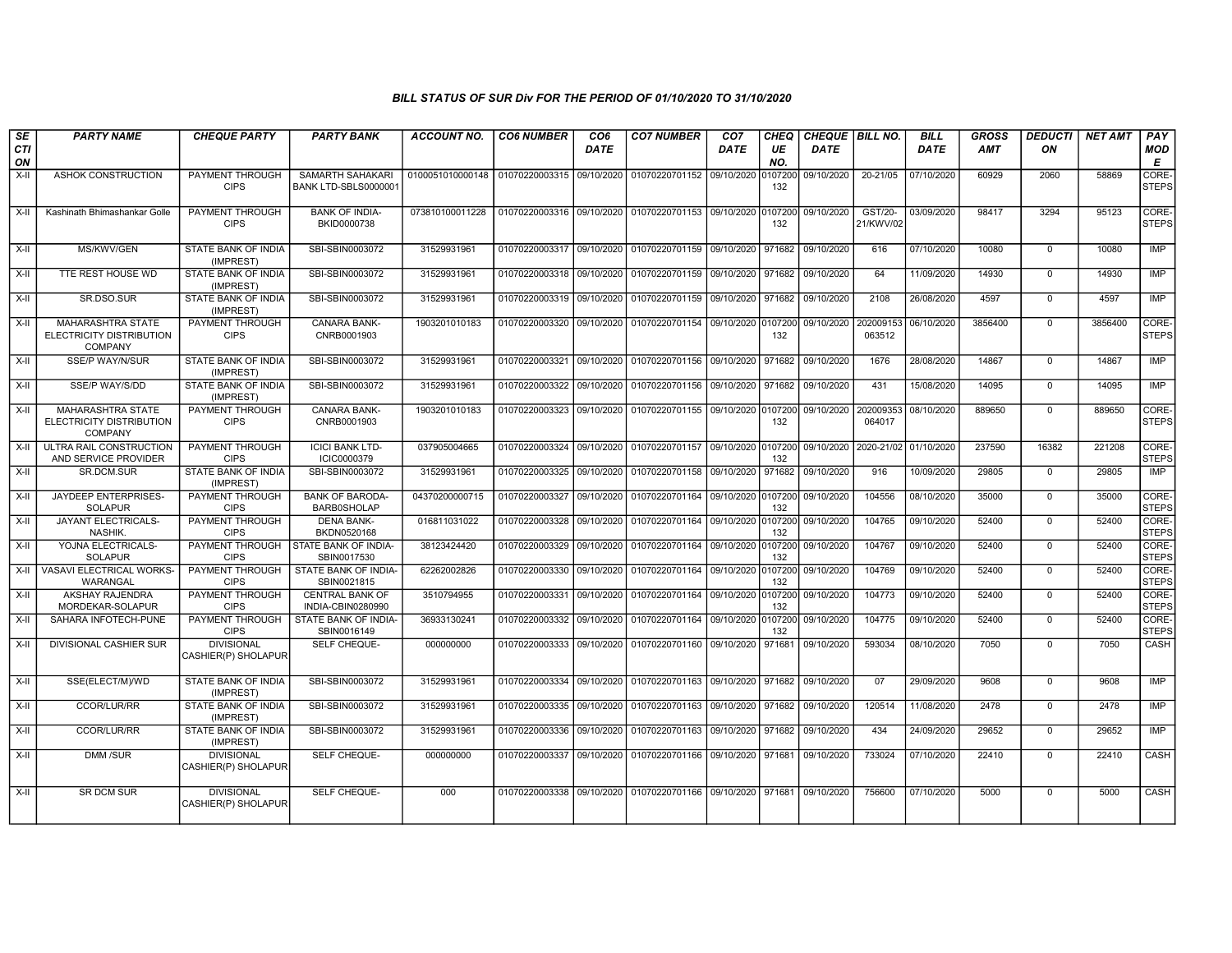| SE               | <b>PARTY NAME</b>                                            | <b>CHEQUE PARTY</b>                      | <b>PARTY BANK</b>                                 | <b>ACCOUNT NO.</b> | <b>CO6 NUMBER</b> | CO <sub>6</sub> | <b>CO7 NUMBER</b>                           | CO <sub>7</sub>    | CHEQ           | CHEQUE BILL NO. |                          | <b>BILL</b> | GROSS  | <b>DEDUCTI</b> | <b>NET AMT</b> | <b>PAY</b>                       |
|------------------|--------------------------------------------------------------|------------------------------------------|---------------------------------------------------|--------------------|-------------------|-----------------|---------------------------------------------|--------------------|----------------|-----------------|--------------------------|-------------|--------|----------------|----------------|----------------------------------|
| <b>CTI</b><br>ON |                                                              |                                          |                                                   |                    |                   | <b>DATE</b>     |                                             | DATE               | UE<br>NO.      | <b>DATE</b>     |                          | <b>DATE</b> | AMT    | ON             |                | <b>MOD</b><br>E                  |
| X-II             | RELIANCE JIO INFOCOMM LTD                                    | PAYMENT THROUGH<br><b>CIPS</b>           | <b>STANDARD</b><br>CHARTERED BANK-<br>SCBL0036084 | RJIO900630022469   | 01070220003339    | 09/10/2020      | 01070220701165                              | 09/10/2020         | 0107200<br>132 | 09/10/2020      | 526500047<br>176         | 01/10/2020  | 269388 | 9954           | 259434         | CORE-<br><b>STEPS</b>            |
| X-II             | ANAND RISHIJI HOSPITAL AND<br>MEDICAL RESEARCH CENTER        | PAYMENT THROUGH<br><b>CIPS</b>           | AXIS BANK-UTIB0000215                             | 215010100015941    | 01070220003340    | 12/10/2020      | 01070220701167                              | 12/10/2020         | 0107200<br>133 | 12/10/2020      | <b>BLIP19000</b><br>5582 | 11/02/2020  | 23425  | 2343           | 21082          | CORE-<br><b>STEPS</b>            |
| $X-II$           | ANAND RISHIJI HOSPITAL AND<br>MEDICAL RESEARCH CENTER        | PAYMENT THROUGH<br><b>CIPS</b>           | AXIS BANK-UTIB0000215                             | 215010100015941    | 01070220003341    | 12/10/2020      | 01070220701167                              | 12/10/2020 0107200 | 133            | 12/10/2020      | <b>BLIP19000</b><br>5529 | 10/02/2020  | 9304   | 930            | 8374           | CORE-<br><b>STEPS</b>            |
| X-II             | ANAND RISHIJI HOSPITAL AND<br><b>MEDICAL RESEARCH CENTER</b> | PAYMENT THROUGH<br><b>CIPS</b>           | AXIS BANK-UTIB0000215                             | 215010100015941    | 01070220003342    | 12/10/2020      | 01070220701167                              | 12/10/2020         | 0107200<br>133 | 12/10/2020      | <b>BLIP19000</b><br>5394 | 07/02/2020  | 15211  | 1521           | 13690          | CORE-<br><b>STEPS</b>            |
| X-II             | ANAND RISHIJI HOSPITAL AND<br>MEDICAL RESEARCH CENTER        | PAYMENT THROUGH<br><b>CIPS</b>           | AXIS BANK-UTIB0000215                             | 215010100015941    | 01070220003343    | 12/10/2020      | 01070220701167                              | 12/10/2020 0107200 | 133            | 12/10/2020      | <b>BLIP19000</b><br>5320 | 03/02/2020  | 9658   | 966            | 8692           | CORE-<br><b>STEPS</b>            |
| X-II             | ANAND RISHIJI HOSPITAL AND<br>MEDICAL RESEARCH CENTER        | <b>CIPS</b>                              | PAYMENT THROUGH AXIS BANK-UTIB0000215             | 215010100015941    | 01070220003344    | 12/10/2020      | 01070220701167                              | 12/10/2020 0107200 | 133            | 12/10/2020      | <b>BLIP19000</b><br>5432 | 08/02/2020  | 32294  | 3229           | 29065          | CORE-<br><b>STEPS</b>            |
| X-II             | CMS/SUR/GEN                                                  | <b>DIVISIONAL</b><br>CASHIER(P) SHOLAPUR | SBI-SBIN0003072                                   | 31529931961        | 01070220003345    |                 | 12/10/2020 01070220701170 12/10/2020 971687 |                    |                | 12/10/2020      | Gen/34                   | 06/10/2020  | 43470  | $\mathbf 0$    | 43470          | CASH                             |
| X-II             | SSE(SIG/M)/DD/GEN                                            | STATE BANK OF INDIA<br>(IMPREST)         | SBI-SBIN0003072                                   | 31529931961        | 01070220003346    | 12/10/2020      | 01070220701174                              | 12/10/2020         | 971688         | 12/10/2020      | 035                      | 24/06/2020  | 2499   | $\overline{0}$ | 2499           | IMP                              |
| $X-H$            | SSE/(ELECT/MAINT)/SUR                                        | <b>STATE BANK OF INDIA</b><br>(IMPREST)  | SBI-SBIN0003072                                   | 31529931961        | 01070220003347    | 12/10/2020      | 01070220701174                              | 12/10/2020         | 971688         | 12/10/2020      | 10                       | 28/09/2020  | 20000  | $\overline{0}$ | 20000          | <b>IMP</b>                       |
| $X-H$            | <b>SSE/P WAY/DUD</b>                                         | <b>STATE BANK OF INDIA</b><br>(IMPREST)  | SBI-SBIN0003072                                   | 31529931961        | 01070220003348    |                 | 12/10/2020 01070220701169                   | 12/10/2020 971688  |                | 12/10/2020      | <b>AUS2021/P</b><br>1442 | 29/08/2020  | 19995  | $\overline{0}$ | 19995          | IMP                              |
| X-II             | SR.SE/P.WAY/STORE/SUR                                        | STATE BANK OF INDIA<br>(IMPREST)         | SBI-SBIN0003072                                   | 31529931961        | 01070220003349    |                 | 12/10/2020 01070220701169                   | 12/10/2020 971688  |                | 12/10/2020      | ASC/104/2<br>020-21      | 05/08/2020  | 14035  | $\Omega$       | 14035          | <b>IMP</b>                       |
| X-II             | AJAY RAMCHANDRA JADHAV                                       | PAYMENT THROUGH<br><b>CIPS</b>           | SBI-SBIN0001656                                   | 30842743875        | 01070220003350    | 12/10/2020      | 01070220701168                              | 12/10/2020 0107200 | 133            | 12/10/2020      | COVID<br>AMBU/02         | 09/10/2020  | 234000 | 9975           | 224025         | CORE-<br><b>STEPS</b>            |
| X-II             | IPF/RPF/DOG SQUAD/SUR/REX                                    | STATE BANK OF INDIA<br>(IMPREST)         | SBI-SBIN0003072                                   | 31529931961        | 01070220003351    | 12/10/2020      | 01070220701174                              | 12/10/2020         | 971688         | 12/10/2020      | 2520                     | 31/08/2020  | 10000  | $\mathbf 0$    | 10000          | <b>IMP</b>                       |
| X-II             | <b>DEN/S/SUR</b>                                             | STATE BANK OF INDIA<br>(IMPREST)         | SBI-SBIN0003072                                   | 31529931961        | 01070220003352    | 12/10/2020      | 01070220701174                              | 12/10/2020         | 971688         | 12/10/2020      | 155                      | 05/10/2020  | 2250   | $\overline{0}$ | 2250           | IMP                              |
| X-II             | ADEN/BG/KWV                                                  | <b>DIVISIONAL</b><br>CASHIER(P) SHOLAPUR | SBI-SBIN0003072                                   | 31529931961        | 01070220003353    |                 | 12/10/2020 01070220701171                   | 12/10/2020 971687  |                | 12/10/2020      | 513                      | 14/03/2020  | 4930   | $\mathbf 0$    | 4930           | CASH                             |
| $X-H$            | ADEN/BG/KWV                                                  | <b>DIVISIONAL</b><br>CASHIER(P) SHOLAPUR | SBI-SBIN0003072                                   | 31529931961        | 01070220003354    |                 | 12/10/2020 01070220701171                   | 12/10/2020 971687  |                | 12/10/2020      | 2706                     | 14/09/2020  | 10000  | $\overline{0}$ | 10000          | <b>CASH</b>                      |
| $X-II$           | ADEN/ANG                                                     | STATE BANK OF INDIA<br>(IMPREST)         | SBI-SBIN0003072                                   | 31529931961        | 01070220003355    |                 | 12/10/2020 01070220701171                   | 12/10/2020 971688  |                | 12/10/2020      | 5070                     | 22/09/2020  | 5700   | $\overline{0}$ | 5700           | IMP                              |
| $X-H$            | ADEN/ANG                                                     | STATE BANK OF INDIA<br>(IMPREST)         | SBI-SBIN0003072                                   | 31529931961        | 01070220003356    |                 | 12/10/2020 01070220701171                   | 12/10/2020 971688  |                | 12/10/2020      | 1466                     | 25/09/2020  | 5700   | $\overline{0}$ | 5700           | IMP                              |
| X-II             | ADEN/NG/KWV                                                  | STATE BANK OF INDIA<br>(IMPREST)         | SBI-SBIN0003072                                   | 31529931961        | 01070220003357    | 12/10/2020      | 01070220701171                              | 12/10/2020 971688  |                | 12/10/2020      | 80                       | 12/08/2020  | 4982   | $\Omega$       | 4982           | <b>IMP</b>                       |
| X-II             | ADEN/NG/KWV                                                  | STATE BANK OF INDIA<br>(IMPREST)         | SBI-SBIN0003072                                   | 31529931961        | 01070220003358    | 12/10/2020      | 01070220701171                              | 12/10/2020         | 971688         | 12/10/2020      | 94792                    | 13/07/2020  | 2773   | $\Omega$       | 2773           | <b>IMP</b>                       |
| X-II             | <b>DIVL.SECRETARY CRMS</b>                                   | <b>DIVL.SECRETARY</b><br><b>CRMS</b>     | SELF CHEQUE-                                      | 000000000          | 01070220003359    | 12/10/2020      | 01070220701172                              | 12/10/2020         | 971685         | 12/10/2020      | 643735                   | 08/10/2020  | 18900  | $\Omega$       | 18900          | <b>BANK</b><br>CHEQ<br><b>UE</b> |
| $X-H$            | IPF/RPF/DQM/SUR                                              | <b>DIVISIONAL</b><br>CASHIER(P) SHOLAPUR | SELF CHEQUE-                                      | 000000000          | 01070220003360    |                 | 12/10/2020 01070220701173                   | 12/10/2020 971687  |                | 12/10/2020      | 614936                   | 05/10/2020  | 15525  | $\Omega$       | 15525          | CASH                             |
| $X-H$            | IPF/RPF/DQM/SUR                                              | <b>DIVISIONAL</b><br>CASHIER(P) SHOLAPUR | SELF CHEQUE-                                      | 000000000          | 01070220003361    |                 | 12/10/2020 01070220701173 12/10/2020 971687 |                    |                | 12/10/2020      | 614937                   | 06/10/2020  | 1598   | $\mathbf 0$    | 1598           | CASH                             |
| $X-H$            | CCOR/DD/LOBBY                                                | STATE BANK OF INDIA<br>(IMPREST)         | SBI-SBIN0003072                                   | 31529931961        | 01070220003362    |                 | 12/10/2020 01070220701174 12/10/2020 971688 |                    |                | 12/10/2020      | 3112                     | 16/09/2020  | 4927   | $\Omega$       | 4927           | <b>IMP</b>                       |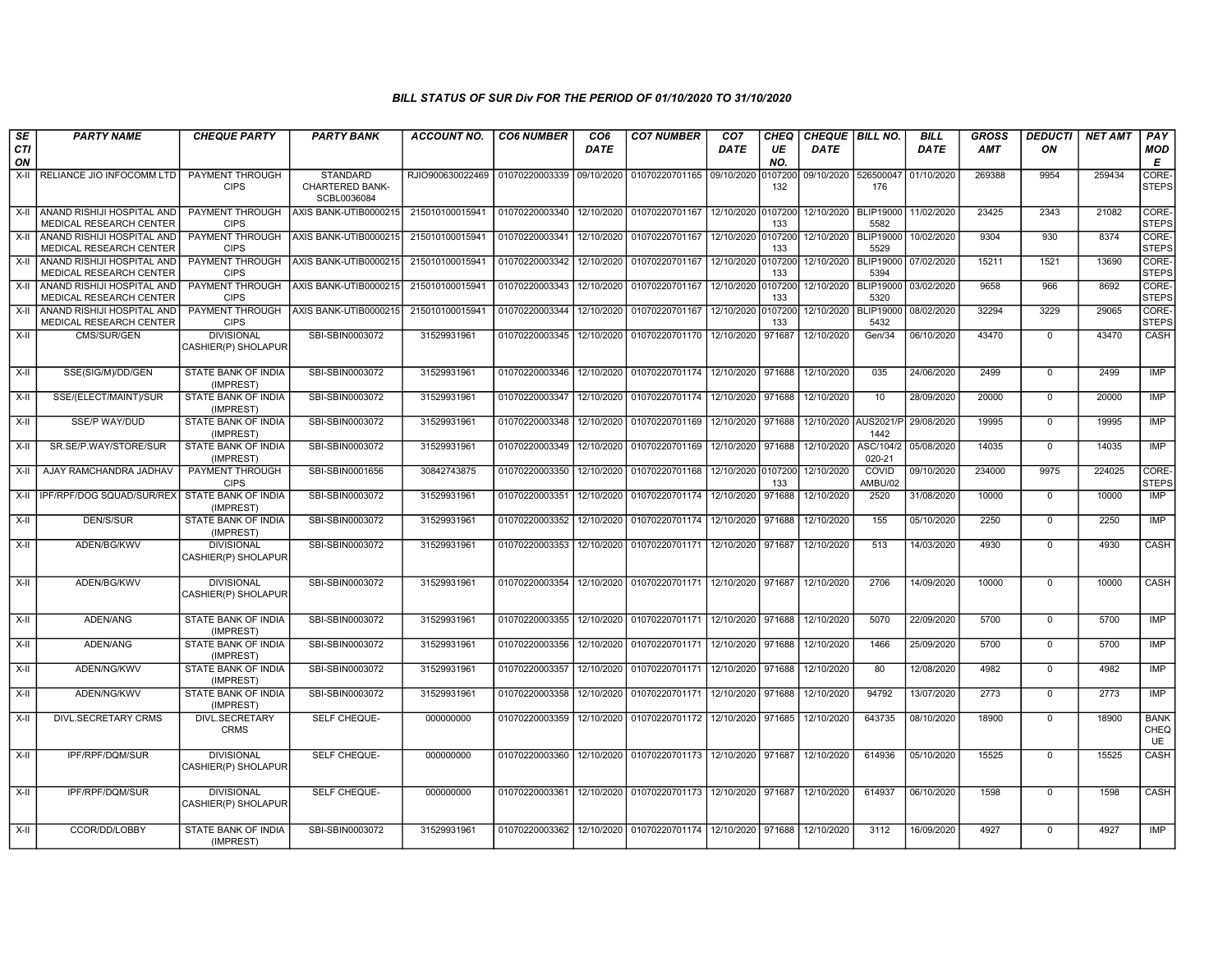| SE<br>CTI | <b>PARTY NAME</b>                                               | <b>CHEQUE PARTY</b>                      | <b>PARTY BANK</b>                             | ACCOUNT NO.     | <b>CO6 NUMBER</b>         | CO6<br><b>DATE</b> | <b>CO7 NUMBER</b>                    | CO7<br>DATE        | CHEQ<br>UE     | <b>CHEQUE BILL NO.</b><br><b>DATE</b> |                          | BILL<br><b>DATE</b> | <b>GROSS</b><br><b>AMT</b> | <b>DEDUCTI</b><br>ΟN | NET AMT | PAY<br>MOD                       |
|-----------|-----------------------------------------------------------------|------------------------------------------|-----------------------------------------------|-----------------|---------------------------|--------------------|--------------------------------------|--------------------|----------------|---------------------------------------|--------------------------|---------------------|----------------------------|----------------------|---------|----------------------------------|
| ON        |                                                                 |                                          |                                               |                 |                           |                    |                                      |                    | NO.            |                                       |                          |                     |                            |                      |         | E                                |
| X-II      | SR DSTE(M)/SUR                                                  | STATE BANK OF INDIA<br>(IMPREST)         | SBI-SBIN0003072                               | 31529931961     | 01070220003363            | 12/10/2020         | 01070220701174 12/10/2020            |                    | 971688         | 12/10/2020                            | 317                      | 02/09/2020          | 8805                       | $\mathbf 0$          | 8805    | IMP                              |
| X-II      | AO/ CASH/ BSNL GULBARGA                                         | AO/ CASH/ BSNL<br><b>GULBARGA</b>        | SELF CHEQUE-                                  | 000000000       | 01070220003364            | 12/10/2020         | 01070220701175 12/10/2020 971684     |                    |                | 12/10/2020                            | 763912427                | 07/10/2020          | 25467                      | $\Omega$             | 25467   | <b>BANK</b><br>CHEQ<br><b>UE</b> |
| X-II      | A O (CASH) BSNL SOLAPUR                                         | A O (CASH) BSNL<br><b>SOLAPUR</b>        | SELF CHEQUE-                                  | 000000000       | 01070220003365            | 12/10/2020         | 01070220701175   12/10/2020   971683 |                    |                | 12/10/2020                            | 440243666                | 30/09/2020          | 13269                      | $\Omega$             | 13269   | <b>BANK</b><br>CHEQ<br><b>UE</b> |
| X-II      | DD/C&W/FUEL/IMP                                                 | STATE BANK OF INDIA<br>(IMPREST)         | SBI-SBIN0003072                               | 31529931961     | 01070220003366            | 12/10/2020         | 01070220701174 12/10/2020            |                    | 971688         | 12/10/2020                            | 31705                    | 17/09/2020          | 4000                       | $\mathbf 0$          | 4000    | IMP                              |
| X-II      | <b>MS ANG</b>                                                   | <b>DIVISIONAL</b><br>CASHIER(P) SHOLAPUR | SBI-SBIN0003072                               | 31529931961     | 01070220003367            | 12/10/2020         | 01070220701176 12/10/2020 971687     |                    |                | 12/10/2020                            | R-1991                   | 01/02/2020          | 8406                       | $\mathbf 0$          | 8406    | CASH                             |
| X-II      | <b>GESCOM SHAHABAD</b>                                          | PAYMENT THROUGH<br><b>CIPS</b>           | STATE BANK OF INDIA-<br>SBIN0020228           | 52157361100     | 01070220003368            | 12/10/2020         | 01070220701177 12/10/2020 0107200    |                    | 133            | 12/10/2020                            | 46                       | 01/10/2020          | 1099189                    | $\mathbf 0$          | 1099189 | CORE-<br>STEPS                   |
| X-II      | SR DOM SUR                                                      | STATE BANK OF INDIA<br>(IMPREST)         | SBI-SBIN0003072                               | 31529931961     | 01070220003369            | 12/10/2020         | 01070220701174 12/10/2020            |                    | 971688         | 12/10/2020                            | 11819                    | 09/09/2020          | 14976                      | $\Omega$             | 14976   | IMP                              |
| X-II      | AEECSD II GESCOM<br><b>GULBARGA U</b>                           | PAYMENT THROUGH  <br><b>CIPS</b>         | STATE BANK OF INDIA-<br>SBIN0020223           | 52076355198     | 01070220003370            | 12/10/2020         | 01070220701177                       | 12/10/2020 0107200 | 133            | 12/10/2020                            | 47                       | 01/10/2020          | 417752                     | $\mathbf 0$          | 417752  | CORE-<br><b>STEPS</b>            |
| X-II      | <b>GESCOM LTD.CO. GULBARGA</b><br>CSD II GULBARGA. R            | PAYMENT THROUGH<br><b>CIPS</b>           | STATE BANK OF INDIA-<br>SBIN0020223           | 52076355201     | 01070220003371            | 12/10/2020         | 01070220701177                       | 12/10/2020         | 0107200<br>133 | 12/10/2020                            | 202010656<br>462801      | 01/10/2020          | 74866                      | $\mathbf 0$          | 74866   | CORE-<br><b>STEPS</b>            |
| $X-H$     | MAHARASHTRA STATE<br>ELECTRICITY DISTRIBUTION<br><b>COMPANY</b> | PAYMENT THROUGH<br><b>CIPS</b>           | CANARA BANK-<br>CNRB0001903                   | 1903201010183   | 01070220003372            | 12/10/2020         | 01070220701178 12/10/2020            |                    | 0107200<br>133 | 12/10/2020                            | 20200955<br>133483       | 10/10/2020          | 1627400                    | $\mathbf 0$          | 1627400 | CORE-<br>STEPS                   |
| X-II      | <b>IPF/DI/SUR</b>                                               | STATE BANK OF INDIA<br>(IMPREST)         | SBI-SBIN0003072                               | 31529931961     | 01070220003373 12/10/2020 |                    | 01070220701174 12/10/2020            |                    | 971688         | 12/10/2020                            | 006179                   | 08/10/2020          | 496                        | $\mathbf 0$          | 496     | IMP                              |
| X-II      | SSE (E/M)/DD                                                    | STATE BANK OF INDIA<br>(IMPREST)         | SBI-SBIN0003072                               | 31529931961     | 01070220003374            | 12/10/2020         | 01070220701174 12/10/2020            |                    | 971688         | 12/10/2020                            | 88                       | 29/09/2020          | 2000                       | $\Omega$             | 2000    | IMP                              |
| X-II      | <b>DMM SUR GEN</b>                                              | STATE BANK OF INDIA<br>(IMPREST)         | SBI-SBIN0003072                               | 31529931961     | 01070220003375            | 12/10/2020         | 01070220701174 12/10/2020            |                    | 971688         | 12/10/2020                            | 2574                     | 15/05/2020          | 7986                       | $\mathbf 0$          | 7986    | IMP                              |
| $X-II$    | MAHARASHTRA POLLUTION<br><b>CONTROL BOARD</b>                   | PAYMENT THROUGH<br><b>CIPS</b>           | SBI-SBIN0005350                               | 33874078751     | 01070220003376            | 12/10/2020         | 01070220701179                       | 12/10/2020 0107200 | 133            | 12/10/2020                            | 281562                   | 28/07/2020          | 245000                     | $\Omega$             | 245000  | CORE-<br><b>STEPS</b>            |
| X-II      | PANKAJ FABRICATORS AND<br><b>ENGG.WORKS</b>                     | PAYMENT THROUGH<br><b>CIPS</b>           | <b>CANARA BANK-</b><br>CNRB0000273            | 0273257000419   | 01070220003377            | 12/10/2020         | 01070220701180 12/10/2020 0107200    |                    | 134            | 13/10/2020                            | 279210                   | 11/09/2020          | 44910                      | $\mathbf 0$          | 44910   | CORE-<br><b>STEPS</b>            |
| X-II      | ATUL PRABHAKAR PAWAR                                            | PAYMENT THROUGH<br><b>CIPS</b>           | <b>BANK OF</b><br>MAHARASHTRA-<br>MAHB0001084 | 60206165699     | 01070220003378            | 12/10/2020         | 01070220701181   12/10/2020 0107200  |                    | 134            | 13/10/2020                            | 225956                   | 05/10/2020          | 89700                      | $\mathbf 0$          | 89700   | CORE-<br><b>STEPS</b>            |
| X-II      | M/S SRINIVASA CONST                                             | PAYMENT THROUGH<br><b>CIPS</b>           | STATE BANK OF INDIA-<br>SBIN0014794           | 34632987733     | 01070220003379            | 12/10/2020         | 01070220701182 12/10/2020 0107200    |                    | 134            | 13/10/2020                            | 279214                   | 08/10/2020          | 478830                     | $\mathbf 0$          | 478830  | CORE-<br><b>STEPS</b>            |
| $X-H$     | ANAND RISHIJI HOSPITAL AND<br>MEDICAL RESEARCH CENTER           | PAYMENT THROUGH<br><b>CIPS</b>           | AXIS BANK-UTIB0000215                         | 215010100015941 | 01070220003380            | 13/10/2020         | 01070220701183                       | 13/10/2020         | 0107200<br>134 | 13/10/2020                            | <b>BLIP19000</b><br>6269 | 02/03/2020          | 14062                      | 1406                 | 12656   | CORE-<br><b>STEPS</b>            |
|           | X-II ANAND RISHIJI HOSPITAL AND<br>MEDICAL RESEARCH CENTER      | PAYMENT THROUGH<br><b>CIPS</b>           | AXIS BANK-UTIB0000215                         | 215010100015941 | 01070220003381            | 13/10/2020         | 01070220701183                       | 13/10/2020 0107200 | 134            | 13/10/2020                            | <b>BLIP19000</b><br>6340 | 04/03/2020          | 23224                      | 2322                 | 20902   | CORE-<br><b>STEPS</b>            |
| X-II      | ANAND RISHIJI HOSPITAL AND<br>MEDICAL RESEARCH CENTER           | <b>CIPS</b>                              | PAYMENT THROUGH AXIS BANK-UTIB0000215         | 215010100015941 | 01070220003382            | 13/10/2020         | 01070220701183   13/10/2020 0107200  |                    | 134            | 13/10/2020                            | BLIP19000<br>6541        | 05/03/2020          | 3958                       | 396                  | 3562    | CORE-<br><b>STEPS</b>            |
| X-II      | ANAND RISHIJI HOSPITAL AND<br>MEDICAL RESEARCH CENTER           | PAYMENT THROUGH<br><b>CIPS</b>           | AXIS BANK-UTIB0000215                         | 215010100015941 | 01070220003383            | 13/10/2020         | 01070220701183                       | 13/10/2020         | 0107200<br>134 | 13/10/2020                            | <b>BLIP19000</b><br>6531 | 06/03/2020          | 18139                      | 1814                 | 16325   | CORE-<br><b>STEPS</b>            |
| X-II      | ANAND RISHIJI HOSPITAL AND<br>MEDICAL RESEARCH CENTER           | PAYMENT THROUGH<br><b>CIPS</b>           | AXIS BANK-UTIB0000215                         | 215010100015941 | 01070220003384            | 13/10/2020         | 01070220701183                       | 13/10/2020         | 0107200<br>134 | 13/10/2020                            | <b>BLIP19000</b><br>6673 | 09/03/2020          | 6411                       | 641                  | 5770    | CORE-<br><b>STEPS</b>            |
| X-II      | ANAND RISHIJI HOSPITAL AND<br><b>MEDICAL RESEARCH CENTER</b>    | PAYMENT THROUGH<br><b>CIPS</b>           | AXIS BANK-UTIB0000215                         | 215010100015941 | 01070220003385            | 13/10/2020         | 01070220701183 13/10/2020 0107200    |                    | 134            | 13/10/2020                            | <b>BLIP19000</b><br>6522 | 09/03/2020          | 20948                      | 2095                 | 18853   | CORE-<br><b>STEPS</b>            |
| X-II      | ANAND RISHIJI HOSPITAL AND<br>MEDICAL RESEARCH CENTER           | <b>PAYMENT THROUGH</b><br><b>CIPS</b>    | AXIS BANK-UTIB0000215                         | 215010100015941 | 01070220003386            | 13/10/2020         | 01070220701183 3/13/10/2020 0107200  |                    | 134            | 13/10/2020                            | <b>BLIP19000</b><br>6556 | 09/03/2020          | 21612                      | 2161                 | 19451   | CORE-<br><b>STEPS</b>            |
| X-II      | ANAND RISHIJI HOSPITAL AND<br>MEDICAL RESEARCH CENTER           | PAYMENT THROUGH<br><b>CIPS</b>           | AXIS BANK-UTIB0000215                         | 215010100015941 | 01070220003387            | 13/10/2020         | 01070220701183                       | 13/10/2020         | 0107200<br>134 | 13/10/2020                            | <b>BLIP19000</b><br>6889 | 16/03/2020          | 7108                       | 711                  | 6397    | CORE-<br><b>STEPS</b>            |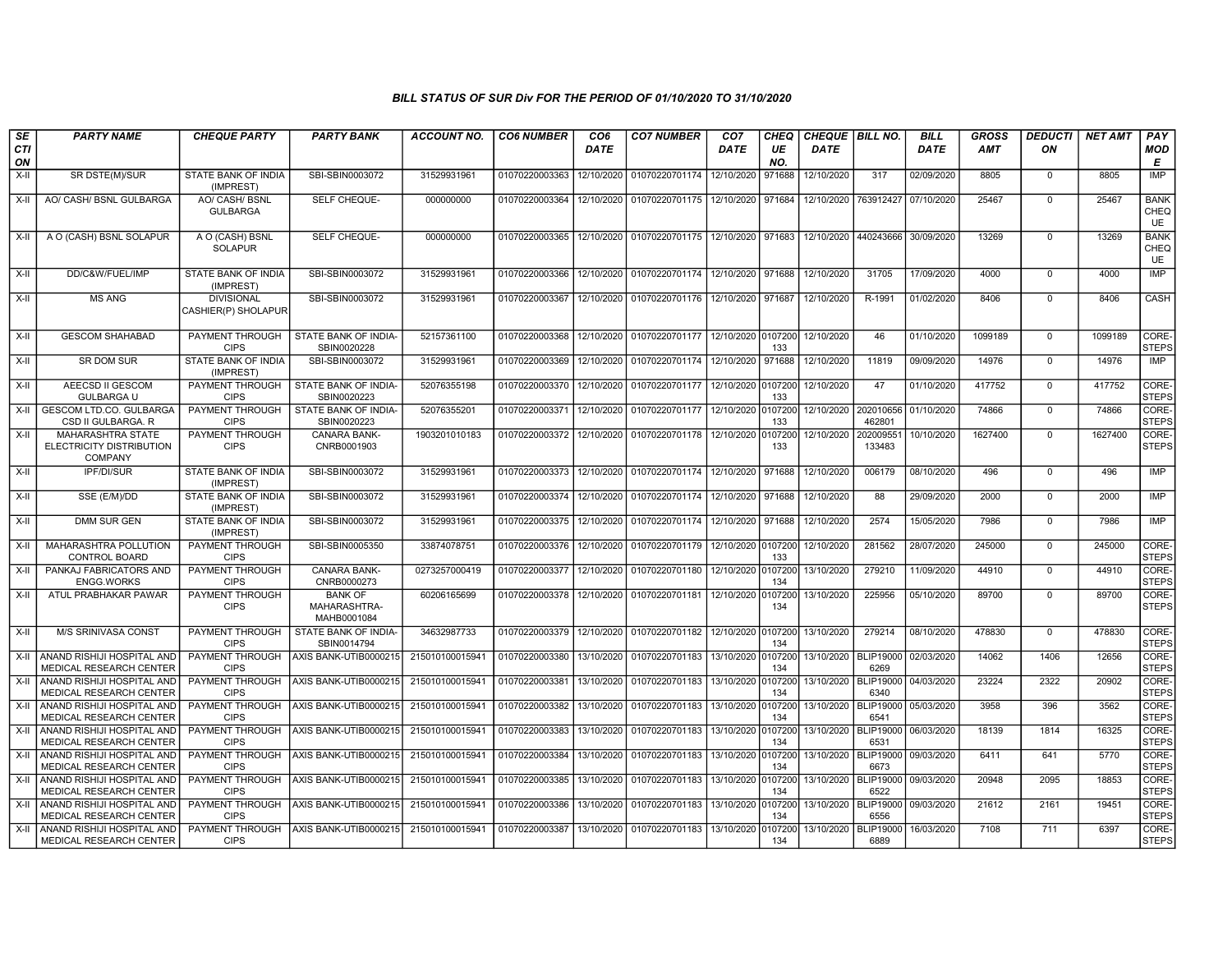| SE        | <b>PARTY NAME</b>                                       | <b>CHEQUE PARTY</b>                      | <b>PARTY BANK</b>                                        | <b>ACCOUNT NO.</b> | <b>CO6 NUMBER</b>         | CO <sub>6</sub> | <b>CO7 NUMBER</b>                                           | CO <sub>7</sub>     | CHEQ           | <b>CHEQUE   BILL NO.</b> |                          | <b>BILL</b> | <b>GROSS</b> | <b>DEDUCTI</b> | <b>NET AMT</b> | <b>PAY</b>            |
|-----------|---------------------------------------------------------|------------------------------------------|----------------------------------------------------------|--------------------|---------------------------|-----------------|-------------------------------------------------------------|---------------------|----------------|--------------------------|--------------------------|-------------|--------------|----------------|----------------|-----------------------|
| CTI<br>ON |                                                         |                                          |                                                          |                    |                           | <b>DATE</b>     |                                                             | <b>DATE</b>         | UE<br>NO.      | <b>DATE</b>              |                          | <b>DATE</b> | <b>AMT</b>   | ON             |                | <b>MOD</b><br>Е       |
| $X-H$     | ANAND RISHIJI HOSPITAL AND<br>MEDICAL RESEARCH CENTER   | <b>PAYMENT THROUGH</b><br><b>CIPS</b>    | AXIS BANK-UTIB0000215                                    | 215010100015941    | 01070220003388            | 13/10/2020      | 01070220701183                                              | 13/10/2020          | 0107200<br>134 | 13/10/2020   BLIP19000   | 6881                     | 16/03/2020  | 8280         | 828            | 7452           | CORE-<br><b>STEPS</b> |
| X-II      | ANAND RISHIJI HOSPITAL AND<br>MEDICAL RESEARCH CENTER   | <b>PAYMENT THROUGH</b><br><b>CIPS</b>    | AXIS BANK-UTIB0000215                                    | 215010100015941    | 01070220003389            | 13/10/2020      | 01070220701183 13/10/2020 0107200                           |                     | 134            | 13/10/2020   BLIP19000   | 6898                     | 17/03/2020  | 14543        | 1454           | 13089          | CORE-<br><b>STEPS</b> |
| X-II      | ANAND RISHIJI HOSPITAL AND<br>MEDICAL RESEARCH CENTER   | <b>PAYMENT THROUGH</b><br><b>CIPS</b>    | AXIS BANK-UTIB0000215                                    | 215010100015941    | 01070220003390            | 13/10/2020      | 01070220701184 13/10/2020 0107200                           |                     | 134            | 13/10/2020               | <b>BLIP19000</b><br>7005 | 20/03/2020  | 13072        | 1307           | 11765          | CORE-<br><b>STEPS</b> |
| X-II      | I ANAND RISHIJI HOSPITAL AND<br>MEDICAL RESEARCH CENTER | PAYMENT THROUGH<br><b>CIPS</b>           | AXIS BANK-UTIB0000215                                    | 215010100015941    | 01070220003391            | 13/10/2020      | 01070220701184 13/10/2020                                   |                     | 0107200<br>134 | 13/10/2020               | <b>BLIP19000</b><br>7037 | 20/03/2020  | 4035         | 404            | 3631           | CORE-<br><b>STEPS</b> |
| X-II      | ANAND RISHIJI HOSPITAL AND<br>MEDICAL RESEARCH CENTER   | <b>PAYMENT THROUGH</b><br><b>CIPS</b>    | AXIS BANK-UTIB0000215                                    | 215010100015941    | 01070220003392            | 13/10/2020      | 01070220701184 13/10/2020                                   |                     | 0107200<br>134 | 13/10/2020               | <b>BLIP19000</b><br>7087 | 20/03/2020  | 3940         | 394            | 3546           | CORE-<br><b>STEPS</b> |
| X-II      | ANAND RISHIJI HOSPITAL AND<br>MEDICAL RESEARCH CENTER   | PAYMENT THROUGH<br><b>CIPS</b>           | AXIS BANK-UTIB0000215                                    | 215010100015941    | 01070220003393            | 13/10/2020      | 01070220701188 13/10/2020                                   |                     | 0107200<br>136 | 15/10/2020               | <b>BLIP19000</b><br>6506 | 13/03/2020  | 55018        | 5502           | 49516          | CORE-<br><b>STEPS</b> |
| X-II      | MS/DD/GEN                                               | STATE BANK OF INDIA<br>(IMPREST)         | SBI-SBIN0003072                                          | 31529931961        | 01070220003394            | 13/10/2020      | 01070220701186 13/10/2020                                   |                     | 971691         | 13/10/2020               | med/29                   | 10/10/2020  | 49463        | $\mathbf 0$    | 49463          | <b>IMP</b>            |
| X-II      | <b>IPF RPF PVR</b>                                      | <b>DIVISIONAL</b><br>CASHIER(P) SHOLAPUR | SBI-SBIN0003072                                          | 31529931961        | 01070220003395            |                 | 13/10/2020 01070220701185 13/10/2020 971690                 |                     |                | 13/10/2020               | 16508                    | 09/02/2020  | 2500         | $\mathbf 0$    | 2500           | CASH                  |
| X-II      | IPF/RPF/DQM/SUR                                         | STATE BANK OF INDIA<br>(IMPREST)         | SBI-SBIN0003072                                          | 31529931961        | 01070220003396            | 13/10/2020      | 01070220701186 13/10/2020 971691                            |                     |                | 13/10/2020               | 92                       | 05/04/2020  | 860          | $\mathbf 0$    | 860            | IMP                   |
| X-II      | SR.DFM.SUR                                              | STATE BANK OF INDIA<br>(IMPREST)         | SBI-SBIN0003072                                          | 31529931961        | 01070220003397            | 13/10/2020      | 01070220701186                                              | 13/10/2020          | 971691         | 13/10/2020               | 11558                    | 28/08/2020  | 3702         | $\mathbf 0$    | 3702           | <b>IMP</b>            |
| X-II      | MS/DD/GEN                                               | <b>STATE BANK OF INDIA</b><br>(IMPREST)  | SBI-SBIN0003072                                          | 31529931961        | 01070220003398            | 13/10/2020      | 01070220701186                                              | 13/10/2020   971691 |                | 13/10/2020               | med/34                   | 10/10/2020  | 2500         | $\Omega$       | 2500           | <b>IMP</b>            |
| X-II      | MS/KWV/GEN                                              | <b>STATE BANK OF INDIA</b><br>(IMPREST)  | SBI-SBIN0003072                                          | 31529931961        | 01070220003399            | 13/10/2020      | 01070220701187 13/10/2020 971691                            |                     |                | 13/10/2020               | 617-619                  | 12/10/2020  | 10079        | $\mathbf 0$    | 10079          | <b>IMP</b>            |
| X-II      | TRIDENT ENGINEERS AND<br>ASSOCIATES-THANE.              | PAYMENT THROUGH<br><b>CIPS</b>           | ABHYUDAYA CO-OP<br>BANK LTD-ABHY0065032                  | 032031100020113    | 01070220003400            | 13/10/2020      | 01070220701195                                              | 14/10/2020 0107200  | 135            | 14/10/2020               | 278609                   | 06/10/2020  | 454000       | $\mathbf 0$    | 454000         | CORE-<br><b>STEPS</b> |
| X-II      | ALAKNANDA ADVERTISING<br>PVT LTD                        | <b>PAYMENT THROUGH</b><br><b>CIPS</b>    | <b>STANDARD</b><br><b>CHARTERED BANK-</b><br>SCBL0036078 | 42705480662        | 01070220003401            |                 | 14/10/2020 01070220701190 14/10/2020 0107200                |                     | 135            | 14/10/2020               | SOL/18-<br>19/99         | 18/01/2019  | 16903        | $\mathbf 0$    | 16903          | CORE-<br><b>STEPS</b> |
| $X-II$    | ALAKNANDA ADVERTISING<br>PVT LTD                        | PAYMENT THROUGH<br><b>CIPS</b>           | <b>STANDARD</b><br><b>CHARTERED BANK-</b><br>SCBL0036078 | 42705480662        | 01070220003402            | 14/10/2020      | 01070220701190 14/10/2020                                   |                     | 0107200<br>135 | 14/10/2020               | SOL/18-<br>19/108        | 03/02/2019  | 8115         | $\overline{0}$ | 8115           | CORE-<br><b>STEPS</b> |
| $X-II$    | ALAKNANDA ADVERTISING<br>PVT LTD                        | <b>PAYMENT THROUGH</b><br><b>CIPS</b>    | <b>STANDARD</b><br>CHARTERED BANK-<br>SCBL0036078        | 42705480662        | 01070220003403            | 14/10/2020      | 01070220701190 14/10/2020 0107200                           |                     | 135            | 14/10/2020               | SOL/18-<br>19/117        | 01/03/2019  | 9076         | $\mathbf{0}$   | 9076           | CORE-<br><b>STEPS</b> |
| $X-H$     | ALAKNANDA ADVERTISING<br>PVT LTD                        | <b>PAYMENT THROUGH</b><br><b>CIPS</b>    | <b>STANDARD</b><br>CHARTERED BANK-<br>SCBL0036078        | 42705480662        | 01070220003404            |                 | 14/10/2020 01070220701191 14/10/2020 0107200                |                     | 135            | 14/10/2020               | SOL/18-<br>19/122        | 16/03/2019  | 8272         | $\overline{0}$ | 8272           | CORE-<br><b>STEPS</b> |
| $X-II$    | ALAKNANDA ADVERTISING<br>PVT LTD                        | PAYMENT THROUGH<br><b>CIPS</b>           | <b>STANDARD</b><br>CHARTERED BANK-<br>SCBL0036078        | 42705480662        |                           |                 | 01070220003405 14/10/2020 01070220701191 14/10/2020 0107200 |                     | 135            | 14/10/2020               | SOL/18-<br>19/123        | 17/03/2019  | 7563         | $\mathbf{0}$   | 7563           | CORE-<br><b>STEPS</b> |
| X-II      | ALAKNANDA ADVERTISING<br>PVT LTD                        | PAYMENT THROUGH<br><b>CIPS</b>           | <b>STANDARD</b><br>CHARTERED BANK-<br>SCBL0036078        | 42705480662        | 01070220003406            |                 | 14/10/2020   01070220701191   14/10/2020 0107200            |                     | 135            | 14/10/2020               | SOL/19-<br>20/4          | 13/04/2019  | 8852         | $\mathbf{0}$   | 8852           | CORE-<br><b>STEPS</b> |
| $X-H$     | ALAKNANDA ADVERTISING<br>PVT LTD                        | <b>PAYMENT THROUGH</b><br><b>CIPS</b>    | <b>STANDARD</b><br><b>CHARTERED BANK-</b><br>SCBL0036078 | 42705480662        | 01070220003407            |                 | 14/10/2020 01070220701191 14/10/2020 0107200                |                     | 135            | 14/10/2020               | SOL/19-<br>20/11         | 25/04/2019  | 8852         | $\mathbf{0}$   | 8852           | CORE-<br><b>STEPS</b> |
| X-II      | ALAKNANDA ADVERTISING<br>PVT LTD                        | <b>PAYMENT THROUGH</b><br><b>CIPS</b>    | <b>STANDARD</b><br><b>CHARTERED BANK-</b><br>SCBL0036078 | 42705480662        |                           |                 | 01070220003408 14/10/2020 01070220701191 14/10/2020 0107200 |                     | 135            | 14/10/2020               | SOL/19-<br>20/26         | 22/05/2019  | 7426         | $\mathbf{0}$   | 7426           | CORE-<br><b>STEPS</b> |
| X-II      | ALAKNANDA ADVERTISING<br>PVT LTD                        | PAYMENT THROUGH<br><b>CIPS</b>           | <b>STANDARD</b><br><b>CHARTERED BANK-</b><br>SCBL0036078 | 42705480662        | 01070220003409 14/10/2020 |                 | 01070220701191 14/10/2020                                   |                     | 0107200<br>135 | 14/10/2020               | SOL/19-<br>20/27         | 23/05/2019  | 9266         | $\mathbf 0$    | 9266           | CORE-<br><b>STEPS</b> |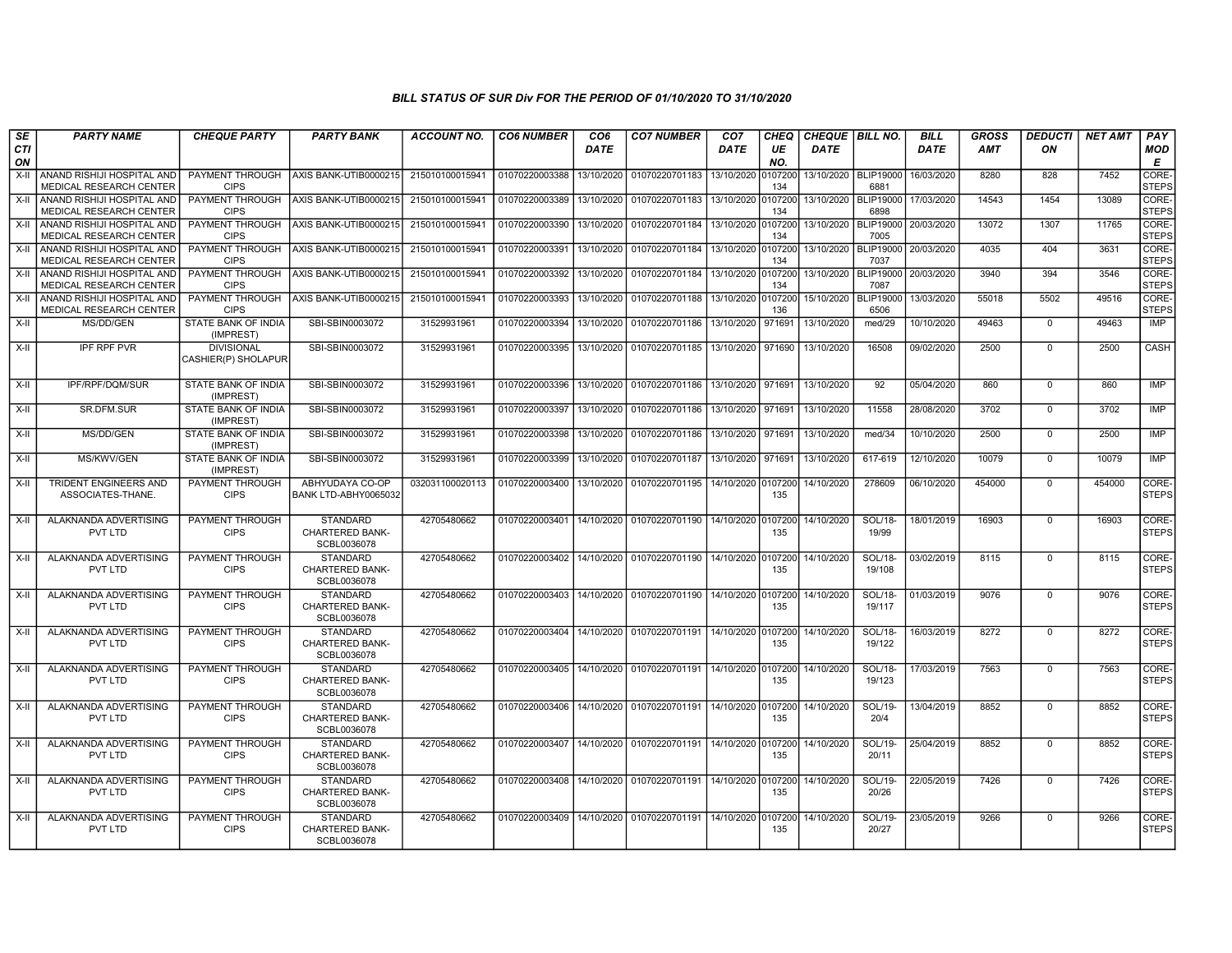| SE        | <b>PARTY NAME</b>                                                               | <b>CHEQUE PARTY</b>                                           | <b>PARTY BANK</b>                             | <b>ACCOUNT NO.</b> | <b>CO6 NUMBER</b>         | CO <sub>6</sub> | <b>CO7 NUMBER</b>                                           | CO <sub>7</sub>    | <b>CHEQ</b>    | CHEQUE BILL NO. |                  | <b>BILL</b> | <b>GROSS</b> | <b>DEDUCTI</b> | <b>NET AMT</b> | PAY                              |
|-----------|---------------------------------------------------------------------------------|---------------------------------------------------------------|-----------------------------------------------|--------------------|---------------------------|-----------------|-------------------------------------------------------------|--------------------|----------------|-----------------|------------------|-------------|--------------|----------------|----------------|----------------------------------|
| CTI<br>ON |                                                                                 |                                                               |                                               |                    |                           | DATE            |                                                             | DATE               | UE<br>NO.      | <b>DATE</b>     |                  | <b>DATE</b> | <b>AMT</b>   | ON             |                | <b>MOD</b><br>E                  |
| X-II      | SR SE(C&W)/WD/GEN                                                               | STATE BANK OF INDIA<br>(IMPREST)                              | SBI-SBIN0003072                               | 31529931961        | 01070220003410            | 14/10/2020      | 01070220701189                                              | 14/10/2020         | 971693         | 14/10/2020      | 0000             | 31/08/2020  | 6660         | $\mathbf 0$    | 6660           | IMP                              |
| X-II      | SR SE(C&W)/WD/GEN                                                               | STATE BANK OF INDIA<br>(IMPREST)                              | SBI-SBIN0003072                               | 31529931961        | 01070220003411 14/10/2020 |                 | 01070220701189                                              | 14/10/2020         | 971693         | 14/10/2020      | 32383            | 09/09/2020  | 1995         | $\overline{0}$ | 1995           | IMP                              |
| $X-H$     | SSE(TELE-N)/SUR/VEH                                                             | STATE BANK OF INDIA<br>(IMPREST)                              | SBI-SBIN0003072                               | 31529931961        | 01070220003412            | 14/10/2020      | 01070220701189 14/10/2020 971693                            |                    |                | 14/10/2020      | 006239           | 17/08/2020  | 3991         | $\Omega$       | 3991           | IMP                              |
| X-II      | LAB POLYCLINIC/WADI                                                             | STATE BANK OF INDIA<br>(IMPREST)                              | SBI-SBIN0003072                               | 31529931961        | 01070220003413            | 14/10/2020      | 01070220701189                                              | 14/10/2020         | 971693         | 14/10/2020      | 55               | 29/01/2020  | 15216        | $\mathbf 0$    | 15216          | <b>IMP</b>                       |
| X-II      | <b>GESCOM LTD.CO. GULBARGA</b><br>CSD II GULBARGA. R                            | PAYMENT THROUGH<br><b>CIPS</b>                                | STATE BANK OF INDIA-<br>SBIN0020223           | 52076355201        | 01070220003414            | 14/10/2020      | 01070220701193                                              | 14/10/2020 0107200 | 135            | 14/10/2020      | 50               | 05/10/2020  | 38481        | $\overline{0}$ | 38481          | CORE-<br><b>STEPS</b>            |
| X-II      | ASST.ENGG ELECT CSDIV<br><b>GESCOM KALABURAGI U</b>                             | <b>ASST.ENGG ELECT</b><br><b>CSDIV GESCOM</b><br>KALABURAGI U | STATE BANK OF INDIA-<br>SBIN0020223           | 62435944524        | 01070220003415            | 14/10/2020      | 01070220701192                                              | 14/10/2020         | 971692         | 14/10/2020      | 867890481<br>561 | 01/10/2020  | 70216        | $\mathbf 0$    | 70216          | <b>BANK</b><br>CHEQ<br><b>UE</b> |
|           | X-II ASST. EXE ENGGI EL GESCOM<br><b>CHOWDAPUR</b>                              | PAYMENT THROUGH<br><b>CIPS</b>                                | <b>BANK OF</b><br>MAHARASHTRA-<br>MAHB0000512 | 60342903029        |                           |                 | 01070220003416 14/10/2020 01070220701193 14/10/2020 0107200 |                    | 135            | 14/10/2020      | 51               | 06/10/2020  | 92752        | $\Omega$       | 92752          | CORE-<br><b>STEPS</b>            |
| X-II      | <b>GESCOM SHAHABAD</b>                                                          | PAYMENT THROUGH<br><b>CIPS</b>                                | STATE BANK OF INDIA-<br>SBIN0020228           | 52157361100        | 01070220003417            | 14/10/2020      | 01070220701193 14/10/2020 0107200                           |                    | 135            | 14/10/2020      | 52               | 07/10/2020  | 151552       | $\Omega$       | 151552         | CORE-<br><b>STEPS</b>            |
| X-II      | <b>GESCOM WADI</b>                                                              | PAYMENT THROUGH<br><b>CIPS</b>                                | STATE BANK OF INDIA-<br>SBIN0020236           | 52173200234        | 01070220003418            | 14/10/2020      | 01070220701193                                              | 14/10/2020         | 0107200<br>135 | 14/10/2020      | 835807989<br>405 | 01/10/2020  | 662          | 0              | 662            | CORE-<br><b>STEPS</b>            |
| X-II      | <b>HPCL DT CARD</b>                                                             | <b>PAYMENT THROUGH</b><br><b>CIPS</b>                         | <b>ICICI BANK LTD-</b><br>ICIC0000104         | HPCL2600191902     | 01070220003419            | 14/10/2020      | 01070220701194 14/10/2020                                   |                    | 0107200<br>135 | 14/10/2020      | 15390            | 30/09/2020  | 997206       | $\Omega$       | 997206         | CORE-<br><b>STEPS</b>            |
| X-II      | <b>SSE WORKS SUR</b>                                                            | STATE BANK OF INDIA<br>(IMPREST)                              | SBI-SBIN0003072                               | 31529931961        | 01070220003420            | 14/10/2020      | 01070220701194                                              | 14/10/2020         | 971693         | 14/10/2020      | 10260            | 27/09/2020  | 44704        | $\Omega$       | 44704          | IMP                              |
| $X-H$     | MEDHA SERVO DRIVES PVT<br>LTD-HYDERABAD                                         | PAYMENT THROUGH<br><b>CIPS</b>                                | STATE BANK OF INDIA-<br>SBIN0004168           | 10374360383        | 01070220003421            | 14/10/2020      | 01070220701211                                              | 16/10/2020 0107200 | 137            | 16/10/2020      | 105143           | 11/10/2020  | 106000       | $\mathbf 0$    | 106000         | CORE-<br><b>STEPS</b>            |
| $X-H$     | SUDHAKAR AND SONS-LATUR                                                         | PAYMENT THROUGH<br><b>CIPS</b>                                | <b>BANK OF INDIA-</b><br>BKID0000642          | 064220110000121    | 01070220003422            | 14/10/2020      | 01070220701211   16/10/2020 0107200                         |                    | 137            | 16/10/2020      | 105145           | 11/10/2020  | 38300        | $\mathbf 0$    | 38300          | CORE-<br><b>STEPS</b>            |
|           | X-II   M M CONSTRUCTIONS-JAIPUR                                                 | PAYMENT THROUGH<br><b>CIPS</b>                                | YES BANK LTD-<br>YESB0000229                  | 022984600000991    | 01070220003423            | 14/10/2020      | 01070220701211 16/10/2020 0107200                           |                    | 137            | 16/10/2020      | 105146           | 12/10/2020  | 207800       | $\mathbf 0$    | 207800         | CORE-<br><b>STEPS</b>            |
| $X-II$    | <b>VIJAY CONSTRUCTION-</b><br><b>SOLAPUR</b>                                    | PAYMENT THROUGH<br><b>CIPS</b>                                | SBI-SBIN0001656                               | 34951174905        | 01070220003424            | 14/10/2020      | 01070220701211 16/10/2020                                   |                    | 0107200<br>137 | 16/10/2020      | 105147           | 12/10/2020  | 207800       | $\Omega$       | 207800         | CORE-<br><b>STEPS</b>            |
| X-II      | <b>SAN ENGINEERING AND</b><br>LOCOMOTIVE COMPANY<br>LIMITED-BANGALORE           | PAYMENT THROUGH<br><b>CIPS</b>                                | STATE BANK OF INDIA-<br>SBIN0009077           | 10503342905        | 01070220003425            | 14/10/2020      | 01070220701211 16/10/2020 0107200                           |                    | 137            | 16/10/2020      | 105643           | 13/10/2020  | 90200        | $\Omega$       | 90200          | CORE-<br><b>STEPS</b>            |
| $X-H$     | <b>SR.DCM.SUR</b>                                                               | <b>STATE BANK OF INDIA</b><br>(IMPREST)                       | SBI-SBIN0003072                               | 31529931961        | 01070220003426            | 14/10/2020      | 01070220701196                                              | 14/10/2020 971693  |                | 14/10/2020      | 321              | 20/09/2020  | 30000        | $\mathbf 0$    | 30000          | IMP                              |
| $X-II$    | TTE REST HOUSE WD                                                               | STATE BANK OF INDIA<br>(IMPREST)                              | SBI-SBIN0003072                               | 31529931961        | 01070220003427            | 14/10/2020      | 01070220701196                                              | 14/10/2020         | 971693         | 14/10/2020      | 1002             | 16/09/2020  | 15000        | $\Omega$       | 15000          | IMP                              |
| X-II      | TTE REST HOUSE LUR                                                              | STATE BANK OF INDIA<br>(IMPREST)                              | SBI-SBIN0003072                               | 31529931961        | 01070220003428            | 14/10/2020      | 01070220701197                                              | 14/10/2020         | 971693         | 14/10/2020      | 26               | 25/08/2020  | 4990         | $\mathbf 0$    | 4990           | IMP                              |
| X-II      | <b>ASHWINI SAHAKARI</b><br>RUGNALAYA AND RESEARCH<br><b>CENTRE NYT, SOLAPUR</b> | <b>PAYMENT THROUGH</b><br><b>CIPS</b>                         | SBI-SBIN0001656                               | 30684517471        | 01070220003429            | 15/10/2020      | 01070220701231 20/10/2020 0107200                           |                    | 139            | 20/10/2020      | 84/19-20         | 18/02/2020  | 127357       | 12736          | 114621         | CORE-<br><b>STEPS</b>            |
| $X-H$     | <b>ASHWINI SAHAKARI</b><br>RUGNALAYA AND RESEARCH<br><b>CENTRE NYT, SOLAPUR</b> | PAYMENT THROUGH<br><b>CIPS</b>                                | SBI-SBIN0001656                               | 30684517471        | 01070220003430            | 15/10/2020      | 01070220701198 15/10/2020 0107200                           |                    | 136            | 15/10/2020      | 85/19-20         | 18/02/2020  | 167695       | 16770          | 150925         | CORE-<br><b>STEPS</b>            |
| $X-H$     | <b>ASHWINI SAHAKARI</b><br>RUGNALAYA AND RESEARCH<br>CENTRE NYT. SOLAPUR        | <b>PAYMENT THROUGH</b><br><b>CIPS</b>                         | SBI-SBIN0001656                               | 30684517471        | 01070220003431            | 15/10/2020      | 01070220701198 15/10/2020 0107200                           |                    | 136            | 15/10/2020      | 86/19-20         | 18/02/2020  | 36593        | 3659           | 32934          | CORE-<br><b>STEPS</b>            |
| X-II      | ASHWINI SAHAKARI<br>RUGNALAYA AND RESEARCH<br>CENTRE NYT. SOLAPUR               | PAYMENT THROUGH<br><b>CIPS</b>                                | SBI-SBIN0001656                               | 30684517471        | 01070220003432            | 15/10/2020      | 01070220701198                                              | 15/10/2020 0107200 | 136            | 15/10/2020      | 87/19-20         | 18/02/2020  | 1289885      | 128989         | 1160896        | CORE-<br><b>STEPS</b>            |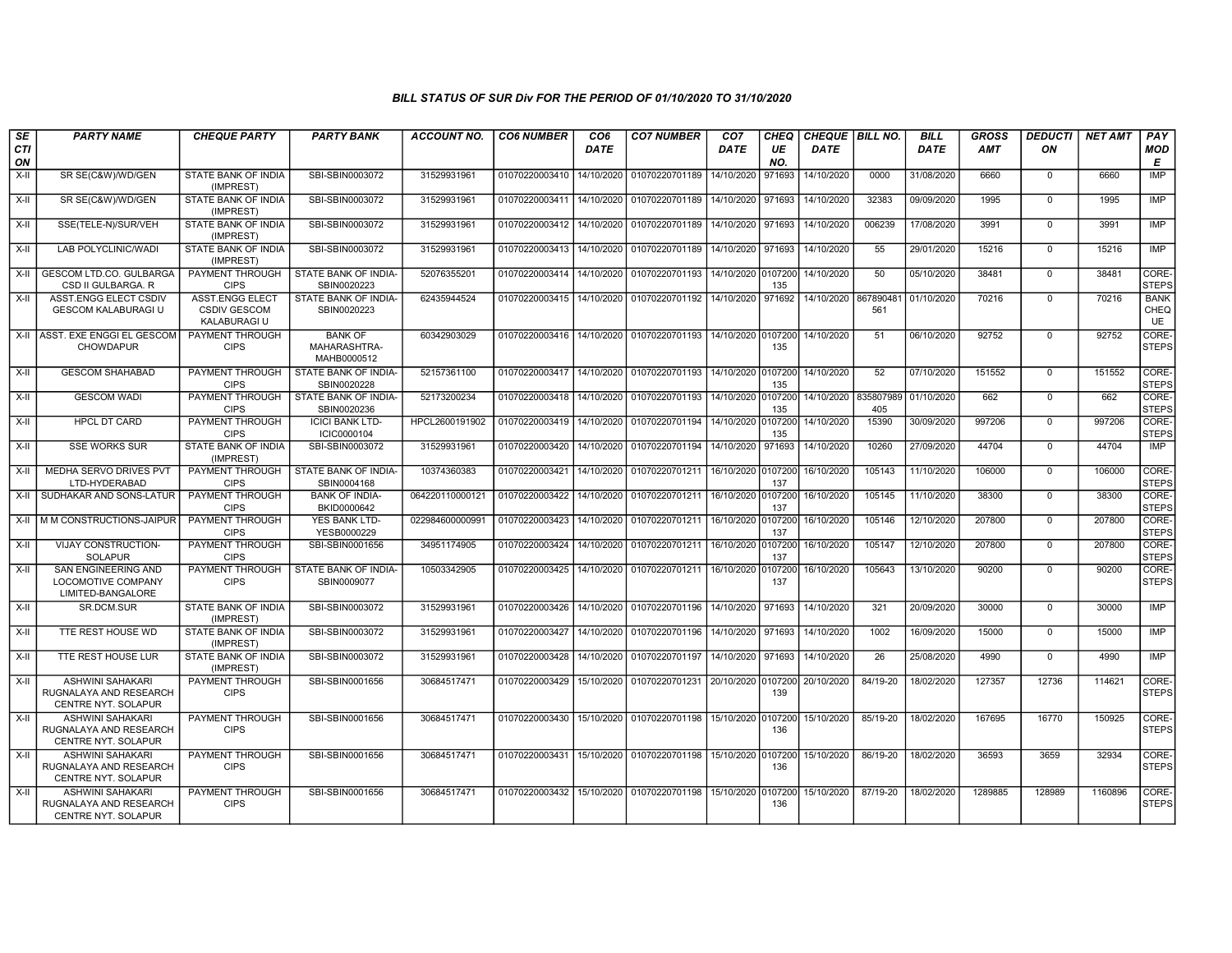| SE        | <b>PARTY NAME</b>                                                        | <b>CHEQUE PARTY</b>                      | <b>PARTY BANK</b>                                            | <b>ACCOUNT NO.</b> | <b>CO6 NUMBER</b>                            | CO <sub>6</sub> | <b>CO7 NUMBER</b>                                                 | CO <sub>7</sub>    | <b>CHEQ</b>    | CHEQUE   BILL NO. |            | <b>BILL</b> | <b>GROSS</b> | <b>DEDUCTI</b> | <b>NET AMT</b> | PAY                              |
|-----------|--------------------------------------------------------------------------|------------------------------------------|--------------------------------------------------------------|--------------------|----------------------------------------------|-----------------|-------------------------------------------------------------------|--------------------|----------------|-------------------|------------|-------------|--------------|----------------|----------------|----------------------------------|
| CTI<br>ON |                                                                          |                                          |                                                              |                    |                                              | DATE            |                                                                   | DATE               | UE<br>NO.      | <b>DATE</b>       |            | <b>DATE</b> | <b>AMT</b>   | ΟN             |                | <b>MOD</b><br>Е                  |
| $X-H$     | <b>ASHWINI SAHAKARI</b><br>RUGNALAYA AND RESEARCH<br>CENTRE NYT. SOLAPUR | <b>PAYMENT THROUGH</b><br><b>CIPS</b>    | SBI-SBIN0001656                                              | 30684517471        | 01070220003433                               |                 | 15/10/2020 01070220701199                                         | 15/10/2020         | 0107200<br>136 | 15/10/2020        | 88/19-20   | 18/02/2020  | 137039       | 13704          | 123335         | CORE-<br><b>STEPS</b>            |
| X-II      | <b>ASHWINI SAHAKARI</b><br>RUGNALAYA AND RESEARCH<br>CENTRE NYT. SOLAPUR | PAYMENT THROUGH<br><b>CIPS</b>           | SBI-SBIN0001656                                              | 30684517471        | 01070220003434   15/10/2020   01070220701199 |                 |                                                                   | 15/10/2020         | 0107200<br>136 | 15/10/2020        | 89/19-20   | 18/02/2020  | 980775       | 98078          | 882697         | CORE-<br><b>STEPS</b>            |
| $X-II$    | <b>ASHWINI SAHAKARI</b><br>RUGNALAYA AND RESEARCH<br>CENTRE NYT. SOLAPUR | PAYMENT THROUGH<br><b>CIPS</b>           | SBI-SBIN0001656                                              | 30684517471        | 01070220003435 15/10/2020                    |                 | 01070220701199                                                    | 15/10/2020         | 0107200<br>136 | 15/10/2020        | 90/19-20   | 18/02/2020  | 488050       | 48805          | 439245         | CORE-<br><b>STEPS</b>            |
| $X-H$     | <b>ASHWINI SAHAKARI</b><br>RUGNALAYA AND RESEARCH<br>CENTRE NYT. SOLAPUR | <b>PAYMENT THROUGH</b><br><b>CIPS</b>    | SBI-SBIN0001656                                              | 30684517471        | 01070220003436 15/10/2020 01070220701199     |                 |                                                                   | 15/10/2020 0107200 | 136            | 15/10/2020        | $91/19-20$ | 18/02/2020  | 46231        | 4623           | 41608          | CORE-<br><b>STEPS</b>            |
| $X-II$    | <b>ASHWINI SAHAKARI</b><br>RUGNALAYA AND RESEARCH<br>CENTRE NYT. SOLAPUR | PAYMENT THROUGH<br><b>CIPS</b>           | SBI-SBIN0001656                                              | 30684517471        | 01070220003437                               |                 | 15/10/2020 01070220701199                                         | 15/10/2020 0107200 | 136            | 15/10/2020        | 92/19-20   | 18/02/2020  | 281457       | 28146          | 253311         | CORE-<br><b>STEPS</b>            |
| X-II      | <b>GRAM PANI PURVATHA NIDHI</b><br><b>PUNTAMBA</b>                       | <b>PAYMENT THROUGH</b><br><b>CIPS</b>    | <b>BANK OF</b><br>MAHARASHTRA-<br>MAHB0000139                | 60186718476        | 01070220003439 15/10/2020 01070220701200     |                 |                                                                   | 15/10/2020 0107200 | 136            | 15/10/2020        | 355/2020   | 29/09/2020  | 296070       | $\mathbf 0$    | 296070         | CORE-<br><b>STEPS</b>            |
| X-II      | I DATTATRAYA GOKULPRASAD I<br>TIWARI                                     | <b>PAYMENT THROUGH</b><br><b>CIPS</b>    | <b>HDFC BANK-</b><br><b>HDFC0CJUCBK</b>                      | 3001746            |                                              |                 | 01070220003440   15/10/2020   01070220701200   15/10/2020 0107200 |                    | 136            | 15/10/2020        | 01/28      | 13/07/2020  | 60622        | $\mathbf 0$    | 60622          | CORE-<br><b>STEPS</b>            |
| X-II      | The Executive Engineer, KUWS<br>AND D Board Divn.Kalaburgi               | PAYMENT THROUGH<br><b>CIPS</b>           | <b>KOTAK MAHINDRA</b><br><b>BANK LIMITED-</b><br>KKBK0008249 | 146011002932       | 01070220003441                               |                 | 15/10/2020 01070220701200                                         | 15/10/2020         | 0107200<br>136 | 15/10/2020        | 1126       | 03/10/2020  | 41886        | $\Omega$       | 41886          | CORE-<br><b>STEPS</b>            |
| $X-H$     | Mahesh Roopchandani                                                      | <b>PAYMENT THROUGH</b><br><b>CIPS</b>    | <b>BANK OF</b><br>MAHARASHTRA-<br>MAHB0000163                | 20010802447        | 01070220003442 15/10/2020 01070220701201     |                 |                                                                   | 15/10/2020 0107200 | 137            | 16/10/2020        | 279208     | 02/09/2020  | 263900       | $\mathbf 0$    | 263900         | CORE-<br><b>STEPS</b>            |
| X-II      | <b>TAHASILDAR BARSHI</b>                                                 | <b>TAHASILDAR BARSHI</b>                 | SELF CHEQUE-                                                 | 000000000          | 01070220003444                               |                 | 15/10/2020 01070220701212                                         | 16/10/2020 971694  |                | 16/10/2020        | 271624     | 29/09/2020  | 1400932      | $\mathbf 0$    | 1400932        | <b>BANK</b><br>CHEQ<br><b>UE</b> |
| X-II      | SAMEEKSHA ENTERPRISES                                                    | PAYMENT THROUGH<br><b>CIPS</b>           | <b>BANK OF BARODA-</b><br><b>BARBOVJSHOL</b>                 | 80140500000035     | 01070220003445 16/10/2020                    |                 | 01070220701202                                                    | 16/10/2020 0107200 | 137            | 16/10/2020        | 28         | 07/10/2020  | 37125        | 1001           | 36124          | CORE-<br><b>STEPS</b>            |
| $X-II$    | CCOR/DD/LOBBY                                                            | STATE BANK OF INDIA<br>(IMPREST)         | SBI-SBIN0003072                                              | 31529931961        | 01070220003446                               | 16/10/2020      | 01070220701203                                                    | 16/10/2020         | 971696         | 16/10/2020        | 260        | 11/08/2020  | 9866         | $\mathbf 0$    | 9866           | <b>IMP</b>                       |
| $X-H$     | ADME/DD/BCN ROH                                                          | STATE BANK OF INDIA<br>(IMPREST)         | SBI-SBIN0003072                                              | 31529931961        | 01070220003447                               |                 | 16/10/2020 01070220701203                                         | 16/10/2020         | 971696         | 16/10/2020        | 796        | 07/09/2020  | 6850         | $\mathbf 0$    | 6850           | <b>IMP</b>                       |
| X-II      | <b>DMM/SUR</b>                                                           | <b>DIVISIONAL</b><br>CASHIER(P) SHOLAPUR | SELF CHEQUE-                                                 | 000000000          | 01070220003448   16/10/2020   01070220701205 |                 |                                                                   | 16/10/2020 971695  |                | 16/10/2020        | 733025     | 15/10/2020  | 10520        | $\mathbf 0$    | 10520          | CASH                             |
| X-II      | DD/C&W/GEN                                                               | STATE BANK OF INDIA<br>(IMPREST)         | SBI-SBIN0003072                                              | 31529931961        | 01070220003449   16/10/2020   01070220701203 |                 |                                                                   | 16/10/2020 971696  |                | 16/10/2020        | 295        | 05/09/2020  | 9995         | $\mathbf 0$    | 9995           | <b>IMP</b>                       |
| X-II      | IPF/RPF/CIB/SUR MH13 DK<br>6578                                          | <b>DIVISIONAL</b><br>CASHIER(P) SHOLAPUR | SBI-SBIN0003072                                              | 31529931961        | 01070220003450 16/10/2020 01070220701203     |                 |                                                                   | 16/10/2020 971695  |                | 16/10/2020        | 296397     | 10/09/2020  | 2571         | $\mathbf 0$    | 2571           | <b>CASH</b>                      |
| $X-II$    | IPF/DI/SUR                                                               | STATE BANK OF INDIA<br>(IMPREST)         | SBI-SBIN0003072                                              | 31529931961        |                                              |                 | 01070220003451 16/10/2020 01070220701203                          | 16/10/2020 971696  |                | 16/10/2020        | 2137       | 15/10/2020  | 420          | $\mathbf 0$    | 420            | <b>IMP</b>                       |
| $X-H$     | <b>SSE C&amp;W SUR DEMU</b>                                              | STATE BANK OF INDIA<br>(IMPREST)         | SBI-SBIN0003072                                              | 31529931961        |                                              |                 | 01070220003452 16/10/2020 01070220701203                          | 16/10/2020 971696  |                | 16/10/2020        | 3023       | 08/08/2020  | 24990        | $\mathbf 0$    | 24990          | <b>IMP</b>                       |
| X-II      | SR SE(C&W)/SUR                                                           | STATE BANK OF INDIA<br>(IMPREST)         | SBI-SBIN0003072                                              | 31529931961        | 01070220003453                               | 16/10/2020      | 01070220701203                                                    | 16/10/2020 971696  |                | 16/10/2020        | 501        | 12/09/2020  | 3000         | $\mathbf 0$    | 3000           | IMP                              |
| X-II      | SSE(C&W)SUR/COACHING                                                     | STATE BANK OF INDIA<br>(IMPREST)         | SBI-SBIN0003072                                              | 31529931961        | 01070220003454                               | 16/10/2020      | 01070220701203                                                    | 16/10/2020         | 971696         | 16/10/2020        | 352        | 24/09/2020  | 25000        | $\mathbf 0$    | 25000          | IMP                              |
| X-II      | SSE/(ELECT/MAINT)/SUR                                                    | <b>STATE BANK OF INDIA</b><br>(IMPREST)  | SBI-SBIN0003072                                              | 31529931961        | 01070220003455   16/10/2020   01070220701203 |                 |                                                                   | 16/10/2020 971696  |                | 16/10/2020        | 2020/03/1  | 13/10/2020  | 20000        | $\mathbf 0$    | 20000          | IMP                              |
| X-II      | SR DSTE(M)/SUR                                                           | STATE BANK OF INDIA<br>(IMPREST)         | SBI-SBIN0003072                                              | 31529931961        | 01070220003456   16/10/2020   01070220701203 |                 |                                                                   | 16/10/2020 971696  |                | 16/10/2020        | 4718       | 02/09/2020  | 9000         | $\Omega$       | 9000           | IMP                              |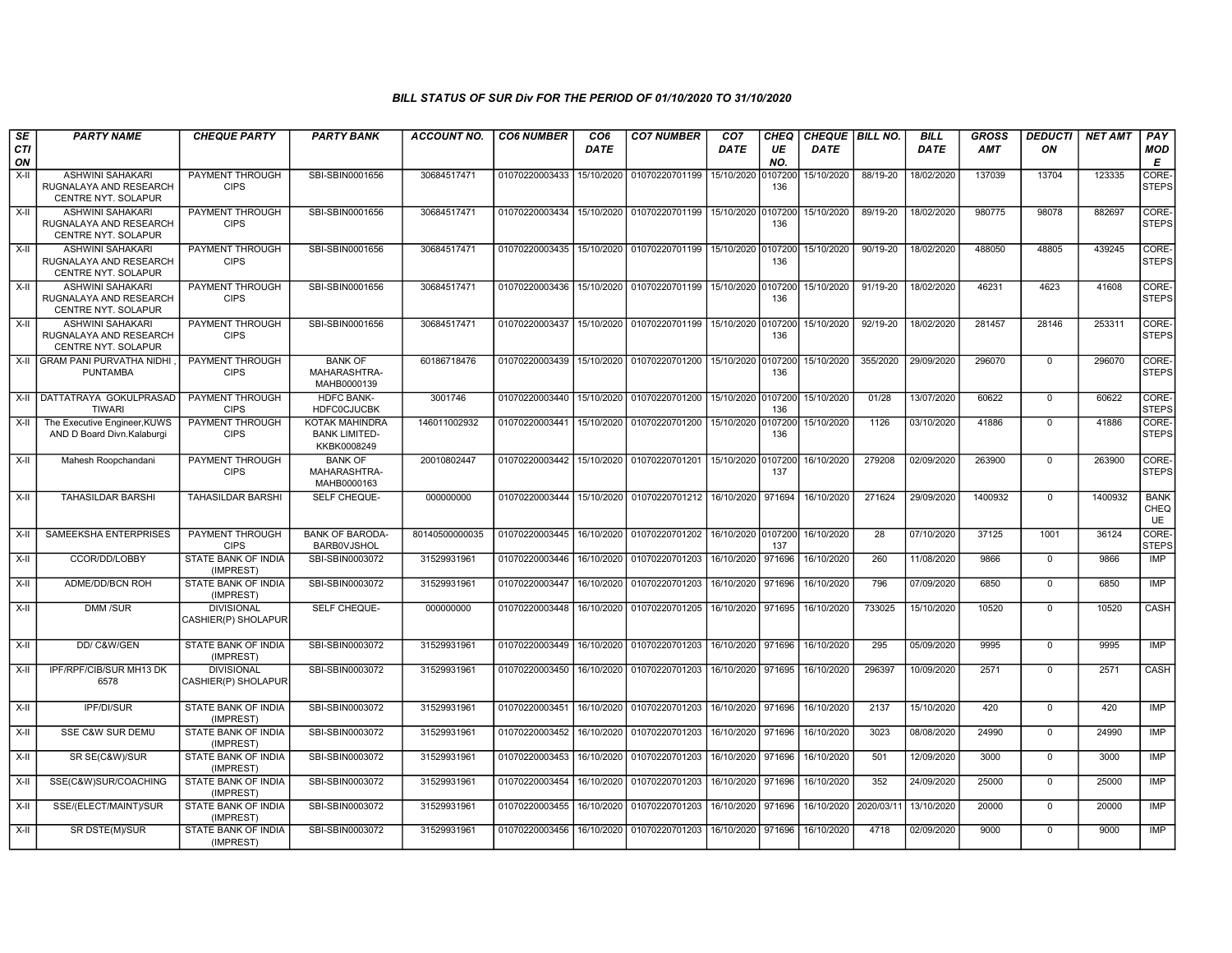| SE        | <b>PARTY NAME</b>                                    | <b>CHEQUE PARTY</b>                      | <b>PARTY BANK</b>                             | ACCOUNT NO.    | <b>CO6 NUMBER</b>                            | CO <sub>6</sub> | <b>CO7 NUMBER</b>                                         | CO <sub>7</sub>    | CHEQ      | CHEQUE   BILL NO. |                 | <b>BILL</b> | <b>GROSS</b> | DEDUCTI        | <b>NET AMT</b> | <b>PAY</b>            |
|-----------|------------------------------------------------------|------------------------------------------|-----------------------------------------------|----------------|----------------------------------------------|-----------------|-----------------------------------------------------------|--------------------|-----------|-------------------|-----------------|-------------|--------------|----------------|----------------|-----------------------|
| CTI<br>ON |                                                      |                                          |                                               |                |                                              | <b>DATE</b>     |                                                           | DATE               | UE<br>NO. | <b>DATE</b>       |                 | <b>DATE</b> | <b>AMT</b>   | ON             |                | <b>MOD</b><br>E       |
| $X-H$     | <b>SSE WORKS GR</b>                                  | <b>STATE BANK OF INDIA</b><br>(IMPREST)  | SBI-SBIN0003072                               | 31529931961    | 01070220003457                               |                 | 16/10/2020 01070220701207                                 | 16/10/2020         | 971696    | 16/10/2020        | 235             | 20/08/2020  | 4900         | $\mathbf 0$    | 4900           | <b>IMP</b>            |
| X-II      | SR DFM SUR (PAY ORDER)                               | <b>DIVISIONAL</b><br>CASHIER(P) SHOLAPUR | DUMMY-                                        | 11111111111    |                                              |                 | 01070220003458 16/10/2020 01070220701205                  | 16/10/2020 971695  |           | 16/10/2020        | 255268          | 15/10/2020  | 993          | $\Omega$       | 993            | CASH                  |
| $X-H$     | SSE/BR/SUR                                           | <b>STATE BANK OF INDIA</b><br>(IMPREST)  | SBI-SBIN0003072                               | 31529931961    |                                              |                 | 01070220003459 16/10/2020 01070220701207                  | 16/10/2020 971696  |           | 16/10/2020        | 11062           | 01/08/2020  | 9923         | $\mathbf 0$    | 9923           | IMP                   |
| X-II      | SR SE(C&W)/SUR                                       | <b>STATE BANK OF INDIA</b><br>(IMPREST)  | SBI-SBIN0003072                               | 31529931961    | 01070220003460 16/10/2020 01070220701206     |                 |                                                           | 16/10/2020 971696  |           | 16/10/2020        | 24222           | 27/07/2020  | 2000         | $\Omega$       | 2000           | IMP                   |
| X-II      | SSE(C&W)SUR/MOB CRANE                                | STATE BANK OF INDIA<br>(IMPREST)         | SBI-SBIN0003072                               | 31529931961    | 01070220003461                               |                 | 16/10/2020 01070220701206                                 | 16/10/2020         | 971696    | 16/10/2020        | 25386           | 07/08/2020  | 6800         | $\mathbf 0$    | 6800           | IMP                   |
| $X-II$    | <b>GESCOM LTD.CO. GULBARGA</b><br>CSD II GULBARGA. R | PAYMENT THROUGH<br><b>CIPS</b>           | STATE BANK OF INDIA-<br>SBIN0020223           | 52076355201    | 01070220003462                               |                 | 16/10/2020 01070220701208                                 | 16/10/2020 0107200 | 137       | 16/10/2020        | 53              | 05/10/2020  | 11465        | $\Omega$       | 11465          | CORE-<br><b>STEPS</b> |
| $X-H$     | <b>JAIDEEP ENTERPRISES</b>                           | <b>PAYMENT THROUGH</b><br><b>CIPS</b>    | <b>BANK OF BARODA-</b><br><b>BARB0SHOLAP</b>  | 04370200000715 | 01070220003464 16/10/2020 01070220701214     |                 |                                                           | 16/10/2020 0107200 | 137       | 16/10/2020        | $DM-02A$        | 10/07/2020  | 32128        | 1128           | 31000          | CORE-<br><b>STEPS</b> |
| $X-H$     | <b>HPCL DT CARD (ELECT D G</b><br>SET)               | PAYMENT THROUGH<br><b>CIPS</b>           | <b>ICICI BANK LTD-</b><br>ICIC0000104         | HPCL2600795272 |                                              |                 | 01070220003466   16/10/2020   01070220701215              | 16/10/2020 0107200 | 137       | 16/10/2020        | 42              | 30/09/2020  | 32000        | $\mathbf 0$    | 32000          | CORE-<br><b>STEPS</b> |
| X-II      | HPCL DT CARD (ELECT D G<br>SET)                      | PAYMENT THROUGH<br><b>CIPS</b>           | <b>ICICI BANK LTD-</b><br>ICIC0000104         | HPCL2600795272 | 01070220003467                               | 16/10/2020      | 01070220701215                                            | 16/10/2020 0107200 | 137       | 16/10/2020        | 07              | 07/10/2020  | 30000        | $\mathbf 0$    | 30000          | CORE-<br><b>STEPS</b> |
| $X-H$     | SSE/TRD/BAP                                          | STATE BANK OF INDIA<br>(IMPREST)         | SBI-SBIN0003072                               | 31529931961    |                                              |                 | 01070220003468 16/10/2020 01070220701216                  | 16/10/2020         | 971696    | 16/10/2020        | 61              | 07/10/2020  | 2000         | $\Omega$       | 2000           | IMP                   |
| $X-H$     | <b>STATION MANAGER</b><br>GANGAPURROAD               | STATE BANK OF INDIA<br>(IMPREST)         | SBI-SBIN0003072                               | 31529931961    | 01070220003469 16/10/2020 01070220701216     |                 |                                                           | 16/10/2020         | 971696    | 16/10/2020        | 35              | 21/06/2020  | 7650         | $\Omega$       | 7650           | <b>IMP</b>            |
| $X-H$     | <b>STATION MANAGER RAHURI</b>                        | STATE BANK OF INDIA<br>(IMPREST)         | SBI-SBIN0003072                               | 31529931961    | 01070220003470 16/10/2020 01070220701216     |                 |                                                           | 16/10/2020 971696  |           | 16/10/2020        | 3756            | 17/06/2020  | 7980         | $\mathbf 0$    | 7980           | IMP                   |
| $X-H$     | ADEN/SUR                                             | <b>STATE BANK OF INDIA</b><br>(IMPREST)  | SBI-SBIN0003072                               | 31529931961    | 01070220003471                               | 16/10/2020      | 01070220701216                                            | 16/10/2020         | 971696    | 16/10/2020        | 594             | 18/09/2020  | 14153        | $\mathbf 0$    | 14153          | IMP                   |
| X-II      | ADEN/SUR                                             | STATE BANK OF INDIA<br>(IMPREST)         | SBI-SBIN0003072                               | 31529931961    | 01070220003472 16/10/2020 01070220701216     |                 |                                                           | 16/10/2020 971696  |           | 16/10/2020        | 1238            | 09/09/2020  | 7865         | $\mathbf 0$    | 7865           | IMP                   |
| $X-H$     | <b>STATION MANAGER</b><br>AKKALKOTROAD               | STATE BANK OF INDIA<br>(IMPREST)         | SBI-SBIN0003072                               | 31529931961    | 01070220003473 16/10/2020 01070220701217     |                 |                                                           | 16/10/2020         | 971699    | 19/10/2020        | SW              | 31/07/2020  | 4030         | $\overline{0}$ | 4030           | IMP                   |
| $X-H$     | CYM/WD                                               | <b>STATE BANK OF INDIA</b><br>(IMPREST)  | SBI-SBIN0003072                               | 31529931961    | 01070220003474 16/10/2020 01070220701217     |                 |                                                           | 16/10/2020         | 971699    | 19/10/2020        | 19              | 16/08/2020  | 5000         | $\mathbf 0$    | 5000           | IMP                   |
| $X-H$     | <b>STATION MANAGER</b><br>HIRENANDURU                | <b>STATE BANK OF INDIA</b><br>(IMPREST)  | SBI-SBIN0003072                               | 31529931961    | 01070220003475   16/10/2020   01070220701217 |                 |                                                           | 16/10/2020 971699  |           | 19/10/2020        | SW              | 15/09/2020  | 3360         | $\mathbf 0$    | 3360           | IMP                   |
| X-II      | STATION MANAGER WADI                                 | STATE BANK OF INDIA<br>(IMPREST)         | SBI-SBIN0003072                               | 31529931961    | 01070220003476                               | 16/10/2020      | 01070220701217                                            | 16/10/2020         | 971699    | 19/10/2020        | 3125            | 01/09/2020  | 11880        | $\mathbf 0$    | 11880          | <b>IMP</b>            |
| X-II      | <b>STATION MANAGER SAVALGI</b>                       | STATE BANK OF INDIA<br>(IMPREST)         | SBI-SBIN0003072                               | 31529931961    |                                              |                 | 01070220003477 16/10/2020 01070220701217                  | 16/10/2020         | 971699    | 19/10/2020        | SW              | 14/07/2020  | 6300         | $\mathbf 0$    | 6300           | IMP                   |
| X-II      | <b>STATION MANAGER</b><br><b>SULTANPUR</b>           | <b>STATE BANK OF INDIA</b><br>(IMPREST)  | SBI-SBIN0003072                               | 31529931961    | 01070220003478 16/10/2020 01070220701217     |                 |                                                           | 16/10/2020         | 971699    | 19/10/2020        | 945             | 16/09/2020  | 5320         | $\Omega$       | 5320           | <b>IMP</b>            |
| $X-H$     | <b>STATION MANAGER</b><br>TIKEKARWADI                | <b>STATE BANK OF INDIA</b><br>(IMPREST)  | SBI-SBIN0003072                               | 31529931961    |                                              |                 | 01070220003479 16/10/2020 01070220701218                  | 16/10/2020 971699  |           | 19/10/2020        | 2360            | 14/09/2020  | 3781         | $\Omega$       | 3781           | IMP                   |
| X-II      | <b>SSTATION MANAGER</b><br><b>SHAHABAD</b>           | STATE BANK OF INDIA<br>(IMPREST)         | SBI-SBIN0003072                               | 31529931961    |                                              |                 | 01070220003480   16/10/2020   01070220701218              | 16/10/2020 971699  |           | 19/10/2020        | 02              | 13/06/2020  | 6500         | $\Omega$       | 6500           | IMP                   |
| $X-H$     | <b>HOTEL LAJIJ FAMILY</b><br><b>RESTOURNT</b>        | <b>PAYMENT THROUGH</b><br><b>CIPS</b>    | <b>CANARA BANK-</b><br>CNRB0002581            | 2581201000942  | 01070220003481                               | 16/10/2020      | 01070220701225                                            | 19/10/2020 0107200 | 139       | 20/10/2020        | 213928          | 05/10/2020  | 103400       | $\overline{0}$ | 103400         | CORE-<br><b>STEPS</b> |
| $X-H$     | <b>STATION MANAGER BABLAD</b>                        | <b>STATE BANK OF INDIA</b><br>(IMPREST)  | SBI-SBIN0003072                               | 31529931961    |                                              |                 | 01070220003482   16/10/2020   01070220701218   16/10/2020 |                    | 971699    | 19/10/2020        | 36457           | 03/09/2020  | 10100        | $\Omega$       | 10100          | IMP                   |
| X-II      | <b>STATION MANAGER MARTUR</b>                        | <b>STATE BANK OF INDIA</b><br>(IMPREST)  | SBI-SBIN0003072                               | 31529931961    | 01070220003483                               |                 | 16/10/2020 01070220701218                                 | 16/10/2020         | 971699    | 19/10/2020        | $\overline{29}$ | 10/09/2020  | 3577         | $\mathbf 0$    | 3577           | IMP                   |
| X-II      | SHIVPARVATI TOURS AND<br><b>TRAVELS</b>              | PAYMENT THROUGH<br><b>CIPS</b>           | <b>BANK OF</b><br>MAHARASHTRA-<br>MAHB0000163 | 60325365977    | 01070220003484                               |                 | 16/10/2020 01070220701226                                 | 19/10/2020 0107200 | 139       | 20/10/2020        | 252811          | 12/10/2020  | 39800        | $\Omega$       | 39800          | CORE-<br><b>STEPS</b> |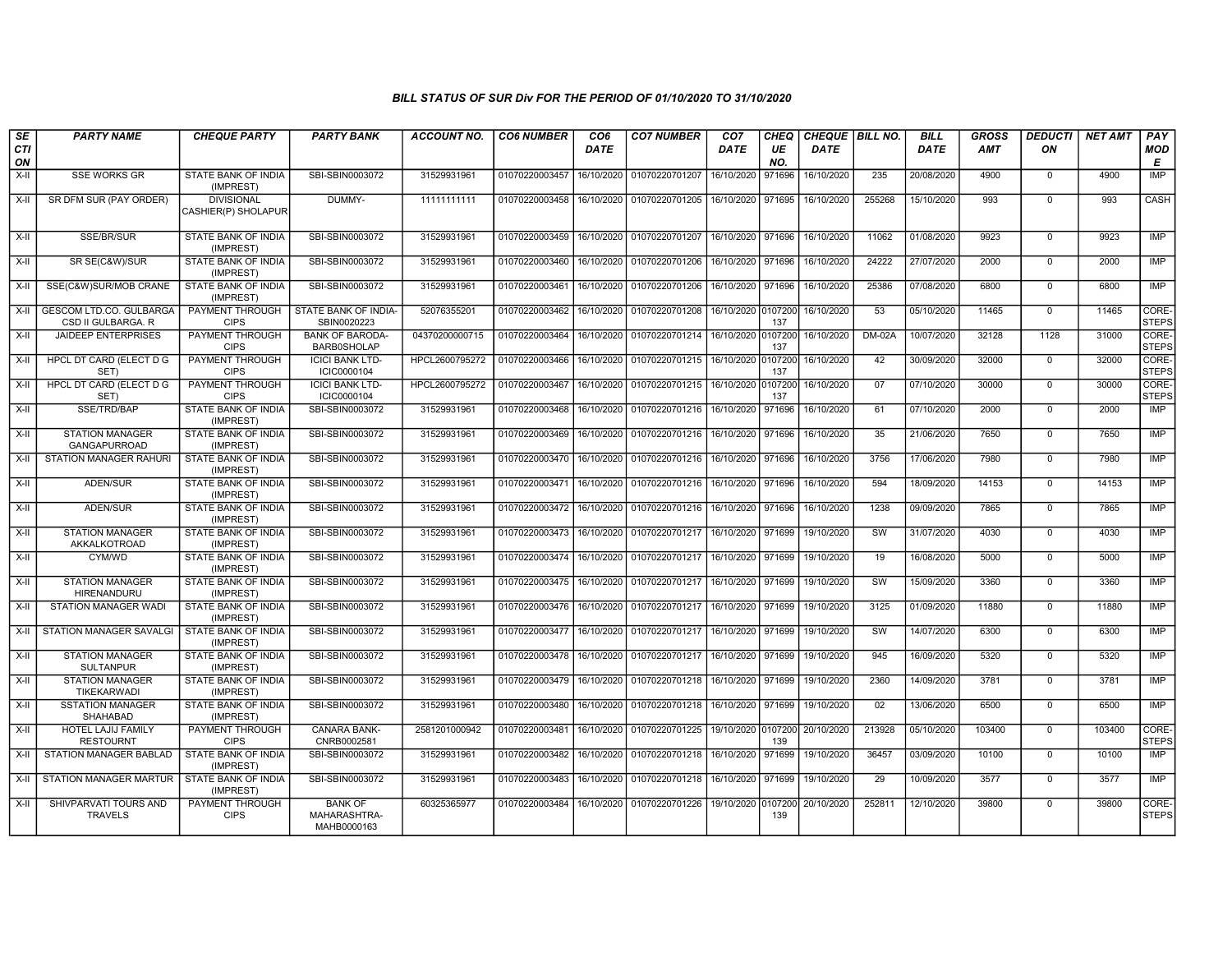| SE        | <b>PARTY NAME</b>                           | <b>CHEQUE PARTY</b>                      | <b>PARTY BANK</b>                            | ACCOUNT NO.                                               | <b>CO6 NUMBER</b>         | CO <sub>6</sub> | <b>CO7 NUMBER</b>                                          | CO <sub>7</sub>    | <b>CHEQ</b> | CHEQUE   BILL NO. |                      | <b>BILL</b> | <b>GROSS</b> | <b>DEDUCTI</b> | <b>NET AMT</b> | <b>PAY</b>            |
|-----------|---------------------------------------------|------------------------------------------|----------------------------------------------|-----------------------------------------------------------|---------------------------|-----------------|------------------------------------------------------------|--------------------|-------------|-------------------|----------------------|-------------|--------------|----------------|----------------|-----------------------|
| CTI<br>ON |                                             |                                          |                                              |                                                           |                           | <b>DATE</b>     |                                                            | DATE               | UE<br>NO.   | <b>DATE</b>       |                      | <b>DATE</b> | AMT          | ON             |                | <b>MOD</b><br>E       |
| $X-II$    | STATION MANAGER BOROTI                      | STATE BANK OF INDIA<br>(IMPREST)         | SBI-SBIN0003072                              | 31529931961                                               | 01070220003485            | 16/10/2020      | 01070220701218                                             | 16/10/2020         | 971699      | 19/10/2020        | 09                   | 16/06/2020  | 7315         | $\mathbf 0$    | 7315           | <b>IMP</b>            |
| $X-H$     | ADEN/ANG                                    | <b>STATE BANK OF INDIA</b><br>(IMPREST)  | SBI-SBIN0003072                              | 31529931961                                               | 01070220003487            | 19/10/2020      | 01070220701224                                             | 19/10/2020         | 971699      | 19/10/2020        | 5221                 | 29/09/2020  | 6000         | $\Omega$       | 6000           | IMP                   |
| X-II      | ADEN/ANG                                    | STATE BANK OF INDIA<br>(IMPREST)         | SBI-SBIN0003072                              | 31529931961                                               | 01070220003488            | 19/10/2020      | 01070220701224                                             | 19/10/2020 971699  |             | 19/10/2020        | 8362                 | 03/10/2020  | 5180         | $\mathbf 0$    | 5180           | IMP                   |
| $X-H$     | ADEN/BG/KWV                                 | <b>DIVISIONAL</b><br>CASHIER(P) SHOLAPUR | SBI-SBIN0003072                              | 31529931961                                               | 01070220003489            | 19/10/2020      | 01070220701224                                             | 19/10/2020 971698  |             | 19/10/2020        | $1 - 0029$           | 22/09/2020  | 9800         | $\mathbf 0$    | 9800           | CASH                  |
| X-II      | MH13DE8517                                  | <b>DIVISIONAL</b><br>CASHIER(P) SHOLAPUR | SBI-SBIN0003072                              | 31529931961                                               | 01070220003490            | 19/10/2020      | 01070220701219                                             | 19/10/2020 971698  |             | 19/10/2020        | 12201                | 06/10/2020  | 10000        | $\mathbf 0$    | 10000          | CASH                  |
| X-II      | <b>DEN/S/SUR</b>                            | <b>STATE BANK OF INDIA</b><br>(IMPREST)  | SBI-SBIN0003072                              | 31529931961                                               |                           |                 | 01070220003491 19/10/2020 01070220701221                   | 19/10/2020 971699  |             | 19/10/2020        | 157                  | 12/10/2020  | 2650         | $\mathbf 0$    | 2650           | <b>IMP</b>            |
| X-II      | SSE(TELE-N)/SUR/VEH                         | STATE BANK OF INDIA<br>(IMPREST)         | SBI-SBIN0003072                              | 31529931961                                               | 01070220003492            | 19/10/2020      | 01070220701221                                             | 19/10/2020         | 971699      | 19/10/2020        | 24717                | 29/08/2020  | 5000         | $\mathbf 0$    | 5000           | IMP                   |
| X-II      | CMS/SUR/GEN                                 | <b>DIVISIONAL</b><br>CASHIER(P) SHOLAPUR | SBI-SBIN0003072                              | 31529931961                                               | 01070220003493            | 19/10/2020      | 01070220701220                                             | 19/10/2020         | 971698      | 19/10/2020        | Med/40               | 15/10/2020  | 27691        | $\mathbf 0$    | 27691          | CASH                  |
| X-II      | SSE(E/M)/ANG                                | <b>STATE BANK OF INDIA</b><br>(IMPREST)  | SBI-SBIN0003072                              | 31529931961                                               |                           |                 | 01070220003494 19/10/2020 01070220701221                   | 19/10/2020 971699  |             | 19/10/2020        | 10                   | 09/10/2020  | 6708         | $\mathbf 0$    | 6708           | IMP                   |
| $X-H$     | SR.DSO.SUR                                  | STATE BANK OF INDIA<br>(IMPREST)         | SBI-SBIN0003072                              | 31529931961                                               | 01070220003495 19/10/2020 |                 | 01070220701221                                             | 19/10/2020 971699  |             | 19/10/2020        | 4818                 | 01/10/2020  | 4972         | $\Omega$       | 4972           | <b>IMP</b>            |
| $X-II$    | <b>MS ANG</b>                               | <b>DIVISIONAL</b><br>CASHIER(P) SHOLAPUR | SBI-SBIN0003072                              | 31529931961                                               | 01070220003496            |                 | 19/10/2020 01070220701223                                  | 19/10/2020 971698  |             | 19/10/2020        | R-2005               | 09/02/2020  | 8496         | $\Omega$       | 8496           | CASH                  |
| $X-II$    | SSE/C&W/SNSI/COACHING                       | STATE BANK OF INDIA<br>(IMPREST)         | SBI-SBIN0003072                              | 31529931961                                               | 01070220003497            |                 | 19/10/2020 01070220701223                                  | 19/10/2020 971699  |             | 19/10/2020        | 426                  | 23/09/2020  | 2500         | $\Omega$       | 2500           | IMP                   |
| X-II      | RAJBHASHA ADHIKARI.<br><b>SOLAPUR</b>       | STATE BANK OF INDIA<br>(IMPREST)         | SELF CHEQUE-                                 | 000000000                                                 | 01070220003498            | 19/10/2020      | 01070220701222                                             | 19/10/2020 971699  |             | 19/10/2020        | 1911,00546<br>9.4815 | 30/09/2020  | 2000         | $\overline{0}$ | 2000           | IMP                   |
| $X-H$     | <b>JAYDEEP ENTERPRISES</b>                  | PAYMENT THROUGH<br><b>CIPS</b>           | <b>BANK OF BARODA-</b><br><b>BARB0SHOLAP</b> | 04370200000715                                            | 01070220003499            | 19/10/2020      | 01070220701227                                             | 19/10/2020 0107200 | 139         | 20/10/2020        | 274547               | 13/10/2020  | 30170        | $\Omega$       | 30170          | CORE-<br><b>STEPS</b> |
| X-II      | SM/KLBG (CLEANLINESS IMP)                   | <b>DIVISIONAL</b><br>CASHIER(P) SHOLAPUR | DUMMY-                                       | 11111111111                                               | 01070220003500            |                 | 19/10/2020 01070220701228                                  | 19/10/2020 971701  |             | 20/10/2020        | 1193                 | 27/09/2020  | 110297       | $\mathbf 0$    | 110297         | CASH                  |
| X-II      | <b>BALAJI ELECTRONICS</b>                   | PAYMENT THROUGH<br><b>CIPS</b>           | <b>IDBI BANK LTD-</b><br>IBKL0000478         | 0478651100001762 01070220003501 19/10/2020 01070220701229 |                           |                 |                                                            | 19/10/2020 0107200 | 139         | 20/10/2020        | 27                   | 10/09/2020  | 116217.96    | 1162.96        | 115055         | CORE-<br><b>STEPS</b> |
| X-II      | <b>STATION MANAGER</b><br><b>KOPARGAON</b>  | STATE BANK OF INDIA<br>(IMPREST)         | SBI-SBIN0003072                              | 31529931961                                               | 01070220003502            | 19/10/2020      | 01070220701241 21/10/2020                                  |                    | 971705      | 21/10/2020        | 018                  | 01/09/2020  | 13530        | $\mathbf 0$    | 13530          | <b>IMP</b>            |
| $X-II$    | STATION MANAGER KASHTI                      | <b>STATE BANK OF INDIA</b><br>(IMPREST)  | SBI-SBIN0003072                              | 31529931961                                               | 01070220003503            | 19/10/2020      | 01070220701241                                             | 21/10/2020         | 971705      | 21/10/2020        | 73                   | 25/09/2020  | 9354         | $\mathbf 0$    | 9354           | IMP                   |
| X-II      | <b>STATION MANAGER</b><br><b>PUNTAMBA</b>   | STATE BANK OF INDIA<br>(IMPREST)         | SBI-SBIN0003072                              | 31529931961                                               | 01070220003504            | 19/10/2020      | 01070220701241                                             | 21/10/2020 971705  |             | 21/10/2020        | 3549                 | 01/09/2020  | 23470        | $\mathbf 0$    | 23470          | <b>IMP</b>            |
| X-II      | <b>STATION MANAGER</b><br><b>RANJANGAON</b> | STATE BANK OF INDIA<br>(IMPREST)         | SBI-SBIN0003072                              | 31529931961                                               | 01070220003505 19/10/2020 |                 | 01070220701241                                             | 21/10/2020 971705  |             | 21/10/2020        | 1455                 | 25/08/2020  | 9860         | $\mathbf 0$    | 9860           | IMP                   |
| X-II      | <b>STATION MANAGER SAROLA</b>               | <b>STATE BANK OF INDIA</b><br>(IMPREST)  | SBI-SBIN0003072                              | 31529931961                                               | 01070220003506            | 19/10/2020      | 01070220701241                                             | 21/10/2020         | 971705      | 21/10/2020        | 34                   | 05/09/2020  | 10794        | $\mathbf 0$    | 10794          | <b>IMP</b>            |
|           | X-II STATION MANAGER BELVANDI               | <b>STATE BANK OF INDIA</b><br>(IMPREST)  | SBI-SBIN0003072                              | 31529931961                                               | 01070220003507            | 19/10/2020      | 01070220701241 21/10/2020 971705 21/10/2020                |                    |             |                   | 475                  | 14/08/2020  | 8362         | $\mathbf 0$    | 8362           | IMP                   |
|           | X-II STATION MANAGER NIMBALAK               | STATE BANK OF INDIA<br>(IMPREST)         | SBI-SBIN0003072                              | 31529931961                                               | 01070220003508            | 19/10/2020      | 01070220701242 21/10/2020                                  |                    | 971705      | 21/10/2020        | 532                  | 02/09/2020  | 9820         | $\mathbf 0$    | 9820           | <b>IMP</b>            |
| X-II      | <b>STATION MANAGER CHITALI</b>              | <b>STATE BANK OF INDIA</b><br>(IMPREST)  | SBI-SBIN0003072                              | 31529931961                                               | 01070220003509            | 19/10/2020      | 01070220701242 21/10/2020 971705                           |                    |             | 21/10/2020        | <b>SW</b>            | 30/09/2020  | 6300         | $\mathbf 0$    | 6300           | <b>IMP</b>            |
|           | X-II STATION MANAGER BELAPUR                | <b>STATE BANK OF INDIA</b><br>(IMPREST)  | SBI-SBIN0003072                              | 31529931961                                               |                           |                 | 01070220003511 19/10/2020 01070220701242 21/10/2020 971705 |                    |             | 21/10/2020        | 1172                 | 05/09/2020  | 16078        | $\mathbf 0$    | 16078          | <b>IMP</b>            |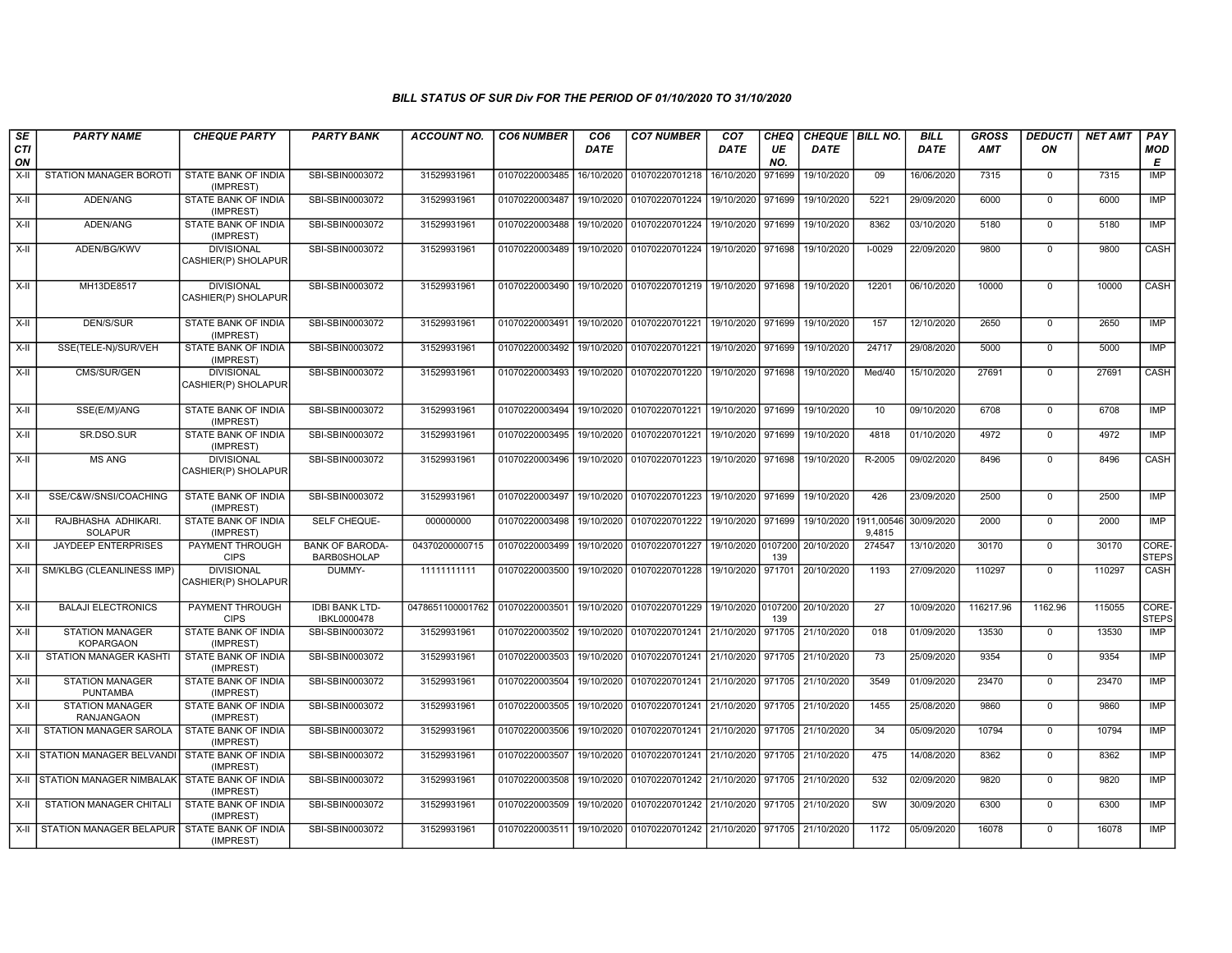| SE        | <b>PARTY NAME</b>                              | <b>CHEQUE PARTY</b>                     | <b>PARTY BANK</b> | <b>ACCOUNT NO.</b> | <b>CO6 NUMBER</b>         | CO <sub>6</sub> | <b>CO7 NUMBER</b>                                          | CO <sub>7</sub>   | <b>CHEQ</b> | <b>CHEQUE   BILL NO.</b> |      | <b>BILL</b> | <b>GROSS</b> | <b>DEDUCTI</b> | <b>NET AMT</b> | PAY        |
|-----------|------------------------------------------------|-----------------------------------------|-------------------|--------------------|---------------------------|-----------------|------------------------------------------------------------|-------------------|-------------|--------------------------|------|-------------|--------------|----------------|----------------|------------|
| CTI<br>ON |                                                |                                         |                   |                    |                           | <b>DATE</b>     |                                                            | <b>DATE</b>       | UE<br>NO.   | <b>DATE</b>              |      | <b>DATE</b> | AMT          | ON             |                | MOD<br>Е   |
|           | X-II STATION MANAGER SAINAGAR<br><b>SHIRDI</b> | <b>STATE BANK OF INDIA</b><br>(IMPREST) | SBI-SBIN0003072   | 31529931961        | 01070220003512 19/10/2020 |                 | 01070220701242 21/10/2020                                  |                   | 971705      | 21/10/2020               | 406  | 29/09/2020  | 26010        | $\mathbf 0$    | 26010          | IMP        |
| X-II      | STATION MANAGER YEOLA                          | STATE BANK OF INDIA<br>(IMPREST)        | SBI-SBIN0003072   | 31529931961        | 01070220003513 19/10/2020 |                 | 01070220701242 21/10/2020                                  |                   | 971705      | 21/10/2020               | 1741 | 03/09/2020  | 6957         | $\Omega$       | 6957           | <b>IMP</b> |
| X-II      | DTC/DD                                         | STATE BANK OF INDIA<br>(IMPREST)        | SBI-SBIN0003072   | 31529931961        | 01070220003515            | 19/10/2020      | 01070220701233                                             | 20/10/2020        | 971702      | 20/10/2020               | 774  | 29/08/2020  | 7720         | $\Omega$       | 7720           | IMP        |
| $X-H$     | <b>STATION MANAGER</b><br><b>JINTIROAD</b>     | STATE BANK OF INDIA<br>(IMPREST)        | SBI-SBIN0003072   | 31529931961        | 01070220003516 19/10/2020 |                 | 01070220701233                                             | 20/10/2020        | 971702      | 20/10/2020               | 06   | 10/07/2020  | 14645        | $\Omega$       | 14645          | <b>IMP</b> |
| X-II      | STATION MANAGER MADHA                          | STATE BANK OF INDIA<br>(IMPREST)        | SBI-SBIN0003072   | 31529931961        | 01070220003517            | 19/10/2020      | 01070220701233 20/10/2020 971702                           |                   |             | 20/10/2020               | SW   | 31/08/2020  | 8866         | 0              | 8866           | IMP        |
| X-II      | <b>STATION MANAGER</b><br><b>MUNDHEWADI</b>    | <b>STATE BANK OF INDIA</b><br>(IMPREST) | SBI-SBIN0003072   | 31529931961        | 01070220003518 19/10/2020 |                 | 01070220701233                                             | 20/10/2020 971702 |             | 20/10/2020               | SW   | 15/07/2020  | 6045         | $\mathbf 0$    | 6045           | IMP        |
| X-II      | STATION MANAGER POPHLAJ                        | STATE BANK OF INDIA<br>(IMPREST)        | SBI-SBIN0003072   | 31529931961        | 01070220003519            | 19/10/2020      | 01070220701233                                             | 20/10/2020        | 971702      | 20/10/2020               | SW   | 30/09/2020  | 9660         | $\mathbf 0$    | 9660           | IMP        |
| X-II      | <b>STATION MANAGER</b><br><b>WASHIMBE</b>      | <b>STATE BANK OF INDIA</b><br>(IMPREST) | SBI-SBIN0003072   | 31529931961        | 01070220003520            | 19/10/2020      | 01070220701233                                             | 20/10/2020        | 971702      | 20/10/2020               | SW   | 30/09/2020  | 9240         | $\mathbf 0$    | 9240           | <b>IMP</b> |
| $X-II$    | STATION MANAGER BALE                           | STATE BANK OF INDIA<br>(IMPREST)        | SBI-SBIN0003072   | 31529931961        | 01070220003521            | 19/10/2020      | 01070220701233                                             | 20/10/2020        | 971702      | 20/10/2020               | SW   | 30/06/2020  | 4024         | $\mathbf 0$    | 4024           | <b>IMP</b> |
| $X-H$     | CYM/DD                                         | <b>STATE BANK OF INDIA</b><br>(IMPREST) | SBI-SBIN0003072   | 31529931961        | 01070220003522            | 19/10/2020      | 01070220701233 20/10/2020 971702                           |                   |             | 20/10/2020               | 1006 | 16/09/2020  | 2456         | $\mathbf 0$    | 2456           | IMP        |
|           | X-II STATION MANAGER BHALWAN                   | STATE BANK OF INDIA<br>(IMPREST)        | SBI-SBIN0003072   | 31529931961        | 01070220003523            | 19/10/2020      | 01070220701233                                             | 20/10/2020        | 971702      | 20/10/2020               | SW   | 30/09/2020  | 9240         | $\mathbf 0$    | 9240           | IMP        |
| $X-H$     | <b>STATION MANAGER</b><br><b>DHAVALAS</b>      | <b>STATE BANK OF INDIA</b><br>(IMPREST) | SBI-SBIN0003072   | 31529931961        | 01070220003524            | 19/10/2020      | 01070220701234                                             | 20/10/2020        | 971702      | 20/10/2020               | 501  | 06/08/2020  | 5290         | $\Omega$       | 5290           | <b>IMP</b> |
| X-II      | <b>STATION MANAGER</b><br><b>PAREWADI</b>      | STATE BANK OF INDIA<br>(IMPREST)        | SBI-SBIN0003072   | 31529931961        | 01070220003525            | 19/10/2020      | 01070220701234                                             | 20/10/2020 971702 |             | 20/10/2020               | 673  | 01/05/2020  | 13425        | $\Omega$       | 13425          | IMP        |
| X-II      | STATION MANAGER ANGAR                          | <b>STATE BANK OF INDIA</b><br>(IMPREST) | SBI-SBIN0003072   | 31529931961        | 01070220003526            | 19/10/2020      | 01070220701234                                             | 20/10/2020        | 971702      | 20/10/2020               | 453  | 16/07/2020  | 15753        | $\mathbf 0$    | 15753          | IMP        |
| X-II      | STATION MANAGER BHIGVAN                        | STATE BANK OF INDIA<br>(IMPREST)        | SBI-SBIN0003072   | 31529931961        | 01070220003527            | 19/10/2020      | 01070220701234 20/10/2020 971702                           |                   |             | 20/10/2020               | 59   | 07/08/2020  | 7416         | $\mathbf 0$    | 7416           | <b>IMP</b> |
| $X-H$     | <b>STATION MANAGER</b><br><b>MALIKPETH</b>     | STATE BANK OF INDIA<br>(IMPREST)        | SBI-SBIN0003072   | 31529931961        | 01070220003528            | 19/10/2020      | 01070220701234                                             | 20/10/2020        | 971702      | 20/10/2020               | 222  | 10/09/2020  | 12949        | $\Omega$       | 12949          | <b>IMP</b> |
| X-II      | <b>STATION MANAGER MOHOL</b>                   | STATE BANK OF INDIA<br>(IMPREST)        | SBI-SBIN0003072   | 31529931961        | 01070220003529            | 19/10/2020      | 01070220701234                                             | 20/10/2020        | 971702      | 20/10/2020               | 950  | 13/09/2020  | 9087         | $\mathbf 0$    | 9087           | <b>IMP</b> |
| $X-II$    | <b>STATION MANAGER WAKAV</b>                   | <b>STATE BANK OF INDIA</b><br>(IMPREST) | SBI-SBIN0003072   | 31529931961        | 01070220003530            | 19/10/2020      | 01070220701234                                             | 20/10/2020 971702 |             | 20/10/2020               | 1039 | 01/09/2020  | 9402         | $\Omega$       | 9402           | IMP        |
| X-II      | <b>STATION MANAGER ARAG</b>                    | STATE BANK OF INDIA<br>(IMPREST)        | SBI-SBIN0003072   | 31529931961        | 01070220003531            | 19/10/2020      | 01070220701247                                             | 21/10/2020 971705 |             | 21/10/2020               | 620  | 12/09/2020  | 9938         | $\mathbf 0$    | 9938           | <b>IMP</b> |
| X-II      | <b>STATION MANAGER</b><br><b>BARSHITOWN</b>    | STATE BANK OF INDIA<br>(IMPREST)        | SBI-SBIN0003072   | 31529931961        | 01070220003532            | 19/10/2020      | 01070220701247 21/10/2020 971705                           |                   |             | 21/10/2020               | 3640 | 03/09/2020  | 14455        | $\Omega$       | 14455          | IMP        |
| X-II      | <b>STATION MANAGER</b><br>KAVATHEMAHANKAL      | STATE BANK OF INDIA<br>(IMPREST)        | SBI-SBIN0003072   | 31529931961        | 01070220003533            | 19/10/2020      | 01070220701247                                             | 21/10/2020        | 971705      | 21/10/2020               |      | 30/09/2020  | 9660         | $\mathbf 0$    | 9660           | <b>IMP</b> |
| X-II      | <b>STATION MANAGER</b><br>PANDHARPUR           | STATE BANK OF INDIA<br>(IMPREST)        | SBI-SBIN0003072   | 31529931961        | 01070220003534            | 19/10/2020      | 01070220701247                                             | 21/10/2020        | 971705      | 21/10/2020               | 550  | 05/08/2020  | 2524         | $\mathbf 0$    | 2524           | IMP        |
| X-II      | STATION MANAGER SANGOLA                        | STATE BANK OF INDIA<br>(IMPREST)        | SBI-SBIN0003072   | 31529931961        | 01070220003535            | 19/10/2020      | 01070220701247                                             | 21/10/2020        | 971705      | 21/10/2020               | 453  | 06/08/2020  | 15082        | $\Omega$       | 15082          | <b>IMP</b> |
| X-II      | STATION MANAGER YEDSHI                         | STATE BANK OF INDIA<br>(IMPREST)        | SBI-SBIN0003072   | 31529931961        | 01070220003536            | 19/10/2020      | 01070220701247                                             | 21/10/2020        | 971705      | 21/10/2020               | 5153 | 05/09/2020  | 6092         | $\mathbf 0$    | 6092           | IMP        |
| $X-H$     | <b>STATION MANAGER DHOKI</b>                   | STATE BANK OF INDIA<br>(IMPREST)        | SBI-SBIN0003072   | 31529931961        | 01070220003537            | 19/10/2020      | 01070220701247                                             | 21/10/2020        | 971705      | 21/10/2020               | 619  | 02/08/2020  | 6400         | $\Omega$       | 6400           | <b>IMP</b> |
| X-II      | <b>STATION MANAGER LATUR</b>                   | <b>STATE BANK OF INDIA</b><br>(IMPREST) | SBI-SBIN0003072   | 31529931961        | 01070220003538            | 19/10/2020      | 01070220701247                                             | 21/10/2020        | 971705      | 21/10/2020               | 36   | 22/08/2020  | 24910        | $\mathbf 0$    | 24910          | <b>IMP</b> |
| X-II      | <b>STATION MANAGER</b><br><b>AUSAROAD</b>      | <b>STATE BANK OF INDIA</b><br>(IMPREST) | SBI-SBIN0003072   | 31529931961        |                           |                 | 01070220003539 19/10/2020 01070220701247 21/10/2020 971705 |                   |             | 21/10/2020               | 1131 | 15/09/2020  | 7695         | $\mathbf 0$    | 7695           | IMP        |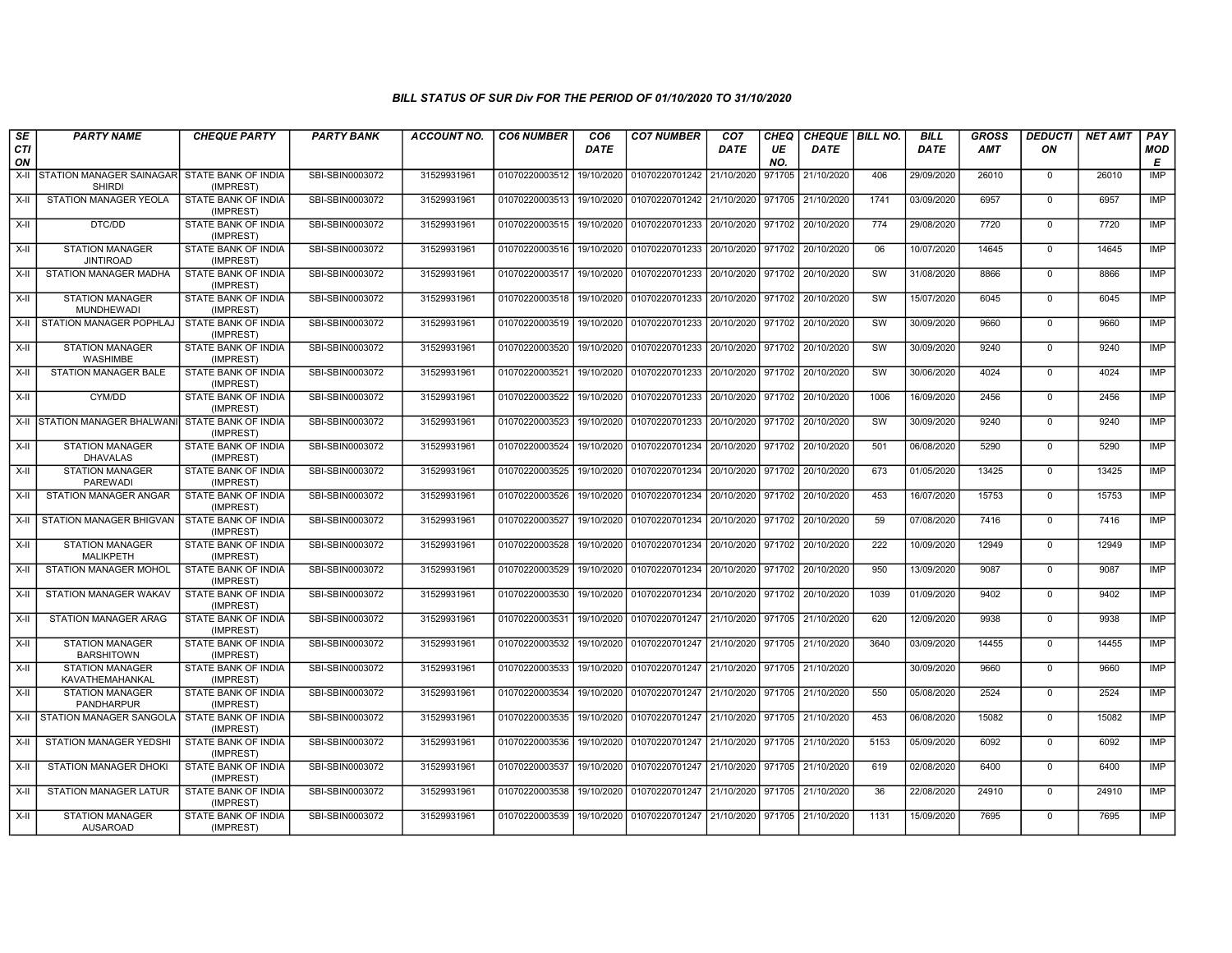| <b>SE</b><br>CTI<br>ON | <b>PARTY NAME</b>                                                      | <b>CHEQUE PARTY</b>                     | <b>PARTY BANK</b>                             | <b>ACCOUNT NO.</b> | <b>CO6 NUMBER</b>         | CO <sub>6</sub><br><b>DATE</b> | <b>CO7 NUMBER</b>                                                               | CO <sub>7</sub><br>DATE | <b>CHEQ</b><br>UE<br>NO. | CHEQUE BILL NO.<br>DATE |                                 | <b>BILL</b><br><b>DATE</b> | <b>GROSS</b><br><b>AMT</b> | <b>DEDUCTI</b><br>ON | <b>NET AMT</b> | PAY<br><b>MOD</b><br>Е           |
|------------------------|------------------------------------------------------------------------|-----------------------------------------|-----------------------------------------------|--------------------|---------------------------|--------------------------------|---------------------------------------------------------------------------------|-------------------------|--------------------------|-------------------------|---------------------------------|----------------------------|----------------------------|----------------------|----------------|----------------------------------|
| X-II                   | ADEN/ANG                                                               | STATE BANK OF INDIA<br>(IMPREST)        | SBI-SBIN0003072                               | 31529931961        | 01070220003540            | 20/10/2020                     | 01070220701238                                                                  | 20/10/2020              | 971702                   | 20/10/2020              | 5227                            | 07/10/2020                 | 5700                       | $\mathbf 0$          | 5700           | IMP                              |
| X-II                   | ADEN/ANG                                                               | STATE BANK OF INDIA<br>(IMPREST)        | SBI-SBIN0003072                               | 31529931961        | 01070220003541 20/10/2020 |                                | 01070220701238 20/10/2020 971702                                                |                         |                          | 20/10/2020              | 5183                            | 12/10/2020                 | 5500                       | $\Omega$             | 5500           | IMP                              |
| X-II                   | ADEN/TRACK/SUR                                                         | STATE BANK OF INDIA<br>(IMPREST)        | SBI-SBIN0003072                               | 31529931961        | 01070220003542            | 20/10/2020                     | 01070220701238 20/10/2020 971702                                                |                         |                          | 20/10/2020              | 1310                            | 17/09/2020                 | 4836                       | $\mathbf 0$          | 4836           | IMP                              |
| X-II                   | ADEN/DETC/SUR                                                          | STATE BANK OF INDIA<br>(IMPREST)        | SBI-SBIN0003072                               | 31529931961        | 01070220003543            | 20/10/2020                     | 01070220701238 20/10/2020                                                       |                         | 971702                   | 20/10/2020              | 589                             | 06/10/2020                 | 4970                       | $\mathbf 0$          | 4970           | <b>IMP</b>                       |
| X-II                   | <b>SR DPO/SUR</b>                                                      | <b>STATE BANK OF INDIA</b><br>(IMPREST) | SBI-SBIN0003072                               | 31529931961        | 01070220003544            | 20/10/2020                     | 01070220701230 20/10/2020 971702                                                |                         |                          | 20/10/2020              | 2641                            | 22/09/2020                 | 12000                      | $\mathbf 0$          | 12000          | <b>IMP</b>                       |
| X-II                   | <b>STATION MANAGER</b><br><b>KURDUWADI</b>                             | STATE BANK OF INDIA<br>(IMPREST)        | SBI-SBIN0003072                               | 31529931961        | 01070220003545 20/10/2020 |                                | 01070220701234 20/10/2020 971702                                                |                         |                          | 20/10/2020              | 162                             | 11/09/2020                 | 21150                      | $\mathbf 0$          | 21150          | IMP                              |
| $X-II$                 | STATION MANAGER BORIBEL                                                | STATE BANK OF INDIA<br>(IMPREST)        | SBI-SBIN0003072                               | 31529931961        | 01070220003546            | 20/10/2020                     | 01070220701234 20/10/2020 971702                                                |                         |                          | 20/10/2020              | 06                              | 12/09/2020                 | 7213                       | $\mathbf 0$          | 7213           | IMP                              |
| X-II                   | A O (CASH) BSNL SOLAPUR                                                | A O (CASH) BSNL<br><b>SOLAPUR</b>       | SELF CHEQUE-                                  | 000000000          | 01070220003547 20/10/2020 |                                | 01070220701237 20/10/2020 971703                                                |                         |                          | 21/10/2020              | 101212094<br>10120              | 29/09/2020                 | 50709                      | $\mathbf 0$          | 50709          | <b>BANK</b><br>CHEQ<br><b>UE</b> |
| X-II                   | A O (CASH) BSNL SOLAPUR                                                | A O (CASH) BSNL<br><b>SOLAPUR</b>       | SELF CHEQUE-                                  | 000000000          |                           |                                | 01070220003548   20/10/2020   01070220701236   20/10/2020   971700   20/10/2020 |                         |                          |                         | 101538383<br>70118              | 29/09/2020                 | 9843                       | $\mathbf 0$          | 9843           | <b>BANK</b><br>CHEQ<br><b>UE</b> |
| X-II                   | A O (CASH) BSNL SOLAPUR                                                | A O (CASH) BSNL<br><b>SOLAPUR</b>       | SELF CHEQUE-                                  | 000000000          | 01070220003549 20/10/2020 |                                | 01070220701236 20/10/2020 971700                                                |                         |                          | 20/10/2020              | 101946922<br>00105              | 29/09/2020                 | 7427                       | $\overline{0}$       | 7427           | <b>BANK</b><br>CHEQ<br><b>UE</b> |
| X-II                   | A O (CASH) BSNL SOLAPUR                                                | A O (CASH) BSNL<br><b>SOLAPUR</b>       | SELF CHEQUE-                                  | 000000000          | 01070220003550            | 20/10/2020                     | 01070220701236 20/10/2020 971700 20/10/2020                                     |                         |                          |                         | 101087083<br>10121              | 29/09/2020                 | 930                        | $\overline{0}$       | 930            | <b>BANK</b><br>CHEQ<br><b>UE</b> |
| X-II                   | A O (CASH) BSNL SOLAPUR                                                | A O (CASH) BSNL<br><b>SOLAPUR</b>       | SELF CHEQUE-                                  | 000000000          | 01070220003551            | 20/10/2020                     | 01070220701236 20/10/2020 971700 20/10/2020                                     |                         |                          |                         | 100966397<br>60122              | 29/09/2020                 | 1682                       | $\Omega$             | 1682           | <b>BANK</b><br>CHEQ<br><b>UE</b> |
| X-II                   | A O (CASH) BSNL SOLAPUR                                                | A O (CASH) BSNL<br><b>SOLAPUR</b>       | SELF CHEQUE-                                  | 000000000          | 01070220003552            |                                | 20/10/2020 01070220701236 20/10/2020 971700 20/10/2020                          |                         |                          |                         | 101837128<br>50104              | 29/09/2020                 | 983                        | $\Omega$             | 983            | <b>BANK</b><br>CHEQ<br><b>UE</b> |
| X-II                   | <b>RAKHUMAI HOSPITAL &amp;</b><br>NURSING HOME                         | PAYMENT THROUGH<br><b>CIPS</b>          | <b>BANK OF BARODA-</b><br>BARB0PANDHA         | 04380200015641     |                           |                                | 01070220003553 20/10/2020 01070220701232 20/10/2020 0107200 20/10/2020          |                         | 139                      |                         | 43                              | 16/09/2020                 | 9200                       | 920                  | 8280           | CORE-<br><b>STEPS</b>            |
| X-II                   | <b>MSEDCL RAHURI</b>                                                   | PAYMENT THROUGH<br><b>CIPS</b>          | <b>BANK OF</b><br>MAHARASHTRA-<br>MAHB0000097 | 60094163582        | 01070220003554            | 20/10/2020                     | 01070220701239 20/10/2020                                                       |                         | 0107200<br>139           | 20/10/2020              | 721563                          | 16/10/2020                 | 4332                       | $\overline{0}$       | 4332           | CORE-<br><b>STEPS</b>            |
| X-II                   | RAMESHWAR AUSEKAR AND<br><b>COMPANY</b>                                | PAYMENT THROUGH<br><b>CIPS</b>          | THE RATNAKAR BANK<br>LTD-RATN0000060          | 409000074880       | 01070220003555            | 20/10/2020                     | 01070220701240 20/10/2020 0107200                                               |                         | 140                      | 21/10/2020              | 98                              | 16/10/2020                 | 29681                      | 1098                 | 28583          | CORE-<br><b>STEPS</b>            |
| $X-II$                 | SANTOSH CONSTRUCTION                                                   | PAYMENT THROUGH<br><b>CIPS</b>          | <b>BANK OF INDIA-</b><br><b>BKID0WAINGB</b>   | 203720110000011    | 01070220003558 20/10/2020 |                                | 01070220701248 21/10/2020 0107200                                               |                         | 140                      | 21/10/2020              | 222518                          | 08/10/2020                 | 59600                      | $\mathbf 0$          | 59600          | CORE-<br><b>STEPS</b>            |
| X-II                   | <b>IMESSRS SAI STONE CRUSHER</b>                                       | PAYMENT THROUGH<br><b>CIPS</b>          | <b>CENTRAL BANK OF</b><br>INDIA-CBIN0280665   | 1945714639         | 01070220003559            | 20/10/2020                     | 01070220701249 21/10/2020                                                       |                         | 0107200<br>140           | 21/10/2020              | 271625                          | 05/10/2020                 | 502600                     | $\mathbf 0$          | 502600         | CORE-<br><b>STEPS</b>            |
| $X-H$                  | M/S. THATHWA TECHNO<br>SOLUTIONS                                       | PAYMENT THROUGH<br><b>CIPS</b>          | <b>ICICI BANK LTD-</b><br>ICIC0001549         | 154905500052       | 01070220003560            | 20/10/2020                     | 01070220701248 21/10/2020 0107200                                               |                         | 140                      | 21/10/2020              | 252807                          | 19/08/2020                 | 2400                       | $\Omega$             | 2400           | CORE-<br><b>STEPS</b>            |
| X-II                   | SHRI DATTAKRUPA<br><b>MACHINERY &amp; MECHANICAL</b>                   | <b>PAYMENT THROUGH</b><br><b>CIPS</b>   | UNION BANK OF INDIA-<br>UBIN0557943           | 579401010050346    | 01070220003561            | 21/10/2020                     | 01070220701243 21/10/2020                                                       |                         | 0107200<br>140           | 21/10/2020              | 55/2020                         | 03/09/2020                 | 190110                     | 16735                | 173375         | CORE-<br><b>STEPS</b>            |
| X-II                   | PATIL TOURS AND TRAVELS                                                | <b>PAYMENT THROUGH</b><br><b>CIPS</b>   | STATE BANK OF INDIA-<br>SBIN0021963           | 37311501183        | 01070220003562            | 21/10/2020                     | 01070220701244 21/10/2020 0107200                                               |                         | 140                      | 21/10/2020              | 49/2020                         | 03/09/2020                 | 169465                     | 16135                | 153330         | CORE-<br><b>STEPS</b>            |
| X-II                   | MAHARASHTRA STATE<br>ELECTRICITY DISTRIBUTION<br><b>COMPANY</b>        | <b>PAYMENT THROUGH</b><br><b>CIPS</b>   | CANARA BANK-<br>CNRB0001903                   | 1903201010183      | 01070220003563 21/10/2020 |                                | 01070220701245 21/10/2020                                                       |                         | 0107200<br>140           | 21/10/2020              | 946826819 07/10/2020            |                            | 341530                     | $\mathbf 0$          | 341530         | CORE-<br><b>STEPS</b>            |
| X-II                   | <b>MAHARASHTRA STATE</b><br>ELECTRICITY DISTRIBUTION<br><b>COMPANY</b> | PAYMENT THROUGH<br><b>CIPS</b>          | <b>CANARA BANK-</b><br>CNRB0001903            | 1903201010183      |                           |                                | 01070220003564 21/10/2020 01070220701245 21/10/2020 0107200                     |                         | 140                      |                         | 21/10/2020 946493900 07/10/2020 |                            | 105730                     | $\mathbf 0$          | 105730         | CORE-<br><b>STEPS</b>            |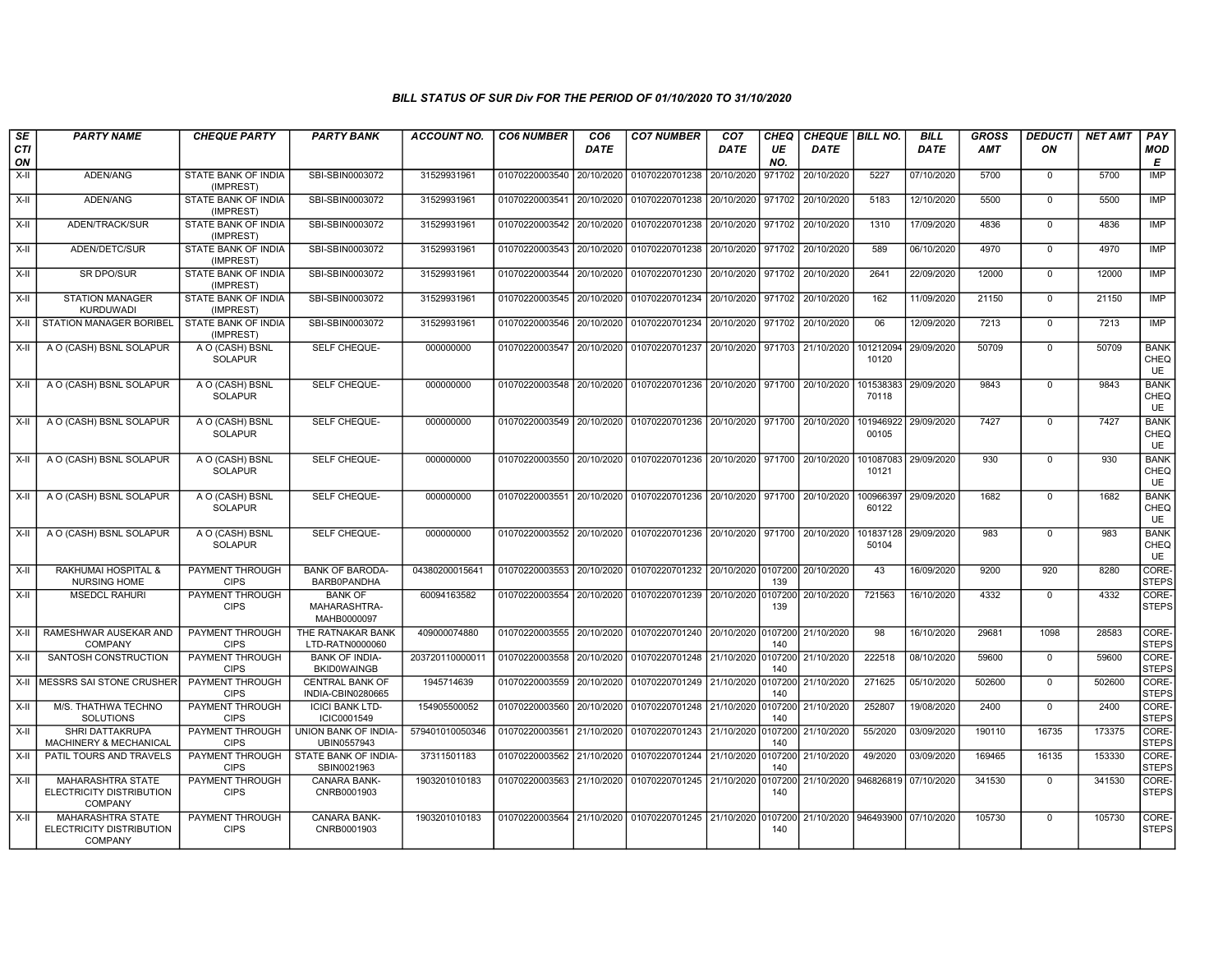| SE        | <b>PARTY NAME</b>                                                      | <b>CHEQUE PARTY</b>                      | <b>PARTY BANK</b>                            | <b>ACCOUNT NO.</b> | <b>CO6 NUMBER</b>                        | CO <sub>6</sub> | <b>CO7 NUMBER</b>                                                     | CO <sub>7</sub>    | <b>CHEQ</b>    | CHEQUE   BILL NO. |                      | <b>BILL</b> | <b>GROSS</b> | <b>DEDUCTI</b> | <b>NET AMT</b> | <b>PAY</b>                  |
|-----------|------------------------------------------------------------------------|------------------------------------------|----------------------------------------------|--------------------|------------------------------------------|-----------------|-----------------------------------------------------------------------|--------------------|----------------|-------------------|----------------------|-------------|--------------|----------------|----------------|-----------------------------|
| CTI<br>ON |                                                                        |                                          |                                              |                    |                                          | <b>DATE</b>     |                                                                       | DATE               | UE<br>NO.      | <b>DATE</b>       |                      | <b>DATE</b> | <b>AMT</b>   | ON             |                | <b>MOD</b><br>Е             |
| $X-H$     | <b>MAHARASHTRA STATE</b><br>ELECTRICITY DISTRIBUTION<br><b>COMPANY</b> | <b>PAYMENT THROUGH</b><br><b>CIPS</b>    | CANARA BANK-<br>CNRB0001903                  | 1903201010183      | 01070220003565                           | 21/10/2020      | 01070220701245                                                        | 21/10/2020         | 0107200<br>140 |                   | 21/10/2020 949622786 | 09/10/2020  | 107810       | $\mathbf 0$    | 107810         | CORE-<br><b>STEPS</b>       |
| X-II      | <b>MAHARASHTRA STATE</b><br>ELECTRICITY DISTRIBUTION<br><b>COMPANY</b> | <b>PAYMENT THROUGH</b><br><b>CIPS</b>    | <b>CANARA BANK-</b><br>CNRB0001903           | 1903201010183      | 01070220003566                           |                 | 21/10/2020 01070220701245 21/10/2020                                  |                    | 0107200<br>140 |                   | 21/10/2020 947082761 | 07/10/2020  | 112110       | $\Omega$       | 112110         | CORE-<br><b>STEPS</b>       |
| X-II      | <b>MAHARASHTRA STATE</b><br>ELECTRICITY DISTRIBUTION<br><b>COMPANY</b> | PAYMENT THROUGH<br><b>CIPS</b>           | CANARA BANK-<br>CNRB0001903                  | 1903201010183      | 01070220003567                           | 21/10/2020      | 01070220701245                                                        | 21/10/2020         | 0107200<br>140 |                   | 21/10/2020 949738428 | 09/10/2020  | 150190       | $\mathbf 0$    | 150190         | CORE-<br><b>STEPS</b>       |
| X-II      | <b>HPCL DT CARD</b>                                                    | PAYMENT THROUGH<br><b>CIPS</b>           | <b>ICICI BANK LTD-</b><br>ICIC0000104        | HPCL2600191902     |                                          |                 | 01070220003568 21/10/2020 01070220701246 21/10/2020 0107200           |                    | 140            | 21/10/2020        | 15512                | 13/10/2020  | 988209       | $\Omega$       | 988209         | <b>CORE</b><br><b>STEPS</b> |
| X-II      | HPCL DT CARD (ELECT D G<br>SET)                                        | <b>PAYMENT THROUGH</b><br><b>CIPS</b>    | <b>ICICI BANK LTD-</b><br>ICIC0000104        | HPCL2600795272     | 01070220003569                           | 21/10/2020      | 01070220701251                                                        | 21/10/2020 0107200 | 140            | 21/10/2020        | 73                   | 20/10/2020  | 33817        | $\Omega$       | 33817          | CORE-<br><b>STEPS</b>       |
| X-II      | NAVKETAN PRIVATE LIMITED                                               | PAYMENT THROUGH<br><b>CIPS</b>           | <b>INDIAN OVERSEAS</b><br>BANK-IOBA0000908   | 090802000000064    | 01070220003570 21/10/2020                |                 | 01070220701250                                                        | 21/10/2020         | 0107200<br>140 | 21/10/2020        | 225958               | 20/10/2020  | 2983500      | $\mathbf{0}$   | 2983500        | CORE-<br><b>STEPS</b>       |
| X-II      | SSE(TL/AC)/SUR                                                         | STATE BANK OF INDIA<br>(IMPREST)         | SBI-SBIN0003072                              | 31529931961        |                                          |                 | 01070220003571 21/10/2020 01070220701254                              | 21/10/2020         | 971705         | 21/10/2020        | 42                   | 16/10/2020  | 4000         | $\mathbf 0$    | 4000           | <b>IMP</b>                  |
| X-II      | <b>MESSRS GODAVARI</b><br><b>INDUSTRIAL TRADERS</b>                    | <b>PAYMENT THROUGH</b><br><b>CIPS</b>    | <b>BANK OF BARODA-</b><br><b>BARB0SHOLAP</b> | 04370200000363     | 01070220003572 21/10/2020                |                 | 01070220701252                                                        | 21/10/2020         | 0107200<br>140 | 21/10/2020        | 271628               | 20/10/2020  | 483800       | $\Omega$       | 483800         | CORE-<br><b>STEPS</b>       |
| X-II      | SR DFM SUR (PAY ORDER)                                                 | <b>DIVISIONAL</b><br>CASHIER(P) SHOLAPUR | DUMMY-                                       | 11111111111        |                                          |                 | 01070220003573 21/10/2020 01070220701253 21/10/2020 971704            |                    |                | 21/10/2020        | 255269               | 20/10/2020  | 1000         | $\mathbf 0$    | 1000           | CASH                        |
| X-II      | MS/PVR/GEN                                                             | STATE BANK OF INDIA<br>(IMPREST)         | SBI-SBIN0003072                              | 31529931961        | 01070220003574 21/10/2020                |                 | 01070220701254                                                        | 21/10/2020 971705  |                | 21/10/2020        | 9896                 | 21/09/2020  | 3998         | $\Omega$       | 3998           | <b>IMP</b>                  |
| X-II      | SR DSO SUR HIRING VEH                                                  | <b>STATE BANK OF INDIA</b><br>(IMPREST)  | SBI-SBIN0003072                              | 31529931961        | 01070220003575 21/10/2020                |                 | 01070220701254                                                        | 21/10/2020         | 971705         | 21/10/2020        | 105                  | 10/10/2020  | 3000         | $\mathbf 0$    | 3000           | <b>IMP</b>                  |
| X-II      | IPF.RPF.GULBARGA                                                       | STATE BANK OF INDIA<br>(IMPREST)         | SBI-SBIN0003072                              | 31529931961        |                                          |                 | 01070220003576 21/10/2020 01070220701254                              | 21/10/2020 971705  |                | 21/10/2020        | 284                  | 08/07/2020  | 1000         | $\Omega$       | 1000           | IMP                         |
| X-II      | IPF.RPF.GULBARGA                                                       | STATE BANK OF INDIA<br>(IMPREST)         | SBI-SBIN0003072                              | 31529931961        | 01070220003577 21/10/2020 01070220701254 |                 |                                                                       | 21/10/2020         | 971705         | 21/10/2020        | 373                  | 04/08/2020  | 9000         | $\Omega$       | 9000           | <b>IMP</b>                  |
| X-II      | ASC/RPF/SUR                                                            | STATE BANK OF INDIA<br>(IMPREST)         | SBI-SBIN0003072                              | 31529931961        | 01070220003578 21/10/2020                |                 | 01070220701254                                                        | 21/10/2020         | 971705         | 21/10/2020        | 109                  | 29/09/2020  | 8924         | $\Omega$       | 8924           | <b>IMP</b>                  |
| X-II      | IPF/RPF/KWV                                                            | <b>DIVISIONAL</b><br>CASHIER(P) SHOLAPUR | SBI-SBIN0003072                              | 31529931961        | 01070220003579 21/10/2020 01070220701253 |                 |                                                                       | 21/10/2020 971704  |                | 21/10/2020        | 4720                 | 02/09/2020  | 11000        | $\Omega$       | 11000          | <b>CASH</b>                 |
| X-II      | <b>IPF/RPF/KWV</b>                                                     | <b>DIVISIONAL</b><br>CASHIER(P) SHOLAPUR | SBI-SBIN0003072                              | 31529931961        |                                          |                 | 01070220003580 21/10/2020 01070220701253 21/10/2020 971704 21/10/2020 |                    |                |                   | 931                  | 11/06/2020  | 8900         | $\Omega$       | 8900           | CASH                        |
| X-II      | SR.DCM.SUR                                                             | STATE BANK OF INDIA<br>(IMPREST)         | SBI-SBIN0003072                              | 31529931961        | 01070220003581                           |                 | 21/10/2020 01070220701255 21/10/2020 971705 21/10/2020                |                    |                |                   | 12110                | 28/09/2020  | 30000        | $\mathbf 0$    | 30000          | IMP                         |
| X-II      | TTE REST HOUSE WD                                                      | <b>STATE BANK OF INDIA</b><br>(IMPREST)  | SBI-SBIN0003072                              | 31529931961        | 01070220003582                           |                 | 21/10/2020 01070220701256                                             | 21/10/2020 971705  |                | 21/10/2020        | 622                  | 23/09/2020  | 14810        | $\Omega$       | 14810          | <b>IMP</b>                  |
| X-II      | <b>NARE PARMESHWAR-</b><br><b>SOLAPUR</b>                              | PAYMENT THROUGH<br><b>CIPS</b>           | <b>BANK OF INDIA-</b><br>BKID0000759         | 075930110000007    | 01070220003583                           | 21/10/2020      | 01070220701262                                                        | 22/10/2020 0107200 | 141            | 22/10/2020        | 107282               | 20/10/2020  | 17500        | $\Omega$       | 17500          | CORE-<br><b>STEPS</b>       |
|           | X-II GREAT ELECTRICALS-NAGPUR                                          | <b>PAYMENT THROUGH</b><br><b>CIPS</b>    | IDBI BANK-IBKL0001667                        | 1667102000011200   | 01070220003584                           | 21/10/2020      | 01070220701262                                                        | 22/10/2020         | 0107200<br>141 | 22/10/2020        | 107288               | 20/10/2020  | 23900        | $\Omega$       | 23900          | CORE-<br><b>STEPS</b>       |
| X-II      | TRIDENT ENGINEERS AND<br>ASSOCIATES-THANE                              | PAYMENT THROUGH<br><b>CIPS</b>           | ABHYUDAYA CO-OP<br>BANK LTD-ABHY0065032      | 032031100020113    | 01070220003585                           | 21/10/2020      | 01070220701262                                                        | 22/10/2020         | 0107200<br>141 | 22/10/2020        | 107312               | 20/10/2020  | 57300        | $\Omega$       | 57300          | CORE-<br><b>STEPS</b>       |
| X-II      | SHREERAM ELECTRICALS<br>SERVICES-SOLAPUR                               | <b>PAYMENT THROUGH</b><br><b>CIPS</b>    | <b>HDFC BANK-</b><br>HDFC0004200             | 50200014675079     |                                          |                 | 01070220003586 21/10/2020 01070220701262 22/10/2020 0107200           |                    | 141            | 22/10/2020        | 107314               | 20/10/2020  | 57300        | $\mathbf 0$    | 57300          | CORE-<br><b>STEPS</b>       |
| X-II      | <b>EMINENCE TRADERS-</b><br><b>HYDERABAD</b>                           | PAYMENT THROUGH<br><b>CIPS</b>           | STATE BANK OF INDIA-<br>SBIN0020414          | 62114671129        | 01070220003587                           | 21/10/2020      | 01070220701262                                                        | 22/10/2020 0107200 | 141            | 22/10/2020        | 107315               | 20/10/2020  | 57300        | $\Omega$       | 57300          | CORE-<br><b>STEPS</b>       |
| X-II      | MOHITE ELECTRONICS<br>PRIVATE LIMITED-PUNE                             | PAYMENT THROUGH<br><b>CIPS</b>           | <b>ICICI BANK LTD-</b><br>ICIC0000005        | 000505028213       | 01070220003588 21/10/2020 01070220701262 |                 |                                                                       | 22/10/2020         | 0107200<br>141 | 22/10/2020        | 107316               | 20/10/2020  | 57300        | $\Omega$       | 57300          | CORE-<br><b>STEPS</b>       |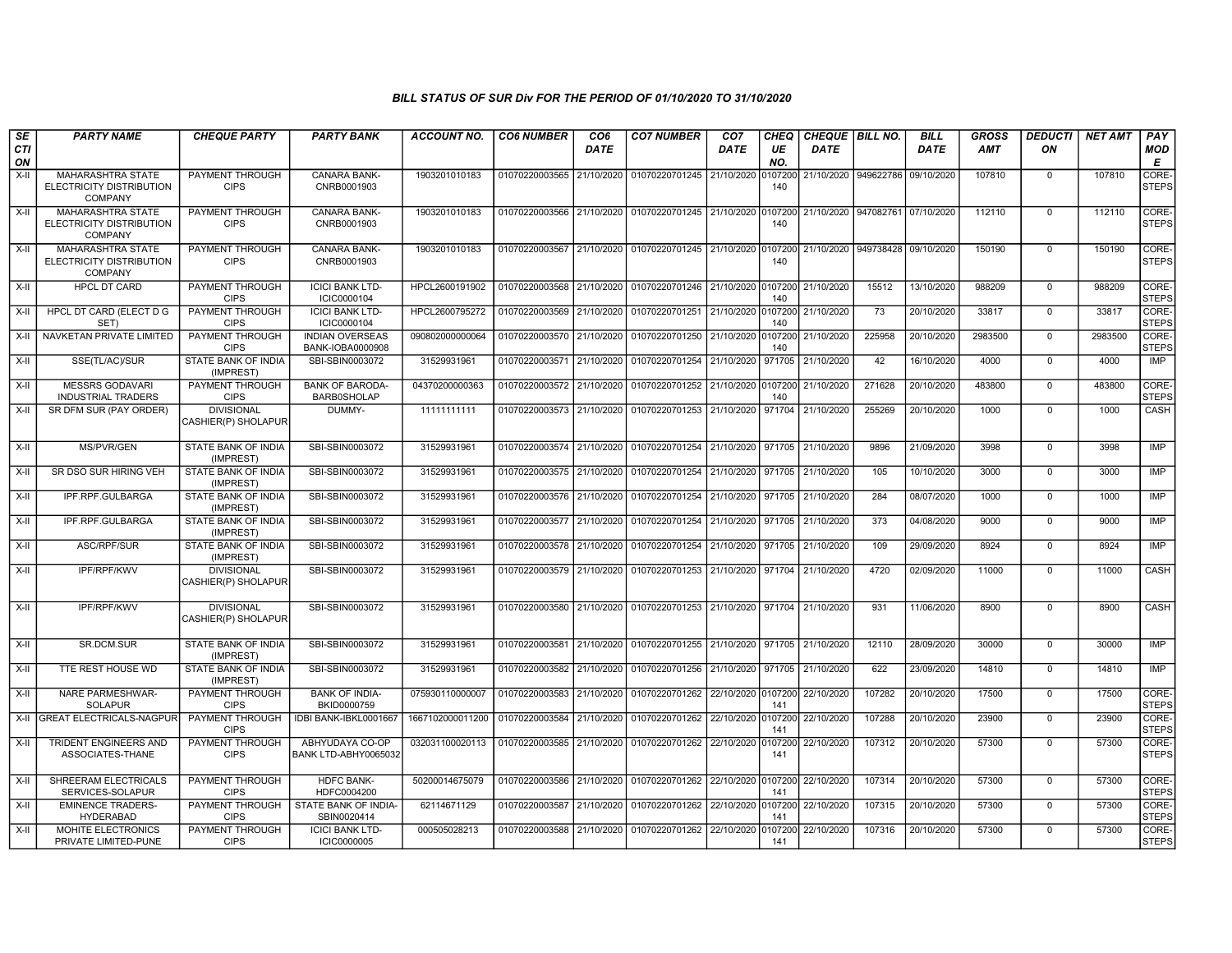| SE               | <b>PARTY NAME</b>                                                | <b>CHEQUE PARTY</b>                      | <b>PARTY BANK</b>                                 | <b>ACCOUNT NO.</b> | <b>CO6 NUMBER</b>         | CO <sub>6</sub> | <b>CO7 NUMBER</b>                                                      | CO7                | <b>CHEQ</b>    | CHEQUE BILL NO. |                           | <b>BILL</b> | <b>GROSS</b> | <b>DEDUCTI</b> | <b>NET AMT</b> | PAY                       |
|------------------|------------------------------------------------------------------|------------------------------------------|---------------------------------------------------|--------------------|---------------------------|-----------------|------------------------------------------------------------------------|--------------------|----------------|-----------------|---------------------------|-------------|--------------|----------------|----------------|---------------------------|
| <b>CTI</b><br>ON |                                                                  |                                          |                                                   |                    |                           | <b>DATE</b>     |                                                                        | DATE               | UE<br>NO.      | <b>DATE</b>     |                           | <b>DATE</b> | <b>AMT</b>   | ON             |                | <b>MOD</b><br>E           |
| $X-H$            | <b>MESSRS KRISHNA</b><br>CONSTRUCTION AND EARTH<br><b>MOVERS</b> | <b>PAYMENT THROUGH</b><br><b>CIPS</b>    | UNION BANK OF INDIA-<br>UBIN0547085               | 470801010035276    | 01070220003589 21/10/2020 |                 | 01070220701261                                                         | 22/10/2020         | 0107200<br>141 | 22/10/2020      | 271627                    | 12/10/2020  | 37550        | $\mathbf 0$    | 37550          | CORE-<br><b>STEPS</b>     |
| $X-II$           | Dr VINAYAK D DESHPANDE                                           | PAYMENT THROUGH<br><b>CIPS</b>           | <b>BANK OF INDIA-</b><br>BKID0000704              | 070410100002698    | 01070220003590 22/10/2020 |                 | 01070220701257                                                         | 22/10/2020 0107200 | 141            | 22/10/2020      | 669                       | 11/03/2020  | 3000         | $\overline{0}$ | 3000           | CORE-<br><b>STEPS</b>     |
| X-II             | Dr VINAYAK D DESHPANDE                                           | PAYMENT THROUGH<br><b>CIPS</b>           | <b>BANK OF INDIA-</b><br>BKID0000704              | 070410100002698    | 01070220003591 22/10/2020 |                 | 01070220701257                                                         | 22/10/2020 0107200 | 141            | 22/10/2020      | 670                       | 11/03/2020  | 3000         | $\mathbf 0$    | 3000           | CORE-<br><b>STEPS</b>     |
| $X-H$            | <b>TTE REST HOUSE LUR</b>                                        | <b>STATE BANK OF INDIA</b><br>(IMPREST)  | SBI-SBIN0003072                                   | 31529931961        | 01070220003592 22/10/2020 |                 | 01070220701260 22/10/2020 971707                                       |                    |                | 22/10/2020      | 8                         | 28/08/2020  | 5000         | $\overline{0}$ | 5000           | IMP                       |
| X-II             | IPF/DI/SUR                                                       | STATE BANK OF INDIA<br>(IMPREST)         | SBI-SBIN0003072                                   | 31529931961        | 01070220003593 22/10/2020 |                 | 01070220701260                                                         | 22/10/2020 971707  |                | 22/10/2020      | 2337                      | 21/10/2020  | 400          | $\mathbf 0$    | 400            | IMP                       |
| $X-H$            | CMS/SUR/ARME                                                     | <b>DIVISIONAL</b><br>CASHIER(P) SHOLAPUR | SBI-SBIN0003072                                   | 31529931961        |                           |                 | 01070220003594 22/10/2020 01070220701258                               | 22/10/2020 971706  |                | 22/10/2020      | 699                       | 05/10/2020  | 4369         | $\Omega$       | 4369           | CASH                      |
| $X-II$           | MS/KWV/GEN                                                       | <b>STATE BANK OF INDIA</b><br>(IMPREST)  | SBI-SBIN0003072                                   | 31529931961        |                           |                 | 01070220003595 22/10/2020 01070220701260 22/10/2020 971707             |                    |                | 22/10/2020      | 620-622                   | 20/10/2020  | 10376        | $\Omega$       | 10376          | IMP                       |
| $X-H$            | MS/DD/GEN                                                        | STATE BANK OF INDIA<br>(IMPREST)         | SBI-SBIN0003072                                   | 31529931961        | 01070220003596            | 22/10/2020      | 01070220701260                                                         | 22/10/2020 971707  |                | 22/10/2020      | med/35                    | 20/10/2020  | 2500         | $\Omega$       | 2500           | IMP                       |
| X-II             | SR SE(SIG/M)/GR                                                  | <b>DIVISIONAL</b><br>CASHIER(P) SHOLAPUR | SBI-SBIN0003072                                   | 31529931961        |                           |                 | 01070220003597 22/10/2020 01070220701258                               | 22/10/2020 971706  |                | 22/10/2020      | 572                       | 01/06/2020  | 1985         | $\mathbf 0$    | 1985           | CASH                      |
| X-II             | CCOR/LUR/RR                                                      | STATE BANK OF INDIA<br>(IMPREST)         | SBI-SBIN0003072                                   | 31529931961        |                           |                 | 01070220003598 22/10/2020 01070220701259                               | 22/10/2020 971707  |                | 22/10/2020      | 864                       | 14/10/2020  | 29924        | $\mathbf 0$    | 29924          | <b>IMP</b>                |
| $X-H$            | SR SE(C&W)/WD/ARME                                               | STATE BANK OF INDIA<br>(IMPREST)         | SBI-SBIN0003072                                   | 31529931961        | 01070220003599 22/10/2020 |                 | 01070220701260                                                         | 22/10/2020 971707  |                | 22/10/2020      | <b>VIPL 20-</b><br>21/372 | 05/10/2020  | 8739         | $\overline{0}$ | 8739           | <b>IMP</b>                |
| $X-H$            | MS/DD/GEN                                                        | <b>STATE BANK OF INDIA</b><br>(IMPREST)  | SBI-SBIN0003072                                   | 31529931961        |                           |                 | 01070220003600 22/10/2020 01070220701259 22/10/2020 971707             |                    |                | 22/10/2020      | med/30                    | 19/08/2020  | 49191        | $\overline{0}$ | 49191          | IMP                       |
| $X-H$            | ADEN/SUR                                                         | <b>STATE BANK OF INDIA</b><br>(IMPREST)  | SBI-SBIN0003072                                   | 31529931961        |                           |                 | 01070220003601 22/10/2020 01070220701266 23/10/2020 971709             |                    |                | 23/10/2020      | 645                       | 26/09/2020  | 14470        | $\overline{0}$ | 14470          | IMP                       |
| X-II             | <b>MEERA</b><br>ENTERPRISES, SOLAPUR                             | PAYMENT THROUGH<br><b>CIPS</b>           | <b>BANK OF BARODA-</b><br><b>BARBOVJSHOL</b>      | 80140200000216     | 01070220003602 22/10/2020 |                 | 01070220701263                                                         | 22/10/2020 0107200 | 141            | 22/10/2020      | 6                         | 01/10/2020  | 18638        | 502            | 18136          | CORE-<br><b>STEPS</b>     |
| X-II             | M/S PREMANAND TOURS AND<br><b>TRAVELS</b>                        | PAYMENT THROUGH<br><b>CIPS</b>           | AXIS BANK-UTIB0000266                             | 919020049597612    | 01070220003603 23/10/2020 |                 | 01070220701264                                                         | 23/10/2020 0107200 | 143            | 23/10/2020      | 09/20-21                  | 23/09/2020  | 59695        | 8642           | 51053          | CORE-<br><b>STEPS</b>     |
| X-II             | IPF/RPF/BGVN VEHICLE NO.<br>MH-01 CY 9327                        | <b>STATE BANK OF INDIA</b><br>(IMPREST)  | SBI-SBIN0003072                                   | 31529931961        | 01070220003604 23/10/2020 |                 | 01070220701265                                                         | 23/10/2020 971709  |                | 23/10/2020      | 22808                     | 14/08/2020  | 2500         | $\mathbf 0$    | 2500           | IMP                       |
| $X-H$            | <b>IPF/RPF/BGVN</b>                                              | <b>STATE BANK OF INDIA</b><br>(IMPREST)  | SBI-SBIN0003072                                   | 31529931961        | 01070220003605 23/10/2020 |                 | 01070220701265 23/10/2020 971709 23/10/2020                            |                    |                |                 | 438                       | 24/06/2020  | 500          | $\mathbf 0$    | 500            | <b>IMP</b>                |
| X-II             | SR DSTE(M)/SUR                                                   | STATE BANK OF INDIA<br>(IMPREST)         | SBI-SBIN0003072                                   | 31529931961        | 01070220003606 23/10/2020 |                 | 01070220701265 23/10/2020 971709                                       |                    |                | 23/10/2020      | 319                       | 11/09/2020  | 9772         | $\mathbf 0$    | 9772           | IMP                       |
| $X-II$           | ALAKNANDA ADVERTISING<br>PVT LTD.                                | <b>PAYMENT THROUGH</b><br><b>CIPS</b>    | <b>HDFC BANK LTD-</b><br>HDFC0000084              | 50200017573461     | 01070220003607 23/10/2020 |                 | 01070220701293                                                         | 28/10/2020 0107200 | 146            | 28/10/2020      | SOL/19-<br>20/62          | 27/09/2019  | 11042        | $\overline{0}$ | 11042          | CORE-<br><b>STEPS</b>     |
| $X-H$            | <b>DEN/S/SUR</b>                                                 | <b>STATE BANK OF INDIA</b><br>(IMPREST)  | SBI-SBIN0003072                                   | 31529931961        | 01070220003608 23/10/2020 |                 | 01070220701266 23/10/2020 971709                                       |                    |                | 23/10/2020      | 3081                      | 16/04/2020  | 7888         | $\overline{0}$ | 7888           | $\overline{\mathsf{IMP}}$ |
| $X-H$            | ADEN/ANG                                                         | <b>STATE BANK OF INDIA</b><br>(IMPREST)  | SBI-SBIN0003072                                   | 31529931961        | 01070220003609 23/10/2020 |                 | 01070220701266 23/10/2020 971709                                       |                    |                | 23/10/2020      | 4782                      | 12/10/2020  | 5600         | $\overline{0}$ | 5600           | IMP                       |
| X-II             | ADEN/BG/KWV                                                      | <b>DIVISIONAL</b><br>CASHIER(P) SHOLAPUR | SBI-SBIN0003072                                   | 31529931961        |                           |                 | 01070220003610 23/10/2020 01070220701266                               | 23/10/2020 971708  |                | 23/10/2020      | 2751                      | 30/09/2020  | 9652         | $\mathbf 0$    | 9652           | CASH                      |
| X-II             | ALAKNANDA ADVERTISING<br>PVT LTD.                                | <b>PAYMENT THROUGH</b><br><b>CIPS</b>    | <b>HDFC BANK LTD-</b><br>HDFC0000084              | 50200017573461     |                           |                 | 01070220003611 23/10/2020 01070220701293 28/10/2020 0107200 28/10/2020 |                    | 146            |                 | SOL/19-<br>20/66          | 01/09/2019  | 15139        | $\mathbf 0$    | 15139          | CORE-<br><b>STEPS</b>     |
| $X-II$           | ALAKNANDA ADVERTISING<br>PVT LTD                                 | PAYMENT THROUGH<br><b>CIPS</b>           | <b>STANDARD</b><br>CHARTERED BANK-<br>SCBL0036078 | 42705480662        | 01070220003612 23/10/2020 |                 | 01070220701293                                                         | 28/10/2020 0107200 | 146            | 28/10/2020      | SOL/19-<br>20/60          | 26/09/2019  | 1086         | $\mathbf 0$    | 1086           | CORE-<br><b>STEPS</b>     |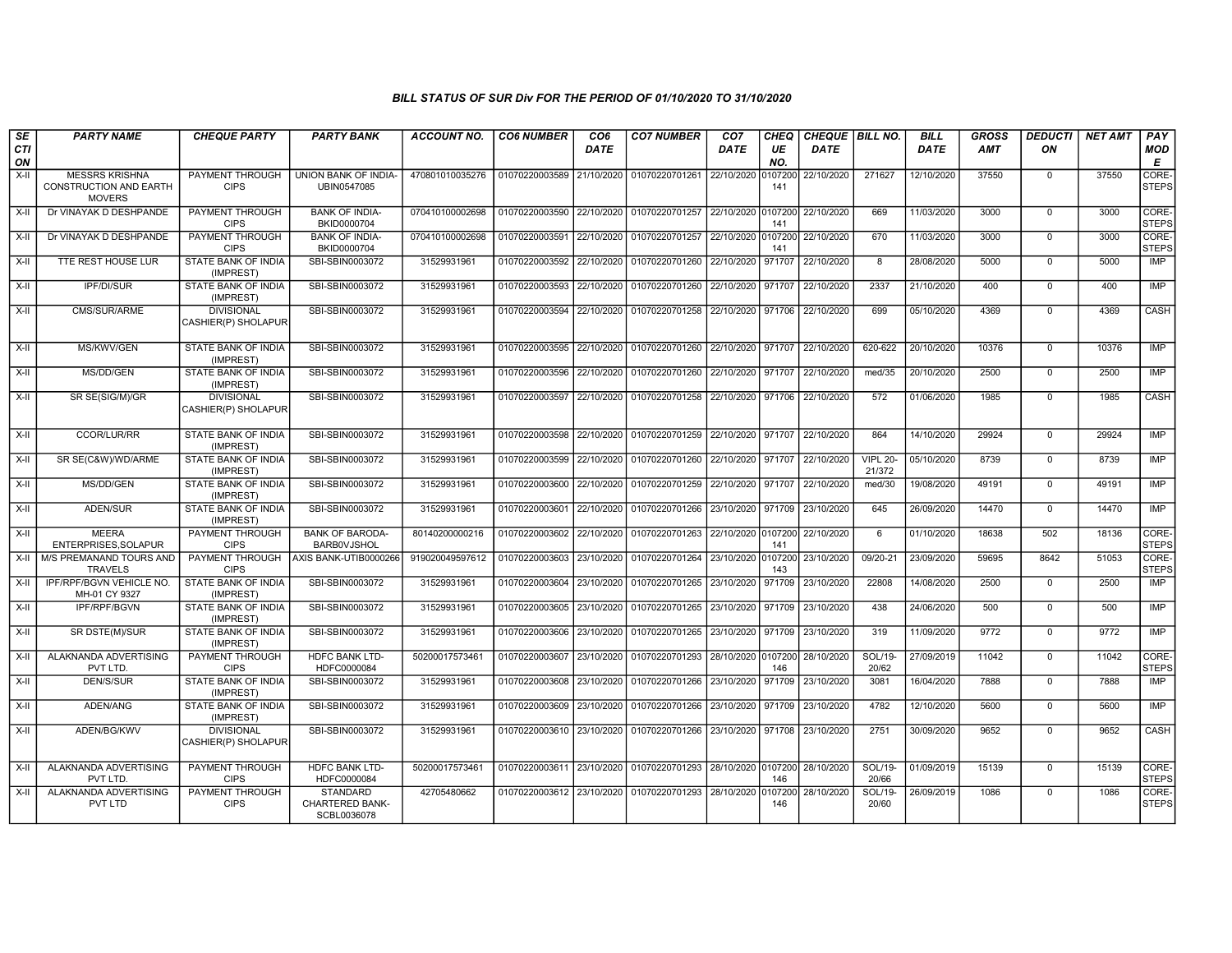| SE                 | <b>PARTY NAME</b>                                  | <b>CHEQUE PARTY</b>                     | <b>PARTY BANK</b>                                        | ACCOUNT NO.      | <b>CO6 NUMBER</b>         | CO <sub>6</sub> | <b>CO7 NUMBER</b>                                           | CO <sub>7</sub>    | <b>CHEQ</b>    | CHEQUE   BILL NO. |                          | <b>BILL</b> | <b>GROSS</b> | <b>DEDUCTI</b> | NET AMT | <b>PAY</b>            |
|--------------------|----------------------------------------------------|-----------------------------------------|----------------------------------------------------------|------------------|---------------------------|-----------------|-------------------------------------------------------------|--------------------|----------------|-------------------|--------------------------|-------------|--------------|----------------|---------|-----------------------|
| <b>CTI</b><br>ON   |                                                    |                                         |                                                          |                  |                           | <b>DATE</b>     |                                                             | DATE               | UE<br>NO.      | <b>DATE</b>       |                          | <b>DATE</b> | <b>AMT</b>   | ON             |         | <b>MOD</b><br>E       |
| $X-H$              | ALAKNANDA ADVERTISING<br>PVT LTD                   | <b>PAYMENT THROUGH</b><br><b>CIPS</b>   | <b>STANDARD</b><br><b>CHARTERED BANK-</b><br>SCBL0036078 | 42705480662      | 01070220003613 23/10/2020 |                 | 01070220701293                                              | 28/10/2020         | 0107200<br>146 | 28/10/2020        | SOL/19-<br>20/10         | 24/04/2019  | 15127        | $\mathbf 0$    | 15127   | CORE-<br><b>STEPS</b> |
| X-II               | ALAKNANDA ADVERTISING<br>PVT LTD                   | PAYMENT THROUGH<br><b>CIPS</b>          | <b>STANDARD</b><br><b>CHARTERED BANK-</b><br>SCBL0036078 | 42705480662      |                           |                 | 01070220003614 23/10/2020 01070220701293                    | 28/10/2020         | 0107200<br>146 | 28/10/2020        | SOL/19-<br>20/15         | 27/04/2019  | 13614        | $\mathbf 0$    | 13614   | CORE-<br><b>STEPS</b> |
| X-II               | ALAKNANDA ADVERTISING<br>PVT LTD                   | PAYMENT THROUGH<br><b>CIPS</b>          | <b>STANDARD</b><br><b>CHARTERED BANK-</b><br>SCBL0036078 | 42705480662      |                           |                 | 01070220003615 23/10/2020 01070220701293                    | 28/10/2020 0107200 | 146            | 28/10/2020        | SOL/19-<br>19/125        | 29/03/2019  | 9401         | $\mathbf 0$    | 9401    | CORE-<br><b>STEPS</b> |
| $X-H$              | ALAKNANDA ADVERTISING<br>PVT LTD                   | <b>PAYMENT THROUGH</b><br><b>CIPS</b>   | <b>STANDARD</b><br><b>CHARTERED BANK-</b><br>SCBL0036078 | 42705480662      | 01070220003617 23/10/2020 |                 | 01070220701293 28/10/2020 0107200                           |                    | 146            | 28/10/2020        | SOL/18-<br>19/107        | 03/03/2019  | 9567         | $\overline{0}$ | 9567    | CORE-<br><b>STEPS</b> |
| $X-H$              | ALAKNANDA ADVERTISING<br>PVT LTD                   | PAYMENT THROUGH<br><b>CIPS</b>          | <b>STANDARD</b><br><b>CHARTERED BANK-</b><br>SCBL0036078 | 42705480662      | 01070220003618 23/10/2020 |                 | 01070220701293 28/10/2020                                   |                    | 0107200<br>146 | 28/10/2020        | SOL/18-<br>19/101        | 20/01/2019  | 6344         | $\overline{0}$ | 6344    | CORE-<br><b>STEPS</b> |
| $X-II$             | ALAKNANDA ADVERTISING<br>PVT LTD                   | PAYMENT THROUGH<br><b>CIPS</b>          | <b>STANDARD</b><br><b>CHARTERED BANK-</b><br>SCBL0036078 | 42705480662      | 01070220003619 23/10/2020 |                 | 01070220701293 28/10/2020 0107200                           |                    | 146            | 28/10/2020        | SOL/18-<br>19/104        | 31/01/2019  | 5902         | $\Omega$       | 5902    | CORE-<br><b>STEPS</b> |
| $X-II$             | ALAKNANDA ADVERTISING<br>PVT LTD                   | <b>PAYMENT THROUGH</b><br><b>CIPS</b>   | <b>STANDARD</b><br><b>CHARTERED BANK-</b><br>SCBL0036078 | 42705480662      |                           |                 | 01070220003620 23/10/2020 01070220701293 28/10/2020 0107200 |                    | 146            | 28/10/2020        | <b>SOL/18-</b><br>19/100 | 18/01/2019  | 6919         | $\overline{0}$ | 6919    | CORE-<br><b>STEPS</b> |
| $X-H$              | DATTATRAY SADASHIV YADAV                           | PAYMENT THROUGH<br><b>CIPS</b>          | <b>BANK OF INDIA-</b><br>BKID0000717                     | 071730110000031  | 01070220003621 23/10/2020 |                 | 01070220701267                                              | 23/10/2020 0107200 | 143            | 23/10/2020        | 271626                   | 06/10/2020  | 398900       | $\overline{0}$ | 398900  | CORE-<br><b>STEPS</b> |
| $\overline{x}$ -II | ALAKNANDA ADVERTISING<br>PVT LTD                   | PAYMENT THROUGH<br><b>CIPS</b>          | <b>STANDARD</b><br><b>CHARTERED BANK-</b><br>SCBL0036078 | 42705480662      |                           |                 | 01070220003622 23/10/2020 01070220701293 28/10/2020 0107200 |                    | 146            | 28/10/2020        | <b>SOL/18-</b><br>19/116 | 01/03/2019  | 7466         | $\mathbf 0$    | 7466    | CORE-<br><b>STEPS</b> |
| X-II               | JYOTI CONSTRUCTION-<br><b>SOLAPUR</b>              | PAYMENT THROUGH<br><b>CIPS</b>          | <b>HDFC BANK-</b><br><b>HDFC0CSUCBL</b>                  | 0340060030000061 | 01070220003623 23/10/2020 |                 | 01070220701284                                              | 27/10/2020 0107200 | 145            | 27/10/2020        | 107464                   | 21/10/2020  | 141500       | $\mathbf 0$    | 141500  | CORE-<br><b>STEPS</b> |
| $X-H$              | <b>VISHAL R BHATTAD</b>                            | <b>PAYMENT THROUGH</b><br><b>CIPS</b>   | <b>BANK OF INDIA-</b><br>BKID0000700                     | 070030110000116  | 01070220003624 23/10/2020 |                 | 01070220701268 23/10/2020 0107200                           |                    | 143            | 23/10/2020        | 279215                   | 13/10/2020  | 290817       | $\mathbf 0$    | 290817  | CORE-<br><b>STEPS</b> |
| X-II               | <b>DSC/RPF/SUR</b>                                 | <b>STATE BANK OF INDIA</b><br>(IMPREST) | SBI-SBIN0003072                                          | 31529931961      | 01070220003625 23/10/2020 |                 | 01070220701269                                              | 23/10/2020         | 971709         | 23/10/2020        | 23054                    | 17/07/2020  | 12000        | $\Omega$       | 12000   | IMP                   |
| X-II               | <b>DSC/RPF/SUR</b>                                 | STATE BANK OF INDIA<br>(IMPREST)        | SBI-SBIN0003072                                          | 31529931961      | 01070220003626            | 23/10/2020      | 01070220701269                                              | 23/10/2020         | 971709         | 23/10/2020        | 10230                    | 16/06/2020  | 1848         | $\mathbf 0$    | 1848    | <b>IMP</b>            |
|                    | X-II CHAVAN ACCIDENT HOSPITAL<br>& DENTAL CLINIC   | PAYMENT THROUGH<br><b>CIPS</b>          | <b>HDFC BANK-</b><br><b>HDFC0CPSBLN</b>                  | 00131010000487   | 01070220003627            | 23/10/2020      | 01070220701270 23/10/2020 0107200                           |                    | 144            | 26/10/2020        | 16                       | 11/08/2020  | 16530        | 1653           | 14877   | CORE-<br><b>STEPS</b> |
| X-II               | <b>CHAVAN ACCIDENT HOSPITAL</b><br>& DENTAL CLINIC | <b>PAYMENT THROUGH</b><br><b>CIPS</b>   | <b>HDFC BANK-</b><br><b>HDFC0CPSBLN</b>                  | 00131010000487   | 01070220003628            | 23/10/2020      | 01070220701270                                              | 23/10/2020 0107200 | 144            | 26/10/2020        | 19                       | 14/10/2020  | 19235        | 1924           | 17311   | CORE-<br><b>STEPS</b> |
|                    | X-II CHAVAN ACCIDENT HOSPITAL<br>& DENTAL CLINIC   | <b>PAYMENT THROUGH</b><br><b>CIPS</b>   | <b>HDFC BANK-</b><br><b>HDFC0CPSBLN</b>                  | 00131010000487   | 01070220003629 23/10/2020 |                 | 01070220701270 23/10/2020 0107200                           |                    | 144            | 26/10/2020        | 15                       | 11/08/2020  | 11260        | 1126           | 10134   | CORE-<br><b>STEPS</b> |
| X-II               | CHAVAN ACCIDENT HOSPITAL<br>& DENTAL CLINIC        | PAYMENT THROUGH<br><b>CIPS</b>          | <b>HDFC BANK-</b><br><b>HDFC0CPSBLN</b>                  | 00131010000487   | 01070220003630 23/10/2020 |                 | 01070220701270 23/10/2020 0107200                           |                    | 144            | 26/10/2020        | 18                       | 05/10/2020  | 17034        | 1703           | 15331   | CORE-<br><b>STEPS</b> |
| $X-H$              | CHAVAN ACCIDENT HOSPITAL<br>& DENTAL CLINIC        | PAYMENT THROUGH<br><b>CIPS</b>          | <b>HDFC BANK-</b><br><b>HDFC0CPSBLN</b>                  | 00131010000487   | 01070220003631            | 23/10/2020      | 01070220701271 26/10/2020 0107200                           |                    | 144            | 26/10/2020        | 17                       | 14/08/2020  | 63091        | 6309           | 56782   | CORE-<br><b>STEPS</b> |
| $X-H$              | <b>SR DME SUR</b>                                  | <b>STATE BANK OF INDIA</b><br>(IMPREST) | SBI-SBIN0003072                                          | 31529931961      | 01070220003632 26/10/2020 |                 | 01070220701273 26/10/2020 971713                            |                    |                | 26/10/2020        | 26508                    | 21/10/2020  | 5000         | $\mathbf 0$    | 5000    | <b>IMP</b>            |
| $X-H$              | SR SE(C&W)/PVR                                     | <b>STATE BANK OF INDIA</b><br>(IMPREST) | SBI-SBIN0003072                                          | 31529931961      | 01070220003633            | 26/10/2020      | 01070220701273                                              | 26/10/2020 971713  |                | 26/10/2020        | 1901                     | 30/06/2020  | 4255         | $\mathbf 0$    | 4255    | IMP                   |
| $X-H$              | SR SE(C&W)/PVR                                     | <b>STATE BANK OF INDIA</b><br>(IMPREST) | SBI-SBIN0003072                                          | 31529931961      | 01070220003634 26/10/2020 |                 | 01070220701273                                              | 26/10/2020 971713  |                | 26/10/2020        | 2778                     | 06/09/2020  | 408          | $\mathbf 0$    | 408     | <b>IMP</b>            |
| X-II               | CCOR/RR/SUR                                        | STATE BANK OF INDIA<br>(IMPREST)        | SBI-SBIN0003072                                          | 31529931961      | 01070220003635 26/10/2020 |                 | 01070220701273 26/10/2020 971713                            |                    |                | 26/10/2020        | 468                      | 29/09/2020  | 24689        | $\Omega$       | 24689   | <b>IMP</b>            |
| X-II               | <b>CCOR/SUR/GEN</b>                                | STATE BANK OF INDIA<br>(IMPREST)        | SBI-SBIN0003072                                          | 31529931961      | 01070220003636 26/10/2020 |                 | 01070220701273 26/10/2020 971713                            |                    |                | 26/10/2020        | 533                      | 08/10/2020  | 495          | $\mathbf 0$    | 495     | IMP                   |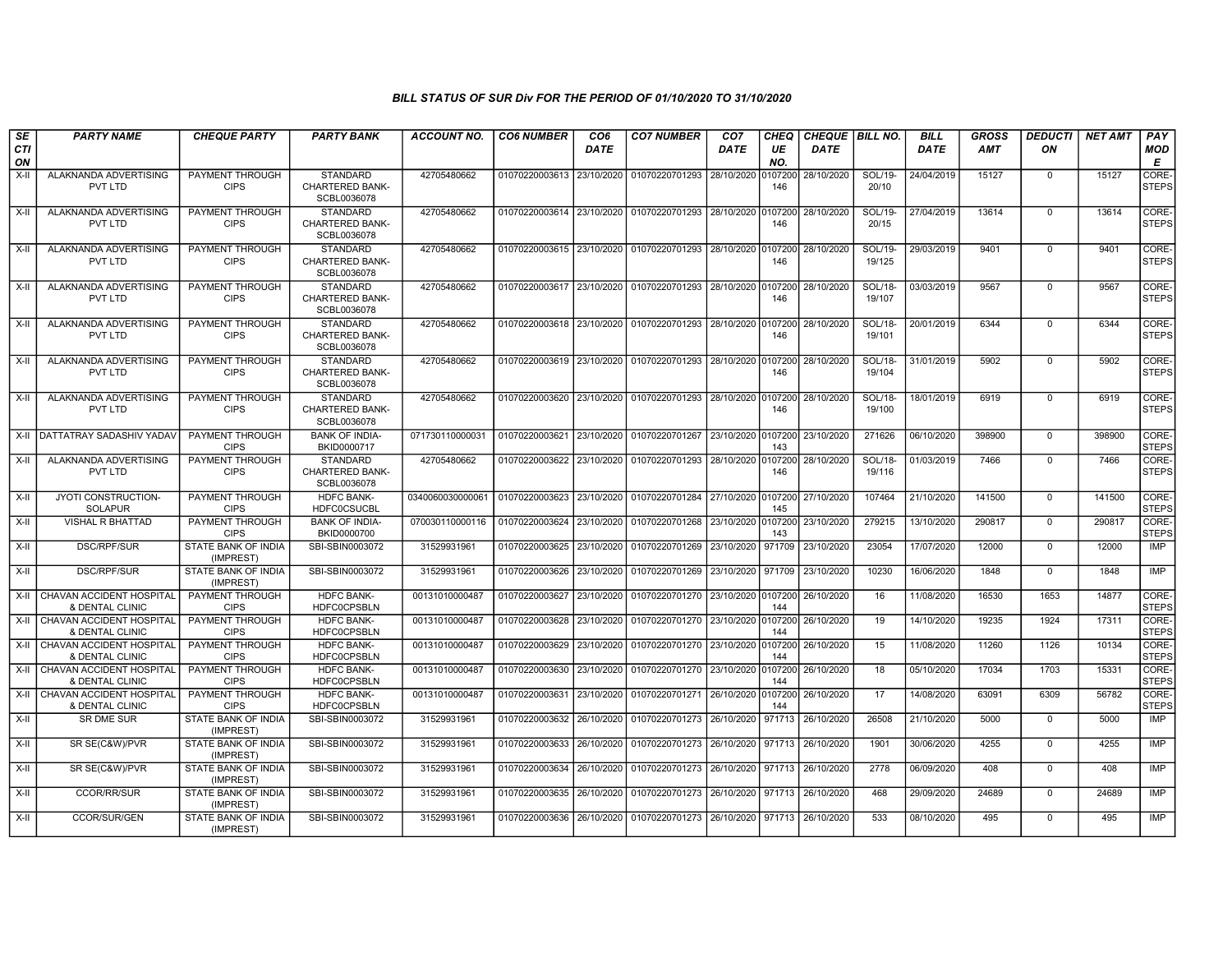| SE<br><b>CTI</b> | <b>PARTY NAME</b>                                  | <b>CHEQUE PARTY</b>                      | <b>PARTY BANK</b>                             | <b>ACCOUNT NO.</b> | <b>CO6 NUMBER</b> | CO <sub>6</sub> | <b>CO7 NUMBER</b>                                                     | CO <sub>7</sub>    | CHEQ<br>UE     | CHEQUE   BILL NO. |                           | <b>BILL</b> | <b>GROSS</b><br><b>AMT</b> | <b>DEDUCTI</b><br>ON | <b>NET AMT</b> | PAY                   |
|------------------|----------------------------------------------------|------------------------------------------|-----------------------------------------------|--------------------|-------------------|-----------------|-----------------------------------------------------------------------|--------------------|----------------|-------------------|---------------------------|-------------|----------------------------|----------------------|----------------|-----------------------|
| ON               |                                                    |                                          |                                               |                    |                   | <b>DATE</b>     |                                                                       | <b>DATE</b>        | NO.            | <b>DATE</b>       |                           | <b>DATE</b> |                            |                      |                | <b>MOD</b><br>E       |
| $X-H$            | CCOR/SUR/LOBBY                                     | STATE BANK OF INDIA<br>(IMPREST)         | SBI-SBIN0003072                               | 31529931961        | 01070220003637    |                 | 26/10/2020 01070220701273                                             | 26/10/2020         | 971713         | 26/10/2020        | 29/20-21                  | 29/09/2020  | 4979                       | $\mathbf 0$          | 4979           | <b>IMP</b>            |
| X-II             | SSE(ART CRANE)/DD                                  | <b>STATE BANK OF INDIA</b><br>(IMPREST)  | SBI-SBIN0003072                               | 31529931961        | 01070220003638    |                 | 26/10/2020 01070220701273 26/10/2020 971713                           |                    |                | 26/10/2020        | 0082                      | 13/10/2020  | 6671                       | $\Omega$             | 6671           | IMP                   |
| X-II             | ADME/DD/BCN ROH                                    | STATE BANK OF INDIA<br>(IMPREST)         | SBI-SBIN0003072                               | 31529931961        | 01070220003639    |                 | 26/10/2020   01070220701273   26/10/2020   971713                     |                    |                | 26/10/2020        | 1090                      | 12/10/2020  | 5454                       | $\mathbf 0$          | 5454           | IMP                   |
| $X-H$            | DD/C&W/FUEL/IMP                                    | STATE BANK OF INDIA<br>(IMPREST)         | SBI-SBIN0003072                               | 31529931961        | 01070220003640    |                 | 26/10/2020 01070220701273 26/10/2020 971713                           |                    |                | 26/10/2020        | 32255                     | 01/10/2020  | 4000                       | $\Omega$             | 4000           | <b>IMP</b>            |
| X-II             | DD/ C&W/GEN                                        | <b>STATE BANK OF INDIA</b><br>(IMPREST)  | SBI-SBIN0003072                               | 31529931961        | 01070220003641    |                 | 26/10/2020 01070220701273                                             | 26/10/2020 971713  |                | 26/10/2020        | 649                       | 10/09/2020  | 7960                       | $\mathbf 0$          | 7960           | <b>IMP</b>            |
| X-II             | DD/C&W/HYDRA MOB<br>CRANE(FUEL)                    | STATE BANK OF INDIA<br>(IMPREST)         | SBI-SBIN0003072                               | 21529931961        |                   |                 | 01070220003642 26/10/2020 01070220701275 26/10/2020 971713 26/10/2020 |                    |                |                   | 10241                     | 09/09/2020  | 5500                       | $\Omega$             | 5500           | IMP                   |
| X-II             | SSE(C&W)ARME/SPART/SUR                             | STATE BANK OF INDIA<br>(IMPREST)         | SBI-SBIN0003072                               | 31529931961        | 01070220003643    | 26/10/2020      | 01070220701275                                                        | 26/10/2020 971713  |                | 26/10/2020        | 093                       | 26/09/2020  | 23904                      | $\mathbf 0$          | 23904          | IMP                   |
| $X-H$            | SSE(ELECT/M)/WD                                    | STATE BANK OF INDIA<br>(IMPREST)         | SBI-SBIN0003072                               | 31529931961        | 01070220003644    | 26/10/2020      | 01070220701275                                                        | 26/10/2020         | 971713         | 26/10/2020        | 08                        | 20/10/2020  | 9886                       | $\Omega$             | 9886           | <b>IMP</b>            |
| X-II             | SSE (E/M)/DD                                       | <b>STATE BANK OF INDIA</b><br>(IMPREST)  | SBI-SBIN0003072                               | 31529931961        | 01070220003645    | 26/10/2020      | 01070220701275 26/10/2020 971713                                      |                    |                | 26/10/2020        | 10                        | 17/10/2020  | 1997                       | $\Omega$             | 1997           | <b>IMP</b>            |
| $X-H$            | SR SE(C&W)/SUR                                     | <b>STATE BANK OF INDIA</b><br>(IMPREST)  | SBI-SBIN0003072                               | 31529931961        | 01070220003646    |                 | 26/10/2020 01070220701275 26/10/2020 971713 26/10/2020                |                    |                |                   | 25125                     | 10/09/2020  | 2000                       | $\mathbf 0$          | 2000           | IMP                   |
| X-II             | SR SE(C&W)/SUR/ROAD ART                            | STATE BANK OF INDIA<br>(IMPREST)         | SBI-SBIN0003072                               | 31529931961        | 01070220003647    |                 | 26/10/2020   01070220701275   26/10/2020   971713   26/10/2020        |                    |                |                   | <b>VIPL/20-</b><br>21/377 | 05/10/2020  | 2289                       | $\Omega$             | 2289           | <b>IMP</b>            |
| X-II             | SAI STONE CRUSHER-PUNE                             | PAYMENT THROUGH<br><b>CIPS</b>           | <b>CENTRAL BANK OF</b><br>INDIA-CBIN0280665   | 1945714639         | 01070220003648    | 26/10/2020      | 01070220701284                                                        | 27/10/2020 0107200 | 145            | 27/10/2020        | 107468                    | 21/10/2020  | 141500                     | $\mathbf 0$          | 141500         | CORE-<br><b>STEPS</b> |
| X-II             | CMS/SUR/GEN                                        | <b>DIVISIONAL</b><br>CASHIER(P) SHOLAPUR | SBI-SBIN0003072                               | 31529931961        |                   |                 | 01070220003649 26/10/2020 01070220701272 26/10/2020 971712            |                    |                | 26/10/2020        | Med/41                    | 22/10/2020  | 44521                      | $\Omega$             | 44521          | CASH                  |
| $X-II$           | AP ENTERPRISES-PUNE                                | PAYMENT THROUGH<br><b>CIPS</b>           | <b>ICICI BANK LTD-</b><br><b>ICIC0000005</b>  | 000505026581       | 01070220003650    |                 | 26/10/2020 01070220701284                                             | 27/10/2020 0107200 | 145            | 27/10/2020        | 107469                    | 21/10/2020  | 141500                     | $\Omega$             | 141500         | CORE-<br><b>STEPS</b> |
| X-II             | TTE REST HOUSE WD                                  | STATE BANK OF INDIA<br>(IMPREST)         | SBI-SBIN0003072                               | 31529931961        | 01070220003651    | 26/10/2020      | 01070220701275 26/10/2020                                             |                    | 971713         | 26/10/2020        | 44                        | 29/09/2020  | 15000                      | $\mathbf 0$          | 15000          | <b>IMP</b>            |
| X-II             | RAMESH SOPAN KHARTODE-<br><b>PUNE</b>              | <b>PAYMENT THROUGH</b><br><b>CIPS</b>    | <b>BANK OF</b><br>MAHARASHTRA-<br>MAHB0000997 | 20192500117        | 01070220003652    |                 | 26/10/2020 01070220701284                                             | 27/10/2020 0107200 | 145            | 27/10/2020        | 107470                    | 21/10/2020  | 141500                     | $\Omega$             | 141500         | CORE-<br><b>STEPS</b> |
| X-II             | TTE REST HOUSE LUR                                 | STATE BANK OF INDIA<br>(IMPREST)         | SBI-SBIN0003072                               | 31529931961        | 01070220003653    |                 | 26/10/2020 01070220701275 26/10/2020                                  |                    | 971713         | 26/10/2020        | 6                         | 06/09/2020  | 5000                       | $\Omega$             | 5000           | <b>IMP</b>            |
| $X-H$            | K.K. CONSTRUCTION-<br>AURANGABAD                   | <b>PAYMENT THROUGH</b><br><b>CIPS</b>    | STATE BANK OF INDIA-<br>SBIN0020007           | 62335263265        | 01070220003654    |                 | 26/10/2020 01070220701284                                             | 27/10/2020 0107200 | 145            | 27/10/2020        | 107472                    | 21/10/2020  | 141500                     | $\mathbf 0$          | 141500         | CORE-<br><b>STEPS</b> |
| X-II             | <b>IPF/RPF/DQM/SUR</b>                             | <b>STATE BANK OF INDIA</b><br>(IMPREST)  | SBI-SBIN0003072                               | 31529931961        |                   |                 | 01070220003655 26/10/2020 01070220701275 26/10/2020 971713 26/10/2020 |                    |                |                   | 94                        | 16/04/2020  | 955                        | $\Omega$             | 955            | IMP                   |
| X-II             | L S PAVAR TEMPO SERVICE-<br><b>SOLAPUR</b>         | PAYMENT THROUGH<br><b>CIPS</b>           | CENTRAL BANK OF<br>INDIA-CBIN0282815          | 3551013545         | 01070220003656    | 26/10/2020      | 01070220701284                                                        | 27/10/2020 0107200 | 145            | 27/10/2020        | 107675                    | 21/10/2020  | 88200                      | $\mathbf 0$          | 88200          | CORE-<br><b>STEPS</b> |
| X-II             | <b>ARVIND ENTERPRISES-</b><br><b>SOLAPUR</b>       | PAYMENT THROUGH<br><b>CIPS</b>           | <b>BANK OF</b><br>MAHARASHTRA-<br>MAHB0000518 | 60170053255        | 01070220003657    | 26/10/2020      | 01070220701284                                                        | 27/10/2020         | 0107200<br>145 | 27/10/2020        | 107708                    | 22/10/2020  | 99500                      | $\Omega$             | 99500          | CORE-<br><b>STEPS</b> |
|                  | X-II VITTHAL CONSTRUCTION AND<br><b>INFRA-PUNE</b> | <b>PAYMENT THROUGH</b><br><b>CIPS</b>    | THE FEDERAL BANK<br>LTD-FDRL0002130           | 21300200003415     | 01070220003658    |                 | 26/10/2020 01070220701284 27/10/2020 0107200                          |                    | 145            | 27/10/2020        | 107709                    | 22/10/2020  | 99500                      | $\Omega$             | 99500          | CORE-<br><b>STEPS</b> |
|                  | X-II YEDESHWARI ENTERPRISES-<br><b>BARSHI</b>      | PAYMENT THROUGH<br><b>CIPS</b>           | <b>BANK OF INDIA-</b><br>BKID0001506          | 150620110000715    | 01070220003659    |                 | 26/10/2020 01070220701284                                             | 27/10/2020         | 0107200<br>145 | 27/10/2020        | 107710                    | 22/10/2020  | 99500                      | $\Omega$             | 99500          | CORE-<br>STEPS        |
| X-II             | SUJOY BHOWMIK-SOLAPUR                              | PAYMENT THROUGH<br><b>CIPS</b>           | KARNATAKA BANK LTD-<br>KARB0000715            | 7157000600341601   | 01070220003660    | 26/10/2020      | 01070220701284                                                        | 27/10/2020         | 0107200<br>145 | 27/10/2020        | 108030                    | 22/10/2020  | 271300                     | $\mathbf 0$          | 271300         | CORE-<br><b>STEPS</b> |
| X-II             | SHREE CONSTRUCTIONS-<br><b>SOLAPUR</b>             | <b>PAYMENT THROUGH</b><br><b>CIPS</b>    | <b>BANK OF</b><br>MAHARASHTRA-<br>MAHB0000627 | 20091901872        | 01070220003661    |                 | 26/10/2020 01070220701284                                             | 27/10/2020 0107200 | 145            | 27/10/2020        | 108034                    | 22/10/2020  | 271300                     | $\mathbf 0$          | 271300         | CORE-<br><b>STEPS</b> |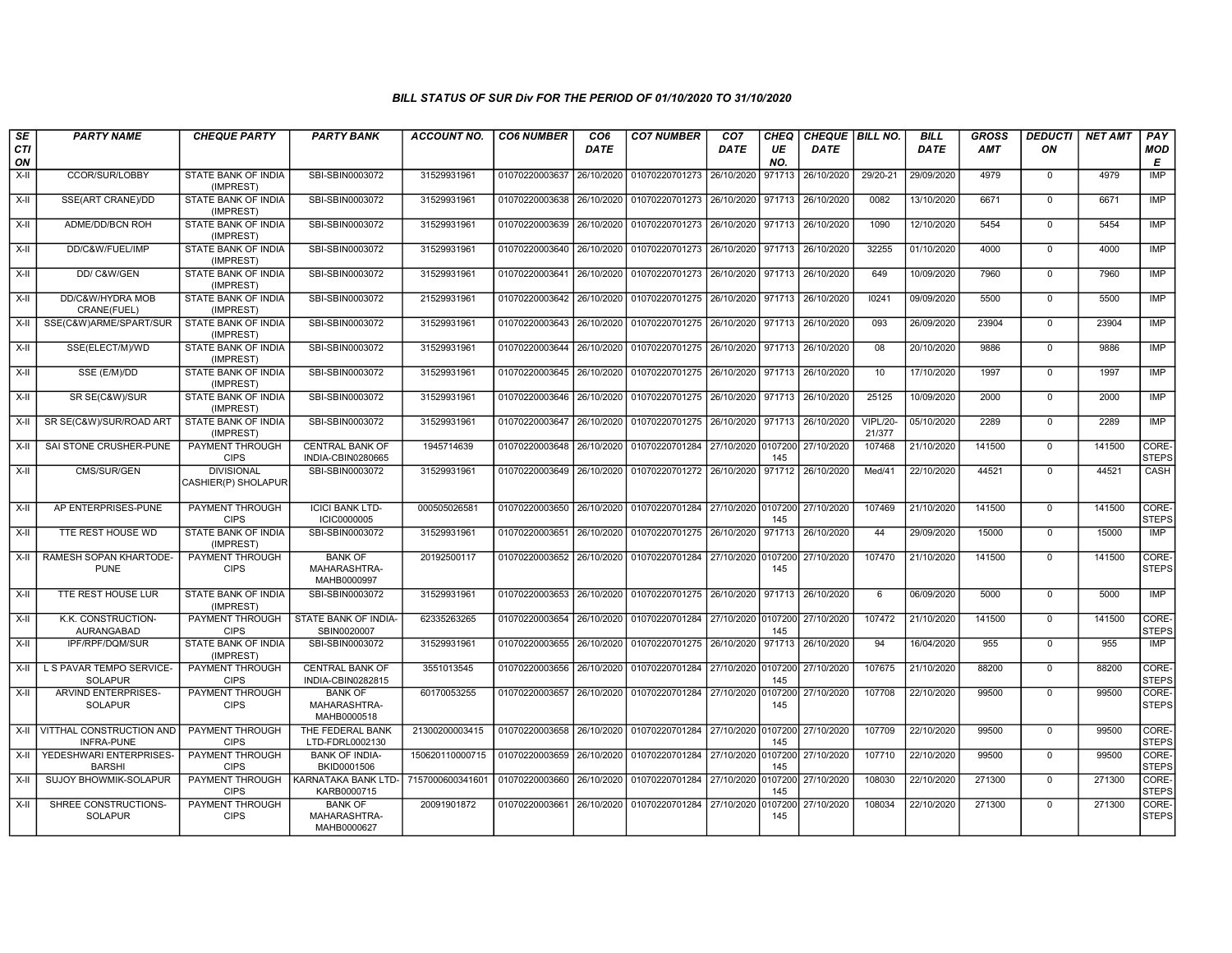| SE        | <b>PARTY NAME</b>                                                      | <b>CHEQUE PARTY</b>                      | <b>PARTY BANK</b>                            | <b>ACCOUNT NO.</b> | <b>CO6 NUMBER</b>         | CO <sub>6</sub> | <b>CO7 NUMBER</b>                                           | CO <sub>7</sub> | <b>CHEQ</b>    | <b>CHEQUE   BILL NO.</b> |                                 | <b>BILL</b> | <b>GROSS</b> | <b>DEDUCTI</b> | <b>NET AMT</b> | <b>PAY</b>            |
|-----------|------------------------------------------------------------------------|------------------------------------------|----------------------------------------------|--------------------|---------------------------|-----------------|-------------------------------------------------------------|-----------------|----------------|--------------------------|---------------------------------|-------------|--------------|----------------|----------------|-----------------------|
| CTI<br>ON |                                                                        |                                          |                                              |                    |                           | <b>DATE</b>     |                                                             | <b>DATE</b>     | UE<br>NO.      | <b>DATE</b>              |                                 | <b>DATE</b> | <b>AMT</b>   | ON             |                | <b>MOD</b><br>E       |
| $X-II$    | L S PAVAR TEMPO SERVICE-<br><b>SOLAPUR</b>                             | PAYMENT THROUGH<br><b>CIPS</b>           | <b>CENTRAL BANK OF</b><br>INDIA-CBIN0282815  | 3551013545         | 01070220003662            | 26/10/2020      | 01070220701283 27/10/2020                                   |                 | 0107200<br>145 | 27/10/2020               | 108280                          | 24/10/2020  | 10300        | $\mathbf 0$    | 10300          | CORE-<br><b>STEPS</b> |
| X-II      | <b>NARE PARMESHWAR-</b><br><b>SOLAPUR</b>                              | PAYMENT THROUGH<br><b>CIPS</b>           | <b>BANK OF INDIA-</b><br>BKID0000759         | 075930110000007    | 01070220003663            | 26/10/2020      | 01070220701283 27/10/2020 0107200 27/10/2020                |                 | 145            |                          | 108281                          | 24/10/2020  | 10300        | $\mathbf 0$    | 10300          | CORE-<br><b>STEPS</b> |
| X-II      | ATIQ ENTERPRISES-SANGL                                                 | PAYMENT THROUGH<br><b>CIPS</b>           | <b>SYNDICATE BANK-</b><br>SYNB0005391        | 53911010000360     | 01070220003664            | 26/10/2020      | 01070220701283 27/10/2020 0107200                           |                 | 145            | 27/10/2020               | 108282                          | 24/10/2020  | 10300        | $\mathbf 0$    | 10300          | CORE-<br><b>STEPS</b> |
| $X-II$    | VIKAS CONSTRUCTION AND<br>COMPANY-SOLAPUR                              | PAYMENT THROUGH<br><b>CIPS</b>           | <b>UNITED BANK OF INDIA-</b><br>UTBI0SOL634  | 0952050013378      | 01070220003665            | 26/10/2020      | 01070220701283 27/10/2020                                   |                 | 0107200<br>145 | 27/10/2020               | 108283                          | 24/10/2020  | 10300        | $\Omega$       | 10300          | CORE-<br><b>STEPS</b> |
| $X-H$     | JAYDEEP ENTERPRISES-<br><b>SOLAPUR</b>                                 | PAYMENT THROUGH<br><b>CIPS</b>           | <b>BANK OF BARODA-</b><br><b>BARB0SHOLAP</b> | 04370200000715     | 01070220003666            | 26/10/2020      | 01070220701283 27/10/2020                                   |                 | 0107200<br>145 | 27/10/2020               | 108284                          | 24/10/2020  | 10300        | $\overline{0}$ | 10300          | CORE-<br><b>STEPS</b> |
| X-II      | AKSHAY RAJENDRA<br>MORDEKAR-SOLAPUR                                    | PAYMENT THROUGH<br><b>CIPS</b>           | <b>CENTRAL BANK OF</b><br>INDIA-CBIN0280990  | 3510794955         | 01070220003667            | 26/10/2020      | 01070220701283 27/10/2020                                   |                 | 0107200<br>145 | 27/10/2020               | 108285                          | 24/10/2020  | 10300        | $\mathbf 0$    | 10300          | CORE-<br><b>STEPS</b> |
| $X-H$     | PRINCE CONSTRUCTION-<br>SOLAPUR                                        | <b>PAYMENT THROUGH</b><br><b>CIPS</b>    | PNB-PUNB0376400                              | 3764001300000820   | 01070220003668            | 26/10/2020      | 01070220701283 27/10/2020                                   |                 | 0107200<br>145 | 27/10/2020               | 108286                          | 24/10/2020  | 10300        | $\Omega$       | 10300          | CORE-<br><b>STEPS</b> |
| $X-H$     | <b>KESAR HOSPITALITY-</b><br><b>SOLAPUR</b>                            | PAYMENT THROUGH<br><b>CIPS</b>           | <b>SYNDICATE BANK-</b><br>SYNB0005433        | 54333070001562     | 01070220003669            | 26/10/2020      | 01070220701283 27/10/2020                                   |                 | 0107200<br>145 | 27/10/2020               | 108287                          | 24/10/2020  | 10300        | $\overline{0}$ | 10300          | CORE-<br><b>STEPS</b> |
| $X-H$     | <b>VIKAS CONSTRUCTION AND</b><br>COMPANY-SOLAPUR                       | <b>PAYMENT THROUGH</b><br><b>CIPS</b>    | UNITED BANK OF INDIA-<br>UTBI0SOL634         | 0952050013378      | 01070220003670            | 26/10/2020      | 01070220701283 27/10/2020                                   |                 | 0107200<br>145 | 27/10/2020               | 108288                          | 24/10/2020  | 8400         | $\Omega$       | 8400           | CORE-<br><b>STEPS</b> |
| X-II      | MALGANGA CONSTRUCTION<br>AND DEVELOPERS-<br>AHMEDNAGAR                 | <b>PAYMENT THROUGH</b><br><b>CIPS</b>    | SBI-SBIN0008421                              | 38225732904        | 01070220003671 26/10/2020 |                 | 01070220701283 27/10/2020                                   |                 | 0107200<br>145 | 27/10/2020               | 108289                          | 24/10/2020  | 8400         | $\mathbf 0$    | 8400           | CORE-<br><b>STEPS</b> |
| X-II      | <b>AKSHAY RAJENDRA</b><br>MORDEKAR-SOLAPUR                             | PAYMENT THROUGH<br><b>CIPS</b>           | <b>CENTRAL BANK OF</b><br>INDIA-CBIN0280990  | 3510794955         | 01070220003672 26/10/2020 |                 | 01070220701296 28/10/2020 0107200                           |                 | 146            | 28/10/2020               | 108290                          | 24/10/2020  | 8400         | $\mathbf 0$    | 8400           | CORE-<br><b>STEPS</b> |
| $X-H$     | <b>BHASKAR AJINATH SARGAR-</b><br>AHMEDNAGAR                           | PAYMENT THROUGH<br><b>CIPS</b>           | <b>CENTRAL BANK OF</b><br>INDIA-CBIN0284322  | 3217777344         | 01070220003673 26/10/2020 |                 | 01070220701283 27/10/2020                                   |                 | 0107200<br>145 | 27/10/2020               | 108291                          | 24/10/2020  | 8400         | $\Omega$       | 8400           | CORE-<br><b>STEPS</b> |
| X-II      | SR.DCM.SUR                                                             | STATE BANK OF INDIA<br>(IMPREST)         | SBI-SBIN0003072                              | 31529931961        | 01070220003674            | 26/10/2020      | 01070220701272 26/10/2020                                   |                 | 971713         | 26/10/2020               | 95                              | 03/10/2020  | 29516        | $\mathbf 0$    | 29516          | <b>IMP</b>            |
| X-II      | HPCL DT CARD (ELECT D G<br>SET)                                        | PAYMENT THROUGH<br><b>CIPS</b>           | <b>ICICI BANK LTD-</b><br>ICIC0000104        | HPCL2600795272     | 01070220003675            | 26/10/2020      | 01070220701274 26/10/2020 0107200                           |                 | 144            | 26/10/2020               | 73                              | 23/10/2020  | 69648        | $\overline{0}$ | 69648          | CORE-<br><b>STEPS</b> |
| X-II      | <b>SR DCM SUR</b>                                                      | <b>DIVISIONAL</b><br>CASHIER(P) SHOLAPUR | SELF CHEQUE-                                 | 000                | 01070220003676 26/10/2020 |                 | 01070220701276 26/10/2020 971712                            |                 |                | 26/10/2020               | 756602                          | 26/10/2020  | 98850        | $\mathbf 0$    | 98850          | CASH                  |
| $X-H$     | RAMESH S CHINCHKAR.                                                    | PAYMENT THROUGH<br><b>CIPS</b>           | STATE BANK OF INDIA-<br>SBIN0020236          | 62209663041        |                           |                 | 01070220003678 27/10/2020 01070220701278 27/10/2020 0107200 |                 | 145            | 27/10/2020               | 17                              | 07/10/2020  | 51090        | 1572           | 49518          | CORE-<br><b>STEPS</b> |
| $X-II$    | MAHARASHTRA STATE<br>ELECTRICITY DISTRIBUTION<br><b>COMPANY</b>        | PAYMENT THROUGH<br><b>CIPS</b>           | CANARA BANK-<br>CNRB0001903                  | 1903201010183      | 01070220003679 27/10/2020 |                 | 01070220701279 27/10/2020 0107200                           |                 | 145            | 27/10/2020 957302881     |                                 | 16/10/2020  | 216530       | $\mathbf 0$    | 216530         | CORE-<br><b>STEPS</b> |
| X-II      | <b>MAHARASHTRA STATE</b><br>ELECTRICITY DISTRIBUTION<br>COMPANY        | PAYMENT THROUGH<br><b>CIPS</b>           | <b>CANARA BANK-</b><br>CNRB0001903           | 1903201010183      | 01070220003680            | 27/10/2020      | 01070220701279 27/10/2020 0107200                           |                 | 145            | 27/10/2020               | 959461802                       | 19/10/2020  | 141250       | $\Omega$       | 141250         | CORE-<br><b>STEPS</b> |
| X-II      | <b>MAHARASHTRA STATE</b><br>ELECTRICITY DISTRIBUTION<br><b>COMPANY</b> | <b>PAYMENT THROUGH</b><br><b>CIPS</b>    | CANARA BANK-<br>CNRB0001903                  | 1903201010183      | 01070220003681            | 27/10/2020      | 01070220701279 27/10/2020 0107200                           |                 | 145            |                          | 27/10/2020 959581927            | 19/10/2020  | 52900        | $\mathbf 0$    | 52900          | CORE-<br><b>STEPS</b> |
| X-II      | MAHARASHTRA STATE<br>ELECTRICITY DISTRIBUTION<br><b>COMPANY</b>        | PAYMENT THROUGH<br><b>CIPS</b>           | CANARA BANK-<br>CNRB0001903                  | 1903201010183      | 01070220003682 27/10/2020 |                 | 01070220701279 27/10/2020 0107200                           |                 | 145            | 27/10/2020 955391696     |                                 | 14/10/2020  | 140740       | $\mathbf 0$    | 140740         | CORE-<br><b>STEPS</b> |
| X-II      | <b>MAHARASHTRA STATE</b><br>ELECTRICITY DISTRIBUTION<br><b>COMPANY</b> | PAYMENT THROUGH<br><b>CIPS</b>           | <b>CANARA BANK-</b><br>CNRB0001903           | 1903201010183      |                           |                 | 01070220003683 27/10/2020 01070220701279 27/10/2020 0107200 |                 | 145            |                          | 27/10/2020 960257745 19/10/2020 |             | 129930       | $\mathbf 0$    | 129930         | CORE-<br><b>STEPS</b> |
| X-II      | <b>HPCL DT CARD (ELECT D G</b><br>SET)                                 | <b>PAYMENT THROUGH</b><br><b>CIPS</b>    | <b>ICICI BANK LTD-</b><br>ICIC0000104        | HPCL2600795272     | 01070220003684 27/10/2020 |                 | 01070220701280 27/10/2020 0107200                           |                 | 145            | 27/10/2020               | 43                              | 20/10/2020  | 32000        | $\overline{0}$ | 32000          | CORE-<br><b>STEPS</b> |
| X-II      | HPCL DT CARD (ELECT D G<br>SET)                                        | PAYMENT THROUGH<br><b>CIPS</b>           | <b>ICICI BANK LTD-</b><br>ICIC0000104        | HPCL2600795272     | 01070220003685            | 27/10/2020      | 01070220701280 27/10/2020 0107200                           |                 | 145            | 27/10/2020               | 16                              | 12/10/2020  | 32000        | $\Omega$       | 32000          | CORE-<br><b>STEPS</b> |
| X-II      | HPCL DT CARD (ELECT D G<br>SET)                                        | PAYMENT THROUGH<br><b>CIPS</b>           | <b>ICICI BANK LTD-</b><br>ICIC0000104        | HPCL2600795272     | 01070220003686            | 27/10/2020      | 01070220701280 27/10/2020                                   |                 | 0107200<br>145 | 27/10/2020               | 17                              | 13/10/2020  | 35000        | $\mathbf 0$    | 35000          | CORE-<br><b>STEPS</b> |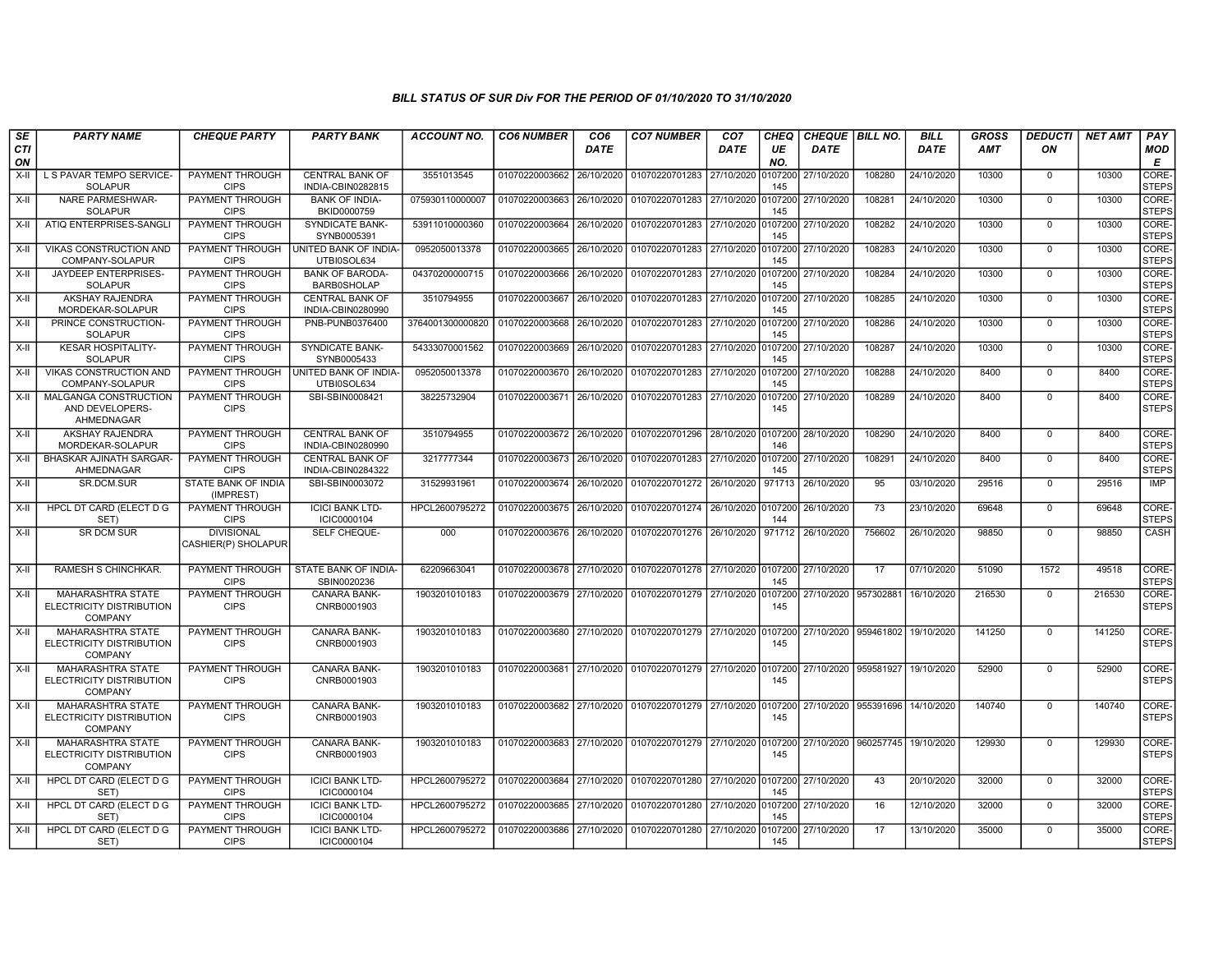| SE        | <b>PARTY NAME</b>                                        | <b>CHEQUE PARTY</b>                     | <b>PARTY BANK</b>                             | ACCOUNT NO.      | <b>CO6 NUMBER</b>         | CO <sub>6</sub> | <b>CO7 NUMBER</b>                 | CO <sub>7</sub>     | CHEQ           | CHEQUE   BILL NO. |                     | <b>BILL</b> | GROSS      | <b>DEDUCTI</b> | <b>NET AMT</b> | <b>PAY</b>                  |
|-----------|----------------------------------------------------------|-----------------------------------------|-----------------------------------------------|------------------|---------------------------|-----------------|-----------------------------------|---------------------|----------------|-------------------|---------------------|-------------|------------|----------------|----------------|-----------------------------|
| CTI<br>ON |                                                          |                                         |                                               |                  |                           | DATE            |                                   | DATE                | UE<br>NO.      | <b>DATE</b>       |                     | DATE        | <b>AMT</b> | ON             |                | <b>MOD</b><br>Е             |
| X-II      | HPCL DT CARD (ELECT D G<br>SET)                          | PAYMENT THROUGH<br><b>CIPS</b>          | <b>ICICI BANK LTD-</b><br>ICIC0000104         | HPCL2600795272   | 01070220003687            | 27/10/2020      | 01070220701280                    | 27/10/2020          | 0107200<br>145 | 27/10/2020        | 36                  | 10/10/2020  | 30000      | $\Omega$       | 30000          | <b>CORE</b><br><b>STEPS</b> |
| $X-H$     | SSE/TRD/ANG/DEPOT                                        | <b>STATE BANK OF INDIA</b><br>(IMPREST) | SBI-SBIN0003072                               | 31529931961      | 01070220003688            | 27/10/2020      | 01070220701281                    | 27/10/2020          | 971714         | 27/10/2020        | 09                  | 19/10/2020  | 3000       | $\Omega$       | 3000           | IMP                         |
| X-II      | SSE/TRD/BAP                                              | STATE BANK OF INDIA<br>(IMPREST)        | SBI-SBIN0003072                               | 31529931961      | 01070220003689            | 27/10/2020      | 01070220701281                    | 27/10/2020 971714   |                | 27/10/2020        | 62                  | 16/10/2020  | 2000       | $\Omega$       | 2000           | IMP                         |
| X-II      | <b>SSE TRD DD</b>                                        | STATE BANK OF INDIA<br>(IMPREST)        | SBI-SBIN0003072                               | 31529931961      | 01070220003690            | 27/10/2020      | 01070220701281                    | 27/10/2020 971714   |                | 27/10/2020        | 15                  | 13/10/2020  | 3000       | $\mathbf 0$    | 3000           | <b>IMP</b>                  |
| X-II      | <b>SSETRDGR</b>                                          | STATE BANK OF INDIA<br>(IMPREST)        | SBI-SBIN0003072                               | 31529931961      | 01070220003691            | 27/10/2020      | 01070220701281                    | 27/10/2020          | 971714         | 27/10/2020        | 10                  | 13/10/2020  | 2000       | $\mathbf 0$    | 2000           | IMP                         |
| X-II      | <b>BITEEVOLUTION</b><br><b>TECHNOLOGIES</b>              | PAYMENT THROUGH<br><b>CIPS</b>          | <b>BANK OF BARODA-</b><br><b>BARBOMARDIX</b>  | 13020200000036   | 01070220003692            | 27/10/2020      | 01070220701282                    | 27/10/2020 0107200  | 145            | 27/10/2020        | R3-2020             | 14/09/2020  | 195000     | 8245           | 186755         | CORE-<br><b>STEPS</b>       |
| X-II      | <b>SSE WORKS PVR</b>                                     | STATE BANK OF INDIA<br>(IMPREST)        | SBI-SBIN0003072                               | 31529931961      | 01070220003693            | 27/10/2020      | 01070220701285 27/10/2020         |                     | 971714         | 27/10/2020        | 398                 | 26/08/2020  | 4849       | $\Omega$       | 4849           | IMP                         |
| X-II      | <b>SSE/P WAY/JH</b>                                      | STATE BANK OF INDIA<br>(IMPREST)        | SBI-SBIN0003072                               | 31529931961      | 01070220003694            | 27/10/2020      | 01070220701285                    | 27/10/2020   971714 |                | 27/10/2020        | 2422                | 04/09/2020  | 14609      | $\mathbf 0$    | 14609          | IMP                         |
| $X-H$     | <b>SSE/P WAY/YL</b>                                      | STATE BANK OF INDIA<br>(IMPREST)        | SBI-SBIN0003072                               | 31529931961      | 01070220003695            | 27/10/2020      | 01070220701285                    | 27/10/2020 971714   |                | 27/10/2020        | 69                  | 28/08/2020  | 14999      | $\Omega$       | 14999          | IMP                         |
| $X-H$     | <b>SSE/P WAY/N/SUR</b>                                   | <b>STATE BANK OF INDIA</b><br>(IMPREST) | SBI-SBIN0003072                               | 31529931961      | 01070220003696            | 27/10/2020      | 01070220701285                    | 27/10/2020 971714   |                | 27/10/2020        | 412                 | 25/09/2020  | 14902      | $\Omega$       | 14902          | IMP                         |
| X-II      | SSE/P WAY/DUD                                            | STATE BANK OF INDIA<br>(IMPREST)        | SBI-SBIN0003072                               | 31529931961      | 01070220003697            | 27/10/2020      | 01070220701285 27/10/2020 971714  |                     |                | 27/10/2020        | 733                 | 13/09/2020  | 18263      | $\Omega$       | 18263          | <b>IMP</b>                  |
| X-II      | UNITED BROTHERS HEALTH<br><b>CARE SERVICES</b>           | PAYMENT THROUGH<br><b>CIPS</b>          | KARNATAKA BANK<br>LIMITED-KARB0000272         | 2722000100037401 | 01070220003698            | 27/10/2020      | 01070220701286 27/10/2020 0107200 |                     | 145            | 27/10/2020        | 721376              | 24/10/2020  | 200000     | $^{\circ}$     | 200000         | CORE-<br><b>STEPS</b>       |
| X-II      | <b>SSE WORKS ANG</b>                                     | STATE BANK OF INDIA<br>(IMPREST)        | SBI-SBIN0003072                               | 31529931961      | 01070220003699            | 27/10/2020      | 01070220701287                    | 27/10/2020          | 971714         | 27/10/2020        | 1636                | 01/10/2020  | 12000      | $\Omega$       | 12000          | IMP                         |
| X-II      | <b>SSE/P WAY/MRJ</b>                                     | STATE BANK OF INDIA<br>(IMPREST)        | SBI-SBIN0003072                               | 31529931961      | 01070220003700 27/10/2020 |                 | 01070220701287 27/10/2020 971714  |                     |                | 27/10/2020        | 283                 | 22/06/2020  | 14857      | $\Omega$       | 14857          | <b>IMP</b>                  |
| X-II      | <b>MAYURESH ENTERPRISES</b>                              | PAYMENT THROUGH<br><b>CIPS</b>          | <b>BANK OF</b><br>MAHARASHTRA-<br>MAHB0001368 | 60331268455      | 01070220003701            | 28/10/2020      | 01070220701288                    | 28/10/2020 0107200  | 146            | 28/10/2020        | 11                  | 05/08/2020  | 66136      | 2356           | 63780          | CORE-<br><b>STEPS</b>       |
| X-II      | MANISHA ANALYTICAL<br><b>LABORATORIES PVT LTD</b>        | <b>PAYMENT THROUGH</b><br><b>CIPS</b>   | <b>BANK OF INDIA-</b><br>BKID0000031          | 003130100801204  | 01070220003702 28/10/2020 |                 | 01070220701294 28/10/2020 0107200 |                     | 146            | 28/10/2020        | $19 -$<br>20/007705 | 28/02/2020  | 4956       | $\mathbf 0$    | 4956           | CORE-<br><b>STEPS</b>       |
| X-II      | <b>BIOCLEAN SYSTEMS INDIA</b><br>PVT LTD                 | PAYMENT THROUGH<br><b>CIPS</b>          | <b>IDBI BANK LTD-</b><br>IBKL0000478          | 0478102000009713 | 01070220003703            | 28/10/2020      | 01070220701289                    | 28/10/2020          | 0107200<br>146 | 28/10/2020        | S-0767              | 31/07/2020  | 7637       | 153            | 7484           | CORE-<br><b>STEPS</b>       |
| $X-II$    | <b>BIOCLEAN SYSTEMS INDIA</b><br>PVT LTD                 | PAYMENT THROUGH<br><b>CIPS</b>          | <b>IDBI BANK LTD-</b><br>IBKL0000478          | 0478102000009713 | 01070220003704            | 28/10/2020      | 01070220701289                    | 28/10/2020 0107200  | 146            | 28/10/2020        | S-0968              | 31/08/2020  | 7354       | 147            | 7207           | CORE-<br><b>STEPS</b>       |
| $X-I$     | <b>BIOCLEAN SYSTEMS INDIA</b><br><b>PVT LTD</b>          | <b>PAYMENT THROUGH</b><br><b>CIPS</b>   | <b>IDBI BANK LTD-</b><br>IBKL0000478          | 0478102000009713 | 01070220003705            | 28/10/2020      | 01070220701289 28/10/2020 0107200 |                     | 146            | 28/10/2020        | s-1099              | 30/09/2020  | 7354       | 147            | 7207           | CORE-<br><b>STEPS</b>       |
| X-II      | <b>MANISHA ANALYTICAL</b><br><b>LABORATORIES PVT LTD</b> | <b>PAYMENT THROUGH</b><br><b>CIPS</b>   | <b>BANK OF INDIA-</b><br>BKID0000031          | 003130100801204  | 01070220003706            | 28/10/2020      | 01070220701294                    | 28/10/2020 0107200  | 146            | 28/10/2020        | $19 -$<br>20/007706 | 28/02/2020  | 12390      | $\mathbf 0$    | 12390          | CORE-<br><b>STEPS</b>       |
| $X-H$     | MANISHA ANALYTICAL<br><b>LABORATORIES PVT LTD</b>        | PAYMENT THROUGH<br><b>CIPS</b>          | <b>BANK OF INDIA-</b><br>BKID0000031          | 003130100801204  | 01070220003707            | 28/10/2020      | 01070220701294                    | 28/10/2020 0107200  | 146            | 28/10/2020        | 19-<br>20/007707    | 28/02/2020  | 3304       | $\Omega$       | 3304           | CORE-<br><b>STEPS</b>       |
| $X-II$    | <b>MANISHA ANALYTICAL</b><br><b>LABORATORIES PVT LTD</b> | PAYMENT THROUGH<br><b>CIPS</b>          | <b>BANK OF INDIA-</b><br>BKID0000031          | 003130100801204  | 01070220003708            | 28/10/2020      | 01070220701294                    | 28/10/2020 0107200  | 146            | 28/10/2020        | $19 -$<br>20/007708 | 28/02/2020  | 4956       | $\Omega$       | 4956           | CORE-<br><b>STEPS</b>       |
| X-II      | MANISHA ANALYTICAL<br><b>LABORATORIES PVT LTD</b>        | PAYMENT THROUGH<br><b>CIPS</b>          | <b>BANK OF INDIA-</b><br>BKID0000031          | 003130100801204  | 01070220003709            | 28/10/2020      | 01070220701294                    | 28/10/2020 0107200  | 146            | 28/10/2020        | 19-<br>20/007709    | 28/02/2020  | 5192       | $\Omega$       | 5192           | CORE-<br><b>STEPS</b>       |
| $X-H$     | <b>MANISHA ANALYTICAL</b><br><b>LABORATORIES PVT LTD</b> | PAYMENT THROUGH<br><b>CIPS</b>          | <b>BANK OF INDIA-</b><br>BKID0000031          | 003130100801204  | 01070220003710 28/10/2020 |                 | 01070220701294 28/10/2020         |                     | 0107200<br>146 | 28/10/2020        | $19-$<br>20/007710  | 28/02/2020  | 4720       | $\mathbf 0$    | 4720           | CORE-<br><b>STEPS</b>       |
| X-II      | <b>MANISHA ANALYTICAL</b><br><b>LABORATORIES PVT LTD</b> | PAYMENT THROUGH<br><b>CIPS</b>          | <b>BANK OF INDIA-</b><br>BKID0000031          | 003130100801204  | 01070220003711 28/10/2020 |                 | 01070220701294 28/10/2020         |                     | 0107200<br>146 | 28/10/2020        | $19 -$<br>20/00771  | 28/02/2020  | 4956       | $\mathbf 0$    | 4956           | CORE-<br><b>STEPS</b>       |
| $X-II$    | <b>MANISHA ANALYTICAL</b><br><b>LABORATORIES PVT LTD</b> | PAYMENT THROUGH<br><b>CIPS</b>          | <b>BANK OF INDIA-</b><br>BKID0000031          | 003130100801204  | 01070220003712            | 28/10/2020      | 01070220701294                    | 28/10/2020 0107200  | 146            | 28/10/2020        | $19 -$<br>20/007712 | 28/02/2020  | 5310       | $\Omega$       | 5310           | CORE-<br><b>STEPS</b>       |
| X-II      | COMMISSIONER.AHAMEDNAG<br>AR MAHANAGARPALIKA             | PAYMENT THROUGH<br><b>CIPS</b>          | VIJAYA BANK-<br>VIJB0005001                   | 500101010005510  | 01070220003713 28/10/2020 |                 | 01070220701307                    | 29/10/2020          | 0107200<br>148 | 29/10/2020        | <b>WB294</b>        | 30/09/2020  | 4500       | $\Omega$       | 4500           | CORE-<br><b>STEPS</b>       |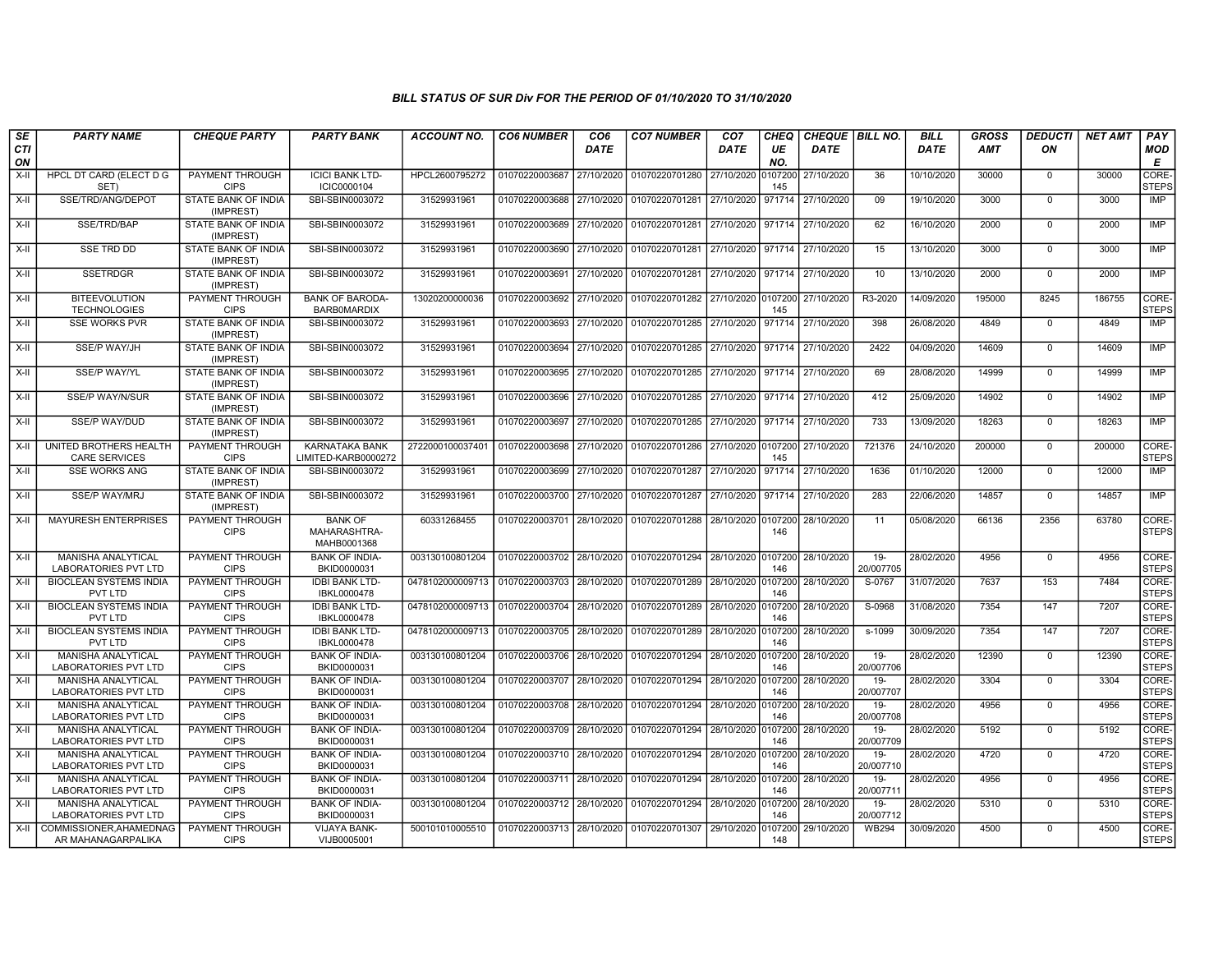| SE        | <b>PARTY NAME</b>                             | <b>CHEQUE PARTY</b>                      | <b>PARTY BANK</b>                            | <b>ACCOUNT NO.</b> | <b>CO6 NUMBER</b>         | CO <sub>6</sub> | <b>CO7 NUMBER</b>                                                     | CO <sub>7</sub> | CHEQ           | CHEQUE   BILL NO. |                      | <b>BILL</b> | <b>GROSS</b> | <b>DEDUCTI</b> | <b>NET AMT</b> | PAY                   |
|-----------|-----------------------------------------------|------------------------------------------|----------------------------------------------|--------------------|---------------------------|-----------------|-----------------------------------------------------------------------|-----------------|----------------|-------------------|----------------------|-------------|--------------|----------------|----------------|-----------------------|
| CTI<br>ON |                                               |                                          |                                              |                    |                           | DATE            |                                                                       | <b>DATE</b>     | UE<br>NO.      | DATE              |                      | <b>DATE</b> | <b>AMT</b>   | ON             |                | <b>MOD</b><br>E       |
| X-II      | COMMISSIONER, AHAMEDNAG<br>AR MAHANAGARPALIKA | <b>PAYMENT THROUGH</b><br><b>CIPS</b>    | <b>VIJAYA BANK-</b><br>VIJB0005001           | 500101010005510    | 01070220003714 28/10/2020 |                 | 01070220701307 29/10/2020                                             |                 | 0107200<br>148 | 29/10/2020        | <b>WB293</b>         | 30/09/2020  | 5700         | $\mathbf 0$    | 5700           | CORE-<br><b>STEPS</b> |
| X-II      | <b>MUNCIPAL COUNCIL</b><br><b>KURDUWADI</b>   | PAYMENT THROUGH<br><b>CIPS</b>           | <b>UNION BANK OF INDIA-</b><br>UBIN0547026   | 470201100024007    | 01070220003715 28/10/2020 |                 | 01070220701307 29/10/2020 0107200                                     |                 | 148            | 29/10/2020        | 6105                 | 19/10/2020  | 1988256      | $\mathbf 0$    | 1988256        | CORE-<br><b>STEPS</b> |
| $X-II$    | SSE(E/M)/ANG                                  | STATE BANK OF INDIA<br>(IMPREST)         | SBI-SBIN0003072                              | 31529931961        | 01070220003716 28/10/2020 |                 | 01070220701290 28/10/2020                                             |                 | 971716         | 28/10/2020        | 10                   | 24/10/2020  | 6680         | $\Omega$       | 6680           | IMP                   |
| X-II      | IPF/RPF/DR/SUR/FUEL                           | STATE BANK OF INDIA<br>(IMPREST)         | SBI-SBIN0003072                              | 31529931961        | 01070220003717 28/10/2020 |                 | 01070220701290 28/10/2020                                             |                 | 971716         | 28/10/2020        | 7693                 | 01/10/2020  | 6115         | $\overline{0}$ | 6115           | <b>IMP</b>            |
| X-II      | SSE(TL/AC)/SUR                                | STATE BANK OF INDIA<br>(IMPREST)         | SBI-SBIN0003072                              | 31529931961        | 01070220003718            | 28/10/2020      | 01070220701290 28/10/2020                                             |                 | 971716         | 28/10/2020        | 43                   | 24/10/2020  | 4000         | $\overline{0}$ | 4000           | IMP                   |
| X-II      | EA TO DRM GEN                                 | STATE BANK OF INDIA<br>(IMPREST)         | SBI-SBIN0003072                              | 31529931961        | 01070220003719 28/10/2020 |                 | 01070220701290 28/10/2020 971716                                      |                 |                | 28/10/2020        | 164191               | 01/10/2020  | 8194         | $\mathbf 0$    | 8194           | IMP                   |
| X-II      | SR DSTE(M)/SUR                                | STATE BANK OF INDIA<br>(IMPREST)         | SBI-SBIN0003072                              | 31529931961        | 01070220003720            | 28/10/2020      | 01070220701290 28/10/2020 971716                                      |                 |                | 28/10/2020        | 4827                 | 18/09/2020  | 9409         | $\Omega$       | 9409           | IMP                   |
| $X-II$    | Vodafone Idea Limited                         | PAYMENT THROUGH<br><b>CIPS</b>           | ORIENTAL BANK OF<br>COMMERCE-<br>ORBC0101054 | 10541010008750     | 01070220003721 28/10/2020 |                 | 01070220701295 28/10/2020 0107200                                     |                 | 146            | 28/10/2020        | MHI141001<br>9419912 | 22/10/2020  | 3646         | 73             | 3573           | CORE-<br><b>STEPS</b> |
| X-II      | IPF/RPF/BGVN                                  | STATE BANK OF INDIA<br>(IMPREST)         | SBI-SBIN0003072                              | 31529931961        | 01070220003722            | 28/10/2020      | 01070220701290 28/10/2020                                             |                 | 971716         | 28/10/2020        | 694                  | 26/06/2020  | 490          | $\mathbf 0$    | 490            | IMP                   |
| X-II      | <b>IPF RPF SIB SUR</b>                        | STATE BANK OF INDIA<br>(IMPREST)         | SBI-SBIN0003072                              | 31529931961        | 01070220003723            | 28/10/2020      | 01070220701290 28/10/2020 971716                                      |                 |                | 28/10/2020        | 006939               | 04/06/2020  | 5000         | $\Omega$       | 5000           | <b>IMP</b>            |
| $X-H$     | SSE/(ELECT/MAINT)/SUR                         | STATE BANK OF INDIA<br>(IMPREST)         | SBI-SBIN0003072                              | 31529931961        | 01070220003724 28/10/2020 |                 | 01070220701290 28/10/2020 971716                                      |                 |                | 28/10/2020        | 12                   | 20/10/2020  | 20000        | $\mathbf 0$    | 20000          | <b>IMP</b>            |
| $X-H$     | IPF/RPF/CIB/SUR MH13 DK<br>6578               | <b>DIVISIONAL</b><br>CASHIER(P) SHOLAPUR | SBI-SBIN0003072                              | 31529931961        | 01070220003725 28/10/2020 |                 | 01070220701291 28/10/2020 971715 28/10/2020                           |                 |                |                   | 3403                 | 05/10/2020  | 2997         | $\overline{0}$ | 2997           | CASH                  |
| $X-II$    | DD/C&W/ART IMP                                | STATE BANK OF INDIA<br>(IMPREST)         | SBI-SBIN0003072                              | 31529931961        |                           |                 | 01070220003726 28/10/2020 01070220701291 28/10/2020 971716 28/10/2020 |                 |                |                   | 31822                | 01/09/2020  | 20628        | $\overline{0}$ | 20628          | <b>IMP</b>            |
| $X-H$     | MS/KWV/GEN                                    | STATE BANK OF INDIA<br>(IMPREST)         | SBI-SBIN0003072                              | 31529931961        | 01070220003727 28/10/2020 |                 | 01070220701291 28/10/2020 971716                                      |                 |                | 28/10/2020        | 623-624              | 27/10/2020  | 10296        | $\overline{0}$ | 10296          | <b>IMP</b>            |
| X-II      | MS/DD/GEN                                     | STATE BANK OF INDIA<br>(IMPREST)         | SBI-SBIN0003072                              | 31529931961        | 01070220003728            | 28/10/2020      | 01070220701291 28/10/2020 971716                                      |                 |                | 28/10/2020        | med/36               | 27/10/2020  | 2500         | $\mathbf 0$    | 2500           | <b>IMP</b>            |
| X-II      | SR SE(C&W)/SUR                                | STATE BANK OF INDIA<br>(IMPREST)         | SBI-SBIN0003072                              | 31529931961        | 01070220003729 28/10/2020 |                 | 01070220701291 28/10/2020 971716                                      |                 |                | 28/10/2020        | 2072                 | 24/09/2020  | 2980         | $\mathbf 0$    | 2980           | <b>IMP</b>            |
| X-II      | SR SE(C&W)/SUR                                | STATE BANK OF INDIA<br>(IMPREST)         | SBI-SBIN0003072                              | 31529931961        | 01070220003730            | 28/10/2020      | 01070220701291 28/10/2020                                             |                 | 971716         | 28/10/2020        | 3098                 | 24/09/2020  | 2000         | $\overline{0}$ | 2000           | <b>IMP</b>            |
| X-II      | SAMEEKSHA ENTERPRISES                         | PAYMENT THROUGH<br><b>CIPS</b>           | <b>BANK OF BARODA-</b><br><b>BARBOVJSHOL</b> | 80140500000035     | 01070220003732            | 28/10/2020      | 01070220701292 28/10/2020 0107200                                     |                 | 146            | 28/10/2020        | 29                   | 07/10/2020  | 53607        | 536            | 53071          | CORE-<br><b>STEPS</b> |
| X-II      | M/S PREMANAND TOURS AND<br><b>TRAVELS</b>     | PAYMENT THROUGH<br><b>CIPS</b>           | AXIS BANK-UTIB0000266                        | 919020049597612    | 01070220003734            | 28/10/2020      | 01070220701297 28/10/2020                                             |                 | 0107200<br>146 | 28/10/2020        | 278612               | 21/10/2020  | 30000        | $\overline{0}$ | 30000          | CORE-<br><b>STEPS</b> |
| X-II      | CMS / SUR                                     | <b>DIVISIONAL</b><br>CASHIER(P) SHOLAPUR | SELF CHEQUE-                                 | 000000000          | 01070220003735            | 28/10/2020      | 01070220701298 28/10/2020                                             |                 | 971715         | 28/10/2020        | 721377               | 24/10/2020  | 1000000      | $\Omega$       | 1000000        | CASH                  |
| X-II      | <b>SR DME SUR</b>                             | STATE BANK OF INDIA<br>(IMPREST)         | SBI-SBIN0003072                              | 3152993161         | 01070220003736 28/10/2020 |                 | 01070220701299 29/10/2020 971739                                      |                 |                | 29/10/2020        | 25896                | 02/10/2020  | 3000         | $\overline{0}$ | 3000           | <b>IMP</b>            |
| X-II      | SR DME SUR                                    | STATE BANK OF INDIA<br>(IMPREST)         | SBI-SBIN0003072                              | 3152993161         | 01070220003737            | 28/10/2020      | 01070220701299                                                        | 29/10/2020      | 971739         | 29/10/2020        | 481                  | 18/09/2020  | 5969         | $\mathbf 0$    | 5969           | IMP                   |
| X-II      | <b>SR DME SUR</b>                             | STATE BANK OF INDIA<br>(IMPREST)         | SBI-SBIN0003072                              | 31529931961        | 01070220003738            | 28/10/2020      | 01070220701299 29/10/2020                                             |                 | 971739         | 29/10/2020        | 25549                | 22/09/2020  | 4500         | $\Omega$       | 4500           | IMP                   |
| X-II      | <b>GODAVARI INDUSTRIAL</b><br>TRADERS-SOLAPUR | PAYMENT THROUGH<br><b>CIPS</b>           | <b>BANK OF BARODA-</b><br><b>BARB0SHOLAP</b> | 04370500000049     | 01070220003739            | 28/10/2020      | 01070220701302 29/10/2020 0107200                                     |                 | 148            | 29/10/2020        | 652332               | 27/10/2020  | 483800       | $\Omega$       | 483800         | CORE-<br><b>STEPS</b> |
| $X-H$     | <b>RAVI B JANTE</b>                           | PAYMENT THROUGH<br><b>CIPS</b>           | <b>IDBI BANK LTD-</b><br>IBKL0000102         | 0102102000013217   | 01070220003740 28/10/2020 |                 | 01070220701303 29/10/2020 0107200                                     |                 | 148            | 29/10/2020        | 225959               | 27/10/2020  | 815021       | $\mathbf 0$    | 815021         | CORE-<br><b>STEPS</b> |
| X-II      | CCOR/DD/LOBBY                                 | STATE BANK OF INDIA<br>(IMPREST)         | SBI-SBIN0003072                              | 31529931961        | 01070220003741 29/10/2020 |                 | 01070220701299 29/10/2020                                             |                 | 971739         | 29/10/2020        | 35/20-21             | 29/09/2020  | 4991         | $\mathbf 0$    | 4991           | IMP                   |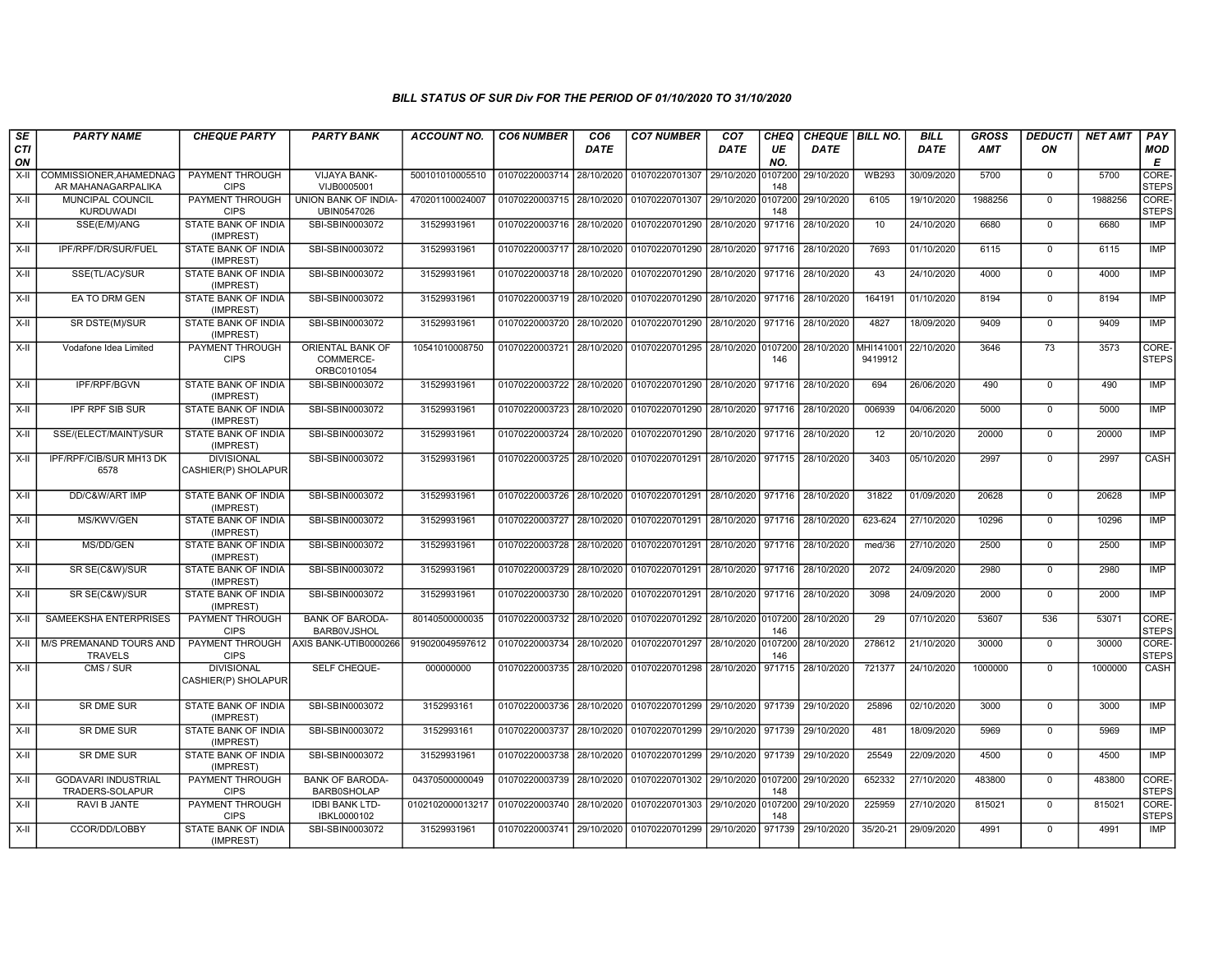| SE                         | <b>PARTY NAME</b>                                | <b>CHEQUE PARTY</b>                     | <b>PARTY BANK</b>                                             | ACCOUNT NO.      | <b>CO6 NUMBER</b>         | CO <sub>6</sub> | <b>CO7 NUMBER</b>                 | CO <sub>7</sub>     | CHEQ           | <b>CHEQUE BILL NO.</b> |                     | <b>BILL</b> | <b>GROSS</b> | <b>DEDUCTI</b> | <b>NET AMT</b> | <b>PAY</b>            |
|----------------------------|--------------------------------------------------|-----------------------------------------|---------------------------------------------------------------|------------------|---------------------------|-----------------|-----------------------------------|---------------------|----------------|------------------------|---------------------|-------------|--------------|----------------|----------------|-----------------------|
| CTI<br>ON                  |                                                  |                                         |                                                               |                  |                           | DATE            |                                   | DATE                | UE<br>NO.      | DATE                   |                     | <b>DATE</b> | <b>AMT</b>   | ΟN             |                | <b>MOD</b><br>E       |
| X-II                       | CCOR/DD/LOBBY                                    | STATE BANK OF INDIA<br>(IMPREST)        | SBI-SBIN0003072                                               | 31529931961      | 01070220003742            | 29/10/2020      | 01070220701299                    | 29/10/2020          | 971739         | 29/10/2020             | 2717                | 09/10/2020  | 498          | $\mathbf 0$    | 498            | IMP                   |
| $X-H$                      | JAYDEEP ENTERPRISES                              | PAYMENT THROUGH<br><b>CIPS</b>          | <b>BANK OF BARODA-</b><br><b>BARB0SHOLAP</b>                  | 04370200000715   | 01070220003744            | 29/10/2020      | 01070220701304 29/10/2020 0107200 |                     | 148            | 29/10/2020             | 281567              | 22/10/2020  | 40700        | $\mathbf 0$    | 40700          | CORE-<br><b>STEPS</b> |
| X-II                       | <b>SHREYA ENTERTRISES</b>                        | PAYMENT THROUGH<br><b>CIPS</b>          | <b>BANK OF</b><br>MAHARASHTRA-<br>MAHB0001298                 | 60037982599      | 01070220003745 29/10/2020 |                 | 01070220701305 29/10/2020 0107200 |                     | 148            | 29/10/2020             | 278611              | 20/10/2020  | 683800       | $\mathbf 0$    | 683800         | CORE-<br><b>STEPS</b> |
| X-II                       | <b>KHAGAUL LABOUR</b><br>COOPERATIVE SOCIETY LTD | PAYMENT THROUGH<br><b>CIPS</b>          | CANARA BANK-<br>CNRB0002518                                   | 2518201001262    | 01070220003746 29/10/2020 |                 | 01070220701306 29/10/2020 0107200 |                     | 148            | 29/10/2020             | 281568              | 23/10/2020  | 87340        | $\mathbf 0$    | 87340          | CORE-<br><b>STEPS</b> |
| $X-II$                     | <b>HPCL DT CARD</b>                              | PAYMENT THROUGH<br><b>CIPS</b>          | <b>ICICI BANK LTD-</b><br>ICIC0000104                         | HPCL2600191902   | 01070220003748            | 29/10/2020      | 01070220701300 29/10/2020 0107200 |                     | 148            | 29/10/2020             | 15577               | 14/10/2020  | 545502       | $\mathbf 0$    | 545502         | CORE-<br><b>STEPS</b> |
| X-II                       | ADEN/ANG                                         | STATE BANK OF INDIA<br>(IMPREST)        | SBI-SBIN0003072                                               | 31529931961      | 01070220003749            | 29/10/2020      | 01070220701301                    | 29/10/2020 971739   |                | 29/10/2020             | 5231                | 15/10/2020  | 5729         | $\mathbf 0$    | 5729           | <b>IMP</b>            |
| $X-H$                      | ADEN/DETC/SUR                                    | <b>STATE BANK OF INDIA</b><br>(IMPREST) | SBI-SBIN0003072                                               | 31529931961      | 01070220003750            | 29/10/2020      | 01070220701301                    | 29/10/2020          | 971739         | 29/10/2020             | 00                  | 08/10/2020  | 4725         | $\mathbf 0$    | 4725           | <b>IMP</b>            |
| X-II                       | <b>SSE/P WAY/ANG</b>                             | STATE BANK OF INDIA<br>(IMPREST)        | SBI-SBIN0003072                                               | 31529931961      | 01070220003758 29/10/2020 |                 | 01070220701308 29/10/2020 971739  |                     |                | 29/10/2020             | 0779                | 10/09/2020  | 6108         | $\mathbf 0$    | 6108           | IMP                   |
| X-II                       | <b>SSE/P WAY/N/DD</b>                            | <b>STATE BANK OF INDIA</b><br>(IMPREST) | SBI-SBIN0003072                                               | 31529931961      | 01070220003759            | 29/10/2020      | 01070220701308                    | 29/10/2020 971739   |                | 29/10/2020             | 166                 | 18/09/2020  | 14750        | $\mathbf 0$    | 14750          | <b>IMP</b>            |
| X-II                       | <b>SSE WORKS PVR</b>                             | STATE BANK OF INDIA<br>(IMPREST)        | SBI-SBIN0003072                                               | 31529931961      | 01070220003760            | 29/10/2020      | 01070220701308                    | 29/10/2020   971739 |                | 29/10/2020             | 231                 | 19/09/2020  | 4772         | $\Omega$       | 4772           | IMP                   |
| <b>SBN</b><br><sub>S</sub> | M SOLUTION-AJMER                                 | PAYMENT THROUGH<br><b>CIPS</b>          | <b>CORPORATION BANK-</b><br>CORP0000559                       | 510101005284618  | 01070420000552            | 01/10/2020      | 01070420700235 01/10/2020 0107200 |                     | 127            | 01/10/2020             | 0378/2020-<br>2021  | 28/09/2020  | 798.14       | .14            | 798            | CORE-<br>STEPS        |
| <b>SBN</b><br><sub>S</sub> | KHADI GRAMODYOG BHAVAN<br><b>KVIC-MUMBAI</b>     | <b>PAYMENT THROUGH</b><br><b>CIPS</b>   | SBI-SBIN0000515                                               | 30014621511      | 01070420000553            | 01/10/2020      | 01070420700234 01/10/2020 0107200 |                     | 127            | 01/10/2020             | KGB/MB/C<br>R/NonRC | 17/02/2020  | 743006       | 73593          | 669413         | CORE-<br><b>STEPS</b> |
| <b>SBN</b><br><sub>S</sub> | <b>NIYATI SURGICAL</b>                           | PAYMENT THROUGH<br><b>CIPS</b>          | YES BANK LTD-<br>YESB0000162                                  | 016284600000162  | 01070420000554            | 05/10/2020      | 01070420700236                    | 05/10/2020 0107200  | 128            | 05/10/2020             | 3301827             | 10/09/2020  | 14605        | $\mathbf 0$    | 14605          | CORE-<br><b>STEPS</b> |
| <b>SBN</b><br>S            | <b>DEEP ENTERPRISES</b>                          | PAYMENT THROUGH<br><b>CIPS</b>          | THE SARASWAT CO-<br><b>OPERATIVE BANK LTD-</b><br>SRCB0000197 | 197500100000184  | 01070420000555 05/10/2020 |                 | 01070420700236 05/10/2020 0107200 |                     | 128            | 05/10/2020             | DRM/0185 03/08/2020 |             | 5589         | 160            | 5429           | CORE-<br><b>STEPS</b> |
| <b>SBN</b><br><sub>S</sub> | APEX DIAGNOSTICS                                 | PAYMENT THROUGH<br><b>CIPS</b>          | KOTAK MAHINDRA<br>BANK-KKBK0000661                            | 8611904823       | 01070420000556            | 05/10/2020      | 01070420700236 05/10/2020 0107200 |                     | 128            | 05/10/2020             | 111                 | 14/09/2020  | 9596         | $\mathbf 0$    | 9596           | CORE-<br><b>STEPS</b> |
| <b>SBN</b><br>S            | <b>SPAN ENTERPRISES</b>                          | PAYMENT THROUGH<br><b>CIPS</b>          | AXIS BANK-UTIB0000219                                         | 917030024355041  | 01070420000557            | 05/10/2020      | 01070420700236                    | 05/10/2020 0107200  | 128            | 05/10/2020             | sa/998              | 12/09/2020  | 5587         | $\Omega$       | 5587           | CORE-<br><b>STEPS</b> |
| <b>SBN</b><br><b>S</b>     | M.H.MEDICUS PVT LTD                              | PAYMENT THROUGH<br><b>CIPS</b>          | <b>IDBI BANK LTD-</b><br>IBKL0000552                          | 0552102000014252 | 01070420000558            | 05/10/2020      | 01070420700236 05/10/2020 0107200 |                     | 128            | 05/10/2020             | MH/2020-<br>21/274  | 15/09/2020  | 7067         | 357            | 6710           | CORE-<br><b>STEPS</b> |
| <b>SBN</b><br>S.           | <b>DEEP ENTERPRISES</b>                          | <b>PAYMENT THROUGH</b><br><b>CIPS</b>   | THE SARASWAT CO-<br><b>OPERATIVE BANK LTD-</b><br>SRCB0000197 | 197500100000184  | 01070420000559 05/10/2020 |                 | 01070420700236 05/10/2020 0107200 |                     | 128            | 05/10/2020             | DRM/0284            | 11/09/2020  | 6720         | $\Omega$       | 6720           | CORE-<br><b>STEPS</b> |
| <b>SBN</b><br>S.           | <b>SEVEN SEAS ENTERPRISES</b>                    | PAYMENT THROUGH<br><b>CIPS</b>          | PUNJAB AND SIND<br>BANK-PSIB0000105                           | 01051600035063   | 01070420000560            | 05/10/2020      | 01070420700236 05/10/2020 0107200 |                     | 128            | 05/10/2020             | 1343                | 03/09/2020  | 8736         | 524            | 8212           | CORE-<br><b>STEPS</b> |
| <b>SBN</b><br>S.           | HI-TECH SURGICAL SYSTEMS-<br><b>MUMBAI</b>       | <b>PAYMENT THROUGH</b><br><b>CIPS</b>   | CITIBANK NA-<br>CITI0100000                                   | 0060150117       | 01070420000562 07/10/2020 |                 | 01070420700239 07/10/2020 0107200 |                     | 130            | 07/10/2020 000000481   |                     | 22/07/2020  | 6199         | 496            | 5703           | CORE-<br><b>STEPS</b> |
| <b>SBN</b><br>S.           | AASTHA PHARMACEUTICALS-<br>DELHI                 | <b>PAYMENT THROUGH</b><br><b>CIPS</b>   | PUNJAB NATIONAL<br>BANK-PUNB0405200                           | 4052002100008561 | 01070420000563            | 07/10/2020      | 01070420700239 07/10/2020         |                     | 0107200<br>130 | 07/10/2020             | 0000319             | 30/07/2020  | 30025        | $\Omega$       | 30025          | CORE-<br><b>STEPS</b> |
| SBN<br><sub>S</sub>        | SHREE PHARMA                                     | PAYMENT THROUGH<br><b>CIPS</b>          | SBI-SBIN0003428                                               | 32392260351      | 01070420000564            | 07/10/2020      | 01070420700239                    | 07/10/2020 0107200  | 130            | 07/10/2020             | I/791               | 10/08/2020  | 44352        | 320            | 44032          | CORE-<br><b>STEPS</b> |
| <b>SBN</b><br>S            | M.H.MEDICUS PVT LTD                              | PAYMENT THROUGH<br><b>CIPS</b>          | <b>IDBI BANK LTD-</b><br>IBKL0000552                          | 0552102000014252 | 01070420000565            | 07/10/2020      | 01070420700239 07/10/2020 0107200 |                     | 130            | 07/10/2020             | MH/2020-<br>21/273  | 15/09/2020  | 34921        | $\mathbf 0$    | 34921          | CORE-<br><b>STEPS</b> |
| <b>SBN</b><br>S.           | <b>SEVEN SEAS ENTERPRISES</b>                    | PAYMENT THROUGH<br><b>CIPS</b>          | PUNJAB AND SIND<br>BANK-PSIB0000105                           | 01051600035063   | 01070420000566            | 07/10/2020      | 01070420700239 07/10/2020 0107200 |                     | 130            | 07/10/2020             | 1345                | 08/09/2020  | 125552       | $\mathbf 0$    | 125552         | CORE-<br><b>STEPS</b> |
| <b>SBN</b><br>S            | <b>VARDHMAN HEALTH</b><br>SPECIALITIES PVT LTD   | <b>PAYMENT THROUGH</b><br><b>CIPS</b>   | SBI-SBIN0001102                                               | 30936129246      | 01070420000567            | 07/10/2020      | 01070420700239                    | 07/10/2020 0107200  | 130            | 07/10/2020             | 200028400<br>3511   | 15/09/2020  | 37863        | $\Omega$       | 37863          | CORE-<br><b>STEPS</b> |
| <b>SBN</b><br>S.           | <b>JAINAM PHARMA</b>                             | PAYMENT THROUGH<br><b>CIPS</b>          | <b>ICICI BANK LTD-</b><br>ICIC0000323                         | 032351000012     | 01070420000568 07/10/2020 |                 | 01070420700239 07/10/2020         |                     | 0107200<br>130 | 07/10/2020             | SI/2131             | 03/09/2020  | 166320       | 20             | 166300         | CORE-<br><b>STEPS</b> |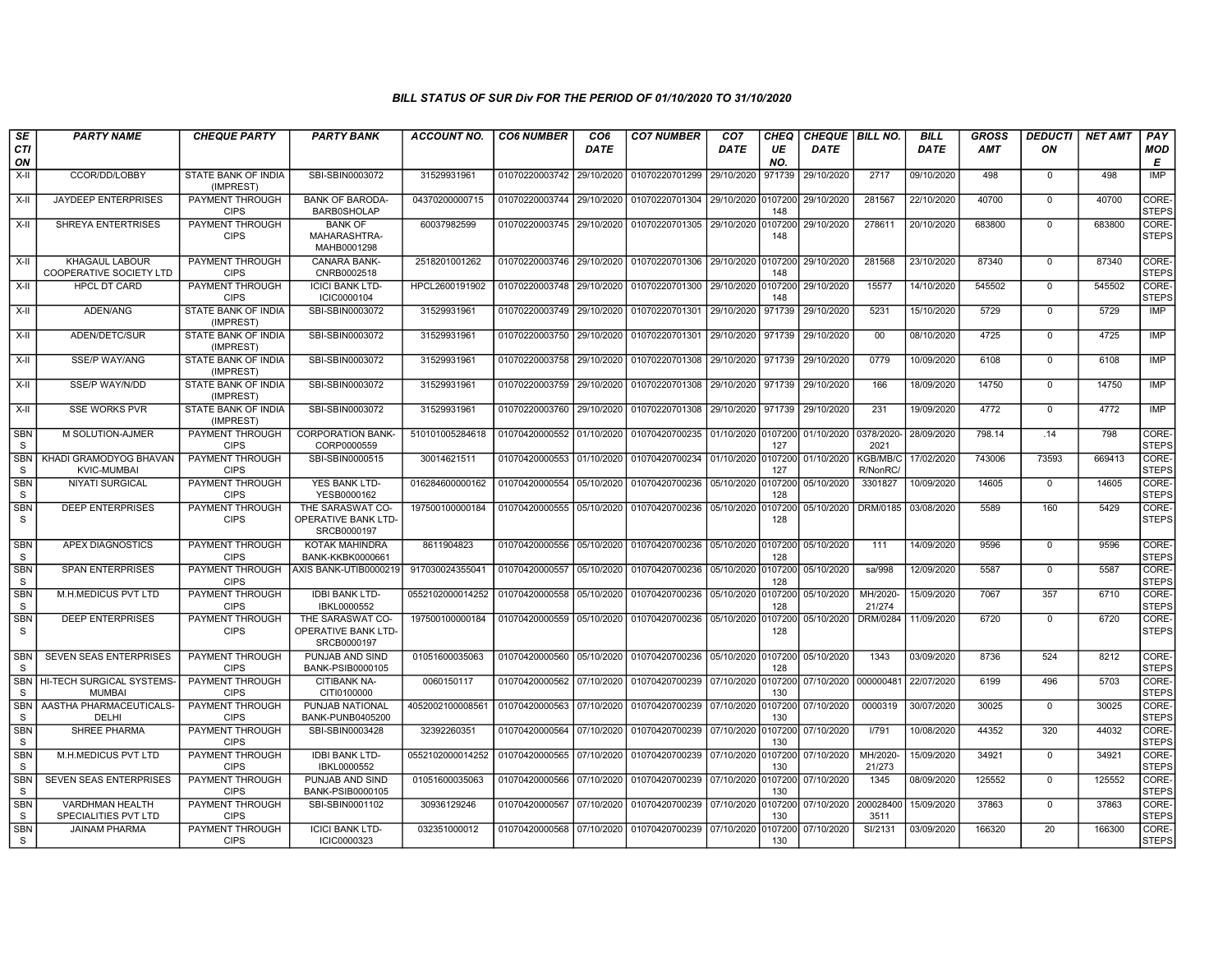| SE                         | <b>PARTY NAME</b>                           | <b>CHEQUE PARTY</b>                   | <b>PARTY BANK</b>                                             | ACCOUNT NO.      | <b>CO6 NUMBER</b>         | CO6         | <b>CO7 NUMBER</b>         | CO7         | CHEQ           | <b>CHEQUE   BILL NO.</b> |                       | <b>BILL</b> | GROSS      | <i><b>DEDUCTI</b></i> | NET AMT | <b>PAY</b>            |
|----------------------------|---------------------------------------------|---------------------------------------|---------------------------------------------------------------|------------------|---------------------------|-------------|---------------------------|-------------|----------------|--------------------------|-----------------------|-------------|------------|-----------------------|---------|-----------------------|
| <b>CTI</b><br>ON           |                                             |                                       |                                                               |                  |                           | <b>DATE</b> |                           | <b>DATE</b> | UE<br>NO.      | <b>DATE</b>              |                       | <b>DATE</b> | <b>AMT</b> | ON                    |         | MOD<br>Е              |
| <b>SBN</b><br>S            | <b>DOSHI HOSPICARE</b>                      | <b>PAYMENT THROUGH</b><br><b>CIPS</b> | KOTAK MAHINDRA<br><b>BANK LIMITED-</b><br>KKBK0001402         | 660044000331     | 01070420000569            | 07/10/2020  | 01070420700239            | 07/10/2020  | 107200<br>130  | 07/10/2020               | DH/299                | 01/09/2020  | 18547      | 391                   | 18156   | CORE-<br><b>STEPS</b> |
| <b>SBN</b><br>S            | H.P.ENTERPRISES-MUMBA                       | PAYMENT THROUGH<br><b>CIPS</b>        | STATE BANK OF INDIA-<br>SBIN0040243                           | 64089873953      | 01070420000570            | 07/10/2020  | 01070420700240 07/10/2020 |             | 107200<br>130  | 07/10/2020               | 2020-<br>21/0047      | 19/09/2020  | 17055.34   | 1023.34               | 16032   | CORE-<br><b>STEPS</b> |
| <b>SBN</b><br>S            | <b>DAKSH ENTERPRISES</b>                    | PAYMENT THROUGH<br><b>CIPS</b>        | SARASWAT<br><b>COOPERATIVE BANK</b><br>LIMITED-SRCB0000444    | 444500100000049  | 01070420000571            | 08/10/2020  | 01070420700241            | 08/10/2020  | 0107200<br>131 | 08/10/2020               | 614935                | 03/10/2020  | 74500      | $\mathbf{0}$          | 74500   | CORE-<br><b>STEPS</b> |
| <b>SBN</b><br>S            | M SOLUTION-AJMER                            | PAYMENT THROUGH<br><b>CIPS</b>        | <b>CORPORATION BANK-</b><br>CORP0000559                       | 510101005284618  | 01070420000572            | 08/10/2020  | 01070420700243            | 08/10/2020  | 107200<br>132  | 09/10/2020               | 0331/2020<br>2021     | 21/09/2020  | 1597.72    | .72                   | 1597    | CORE-<br><b>STEPS</b> |
| <b>SBN</b><br>S            | AVADH RAIL INFRA LIMITED<br><b>HARIDWAR</b> | <b>PAYMENT THROUGH</b><br><b>CIPS</b> | UNION BANK OF INDIA-<br>UBIN0543721                           | 437205010037278  | 01070420000573            | 09/10/2020  | 01070420700244            | 09/10/2020  | 0107200<br>132 | 09/10/2020               | TIU2-199-<br>2020     | 25/08/2020  | 156800     | $\mathbf 0$           | 156800  | CORE-<br><b>STEPS</b> |
| SBN<br>S                   | SOLAPUR SURGICALS                           | PAYMENT THROUGH<br><b>CIPS</b>        | <b>BANK OF INDIA-</b><br>BKID0000705                          | 070520100000108  | 01070420000574            | 09/10/2020  | 01070420700245 09/10/2020 |             | 107200<br>132  | 09/10/2020               | 544                   | 14/08/2020  | 330000     | $\mathbf{0}$          | 330000  | CORE-<br><b>STEPS</b> |
| <b>SBN</b><br>S            | <b>GREAVES COTTON LIMITED</b><br>PUNE.      | <b>PAYMENT THROUGH</b><br><b>CIPS</b> | <b>HDFC BANK LTD-</b><br>HDFC0000060                          | 00600310031792   | 01070420000575            | 09/10/2020  | 01070420700246            | 09/10/2020  | 107200<br>132  | 09/10/2020               | 51655141              | 23/07/2020  | 171996     | $\mathbf 0$           | 171996  | CORE-<br><b>STEPS</b> |
| SBN<br>S                   | K.R.INDUSTRIES-MUMBAI                       | PAYMENT THROUGH<br><b>CIPS</b>        | THE BHARAT CO-<br><b>OPERATIVE BANK</b><br>(MUMBA-BCBM0000006 | 000514100003525  | 01070420000576            | 09/10/2020  | 01070420700246            | 09/10/2020  | 107200<br>132  | 09/10/2020               | EX/20-<br>21/006      | 19/08/2020  | 184800     | $\Omega$              | 184800  | CORE-<br><b>STEPS</b> |
| <b>SBN</b><br>S            | <b>MESSERS K ENTERPRISES</b>                | <b>PAYMENT THROUGH</b><br><b>CIPS</b> | THE SHAMRAO VITHAL<br><b>CO-OPERATIVE BAN-</b><br>SVCB0000010 | 101019940000004  | 01070420000577 09/10/2020 |             | 01070420700247 09/10/2020 |             | 107200<br>133  | 12/10/2020               | <b>KE/4807</b>        | 22/09/2020  | 16800      | 40                    | 16760   | CORE-<br><b>STEPS</b> |
| <b>SBN</b><br>S            | <b>MESSERS K ENTERPRISES</b>                | PAYMENT THROUGH<br><b>CIPS</b>        | THE SHAMRAO VITHAL<br><b>CO-OPERATIVE BAN-</b><br>SVCB0000010 | 101019940000004  | 01070420000578 09/10/2020 |             | 01070420700247 09/10/2020 |             | 107200<br>133  | 12/10/2020               | KE/4805               | 22/09/2020  | 10842      | 40                    | 10802   | CORE-<br><b>STEPS</b> |
| <b>SBN</b><br>S            | <b>SPAN ENTERPRISES</b>                     | PAYMENT THROUGH<br><b>CIPS</b>        | AXIS BANK-UTIB0000219                                         | 917030024355041  | 01070420000579 09/10/2020 |             | 01070420700247 09/10/2020 |             | 107200<br>133  | 12/10/2020               | SA/1105               | 28/09/2020  | 13662      | $\mathbf 0$           | 13662   | CORE-<br><b>STEPS</b> |
| <b>SBN</b><br><sub>S</sub> | <b>MAHALAXMI</b><br>DISTRIBUTERS.SOLAPUR    | PAYMENT THROUGH<br><b>CIPS</b>        | <b>DENA BANK-</b><br>BKDN0510017                              | 001711023788     | 01070420000580            | 12/10/2020  | 01070420700248            | 12/10/2020  | 0107200<br>133 | 12/10/2020               | GCR/456               | 12/09/2020  | 207900     | $\mathbf{0}$          | 207900  | CORE-<br><b>STEPS</b> |
| <b>SBN</b><br>S            | SYSKA LED LIGHTS PIVATE<br>LIMITED          | PAYMENT THROUGH<br><b>CIPS</b>        | <b>HDFC BANK LTD-</b><br>HDFC0000039                          | 00392560002558   | 01070420000581            | 12/10/2020  | 01070420700249            | 12/10/2020  | 107200<br>134  | 13/10/2020               | MH-<br>19/602843      | 07/11/2019  | 197896     | $\mathbf{0}$          | 197896  | CORE-<br><b>STEPS</b> |
| <b>SBN</b><br>S            | HBL ENTERPRISES-BHOPAL                      | PAYMENT THROUGH<br><b>CIPS</b>        | SBI-SBIN0005193                                               | 36289732007      | 01070420000582            | 13/10/2020  | 01070420700250            | 13/10/2020  | 0107200<br>134 | 13/10/2020               | 04                    | 10/08/2020  | 93810      | 469                   | 93341   | CORE-<br><b>STEPS</b> |
| <b>SBN</b><br>S            | <b>LATEST DEVICES PRIVATE</b><br>LIMITED    | PAYMENT THROUGH<br><b>CIPS</b>        | SBI-SBIN0030343                                               | 36434932547      | 01070420000583            | 13/10/2020  | 01070420700250            | 13/10/2020  | 0107200<br>134 | 13/10/2020               | LDPL/194/<br>$9 - 20$ | 08/06/2020  | 219192     | $\mathbf 0$           | 219192  | CORE-<br><b>STEPS</b> |
| <b>SBN</b><br>S            | <b>Gupta Stationers</b>                     | <b>PAYMENT THROUGH</b><br><b>CIPS</b> | <b>ICICI BANK LTD-</b><br>ICIC0006732                         | 673205119542     | 01070420000584            | 13/10/2020  | 01070420700250            | 13/10/2020  | 107200<br>134  | 13/10/2020               | 1387                  | 02/09/2020  | 104790     | $\mathbf 0$           | 104790  | CORE-<br><b>STEPS</b> |
| <b>SBN</b><br>S            | <b>SS TRADING</b>                           | PAYMENT THROUGH<br><b>CIPS</b>        | <b>INDIAN OVERSEAS</b><br>BANK-IOBA0000006                    | 000602000003436  | 01070420000585            | 13/10/2020  | 01070420700251            | 13/10/2020  | 107200<br>136  | 15/10/2020               | 1554                  | 10/02/2020  | 11250      | $\mathbf 0$           | 11250   | CORE-<br><b>STEPS</b> |
| <b>SBN</b><br>S            | PREMIER GLOBAL INC                          | PAYMENT THROUGH<br><b>CIPS</b>        | <b>ICICI BANK LIMITED-</b><br>ICIC0003666                     | 366605500128     | 01070420000586            | 13/10/2020  | 01070420700252            | 15/10/2020  | 107200<br>136  | 15/10/2020               | A463                  | 16/08/2020  | 404514     | 18992                 | 385522  | CORE-<br><b>STEPS</b> |
| <b>SBN</b><br>S            | DHOOT BROTHERS-SOLAPUR                      | PAYMENT THROUGH<br><b>CIPS</b>        | <b>DENA BANK-</b><br>BKDN0510017                              | 001711023754     | 01070420000587            | 15/10/2020  | 01070420700254            | 15/10/2020  | 0107200<br>136 | 15/10/2020               | 03                    | 09/10/2020  | 87320      | $\mathbf{0}$          | 87320   | CORE-<br><b>STEPS</b> |
| <b>SBN</b><br>S            | M SOLUTION-AJMER                            | PAYMENT THROUGH<br><b>CIPS</b>        | <b>CORPORATION BANK-</b><br>CORP0000559                       | 510101005284618  | 01070420000588            | 15/10/2020  | 01070420700272            | 26/10/2020  | 107200<br>144  | 26/10/2020               | 0416/2020<br>2021     | 14/10/2020  | 798.99     | .99                   | 798     | CORE-<br><b>STEPS</b> |
| <b>SBN</b><br>S            | <b>G R SALES-KARNAL</b>                     | PAYMENT THROUGH<br><b>CIPS</b>        | PUNJAB NATIONAL<br><b>BANK-PUNB0025900</b>                    | 1950008700000312 | 01070420000589            | 15/10/2020  | 01070420700255            | 15/10/2020  | 107200<br>137  | 16/10/2020               | GR/2021/6<br>20       | 01/09/2020  | 10791      | $\mathbf 0$           | 10791   | CORE-<br><b>STEPS</b> |
| <b>SBN</b><br>S            | <b>G R SALES-KARNAL</b>                     | PAYMENT THROUGH<br><b>CIPS</b>        | PUNJAB NATIONAL<br>BANK-PUNB0025900                           | 1950008700000312 | 01070420000590            | 15/10/2020  | 01070420700255            | 15/10/2020  | 107200<br>137  | 16/10/2020               | GR/2021/6<br>21       | 01/09/2020  | 38368      | $\mathbf{0}$          | 38368   | CORE-<br><b>STEPS</b> |
| <b>SBN</b><br>S            | G R SALES-KARNAL                            | <b>PAYMENT THROUGH</b><br><b>CIPS</b> | PUNJAB NATIONAL<br><b>BANK-PUNB0025900</b>                    | 1950008700000312 | 01070420000591            | 15/10/2020  | 01070420700255            | 15/10/2020  | 107200<br>137  | 16/10/2020               | GR/2021/6<br>19       | 01/09/2020  | 184646     | 0                     | 184646  | CORE-<br><b>STEPS</b> |
| <b>SBN</b><br>S            | <b>COMPUTER PLANET-PUNE</b>                 | <b>PAYMENT THROUGH</b><br><b>CIPS</b> | AXIS BANK-UTIB0000110                                         | 913020001970402  | 01070420000592            | 16/10/2020  | 01070420700256            | 16/10/2020  | 107200<br>137  | 16/10/2020               | 161                   | 26/09/2020  | 21598      | $\mathbf{0}$          | 21598   | CORE-<br><b>STEPS</b> |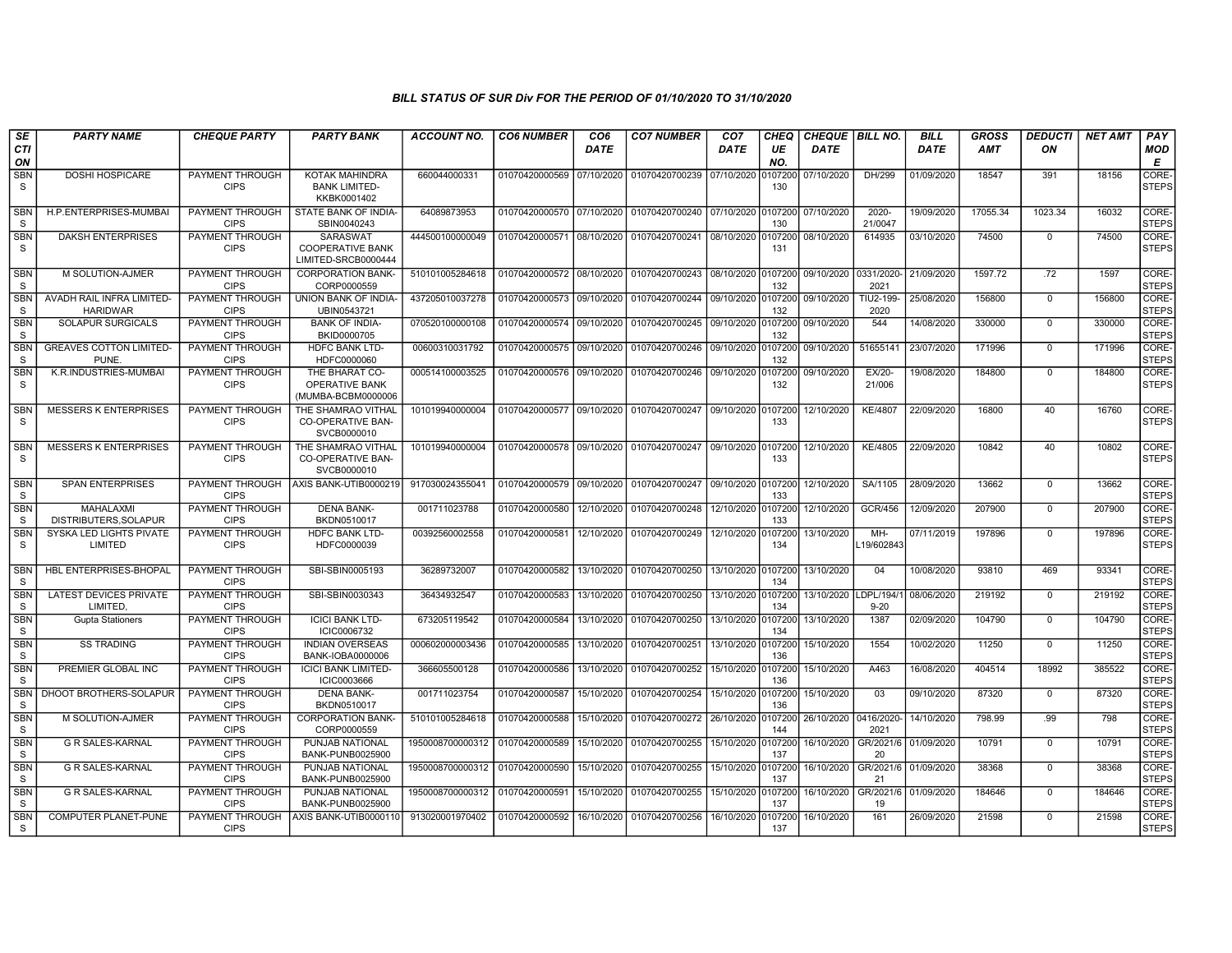| SE                         | <b>PARTY NAME</b>                                                                 | <b>CHEQUE PARTY</b>                   | <b>PARTY BANK</b>                                | ACCOUNT NO.                                | <b>CO6 NUMBER</b>         | CO <sub>6</sub> | <b>CO7 NUMBER</b>         | CO <sub>7</sub> | CHEQ           | <b>CHEQUE   BILL NO.</b> |                             | <b>BILL</b> | GROSS      | <b>DEDUCTI</b> | <b>NET AMT</b> | PAY                   |
|----------------------------|-----------------------------------------------------------------------------------|---------------------------------------|--------------------------------------------------|--------------------------------------------|---------------------------|-----------------|---------------------------|-----------------|----------------|--------------------------|-----------------------------|-------------|------------|----------------|----------------|-----------------------|
| CTI<br>ON                  |                                                                                   |                                       |                                                  |                                            |                           | DATE            |                           | DATE            | UE<br>NO.      | <b>DATE</b>              |                             | <b>DATE</b> | <b>AMT</b> | ON             |                | MOD<br>Е              |
| <b>SBN</b><br>S            | PRIYANKA KEDIA                                                                    | PAYMENT THROUGH<br><b>CIPS</b>        | <b>BANDHAN BANK</b><br>LIMITED-BDBL0001506       | 50180012261612                             | 01070420000593            | 16/10/2020      | 01070420700257            | 16/10/2020      | 107200<br>137  | 16/10/2020               | 86                          | 31/07/2020  | 80500      | $\mathbf 0$    | 80500          | CORE-<br><b>STEPS</b> |
| <b>SBN</b><br>S.           | VINOD MEDICAL SYSTEMS<br>PVT. LTD.-RAIPUR                                         | <b>PAYMENT THROUGH</b><br><b>CIPS</b> | <b>BANK OF</b><br>MAHARASHTRA-<br>MAHB0000981    | 20065702960                                | 01070420000594            | 16/10/2020      | 01070420700257            | 16/10/2020      | 0107200<br>137 | 16/10/2020               | SI/IJ/C23/2<br>021          | 18/08/2020  | 225000     | $\mathbf 0$    | 225000         | CORE-<br><b>STEPS</b> |
| <b>SBN</b><br>S            | <b>COMPUTER PLANET-PUNE</b>                                                       | PAYMENT THROUGH<br><b>CIPS</b>        | AXIS BANK-UTIB0000110                            | 913020001970402                            | 01070420000595            | 19/10/2020      | 01070420700258            | 19/10/2020      | 0107200<br>138 | 19/10/2020               | 159                         | 26/09/2020  | 21948      | $\Omega$       | 21948          | CORE-<br><b>STEPS</b> |
| <b>SBN</b><br><sub>S</sub> | ACHINTHYA AUTOMTION AND<br>ROBOTICS, SOLAPUR                                      | <b>PAYMENT THROUGH</b><br><b>CIPS</b> | <b>BANK OF</b><br>MAHARASHTRA-<br>MAHB0000464    | 60290700228                                | 01070420000596            | 19/10/2020      | 01070420700260            | 19/10/2020      | 107200<br>139  | 20/10/2020               | 241                         | 03/08/2020  | 543840     | 20589          | 523251         | CORE-<br><b>STEPS</b> |
| <b>SBN</b><br><sub>S</sub> | M SOLUTION-AJMER                                                                  | <b>PAYMENT THROUGH</b><br><b>CIPS</b> | <b>CORPORATION BANK-</b><br>CORP0000559          | 510101005284618                            | 01070420000597            | 19/10/2020      | 01070420700259            | 19/10/2020      | 0107200<br>139 | 20/10/2020 0424/2020     | 2021                        | 16/10/2020  | 16776      | $\Omega$       | 16776          | CORE-<br><b>STEPS</b> |
| <b>SBN</b><br>S.           | <b>GENERAL AUTO ELECTRIC</b><br>CORPORATION-MUMBAI                                | <b>PAYMENT THROUGH</b><br><b>CIPS</b> | <b>BANK OF INDIA-</b><br>BKID0000038             | 003830100000580                            | 01070420000598            | 20/10/2020      | 01070420700261            | 20/10/2020      | 0107200<br>139 | 20/10/2020               | A-20-119                    | 14/09/2020  | 269040     | 4560           | 264480         | CORE-<br><b>STEPS</b> |
| <b>SBN</b><br>S            | <b>GOLKONDA ENGINEERING</b><br><b>ENTERPRISES LIMITED-</b><br><b>SECUNDERABAD</b> | PAYMENT THROUGH<br><b>CIPS</b>        | <b>KOTAK MAHINDRA</b><br><b>BANK-KKBK0000554</b> | 2311113387                                 | 01070420000599            | 20/10/2020      | 01070420700262            | 20/10/2020      | 107200<br>140  | 21/10/2020               | 391                         | 15/09/2020  | 2772540    | 46993          | 2725547        | CORE-<br><b>STEPS</b> |
| <b>SBN</b><br>S            | <b>G R SALES-KARNAL</b>                                                           | PAYMENT THROUGH<br><b>CIPS</b>        | PUNJAB NATIONAL<br>BANK-PUNB0025900              | 1950008700000312 01070420000600 21/10/2020 |                           |                 | 01070420700263            | 21/10/2020      | 0107200<br>140 | 21/10/2020               | GR/2021/7<br>47             | 21/09/2020  | 86328      | 432            | 85896          | CORE-<br><b>STEPS</b> |
| <b>SBN</b><br>S            | <b>G R SALES-KARNAL</b>                                                           | <b>PAYMENT THROUGH</b><br><b>CIPS</b> | PUNJAB NATIONAL<br>BANK-PUNB0025900              | 1950008700000312                           | 01070420000601            | 21/10/2020      | 01070420700263            | 21/10/2020      | 0107200<br>140 | 21/10/2020               | GR/2021/7<br>46             | 21/09/2020  | 28776      | 144            | 28632          | CORE-<br><b>STEPS</b> |
| SBN<br>S.                  | Swati Menthol and Allied Chemica<br>Limited                                       | PAYMENT THROUGH<br><b>CIPS</b>        | <b>BANK OF BARODA-</b><br><b>BARB0INTMOR</b>     | 25660500000101                             | 01070420000602            | 21/10/2020      | 01070420700264            | 21/10/2020      | 107200<br>140  | 21/10/2020               | S210110                     | 28/08/2020  | 234000     | $\Omega$       | 234000         | CORE-<br><b>STEPS</b> |
| <b>SBN</b><br>S.           | <b>BEMCO HYDRAULICS LIMITED</b><br><b>BELGAUM</b>                                 | PAYMENT THROUGH<br><b>CIPS</b>        | <b>BANK OF</b><br>MAHARASHTRA-<br>MAHB0000031    | 20098668226                                | 01070420000603            | 21/10/2020      | 01070420700265            | 21/10/2020      | 107200<br>140  | 21/10/2020               | <b>SP/79</b>                | 29/06/2020  | 37760      | $\mathbf 0$    | 37760          | CORE-<br><b>STEPS</b> |
| <b>SBN</b><br>-S           | <b>BEMCO HYDRAULICS LIMITED-</b><br><b>BELGAUM</b>                                | PAYMENT THROUGH<br><b>CIPS</b>        | <b>BANK OF</b><br>MAHARASHTRA-<br>MAHB0000031    | 20098668226                                | 01070420000604            | 21/10/2020      | 01070420700265            | 21/10/2020      | 0107200<br>140 | 21/10/2020               | <b>SP/78</b>                | 29/06/2020  | 693840     | 11760          | 682080         | CORE-<br><b>STEPS</b> |
| <b>SBN</b><br>S.           | KNORR-BREMSE INDIA PVT.<br>LTD.-PALWAL                                            | PAYMENT THROUGH<br><b>CIPS</b>        | <b>DEUTSCHE BANK AG-</b><br>DEUT0796DEL          | 1045699000                                 | 01070420000605            | 21/10/2020      | 01070420700266 21/10/2020 |                 | 0107200<br>140 | 21/10/2020 202100132     |                             | 03/07/2020  | 265500     | 4500           | 261000         | CORE-<br><b>STEPS</b> |
| <b>SBN</b><br><sub>S</sub> | KNORR-BREMSE INDIA PVT.<br>LTD.-PALWAL                                            | PAYMENT THROUGH<br><b>CIPS</b>        | DEUTSCHE BANK AG-<br>DEUT0796DEL                 | 1045699000                                 | 01070420000606            | 21/10/2020      | 01070420700266            | 21/10/2020      | 107200<br>140  | 21/10/2020               | 202100157                   | 15/07/2020  | 188800     | $\mathbf 0$    | 188800         | CORE-<br><b>STEPS</b> |
| <b>SBN</b><br><sub>S</sub> | KNORR-BREMSE INDIA PVT.<br>LTD.-PALWAL                                            | PAYMENT THROUGH<br><b>CIPS</b>        | DEUTSCHE BANK AG-<br>DEUT0796DEL                 | 1045699000                                 | 01070420000607            | 21/10/2020      | 01070420700266            | 21/10/2020      | 0107200<br>140 | 21/10/2020               | 202100107<br>$\overline{2}$ | 20/06/2020  | 61124      | $\Omega$       | 61124          | CORE-<br><b>STEPS</b> |
| <b>SBN</b><br><sub>S</sub> | KNORR-BREMSE INDIA PVT.<br>LTD.-PALWAL                                            | PAYMENT THROUGH<br><b>CIPS</b>        | DEUTSCHE BANK AG-<br>DEUT0796DEL                 | 1045699000                                 | 01070420000608            | 21/10/2020      | 01070420700266            | 21/10/2020      | 107200<br>140  | 21/10/2020               | 202100211                   | 07/08/2020  | 48380      | $\Omega$       | 48380          | CORE-<br><b>STEPS</b> |
| <b>SBN</b><br><sub>S</sub> | <b>SHREE DEEPAK</b><br><b>EXPORTMUMBAI</b>                                        | <b>PAYMENT THROUGH</b><br><b>CIPS</b> | <b>HDFC BANK LTD-</b><br>HDFC0000019             | 50200027328638                             | 01070420000609            | 22/10/2020      | 01070420700267            | 22/10/2020      | 0107200<br>141 | 22/10/2020               | SDE/491/2<br>020-21         | 14/10/2020  | 159600     | $\Omega$       | 159600         | CORE-<br><b>STEPS</b> |
| <b>SBN</b><br><b>S</b>     | <b>BURHANI ENTERPRISES-</b><br><b>KOLKATA</b>                                     | PAYMENT THROUGH<br><b>CIPS</b>        | UNION BANK OF INDIA-<br>UBIN0530182              | 301805040030148                            | 01070420000610            | 22/10/2020      | 01070420700268            | 22/10/2020      | 0107200<br>141 | 22/10/2020               | 30                          | 19/08/2019  | 1269201    | 149585         | 1119616        | CORE-<br><b>STEPS</b> |
| <b>SBN</b><br><sub>S</sub> | CHHATTISGARH COMPUTERS<br><b>KORBA</b>                                            | PAYMENT THROUGH<br><b>CIPS</b>        | <b>IDBI BANK LTD-</b><br>IBKL0000222             | 0222651100002707                           | 01070420000611            | 26/10/2020      | 01070420700270            | 26/10/2020      | 0107200<br>145 | 27/10/2020               | MAY/20-<br>21/072           | 18/05/2020  | 87745      | 1755           | 85990          | CORE-<br><b>STEPS</b> |
| <b>SBN</b><br>S.           | S J LADDERS-DELHI                                                                 | PAYMENT THROUGH<br><b>CIPS</b>        | <b>HDFC BANK LTD-</b><br>HDFC0000558             | 50200002070065                             | 01070420000612 26/10/2020 |                 | 01070420700271 26/10/2020 |                 | 0107200<br>145 | 27/10/2020               | 1840                        | 21/03/2020  | 24938      | 748            | 24190          | CORE-<br><b>STEPS</b> |
| <b>SBN</b><br>S.           | FRESENIUS KABI INDIA PVT<br>LTDPUNE                                               | <b>PAYMENT THROUGH</b><br><b>CIPS</b> | CITIBANK NA-<br>CITI0000005                      | 0521519002                                 | 01070420000613            | 26/10/2020      | 01070420700269            | 26/10/2020      | 107200<br>145  | 27/10/2020               | 960910897<br>R              | 05/08/2020  | 26320      | 526            | 25794          | CORE-<br><b>STEPS</b> |
| <b>SBN</b><br>S.           | <b>GEETAI DISTRIBUTOR</b>                                                         | PAYMENT THROUGH<br><b>CIPS</b>        | <b>IDBI BANK LTD-</b><br>IBKL0000532             | 0532651100001380                           | 01070420000614            | 27/10/2020      | 01070420700273 27/10/2020 |                 | 107200<br>145  | 27/10/2020               | A/178                       | 17/09/2020  | 2472       | 198            | 2274           | CORE-<br><b>STEPS</b> |
| <b>SBN</b><br>S            | <b>SPAN ENTERPRISES</b>                                                           | <b>CIPS</b>                           | PAYMENT THROUGH AXIS BANK-UTIB0000219            | 917030024355041                            | 01070420000615            | 27/10/2020      | 01070420700273            | 27/10/2020      | 107200<br>145  | 27/10/2020               | SA/1104                     | 28/09/2020  | 40446      | $\Omega$       | 40446          | CORE-<br><b>STEPS</b> |
| <b>SBN</b><br>S.           | <b>RISHABH TRADING COMPANY</b>                                                    | <b>PAYMENT THROUGH</b><br><b>CIPS</b> | <b>BANK OF INDIA-</b><br>BKID0000132             | 013230110000041                            | 01070420000616 27/10/2020 |                 | 01070420700273 27/10/2020 |                 | 0107200<br>145 | 27/10/2020               | <b>RTC/20-</b><br>21/400    | 06/10/2020  | 15960      | $\Omega$       | 15960          | CORE-<br><b>STEPS</b> |
| <b>SBN</b><br>S.           | <b>GEETAI DISTRIBUTOR</b>                                                         | PAYMENT THROUGH<br><b>CIPS</b>        | <b>IDBI BANK LTD-</b><br>IBKL0000532             | 0532651100001380 01070420000617 27/10/2020 |                           |                 | 01070420700273            | 27/10/2020      | 107200<br>145  | 27/10/2020               | A/200                       | 15/10/2020  | 2520       | 252            | 2268           | CORE-<br><b>STEPS</b> |